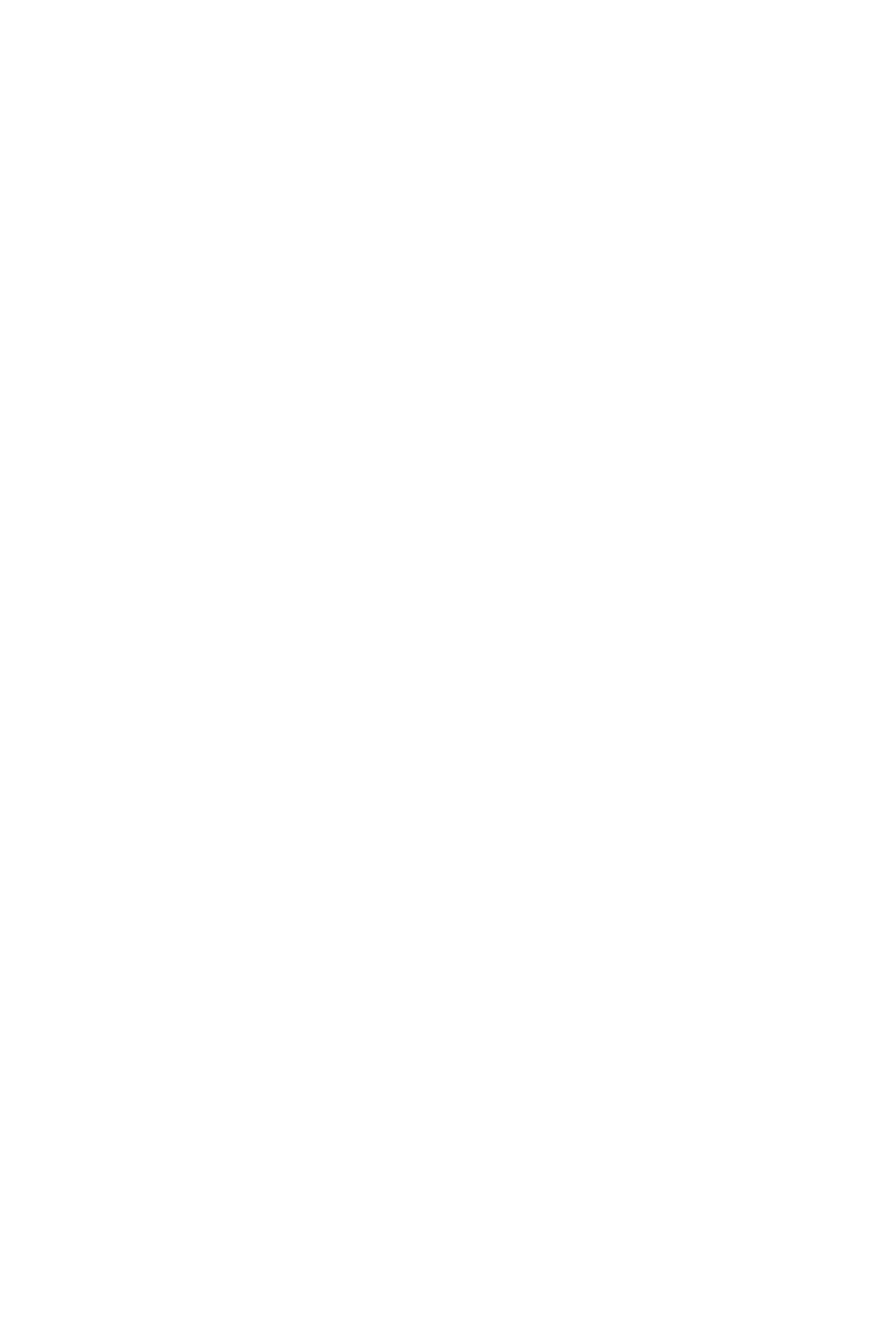### Contents

- **Acknowledgements** 5
- **Foreword** 7
- **Abbreviations**  $\overline{Q}$
- **Introduction** 11

**Part I Enhancing agricultural service provision for the rural poor** 

- **1 Background** 17
- **2 Farmers' organizations in Sub-Saharan Africa** 25
- **3 Analytical framework** 35
- **4 Methodology of case studies** 39
- **5 Farmers' organizations and social inclusive service provision** 41
- **6 Concluding remarks: towards a strategy for social inclusion 61**
- **References** 65

**Part II Case studies on the role of farmers' organizations in accessing services** 

- **I INGABO's role in pro-poor service provision in Rwanda** *Jean Damascène Nyamwasa and Bertus Wennink* 71
- **II MVIWATA's role in pro-poor service provision in Tanzania** *Stephen Ruvuga, Richard Masandika and Willem Heemskerk* 87
- **III UCPC's role in pro-poor service provision in Benin** *Clarisse Tama-Imorou, Bertus Wennink, and E. Suzanne Nederlof* 105
- **IV KILICAFE's role in pro-poor service provision in Tanzania** *Adolph Kumburu and Willem Heemskerk* 125
- **V ACooBéPA's role in pro-poor service provision in Benin** *Clarisse Tama-Imorou1 and Bertus Wennink* 139
- **About the authors** 155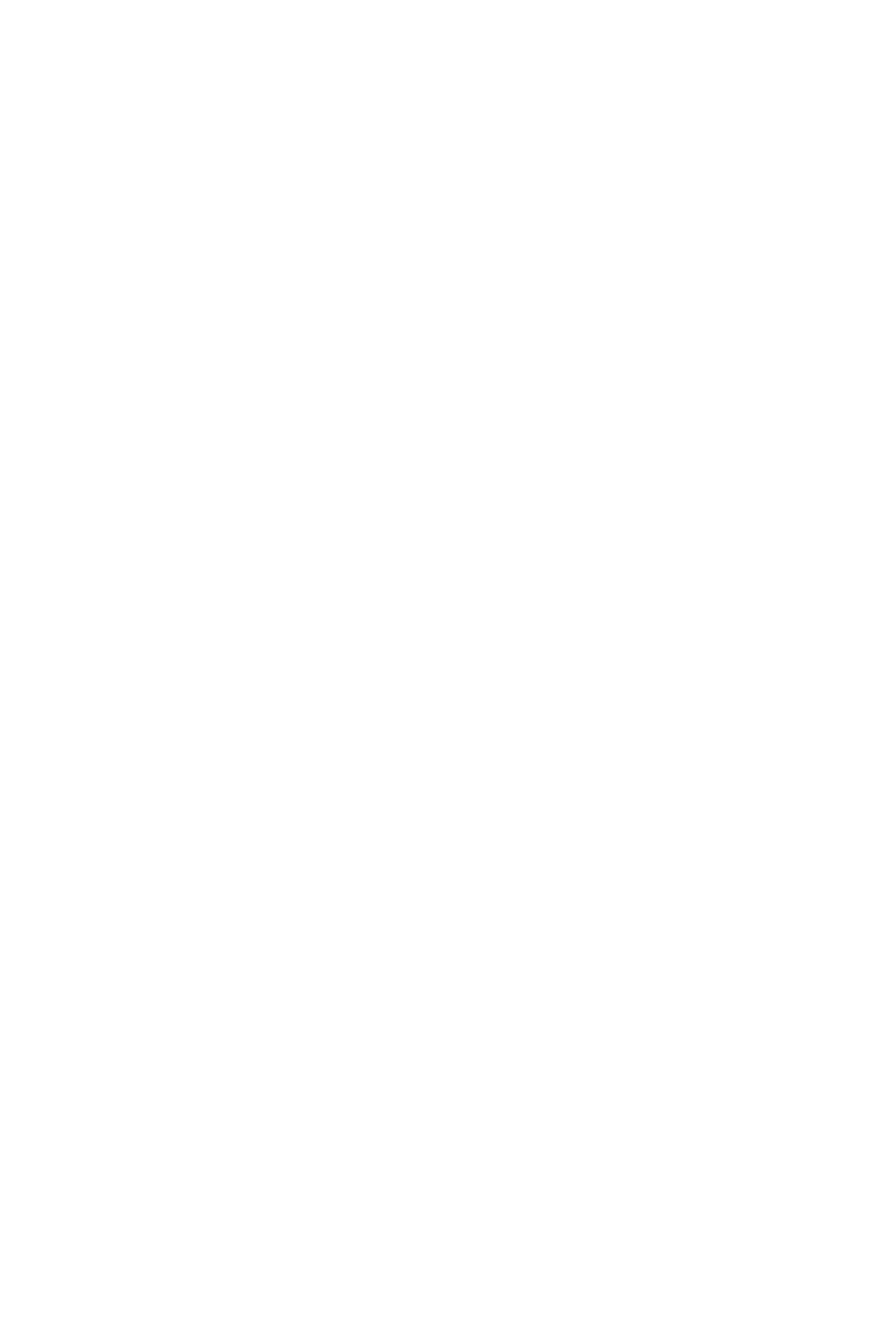# Acknowledgements

This bulletin is a joint effort of farmers' organizations, Non-Governmental Organizations (NGO) and KIT researchers. Comparing experiences in the field of social inclusion in farmers' organizations has greatly enriched insights towards enhanced access to services.

We thank the staff and members of the following organizations for their inspiring input, contributions and feedback:

- The *Association des Coopératives Béninoises de Planteurs d'Anacardier* (ACooBéPA) in the Ouèssè and Tchaourou districts in Benin;
- The Association of Kilimanjaro Specialty Coffee Growers (KILICAFE) in Tanzania;
- The National Network of Farmer Groups (MVIWATA) and MVIWAMO, an intermediate-level network in Monduli District, in Tanzania;
- The *Syndicat Rwandais des Agriculteurs et des Eleveurs* (INGABO) in Rwanda and the *Réseau des Organisations Paysannes du Rwanda* (ROPARWA), and
- The *Unions Communales des Producteurs de Coton* (UCPCs) of Kandi, Boukoumbé and Djidja districts Benin and the *Fédération des Unions des Producteurs du Bénin* (FUPRO) in Benin;

Special thanks go to the co-authors of the case studies who accompagnied us all the way. It is thanks to them that this bulletin is rich in information and provides an insight into the life of farmers' organizations in Benin, Rwanda and Tanzania.

We would also like to thank the Directorate-General for International Cooperation (DGIS) of the Dutch Ministry of Foreign Affairs, who made the field studies as well as the editing and publishing of this bulletin possible.

The editors would also like to thank Jacob Kampen for a critical review of the draft versions of this bulletin, Barbara Shapland for the language editing, and Sarah Simpson for the final touch.

Bertus Wennink, Suzanne Nederlof and Willem Heemskerk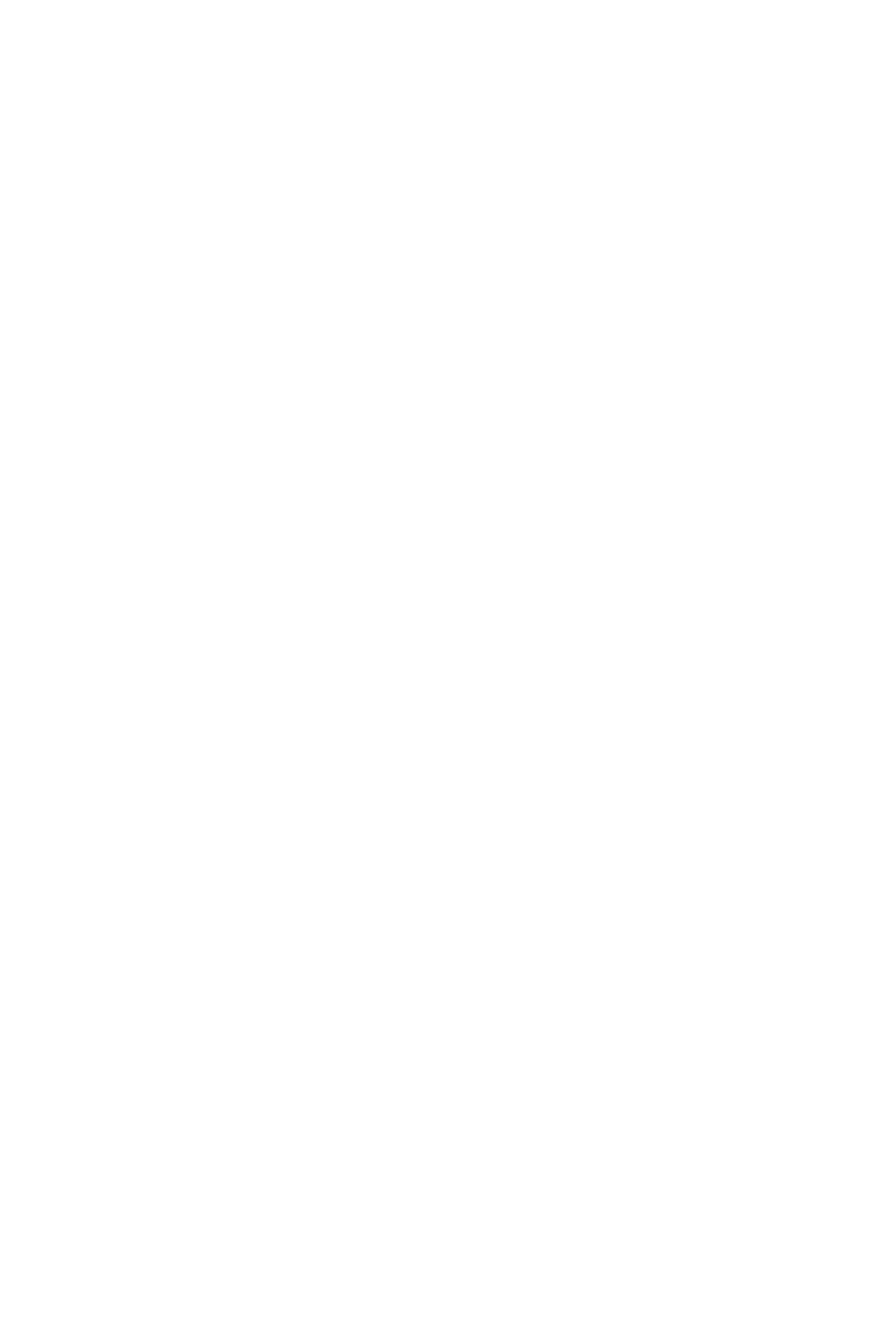### Foreword

Noah Mofuna is a farmer from Central-Togo. Some years back he, together with ten other cowpea producers from the same village, joined in a Farmers' Organization for Cowpea Production (FOCP). That year the group sold their cowpea for a good price through the intermediary of an NGO. FOCP also managed to convince the local authorities to help them with the transport of the produce and they contacted another agricultural service provider to assist them in testing improved cowpea varieties. Noah is very proud to belong to the group. People in the village often turn to him for advice. Yet, it is not possible for everybody to join. For example, Noah's neighbour, Sarah Lawat, a 60-year old widow without children whose husband died from HIV/AIDS, cannot pay the contribution that group members collect (even though Noah considers it a small amount, i.e., the equivalent of 50 euro cents a week). She also does not have the strength to help them with the work in the common group field; she barely manages to cultivate her own small village plots. Noah reflects: 'farmer groups are good for me and those who are like me, but what about Sarah, and the other less-endowed fellow villagers? How can they lobby for better prices, contact NGOs and get the local authorities to improve infrastructure?'<sup>1</sup>

Sarah is not alone, there are many others who, like her, do not join farmers' organizations, sometimes because they are weak, female, old, or poor and in other cases because they are nomads, herders, migrants, from a minority ethnic group or ill (HIV/ AIDS, malaria etc. are all too common amongst rural poor). In yet other situations, sometimes farmers who do not grow state-supported market-oriented commodities are excluded from access to agricultural services such as extension and/or input supply. As a result the specific needs of these categories of farmers often are not provided for or defended. It is these issues that this bulletin is about: under what conditions might people like Sarah also benefit from agricultural services and what could be the role of farmers' organizations in this endeavour? Is it even possible that farmer organizations facilitate access to services for the poorest? What is needed to make deprived farmers benefit more, and what strategies would enhance social inclusion?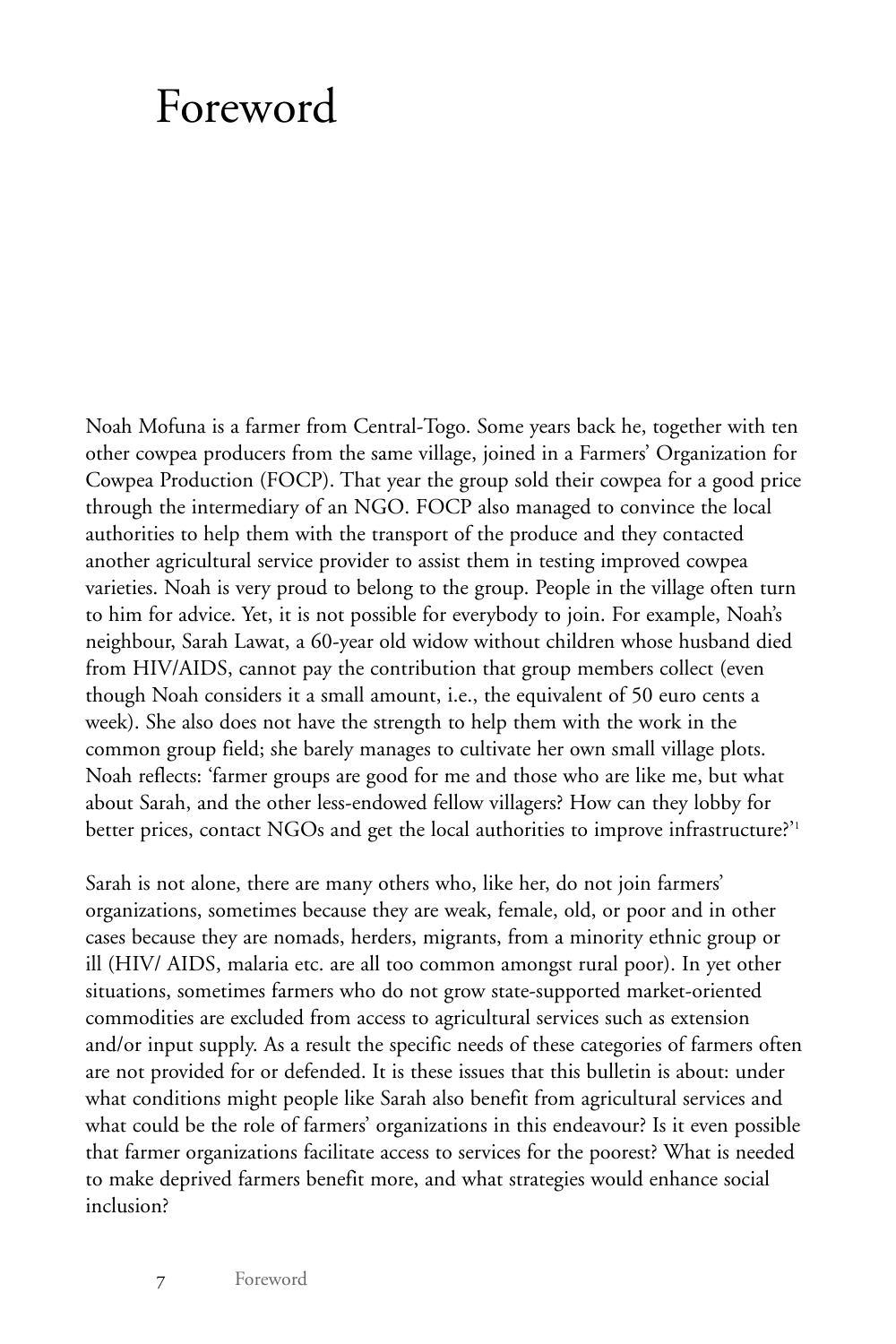More specifically, this bulletin attempts to address farmer organization-related issues with the ultimate goal of developing guidelines for a pro-active strategy for social inclusion of disadvantaged groups or individuals in farmers' organizations to enhance their improved access to agricultural services. Development practitioners and other players in the field of farmer empowerment and farmer organizations as well as policy makers who could use these guidelines are the intended audience of this publication.

#### **Note**

1 This is a fictional case.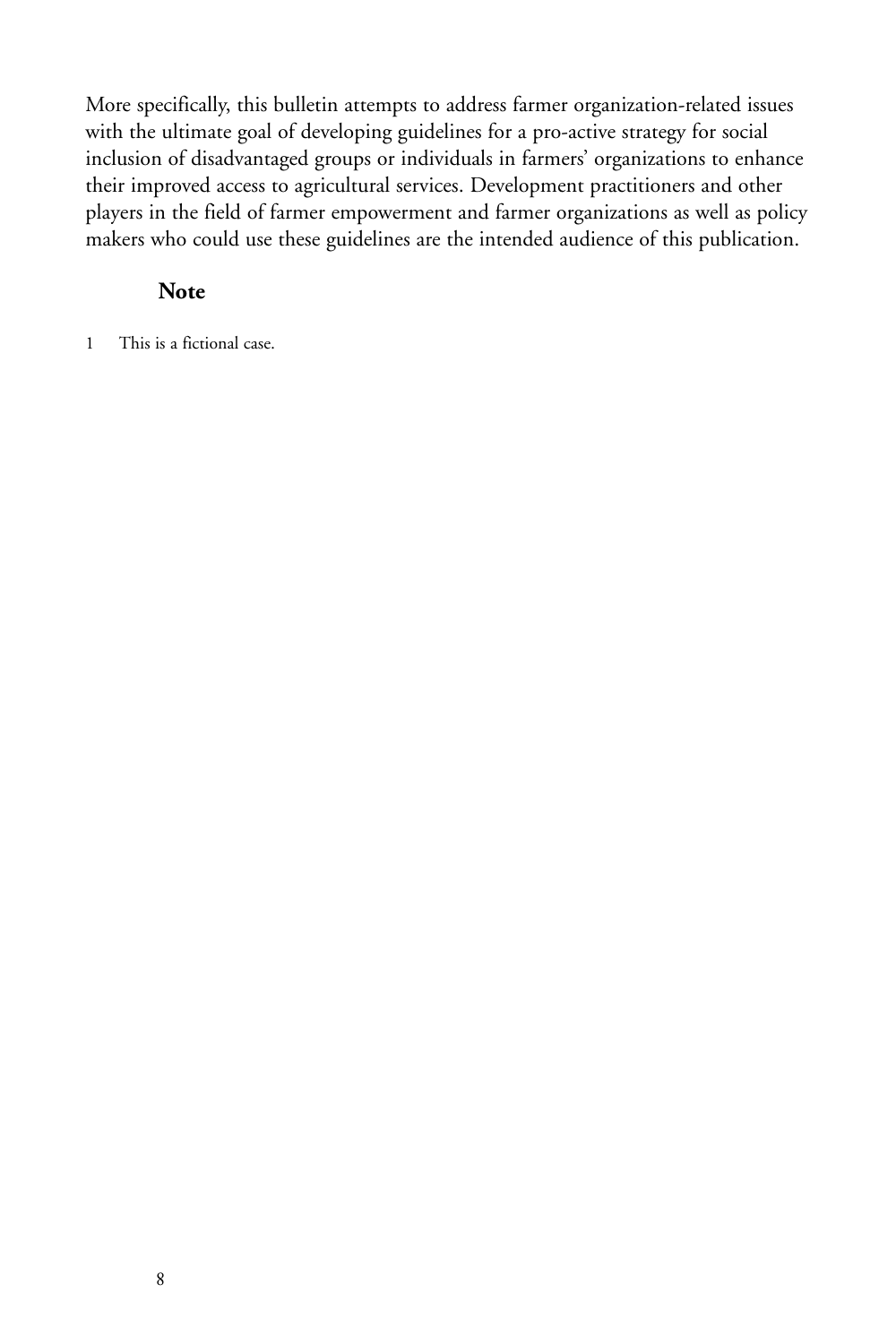# Abbreviations

| ACooBéPA        | Association des Coopératives Béninoises de Planteurs d'Anacardier                   |
|-----------------|-------------------------------------------------------------------------------------|
| <b>ADIAB</b>    | Association des Distributeurs d'Intrants Agricoles du Bénin                         |
| AGM             | Annual General Meeting                                                              |
| <b>AGROP</b>    | Association des Groupements de Producteurs                                          |
| <b>AIC</b>      | Association Interprofessionnelle du Coton                                           |
| <b>AKSCG</b>    | Association of Kilimanjaro Specialty Coffee Growers                                 |
| <b>AMSDP</b>    | Agricultural Marketing Sector Development Programme                                 |
| <b>ANPC</b>     | Association Nationale des Producteurs de Coton                                      |
| ASDP            | Agriculture Sector Development Programme                                            |
| CAGIA           | Coopérative d'Achat et de Gestion des Intrants Agricoles                            |
| <b>CARDER</b>   | Centre d'Action Régional pour le Développement Rural                                |
| <b>CBO</b>      | Community Based Organization                                                        |
| CeCPA           | Centre Communal pour la Promotion Agricole                                          |
| CeRPA           | Centre Régional pour la Promotion Agricole                                          |
| <b>CLCAM</b>    | Caisse Locale de Crédit Agricole et Mutuel                                          |
| <b>CLECAM</b>   | Caisse Locale d'Epargne et de Crédits Agricoles Mutuels                             |
| <b>CNIA</b>     | Centre National pour l'Insemination Artificielle                                    |
| <b>CPU</b>      | Central Pulping Unit                                                                |
| <b>CRA-CF</b>   | Centre de Recherche Agricole – Coton et Fibres                                      |
| <b>CSPR</b>     | Central de Sécurisation de Payement et de Recouvrement                              |
| <b>DEDRAS</b>   | Organisation pour le Développement Durable, le Renforcement et l'Auto-promotion des |
|                 | Structures communautaires                                                           |
| DFF             | District Farmer Fora                                                                |
| <b>EAFF</b>     | East African Farmers' Federation                                                    |
| <b>EZCORE</b>   | Eastern Zone Client-Oriented Research and Extension                                 |
| <b>FANAPRA</b>  | Fédération Nationale des Producteurs Agricoles                                      |
| FBG             | Farmer Business Group                                                               |
| FBO             | Farmer Based Organization                                                           |
| <b>FERWATHE</b> | Fédération Rwandaise des Producteurs du Thé                                         |
| FF              | Farmer Fora                                                                         |
| <b>FFS</b>      | Farmer Field School                                                                 |
| FG              | Farmer Group                                                                        |
|                 |                                                                                     |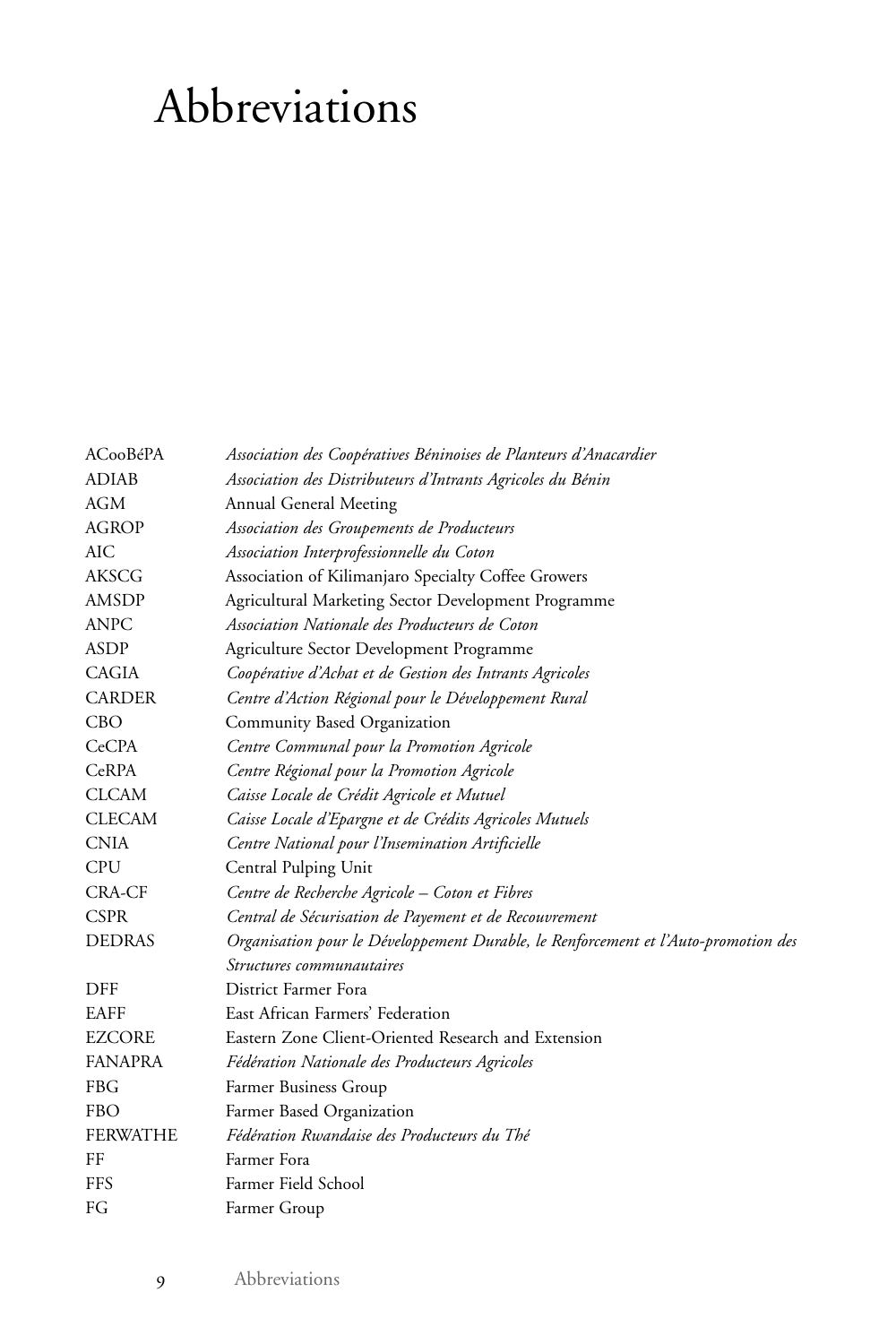| FOCP           | Farmers' Organizations for Cowpea Production                            |  |
|----------------|-------------------------------------------------------------------------|--|
| FUPRO          | Fédération des Unions des Producteurs du Bénin                          |  |
| GDP            | <b>Gross Domestic Product</b>                                           |  |
| GPA            | Groupements des Planteurs d'Anacardier                                  |  |
| GV             | Groupement Villageois                                                   |  |
| GVPC           | Groupement Villageois des Producteurs du Coton                          |  |
| IFAD           | International Fund for Agricultural Development                         |  |
| <b>IFAP</b>    | International Federation of Agricultural Producers                      |  |
| IMBARAGA       | Syndicat des Agriculteurs et Eleveurs du Rwanda                         |  |
| <b>INADES</b>  | Institut Africain pour le Développement Economique et Social            |  |
| <b>INGABO</b>  | Syndicat Rwandais des Agriculteurs et des Eleveurs                      |  |
| <b>INRAB</b>   | Institut National des Recherches Agricoles du Bénin                     |  |
| <b>ISAR</b>    | Institut des Sciences Agronomiques du Rwanda                            |  |
| KILICAFE       | Association of Kilimanjaro Specialty Coffee Growers in Tanzania         |  |
| KIT            | Royal Tropical Institute                                                |  |
| KNCU           | Kilimanjaro Native Cooperative Union                                    |  |
| MoU            | Memorandum of Understanding                                             |  |
| MТ             | Metric Tons                                                             |  |
| MVIWAMO        | Mtandao wa Vikundi vya Wakulima wa Wilaya ya Monduli                    |  |
| <b>MVIWATA</b> | Mtandao wa Vikundi vya Wakulima ya Tanzania                             |  |
| NGO            | Non-Governmental Organization                                           |  |
| NRMC           | Natural Resource Management Committee                                   |  |
| PADEP          | Participatory Agricultural Development Programme                        |  |
| PADSE          | Projet d'Amélioration et de Diversification des Systèmes d'Exploitation |  |
| PELUM          | Participatory Ecological Land Use Management                            |  |
| <b>ROPARWA</b> | Réseau des Organisations Paysannes du Rwanda                            |  |
| SС             | <b>Steering Committee</b>                                               |  |
| <b>SCAA</b>    | Specialty Coffee Association of America                                 |  |
| SIP            | Société Indigène de Prévoyance                                          |  |
| SMDR           | Société Mutuelle de Développement Rural                                 |  |
| SONAPRA        | Société Nationale pour la Promotion Agricole                            |  |
| SWOT           | Strengths Weaknesses Opportunities and Threats                          |  |
| TACRI          | Tanzania Coffee Research Institute                                      |  |
| TCB            | Tanzania Coffee Board                                                   |  |
| TCGA           | Tanganyika Coffee Growers' Association                                  |  |
| TNS            | Technoserve                                                             |  |
| ToT            | Training of Trainers                                                    |  |
| TWT            | Taylor Winch Tanzania Ltd                                               |  |
| <b>UCP</b>     | Union Communale des Producteurs                                         |  |
| UCPC           | Union Communale des Producteurs de Cotton                               |  |
| UDP            | Union Départementale des Producteurs                                    |  |
| UDPC           | Union Départementale des Producteurs de Coton                           |  |
| UEEB           | Union des Eglises Evangéliques du Bénin                                 |  |
| ULGPA          | Union Locale des Groupements des Planteurs d'Anacardier                 |  |
| USPP           | Union Sous-Préfectorale des Producteurs                                 |  |
| WFF            | Ward Farmer Fora                                                        |  |
|                |                                                                         |  |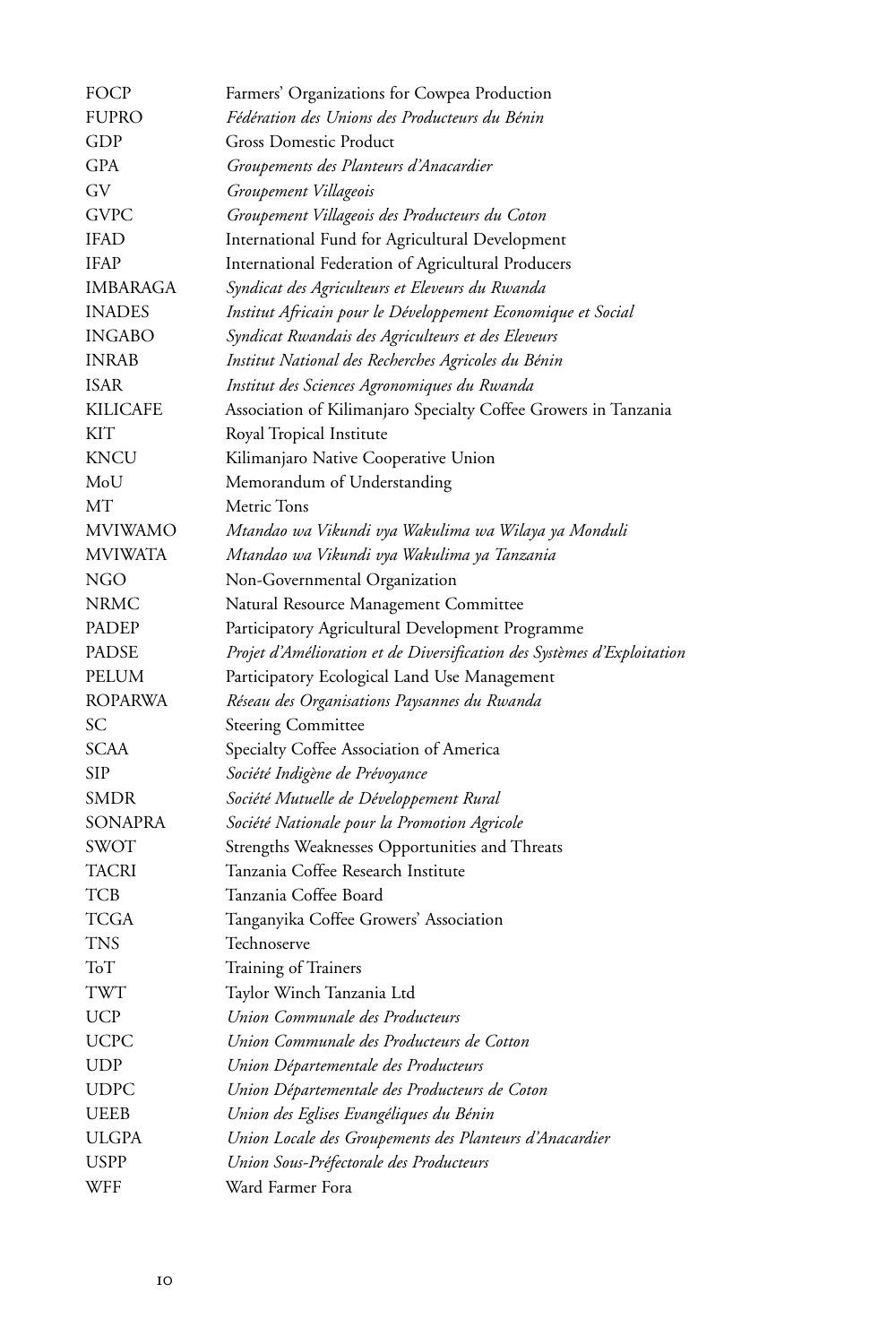# Introduction

#### **Justification**

Farmers' organizations today play a much more prominent role in agricultural policy formulation and implementation in Sub-Saharan Africa than ever before. In a context of liberalization of the agricultural sector, privatization of delivery of goods and services, and political democratization, farmers' organizations claim their stake and are recognized as key stakeholders in rural development. For both the public and private sector, effective farmers' organizations present important opportunities such as: providing research and extension services to farmers and organizing the purchase of inputs and sale of products on a more cost-effective basis; mobilizing resources for local development; and representing the interests and collective voice of farmers in development fora (Bosc *et al.*, 2003; Chirwa *et al.*, 2005).

Farmers' organizations distinguish themselves from other public and private sector organizations through their membership base. These are rural organizations whose members share a common interest. Farmers' organizations are basically democratic organizations, often with a strong 'grass roots' basis that (on behalf of their members) may apply different approaches in their relations and interactions with other stakeholders in the agricultural sector. These approaches are based on a combination of style (cooperative or confrontational) and basis (evidence and science-based or interest and value-based). The resulting respective functions: advisory and lobbying (cooperational) and advocacy and activism (confrontational), are in the interests of an organization's members. This results in a collective voice of the members through representation, and improved services through (reorientation and/or provision of technical and economical services) that more effectively respond to members' needs (Bosc *et al.*, 2003).

The services that are being provided to members, whether by farmers' organizations themselves or by third parties, include knowledge services such as agricultural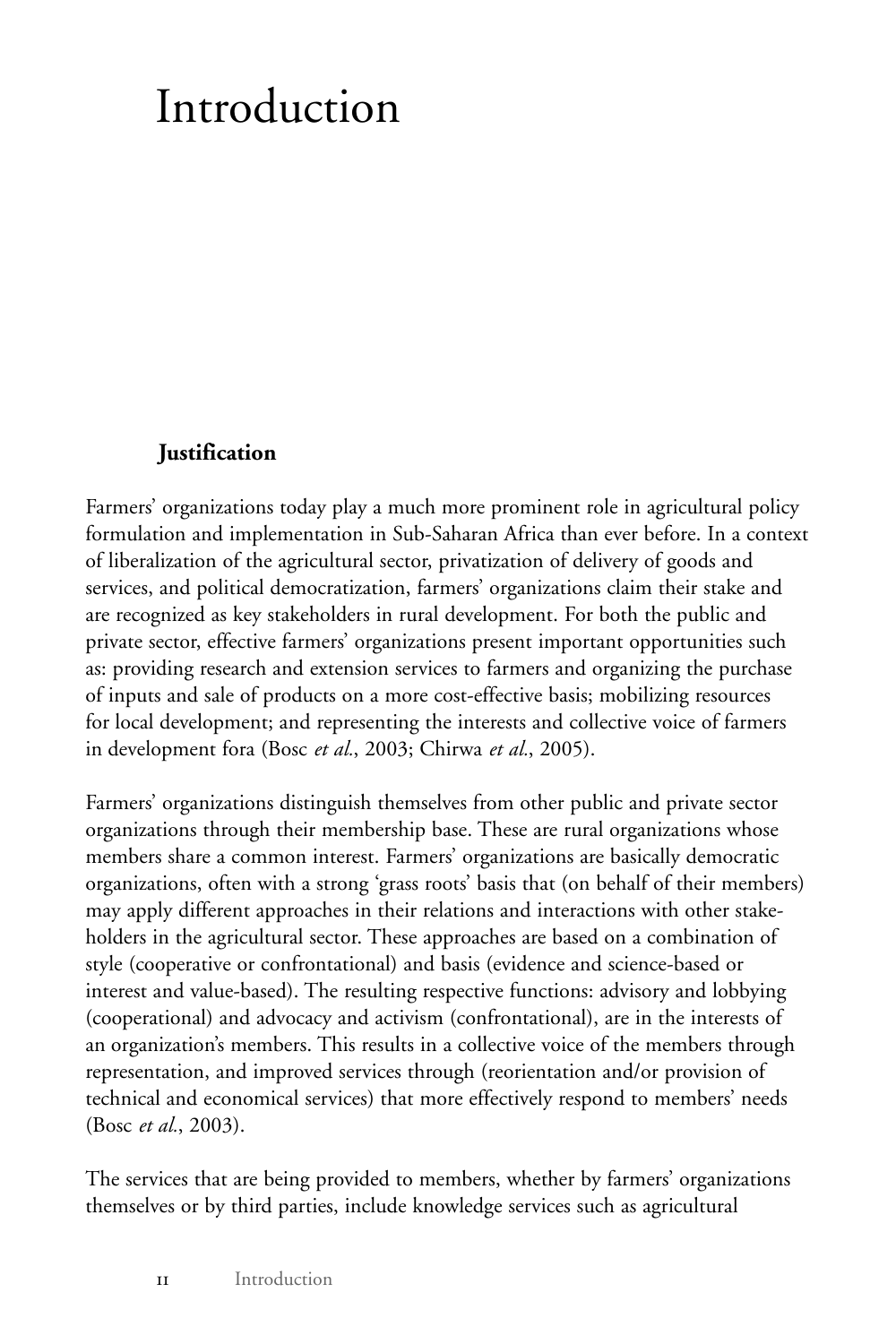research, advisory (extension and technology dissemination) and other types of farmer training. Such services are increasingly considered key factors for advancing rural development. However, improving agricultural practices and processes through effective knowledge application, requires two basic pre-conditions: access of farmers to appropriate knowledge sources and services, and a conducive context that incites knowledge application (World Bank, 2006). Farmers' organizations can play a key role in agricultural innovation, since they have the capacity to pool, aggregate and disseminate knowledge and information (Collion and Rondot, 1998). Moreover, they are increasingly positioned in both service networks and supply chains to coordinate activities and promote an enabling environment for innovation.

Poverty in Sub-Saharan Africa is still mostly a rural phenomenon despite rapid urbanization; more than 70% of the poor live in rural areas (IFAD, 2007). Agriculture remains a key sector for alleviating poverty in rural areas and has received renewed attention on the development cooperation agenda (see for example DFID, 2005; OECD, 2006; and World Bank, 2007). Agriculture is still the main economic activity for most rural people; it remains an important source of income for farmer households and contributes to sustainable financing of social-sector services (Irz *et al.*, 2001). Poverty is the result of economic, social and political processes that often reinforce each other. Meagre assets, difficulties in grasping the opportunities that are potentially available and exercising countervailing power, often related to the policy and social context, are determining factors in the situation of the rural poor. Vulnerability to events that are out of their control often exacerbates their poverty situation (World Bank, 2001).

Strategies aimed at alleviating poverty therefore include three key elements: identifying opportunities (e.g., access to natural resources, markets and service provision to build up assets); facilitating empowerment (e.g., participation by the poor in political processes and decision-making); and, enhancing security (Ibid). Social *inclusion* of service provision essentially refers to the access to services by the most vulnerable farmers in rural society. Access to knowledge is required for growth, but if the context is not right, or if farmers' access is not inclusive (of the rural poor), such growth will not lead to well-balanced development and certainly not to pro-poor development. Social *exclusion* leads to research and development agendas which do not include the priorities of the poor, resulting in constrained access by the poor to appropriate knowledge and hence to their exclusion from economic and social progress.

Farmers' organizations are increasingly involved in orienting services towards the specific needs of their members and/or providing these services themselves. However, although the role of farmers' organizations in Sub-Saharan Africa is rapidly increasing in importance, there are significant risks that individual farmers and/or groups are being excluded from these services. There are also many farmers who do not join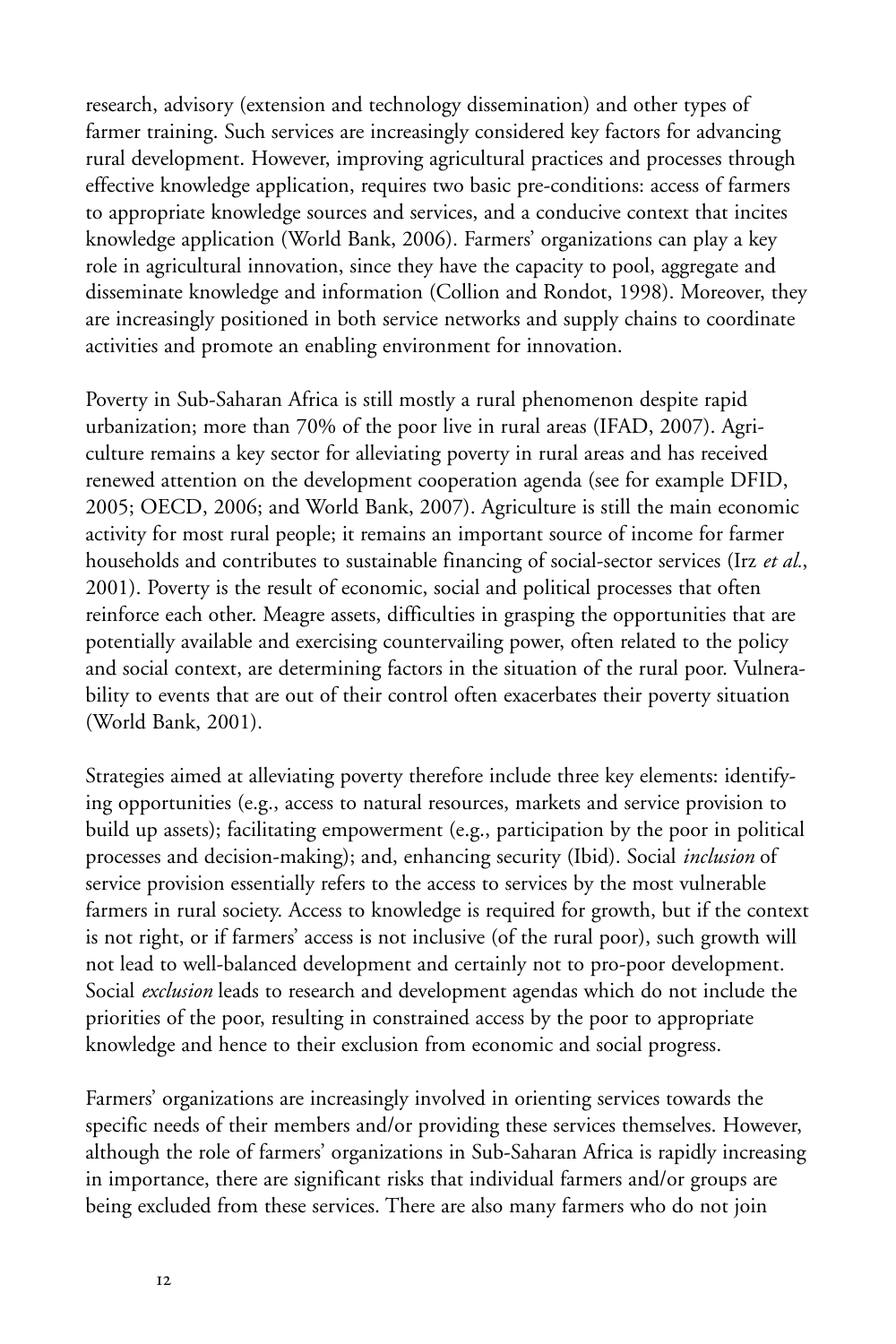farmers' organizations. Sometimes this is because they are particularly poor or belong to vulnerable groups, such as female-headed households and widows, and in other cases because they are from a minority social or ethnic group, or disabled (HIV/AIDSaffected households are all too common amongst the rural poor). In other situations, subsistence farmers who do not produce marketable commodities may have difficulties in becoming members of farmers' organizations and therefore in accessing relevant agricultural services. As a result, the specific needs of these categories of farmers are often not provided for, or defended, and they are excluded from effective service provision. Social exclusion or inclusion in service provision unfolds through the interactions between the different stakeholders involved, including farmers' organizations and agricultural service providers in the public, private and 'third' sector', and is therefore strongly related to the institutional context.

Case studies drawn from experiences in Sub-Saharan Africa show that agricultural research and advisory services are increasingly channelled through farmers' organizations (Wennink and Heemskerk, 2006). Farmers' organizations that provide these services themselves, are often directly supported by NGOs and donors, and are increasingly being contracted to provide advisory services by the public sector, and sometimes also by the private sector. In addition, farmer groups and organizations increasingly voice their members' concerns and have a say in issues that impact farmers' livelihoods. These same case studies also show the discrepancy in dealing with service provision between more inclusive, mostly smaller, community-based farmer groups (those oriented towards enhanced livelihoods), and often less inclusive and larger commodity-based producer organizations (supply-chain oriented). This is the main focus of this bulletin: the role of farmers' organizations in facilitating access by the poorest farmers to agricultural services, and under which conditions such organizations can enhance social inclusion.

#### **This bulletin**

This bulletin focuses on two major questions: How do the poorest of the poor gain access to, and benefit from, agricultural services? What is the role of farmers' organizations in socially inclusive access to these services, and to what extent is membership of the farmers' organizations a determining factor for this? Answers to these questions will hopefully allow guidelines and strategies to be defined for improving the livelihoods of the rural poor by enhancing their access to agricultural services, including through farmers' organizations.

The subject of inclusion of farmers, their groups and organizations in setting research agendas, extension priorities and in carrying out field experiments is not addressed in this bulletin (for further information, see Nederlof, 2006). However, the importance of farmers' organizations in facilitating socially inclusive access to agricultural services,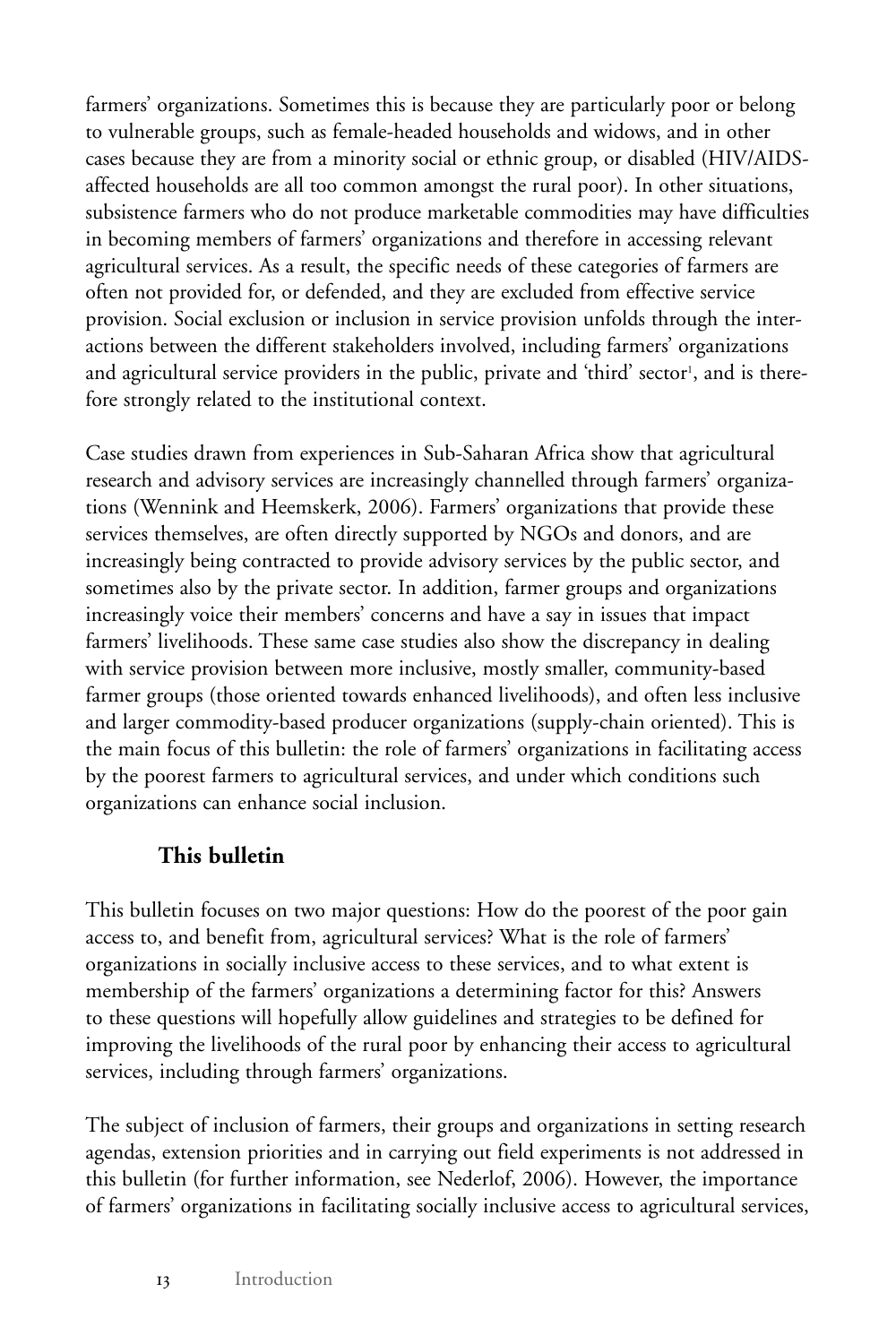and the relevance of including different categories of farmers in farmers' organizations, as well as their representative roles, forms the main topic of this bulletin. Who joins farmers' organizations, and why? What is the impact of group rules, procedures and mechanisms (of adherence, participation and relations with the surrounding environments) on the membership? What role do the members play within the organization? Which individuals and groups do the farmers' organizations represent in addition to their members? What is needed to help ensure that agricultural services are not exclusively aimed at the relatively richer farmers?

More specifically, this bulletin attempts to address these questions with the ultimate goals of developing guidelines for a proactive strategy for social inclusion of disadvantaged groups or individuals in enhanced access to agricultural services, through farmers' organizations. Development practitioners and other players in the field of farmer empowerment and farmers' organizations, as well as policymakers who could use these guidelines form the intended audience of this publication.

This bulletin is divided into two parts. Part I is an analysis of social inclusion and the role of farmers' organizations in access to agricultural services; Part II contains a description of the case studies (on which Part I is based). The first part discussed social inclusion within a context of poverty, sustainable livelihoods and empowerment. The context of farmers' organizations and their roles in obtaining access to service provision is described. The question of social inclusion of disadvantaged and vulnerable farmers within farmers' organizations is also addressed. A tentative conceptual framework consisting of issues relevant to an active social inclusion strategy is presented next. Experiences reported in the literature, as well as emerging ideas from several case studies (reported in Part II) that were developed simultaneously, were used when developing this framework. The conceptual framework should therefore be considered an outcome of the case studies as well as an input. The concluding remarks discuss the following issues: the policy context and enabling environment for pro-poor development; the nature (socially inclusive or exclusive) of farmers' organizations; the consequences of such social exclusiveness; the role of farmers' organizations in inclusion or exclusion in agricultural services; and the way in which farmers' organizations can enhance social inclusion in services.

Part II of this bulletin describes the case studies on farmers' organizations in Tanzania, Rwanda and Benin that were used for the analysis of social inclusion.

#### **Note**

1 The third sector comprises organizations that are not fully in the public or private sector, such as voluntary organizations and community groups.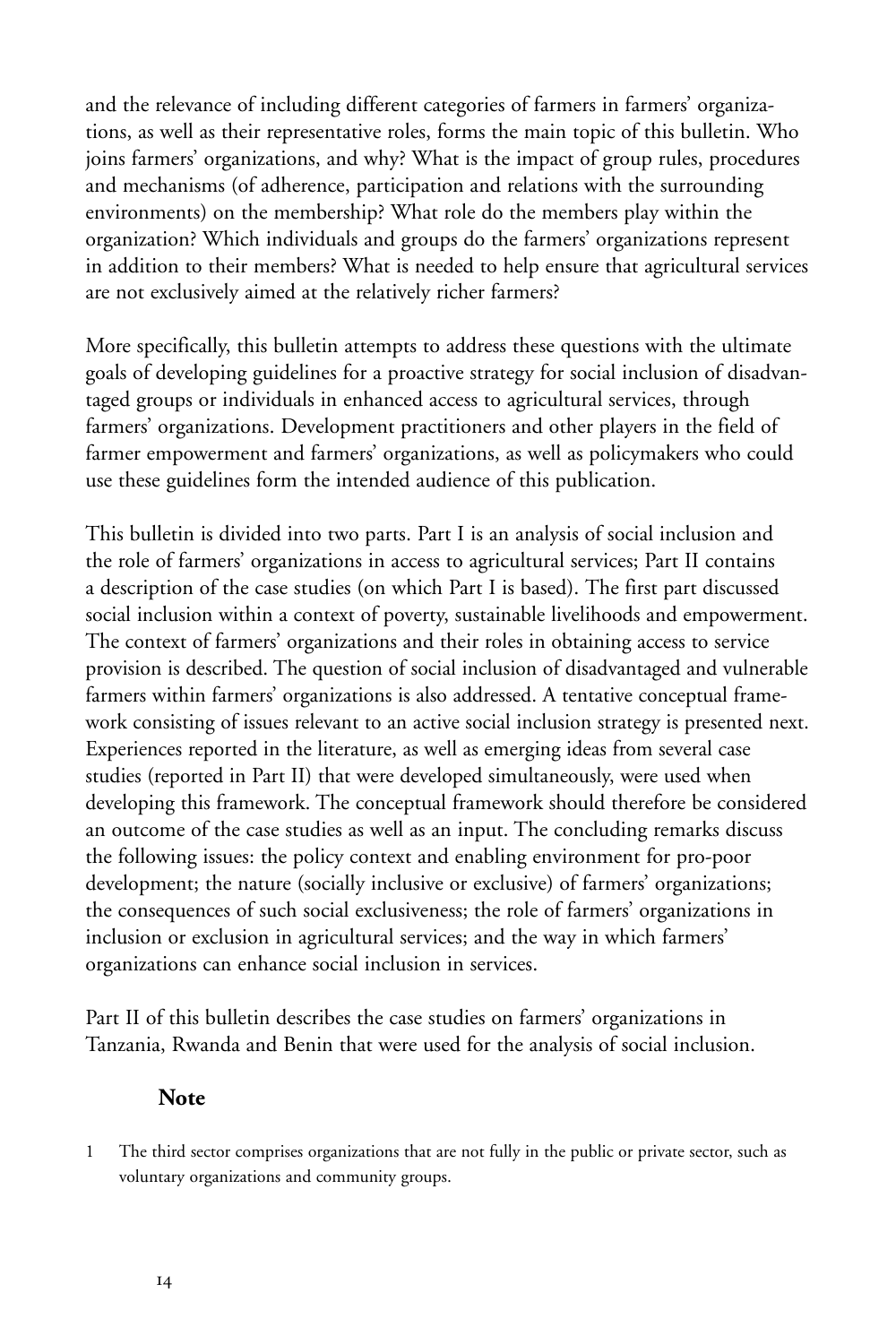Part I Enhancing agricultural service provision for the rural poor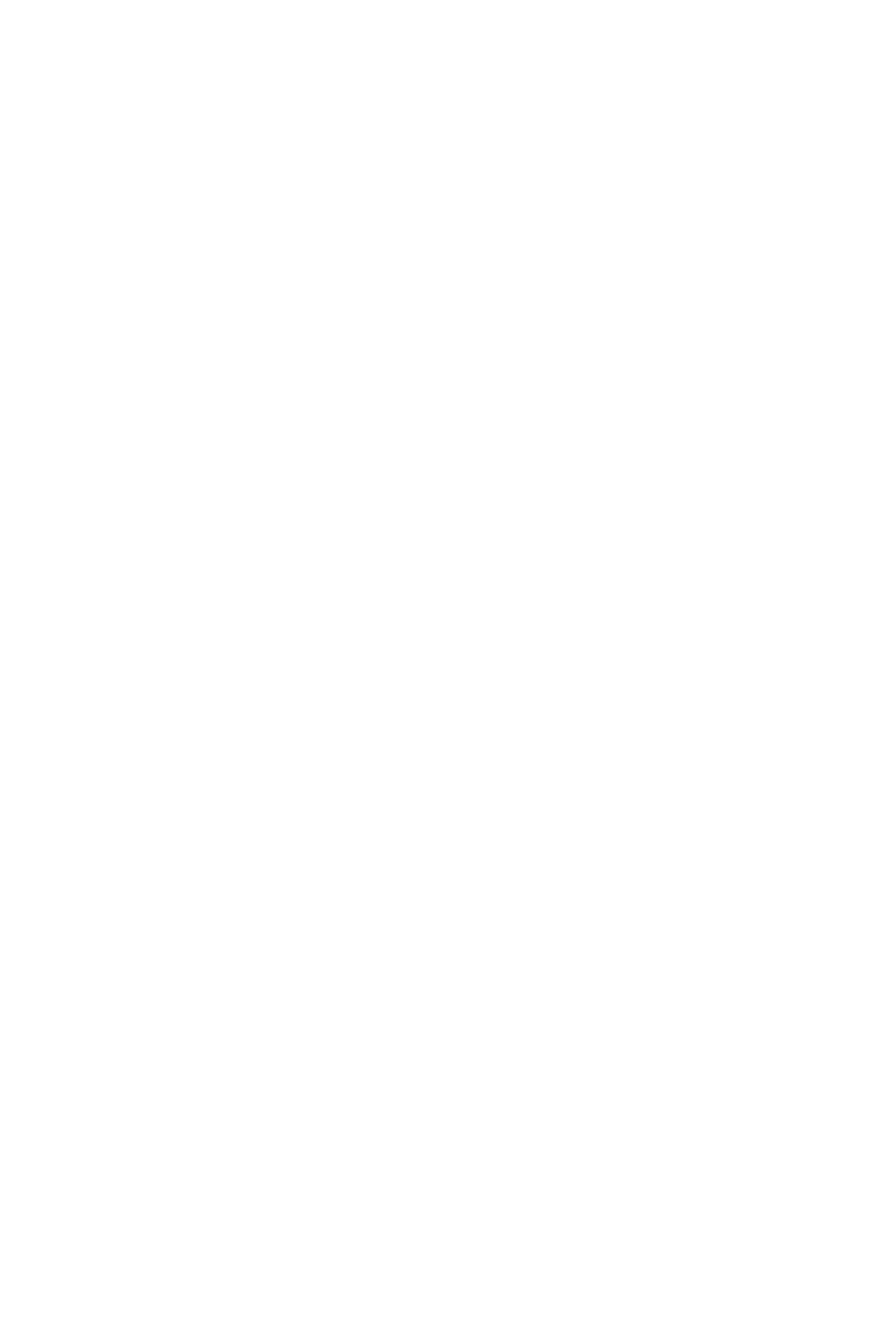### **1** Background

#### **Poverty and the poor**

Poverty is the result of exclusion from economic, political and social processes, and for that reason, promoting opportunity (such as improving market functioning and stimulating economic growth) is important in fighting poverty. However that alone is not enough: poverty is also influenced by the unequal distribution of power and bysocial norms, values and customary practices (e.g., taboos on crop management practices, levelling mechanisms<sup>1</sup> and/or local/traditional justice), which might lead to exclusion. Therefore, empowerment of 'the poor' is also important in fighting poverty. A third pathway towards alleviating poverty consists of enhancing security by reducing risks of vulnerability, which can be both natural, man-made and/or economic (World Bank, 2001).

It therefore follows that there are several dimensions to 'being poor', such as:

- 1. lacking adequate food and shelter (due to no, or very low, income), poor access to education and health services, and other deprivations that keep a person from leading the kind of life that everyone values;
- 2. facing extreme vulnerability to ill health, economic dislocation and natural disasters; and,
- 3. being exposed to poor treatment by state institutions and society at large, and being powerless to influence key decisions affecting one's life.

Economic growth and income are on the rise in developing countries (DfID, 2004). Yet, in general, those who are already richer benefit relatively more than those who are poor. It is important to point out that economic growth does not automatically lead to overall development and poverty alleviation (Øyen, 2001)², but may sometimes even lead to greater poverty<sup>3</sup>.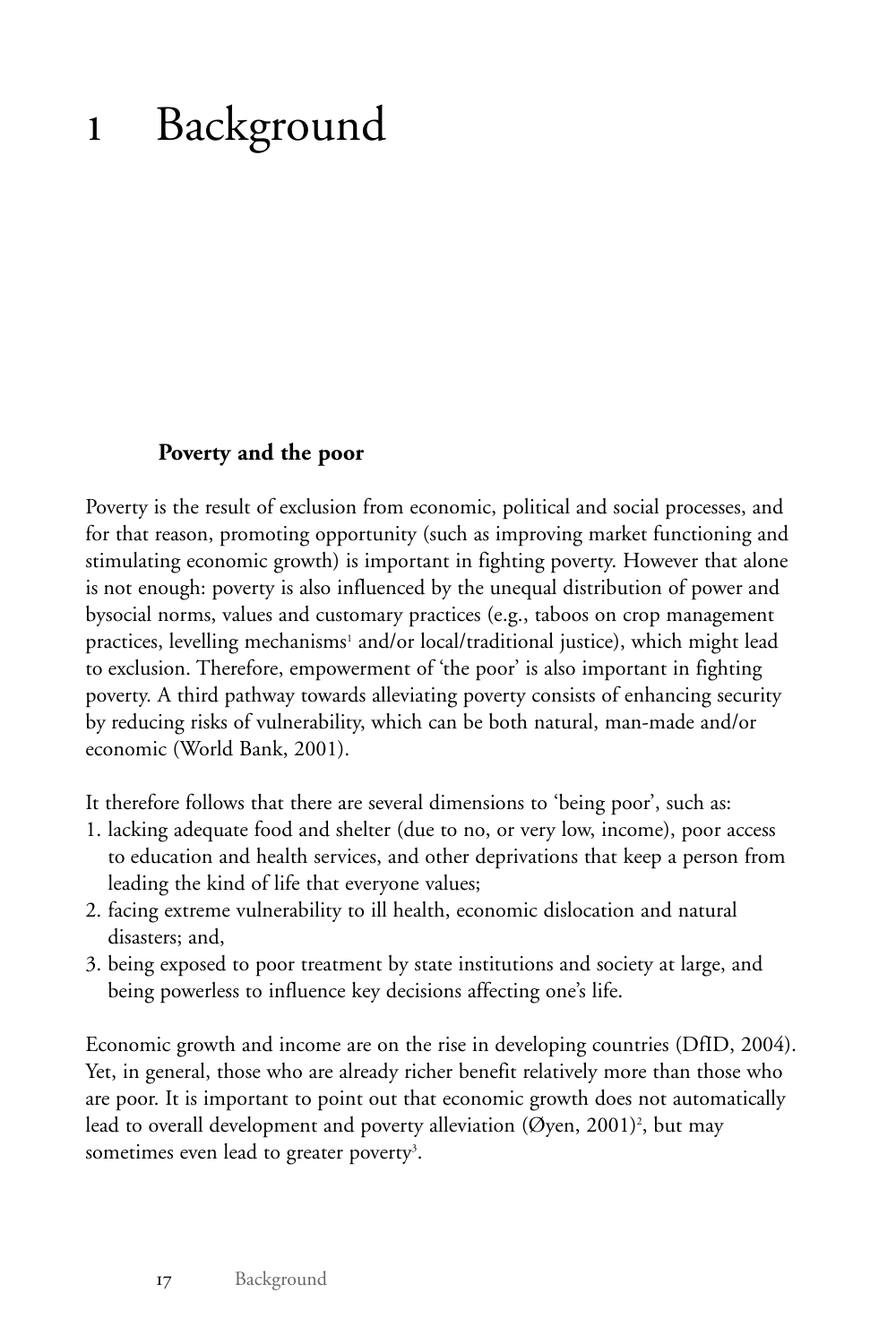'Empowerment' and 'security' are not the only means to achieve 'economic growth' (Shirbekk and St.Clair, 2001). This bulletin adopts the multi-dimensional perspective of poverty, which development practitioners recognize in real life. To paraphrase Shirbekk and St.Clair (ibid: p. 15) who refer to Sen (1981):

*Development ought not to be conceptualized as the achievement of modernization, industrialization and economic growth, but as the expansion of people's capabilities and functionings.4*

In order to consider the various dimensions of poverty and to put the poor in the centre, it is useful to adopt a sustainable livelihoods perspective<sup>5</sup> (for more information, see IDS, 2006). A sustainable livelihoods perspective focuses on:

- 1. a holistic understanding of access to, and control over, capital (natural, financial, social, human and physical);
- 2. the context of vulnerability for the poor; and,
- 3. processes, institutions and policies at all levels that help or constrain people to use their different kinds of capital for improved livelihoods (DfID/FAO, 2000).

Such a perspective helps us find ways to enhance a policy and institutional environment, to better support poor people's livelihoods while building on their strengths. Poor people have their own strategies to secure their livelihoods depending on such factors as their socioeconomic status, education and local knowledge, ethnicity and the stage in the life cycle of the household (Messer and Townsley, 2003).

#### **Social exclusion and inclusion**

It is important to have a clear understanding of what social inclusion means as it eventually determines how to develop useful strategies for enhancing social inclusion. In the case of disadvantaged and vulnerable farmers this means: to understand the way they access agricultural services, whether through actual membership of farmers' organizations or through indirect representation by farmers' organizations. When talking about social inclusion one cannot escape discussing social exclusion. A social exclusion perspective focuses on two sets of barriers to alleviate poverty, namely: 1. social relations (or lack thereof) that exclude people; and,

2. restricted access to institutions and organizations that matter for poverty alleviation, citizenship and rights (Beall and Piron, 2005).

Hence, social exclusion might be a reason why the poorest of the poor have less access to, and participate less often in, farmers' organizations, and thus have less access to agricultural services. The most common definition for social exclusion is probably the one used by Eames and Adebowale (2002: p. 3):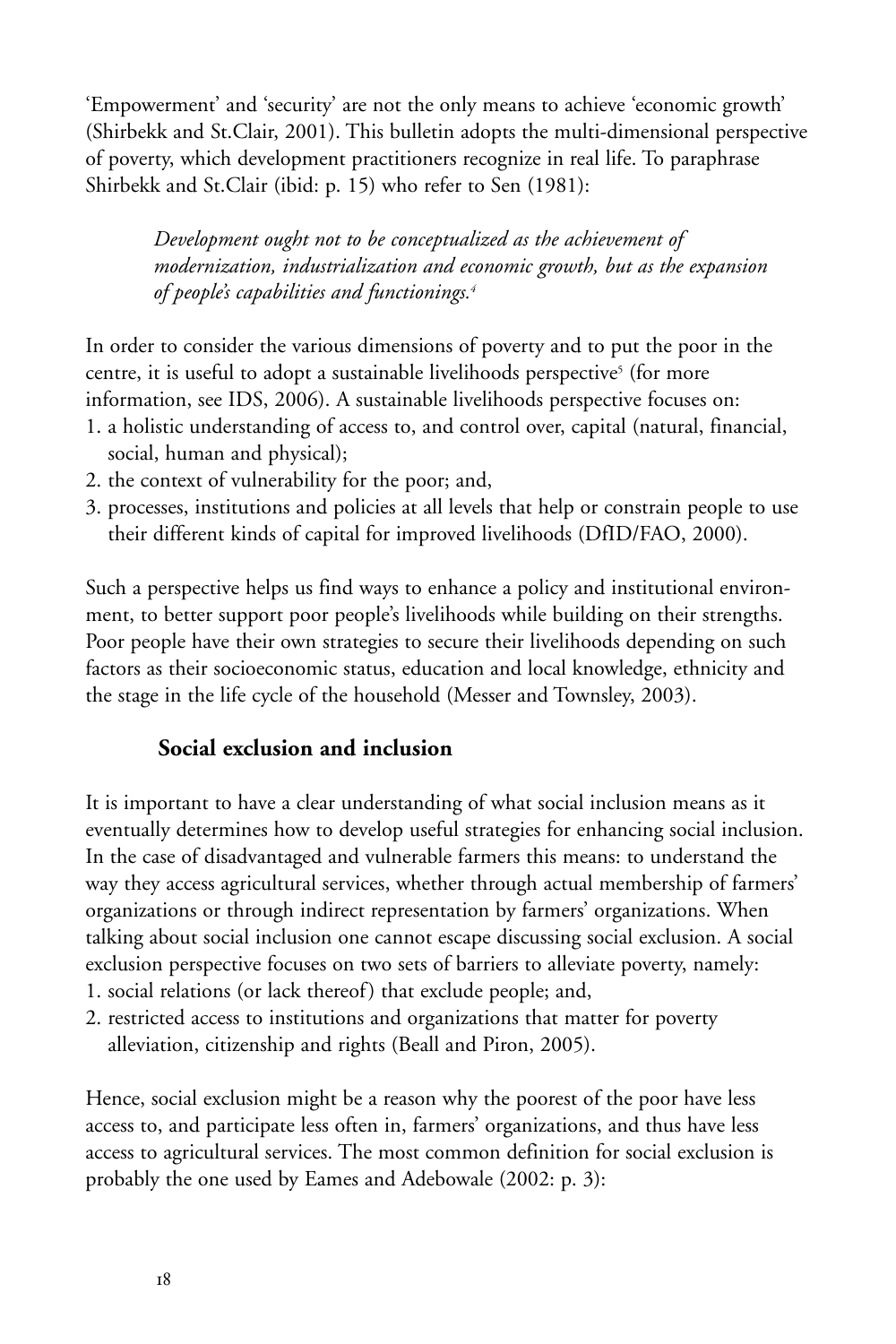*Social exclusion is the condition of communities, groups and individuals who are economically and/or socially disadvantaged.* 

According to this definition, categories of socially excluded people include those living on (relatively) low(er) incomes and people from minority ethnic communities. However, a variety of different definitions for social exclusion are being used (Farrington, 2002).

Differences in the way in which social exclusion is defined relate to:

- Exclusion being considered as either a condition or the process itself.
- The people it affects. Exclusion affects individuals (through for example lack of social capital<sup>6</sup>), certain groups or everyone.
- The environment surrounding people. People's environment can constitute barriers and lead to exclusion from labour markets, breakdown of 'social systems', and/or (lack of) resources. Using the theory of social capital, social exclusion is considered an important cause of poverty (Toye and Infanti, 2004).

The following elements are essential for explaining the dimensions of social exclusion:

- Recognize the dynamic nature of social exclusion. Therefore, similar to the aforementioned understanding of poverty, exclusion can be considered a process and not a (fixed/static) condition. This helps to understand the causes of exclusion and consequently to develop a strategy for addressing these causes and including the 'poorest of the resource-poor farmers' in farmers' organizations to improve access to services and thereby their livelihoods. It also emphasizes the interconnectivity of the causes of exclusion.
- In the same vein, social relationships are important in exclusion processes; this explains this bulletin's focus on social capital (see also Heemskerk and Wennink, 2004) and, as a result the need for active participation of both individuals and organized groups. After all, social exclusion affects each individual, as well as society as a whole.
- Along the same lines, exclusion not only involves the more material aspects of exclusion, but also the exclusion from social, economic, institutional, territorial and symbolic reference systems (for a discussion on these systems, see Farrington, 2002), and also includes economic, political or cultural aspects.

Shookner (2002) created a tool that he calls 'an inclusion lens'. This tool helps to understand inclusion (who are to be included, who will benefit, what are the measures that would promote inclusion) and to develop an action plan. The inclusion lens is also a tool for analyzing legislation, policies, programmes and practices, to determine whether they promote the social and economic inclusion of the poorer individuals, groups and communities. The 'inclusion lens' is a list of dimensions and elements that favour inclusion (see Table 1).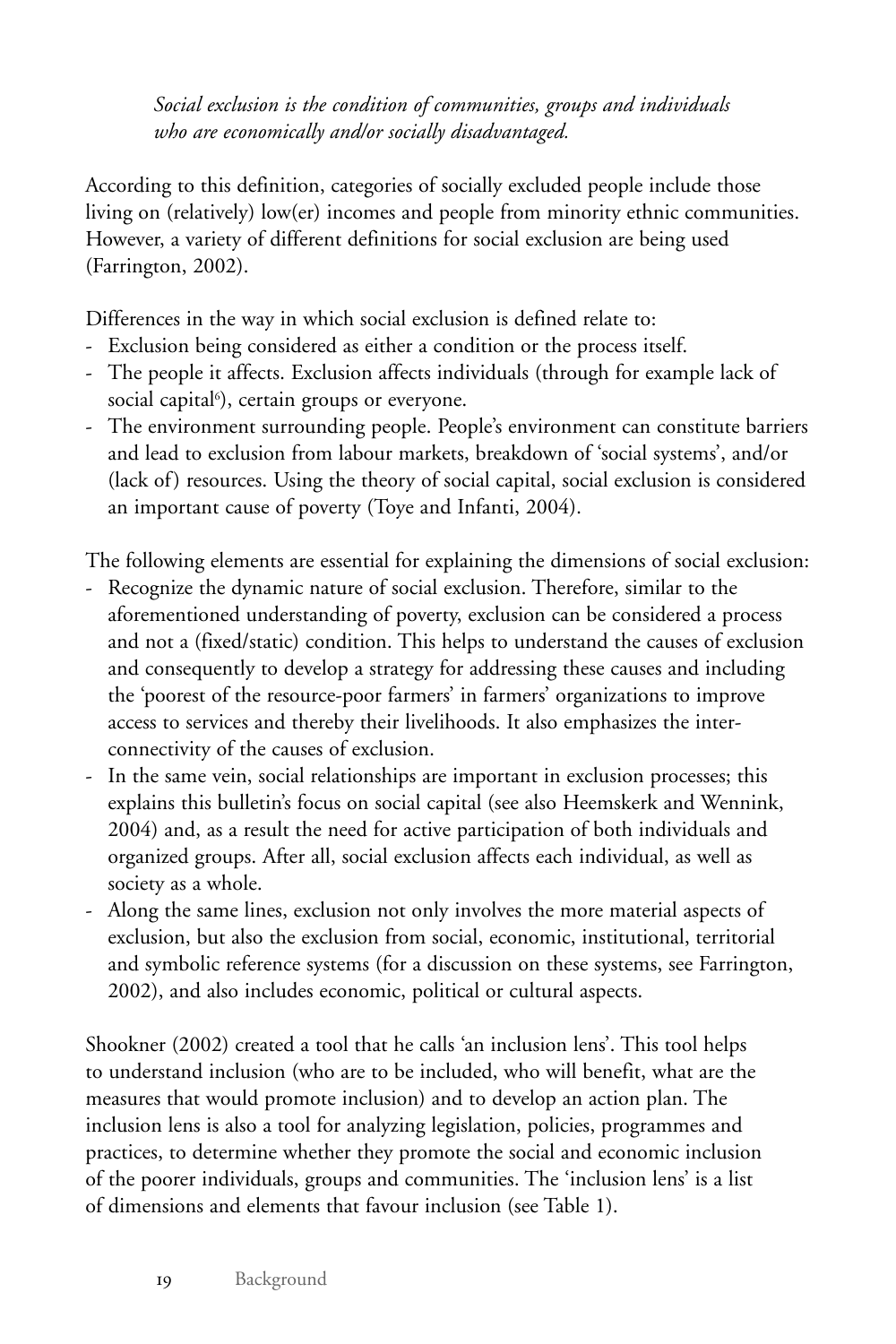| <b>Dimensions</b> | <b>Element of inclusion</b>                                              |
|-------------------|--------------------------------------------------------------------------|
| Cultural          | Valuing contributions of both women and men to society, recognizing      |
|                   | differences, valuing diversity, positive identity, and anti-racist       |
|                   | education.                                                               |
| Economic          | Adequate income for basic needs and participation in society, poverty    |
|                   | eradication, employment, capability for personal development,            |
|                   | personal security, sustainable development, reducing disparities, giving |
|                   | value and support care.                                                  |
| Functional        | Ability to participate, opportunities for personal development, valued   |
|                   | social roles, and recognizing competence.                                |
| Participatory     | Empowerment, freedom to choose, contribution to community, access        |
|                   | to programmes, resources and capacity to support participation,          |
|                   | involvement in decision-making, and social action.                       |
| Physical          | Access to public places and community resources, physical proximity      |
|                   | and opportunities for interaction, healthy/supportive environments,      |
|                   | access to transportation, and sustainability.                            |
| Political         | Affirmation of human rights, enabling policies and legislation, social   |
|                   | protection for vulnerable groups, removing systemic barriers,            |
|                   | willingness to take action, long-term view, multi-dimensional, citizen   |
|                   | participation, and transparent decision-making.                          |
| Relational        | Belonging, social proximity, respect, recognition, cooperation,          |
|                   | solidarity, family support, and access to resources.                     |
| Structural        | Entitlements, access to programmes, transparent pathways to access,      |
|                   | affirmative action, community capacity building, inter-departmental      |
|                   | links, inter-governmental links, accountability, open channels of        |
|                   | communication, options for change, and flexibility.                      |

#### **Table 1: An inclusion lens**

Source: Shookner, 2002.

It is important to realize that social inclusion is not necessarily the solution to social exclusion (Beall and Piron, 2005) since some groups may deliberately choose to remain outside the 'mainstream'. In other words: some groups 'self-exclude' themselves (Toye and Infanti (2004: p. 17), paraphrasing Jackson (2001)):

*An inclusive group (or society as a whole) is characterized by a widely shared social experience and active participation, by a broad equality of opportunities and life chances for individuals and by the achievement of a basic level of wellbeing for all members (/citizens).*

A strategy towards social inclusion includes an approach of handing over the necessary means to poor people or empowering poor people with knowledge or other resources to give them the opportunity to generate their own tools to achieve enhanced livelihoods.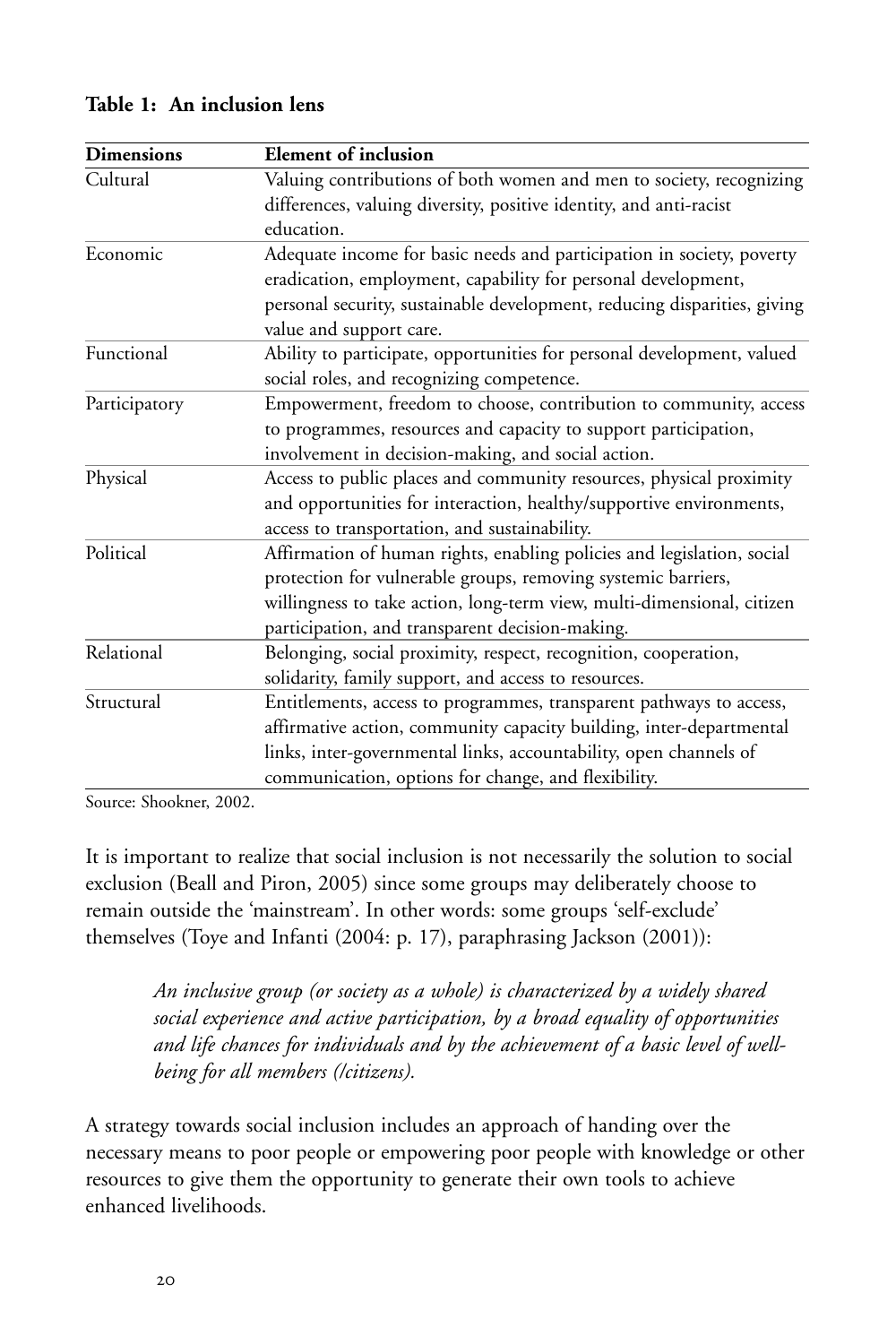#### **Empowerment and voice**

The issue of inclusiveness of farmers' organizations and service provision to their members, and who benefits from these services, is closely related to the people's level of empowerment. Empowerment is about people taking increased control over their lives and destiny. In this bulletin, empowerment refers to (Kabeer, 2001):

*The expansion in people's ability to make strategic life choices in a context where this ability was previously denied to them.*

Barlett (2004) presents a simple model of the steps involved in a transformation process towards empowerment (see Figure 1). All three steps are needed: generally a change in means establishes the potential for a change in process, and a change in process allows a change in ends. In turn, a change in ends might in itself bring about a further change in means, etc.

#### **Figure 1: A transformation model of empowerment**



Source: Barlett, 2004.

Means can involve many things, ranging from national legal and political systems to the resources and the skills of people themselves. Training, establishing farmers' organizations and linking them to stakeholders, all contribute to changing the means for empowerment.

Once people have increased their means it is important that they decide what to do with them. Only when people analyze for themselves, make their own decisions and determine their actions, can one state that they are really empowered. In some cases individuals decide, but in other cases it is a group decision; therefore the answer to the question of 'who decides' is relevant to understanding who is empowered.

The end (i.e., achievement of empowerment) involves an increased influence of people over the conditions (quality, security, dwelling etc.) of their lives. So the question then is: which conditions are people trying to change when they become empowered? One possible answer concerns changes in relationships (e.g., women in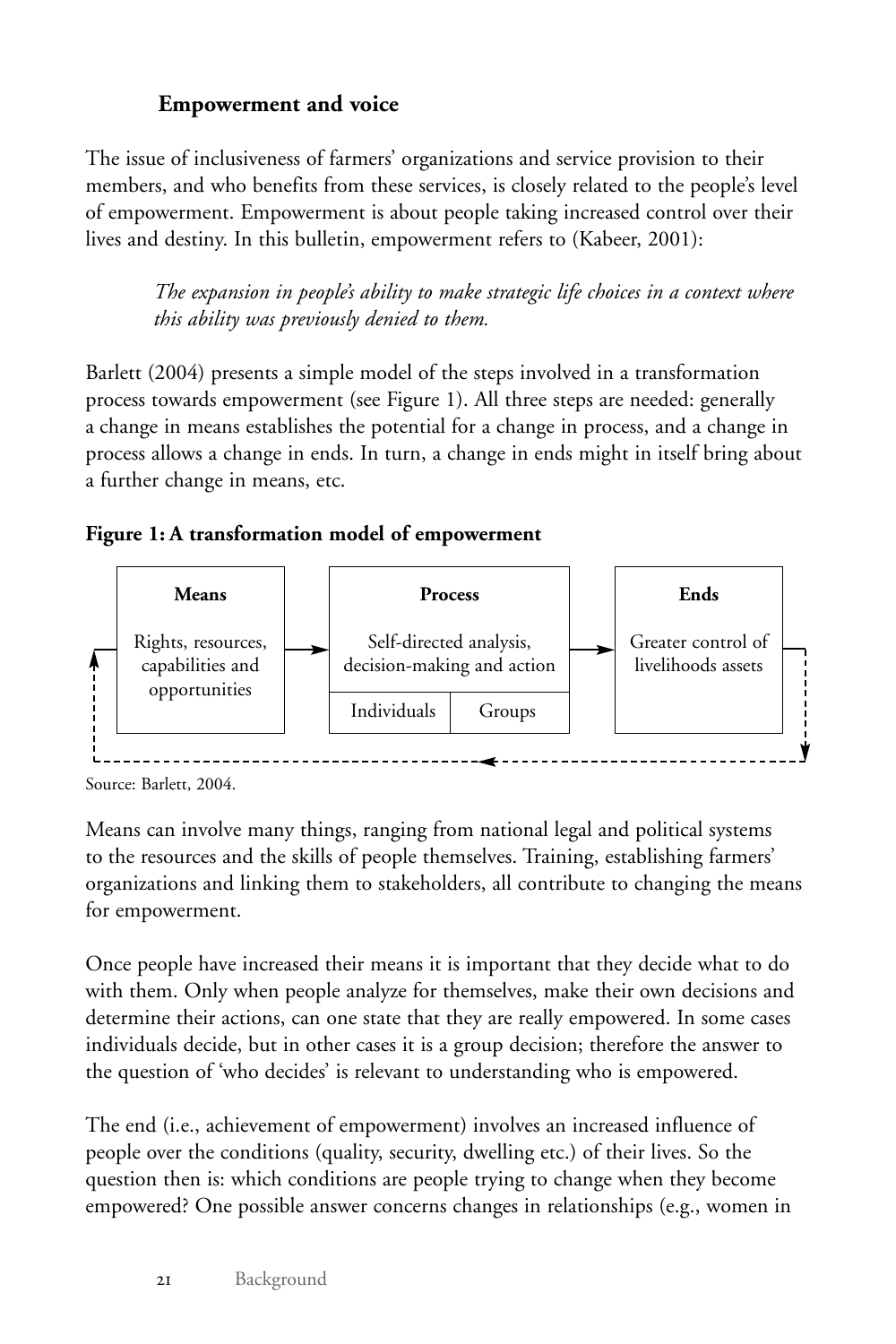relation to men, poor in relation to rich, or civil society in relation to the state). It is difficult for 'outsiders' such as development cooperation agencies to change these types of conditions. Increased control over livelihoods and assets is another possible response. People gain greater control over their human capital (e.g., knowledge, skills, health, etc.), social capital (within groups and networks), natural capital (e.g., land and water), physical capital (e.g., houses, roads and sanitation), and financial capital (e.g., savings, credit, wage rates). It is important to look at the livelihoods approach from the perspective of the people involved.

The question of what people want must be answered by themselves. They need to speak out and, in order to affect change, they also need to be heard and listened to, and their aspirations must be taken into account. In other words, people need to exercise their 'voice' (Bebbington and Thompson, 2004). Voice is therefore considered to be an important means of improving the responsiveness and inclusiveness of services. In a more pluralistic context of service provision, service users can leave and obtain their services from another provider, thus forcing service providers to improve, but in many other contexts this is not possible. Often there are either no alternative providers, users have little power and/or clients are in 'patronage networks (Goetz and Gaventa, 2001). In this bulletin, 'voice' is defined as (Ibid):

*The range of measures used by civil society actors to put pressure on service providers to demand better service outcome.*

On the basis of case studies, Goetz and Gaventa (2001) distinguished three types of initiatives for making services more responsive (see Table 2):

However, the characteristics of both users and the services involved influence the way in which users, including the poorest, exercise their voice and the way in which providers respond. This concerns the nature of client relationships; the geographical dispersion or concentration of users; the social status of users; the costs of services; the market mechanisms involved; and, the way services are being delivered (Ibid). The most disadvantaged farmers, their organizations and agricultural service providers, therefore need to be involved to make knowledge work for more inclusive development. Exclusion of the poorest from the innovation system will probably prohibit rapid development of relevant knowledge and adoptable technologies, while specific knowledge of excluded groups will not be used. The agricultural innovation system perspective therefore refers to the need to involve all actors, including the most disadvantaged, in an innovation system that contributes to inclusive development (World Bank, 2006).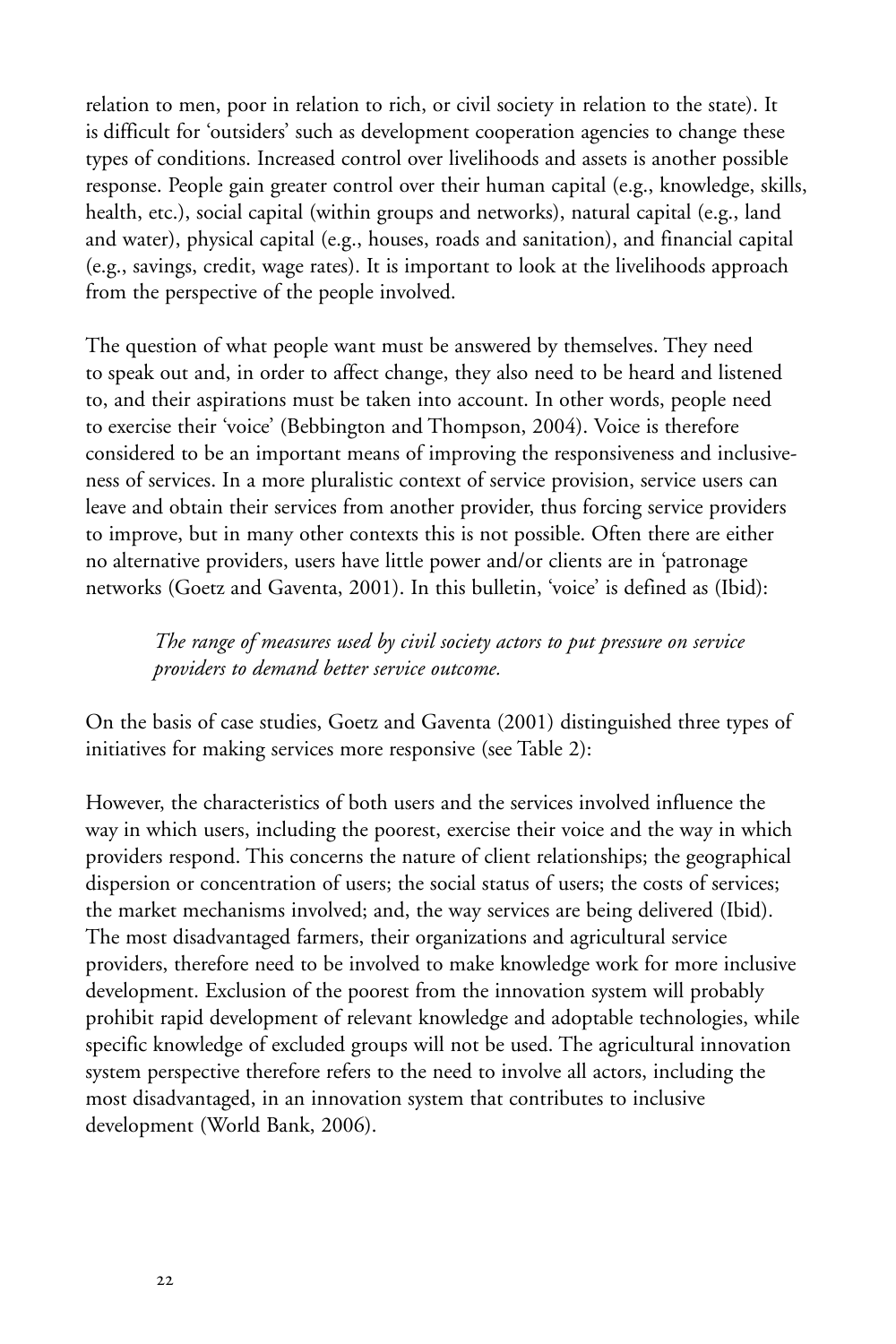| Citizens' initiatives    | Joint civil society and    | <b>Public-sector initiatives</b> |
|--------------------------|----------------------------|----------------------------------|
|                          | public-sector initiatives  |                                  |
| Awareness-raising and    | Implementation and         | Consultation on users' needs     |
| capacity building for    | precedent-setting          | (for policies and services)      |
| mobilization             | (including partnerships)   |                                  |
| Information generation   | Auditing                   | Setting standards                |
| (research for advocacy)  |                            |                                  |
| Lobbying to influence    | Joint management of sector | Incentives, sanctions and        |
| planning and policy      | programmes                 | performance measures             |
| formulation              |                            |                                  |
| Citizen-based monitoring | Government frameworks for  | Service delivery 'ethos' in      |
| and evaluation           | participatory planning     | organizational culture           |
|                          |                            | Accessible (government)          |
|                          |                            | information and services         |
|                          |                            | New rights for citizens or       |
|                          |                            | clients                          |

#### **Table 2: Types of initiatives for making services more responsive**

Source: Goetz and Gaventa (2001).

#### **Notes**

- 1 Levelling mechanisms aim to even out the distribution of wealth (Shrestha, 1990) and imply that people do not want to publicly display their wealth. Hence, people do not want to show too obviously if they are much richer than their neighbours.
- 2 Critics for example Øyen (2001) state that this is not clear in the World Development Report 2000/2001.
- 3 The USA, and more recently India, are probably the best examples of countries with high economic growth, but also extreme poverty.
- 4 Capabilities refer to what people can or cannot do, and functionings refer to what people actually do, or do not do (health, food, education).
- 5 Another, yet complementary perspective, is the 'Rights-based Approach' (see for example Mukhopadhyay and Sultan, 2005).
- 6 For more information about social capital, see Heemskerk and Wennink (2004). The term 'social capital' originates from the work of Bourdieu, who distinguishes between three forms of capital: economic capital, cultural capital and social capital. He defines social capital as 'the aggregate of the actual or potential resources which are linked to possession of a durable network of more or less institutionalized relationships of mutual acquaintances and recognition'. (http://en.wikipedia. org/wiki/Social\_capital). Using the theory of social capital, social exclusion is considered an important cause of poverty (Toye and Infanti, 2004). The theory of social capital gained popularity after Robert Putnam wrote a book entitled 'Bowling Alone' (2000). He analyzed what he has called the collapse of social capital in the USA. He distinguishes between 'bonding' and 'bridging' capital. Bonding occurs when you are socializing with people who are like you: same age, same race, same religion etc. But in order to create peaceful societies in a diverse multi-ethnic country, one needs to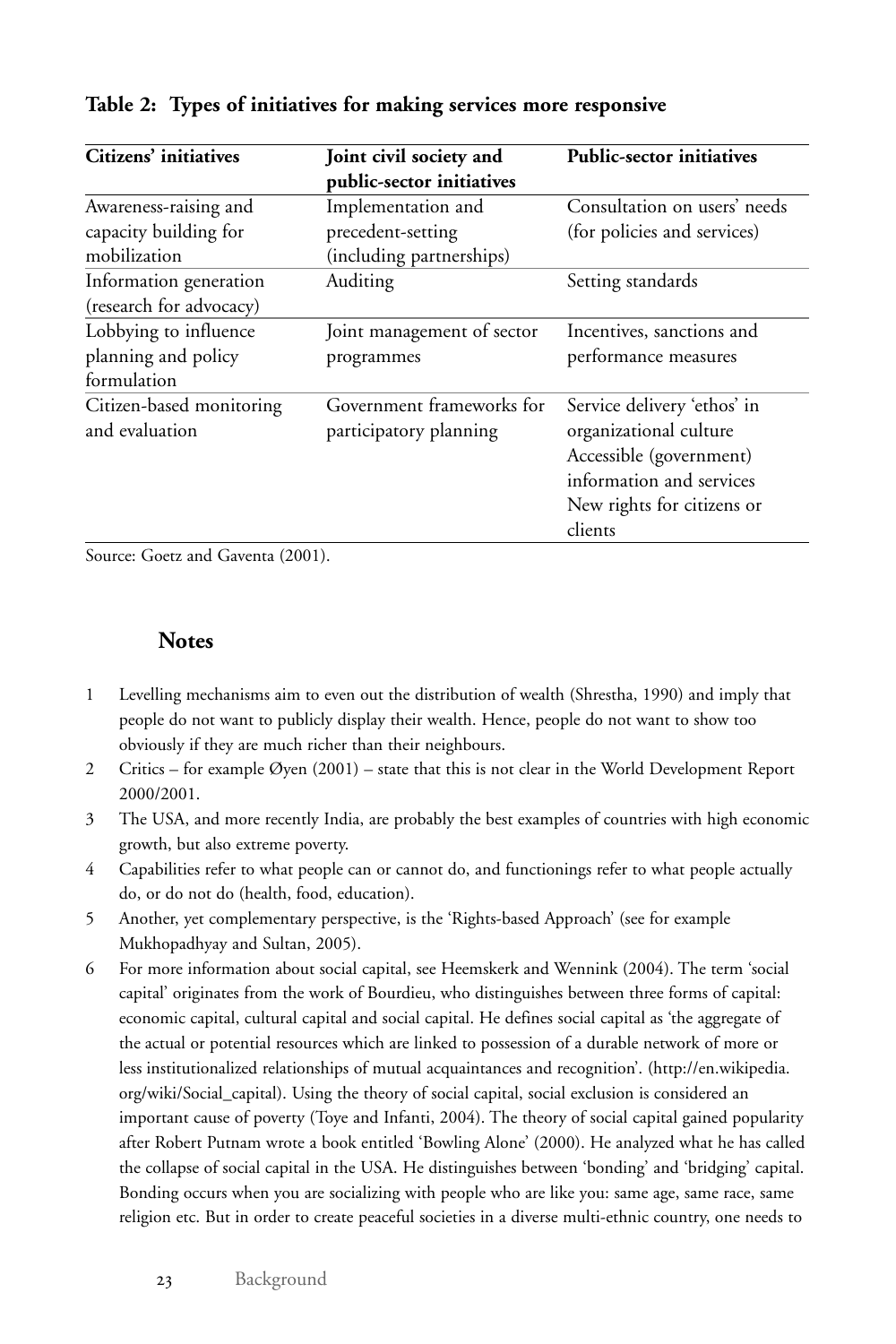have a second kind of social capital: bridging. Bridging is what you do when you make friends with people who are not like you, e.g., supporters from another football team. Putman argues that those two kinds of social capital, bonding and bridging, reinforce each other mutually. (From: http://en.wikipedia.org/wiki/Robert\_Putnam).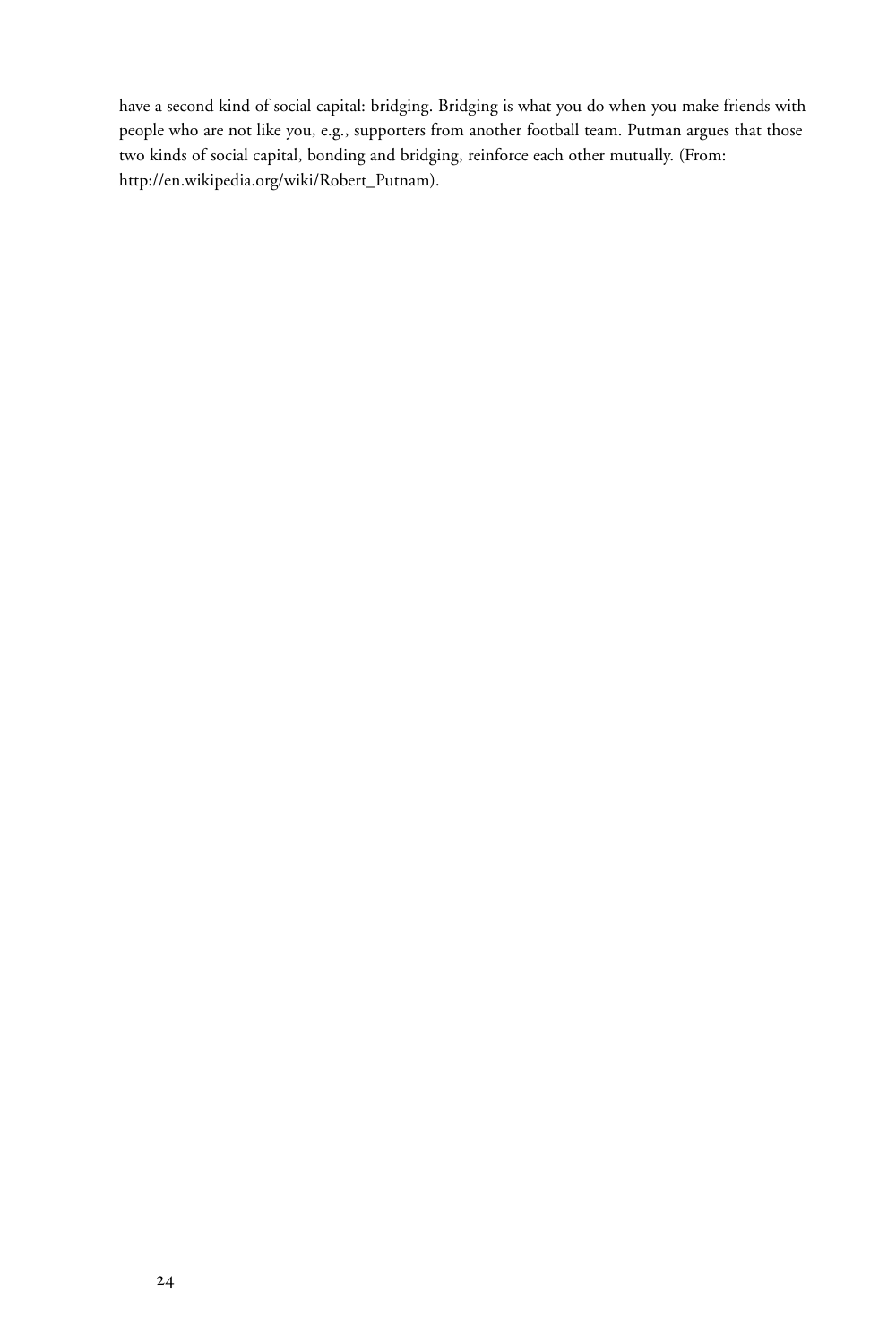# **2** Farmers' organizations in Sub-Saharan Africa

#### **Characteristics of farmers' organizations**

Where institutions are humanly devised frameworks that shape human interaction (North, 1990), organizations are groups of individuals bound by some common purpose to achieve agreed objectives. A good example to describe the difference between an institution and an organization is to view it as a football game. The 'organization' here constitutes the players and the goal-keeper who take part in the game, while they have to play according to a set of rules and agreements between parties, which is the 'institution'. An organization is viable when it meets the following criteria (adapted from ibid; Debrah and Nederlof, 2002):

- Their members have a common mission or common objective to which they commit themselves.
- All members participate and/or contribute to achieving these objectives.
- The organization functions according to a set of rules (and these are respected).
- The organization mobilizes and manages human and financial resources that allow for enhancing autonomy and sustainability.

Farmers' organizations also respond to these criteria. However, the degree to which they respond may differ substantially and points to the enormous diversity of farmers' organizations. In this bulletin, the distinctive features of farmers' organizations, as compared to other organizations, whether public or private, are:

- Farmers' organizations are rooted in rural areas and related to activities such as primary production, processing and marketing of agricultural products, or related services.
- Members of farmers' organizations strive to improve their conditions (i.e., incomes and well-being) through primary production-related activities; these activities may be subsistence-oriented, market-oriented or a mix of the two.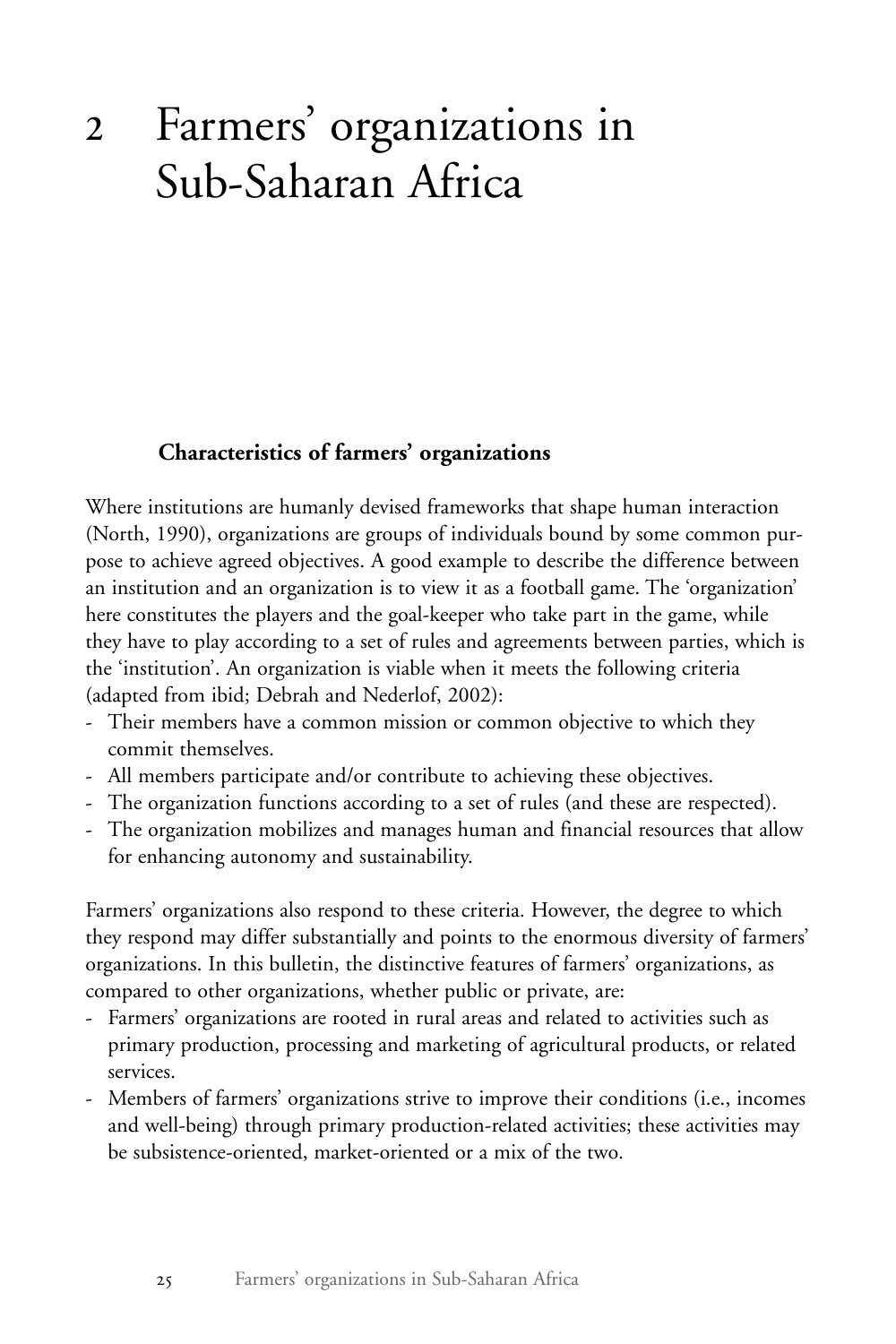- Such organizations are membership-based: the organization is led by members and, through collective action, works for its members. They are thus democratic associations of men and women.

#### **A short history of farmers' organizations in Sub-Saharan Africa**

Farmers' organizations and groups in Sub-Saharan Africa have existed for a long time, even though they presently occur in forms and structures that are different from before and have evolved in many shapes. The most ancient form of farmers' organization is represented by the 'self-help' groups, where farmers help each other out, for example at peak labour periods and for food security purposes. Such groups are based on social traditions and manage the relations of members within their own local society. These still exist today, but are sometimes overlooked as farmers' organizations, maybe because they are informal and often seasonal (e.g., only during harvest time). Yet they can be important building blocks for networks and genuine, grassroots-based farmers' organizations (see for example the Tanzania cases in Wennink and Heemskerk, 2006).

In colonial times, governments and trading companies introduced certain forms of farmers' organizations to increase their profits, for example to facilitate the production and marketing of export crops. Such organizations were generally 'imported', legal constructions, based on the western cooperative model but managed and controlled by the colonial administration. The French, for example in Benin and Burkina Faso, constituted the *Sociétés Indigènes de Prévoyance* (SIP) later transformed into *Sociétés Mutuelles de Développement Rural* (SMDR) in the former colonies in West Africa (Chauveau, 1992: pp. 2-5). The English in East Africa promoted and facilitated the creation of primary cooperative societies for products such as coffee, tea and tobacco that received support from specialized civil servants. In both cases the main objective was to improve and organize the supply of agricultural products, while linking up with traditional self-help and communal solidarity practices (Ibid). Some of these societies developed into strong, relatively autonomous organizations, e.g., the Victoria Federation of Co-operatives (for cotton) and the Kilimanjaro Native Co-operative Union (for coffee) in Tanzania; this was always due to farmers' demands for stable and acceptable prices, as well as secure markets (Chilongo, 2005).

After independence, many African states (through their newly established government services or 'parastatals')<sup>1</sup> introduced their own types of farmers' organizations, with or without the support of the former rulers, in order to implement state policies (Diagne and Pesche, 1995). In many parts of Eastern Africa (e.g., Zambia and Tanzania), relatively independent cooperative unions were created and managed under government directives, and were later nationalized (Chilongo, 2005). Statecontrolled farmers' unions were often used to promote cash crop production for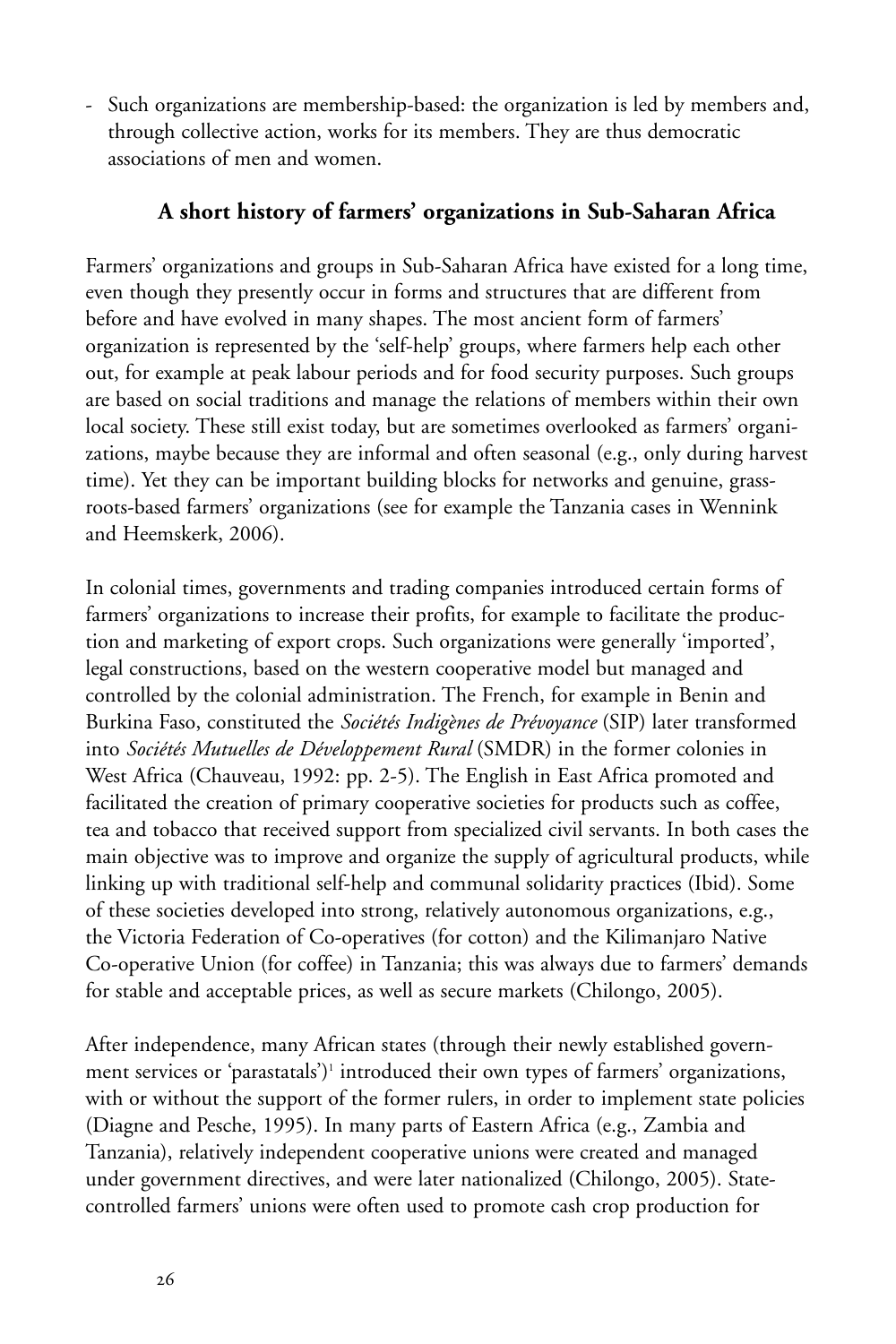export, as an important source of hard currency for the newly independent states. During this period, farmers began to consider these types of farmers' organizations and cooperatives as an extension of the public sector rather than as their own. This explains some of the problems that emerged later in terms of members' affiliation, autonomy, sustainability and ownership of activities undertaken by farmers' organizations (Bosc *et al.*, 2002). Later, many development projects and NGOs also created their own farmers' organizations to constitute an interface between the farmers and themselves, and henceforth facilitate the implementation of the particular activities that they supported. Such projects and organizations often focused on aspects other than specific agricultural products and thus on producers and groups that were not represented in cash crop producer organizations. Besides economic objectives, these other new organizations also had broader community development functions (Diagne and Pesche, 1995).

#### **A great diversity of farmers' organizations**

The present situation of a highly diverse picture of farmers' organizations in Sub-Saharan Africa is the result of some recent upheavals, such as the withdrawal of the state from many services, privatization, democratization, liberalization and international dynamics, and the influence of donors on national policy-making (Bosc *et al.*, 2002). As part of these liberalization policies, the state-controlled producer organizations and cooperative unions were reformed, made responsible for their own management and often privatized. Increasing private-sector involvement in the agricultural sector led to the creation of 'outgrowers' associations',<sup>2</sup> often at the initiative of private enterprises. In the mainstream of political democratization, farmers also created their own organizations (e.g., federations, syndicates, etc.) to lobby for and defend their interests at national and provincial levels (see for example the cotton producers' union in Mali; Docking, 2005). In many countries these farmer-led initiatives for new types of farmers' organizations were supported by development cooperation donors and agencies.

The emerging context also shapes the process through which farmers' organizations evolve. More importantly, the context determines the way in which the needs of individuals or households can be fulfilled; either through individual or collective action by joining a farmers' organization (Bosc *et al.*, 2003). The diversity of farmers' organizations is thus explained by several factors such as:

- 1. origin;
- 2. legal status;
- 3. membership base;
- 4. functions, purposes and services provided; and,
- 5. scale and level of operations (Ibid).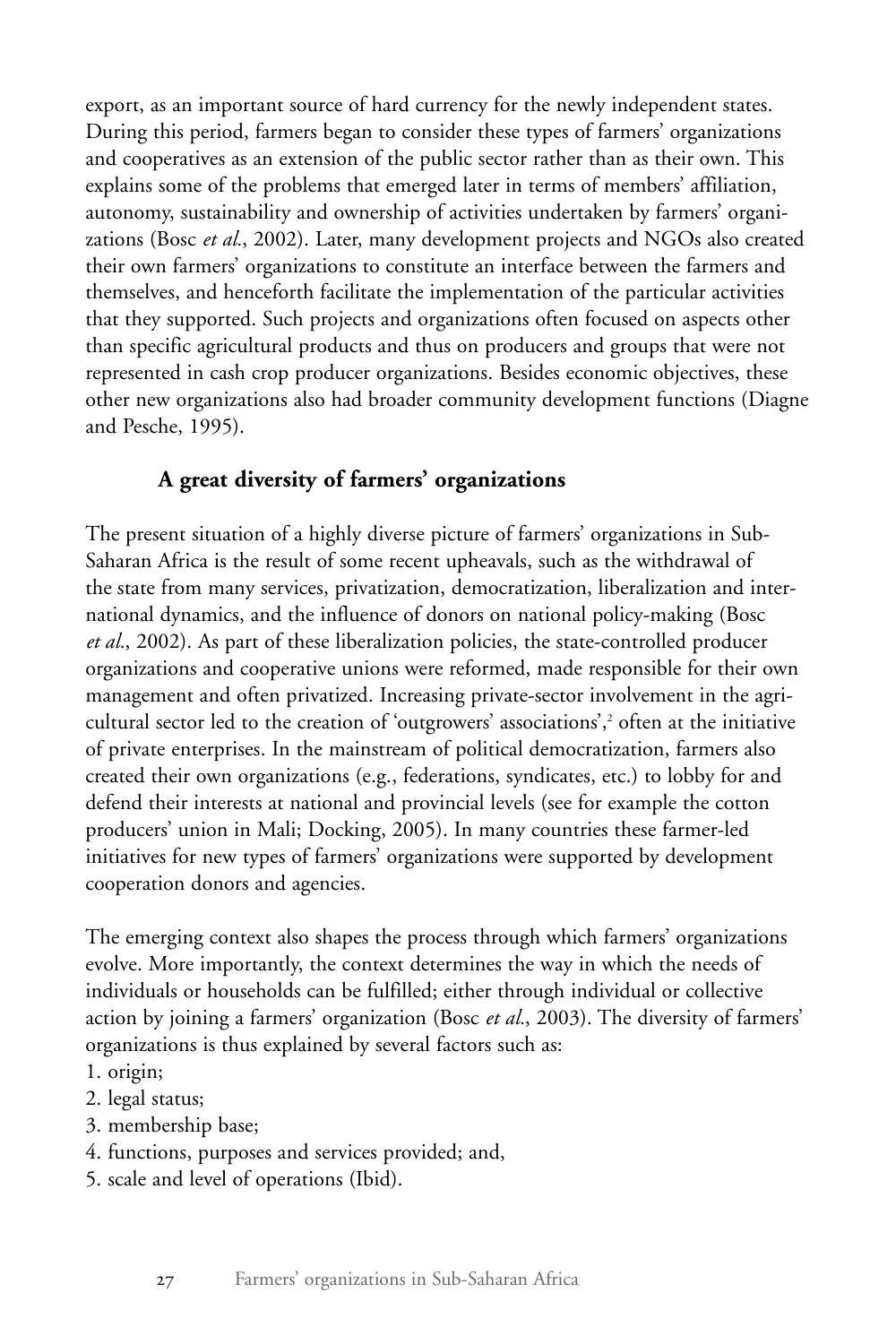#### **Origin**

This first paragraph of this chapter briefly sketches the history of farmers' organizations in Sub-Saharan Africa. This history already identifies a few possible initiating conditions or establishing entities, such as: a situation where social tradition forms the origin and the organization is set up by farmers themselves to address constraints or exploit opportunities; the state or parastatals; the private sector; NGOs and/or development cooperation agencies; or organizations evolving from farmer groups such as Farmer Field Schools (FFSs), Natural Resource Management Committees (NRMCs) or other 'experiential learning approaches'.

Farmers' organizations can emerge due to farmer-felt needs such as: a need to share local resources (land, labour, water, etc.), market pressures (prices and access to markets), access services (credit, input supply, advisory services, etc.) or for purely social reasons (social security, food security, etc.). In all these cases, there has to be a clear advantage in taking a particular collective action in order to be sustainable; this is often apparent when a need disappears at the end of a particular 'project'.

#### **Legal status**

Community-based organizations and common-interest farmer groups can often be either formal or informal, while associations, societies, cooperatives, unions and federations are normally only formal organizations (AgroEco, 2006). Formal groups are registered with the relevant authorities, formed under specific legislation and audited on an annual basis by the government authorities, and under certain conditions, governments can cancel the registration. Formal organizations, particularly the larger ones, have a professional management team, whilst this is lacking in most informal groups. Larger formal groups generally engage in structured activities related to their objectives and create by-laws or a constitution, whilst informal groups can often be more flexible and engage in unstructured self-help activities, without a (written or verbal) code of conduct. Formal groups often belong to a local, national or international network, whilst networks amongst informal groups are limited (Ibid).

#### **Membership base**

Farmers often organize (or are being organized) according to the commercial commodities they produce: e.g., coffee, rice, cotton, cashew or cocoa. Such organizations usually group large-scale, agribusiness-like farms with commodity-oriented smallholders. 'Family farms' form a very large group among the members of farmers' organizations because this is the way agriculture is generally organized in Africa: there is a strong link between economic activities and the family structure, its wealth and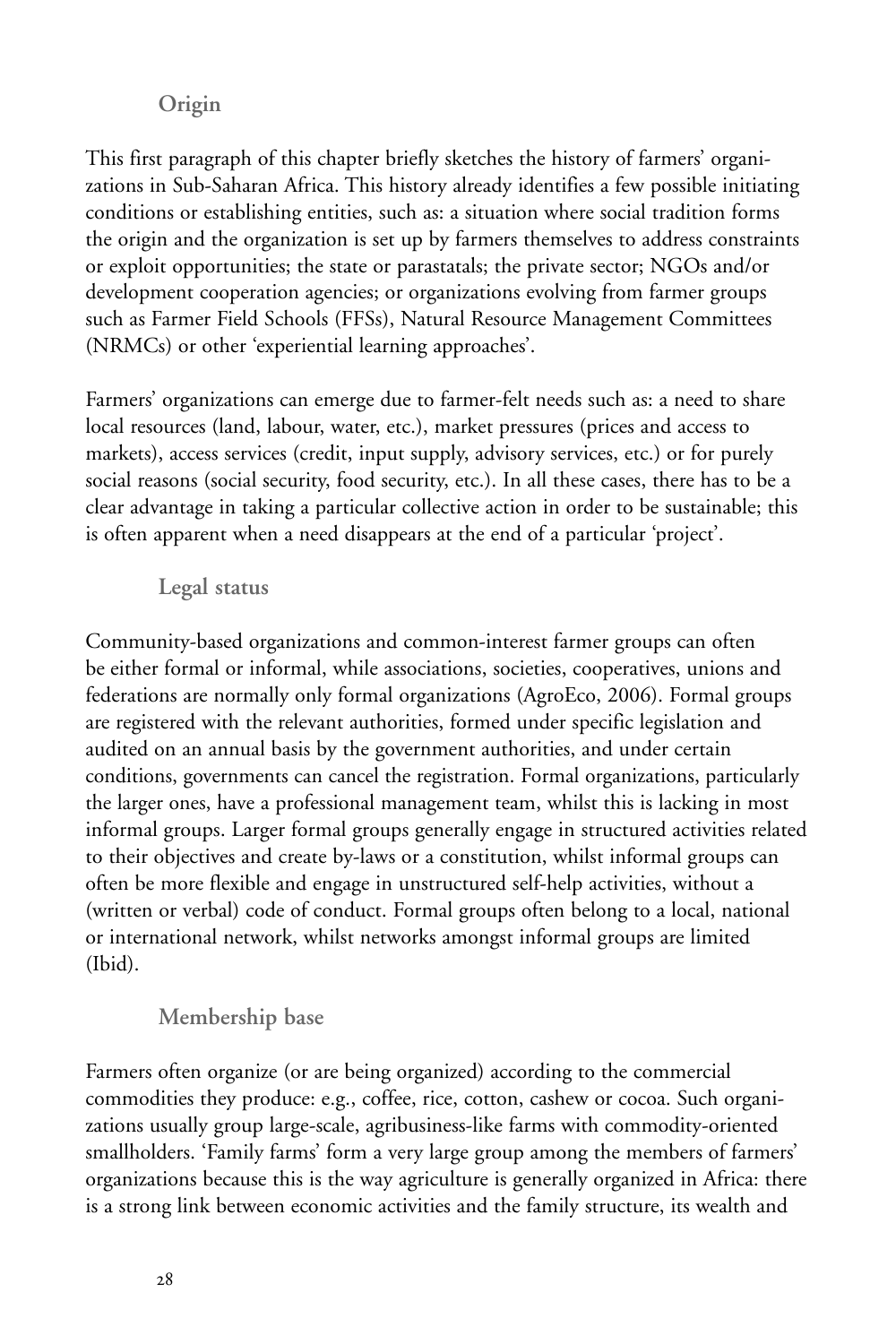labour resources (Bosc *et al.*, 2003). However, for many farm families it does not make sense to focus on only one crop or dimension of their enterprise. It is the combination of different crops and key strategies that explains the complexity of their farming system and groups can be organized accordingly.

**Functions, purposes and services provided**

Another way often used to distinguish between farmers' organizations is according to their functions, purposes and the related services provided. The simplest defines three categories of functions:

- 1. service provision;
- 2. advocacy and lobbying; and,
- 3. communication and coordination (adapted from Collion and Rondot, 1998).

However, some farmers' organizations take a more activist and political position, as has often been the case in Latin America and also in pre-independence Africa (Bebbington and Thompson, 2004: Chilongo, 2005).

#### **Scale and level of operations**

Farmers' organizations can link and unite at levels other than local ones, and can form unions, federations, networks etc. Two pathways for farmers' organizations to unite are encountered most in Sub-Saharan Africa. In the first scenario, farmers' organizations integrate at different levels around a given commodity (e.g., cotton) with specialized functions and services at each level. The local level handles the logistics for input supply and product marketing; the provincial level provides technical and management support to the local groups; and the national level is involved in policy-making and negotiations about the enabling environment, such as price setting for inputs and products, as well as government taxes and subsidies. The processes and approaches followed have often been encouraged by governments and donors as part of the privatization process and withdrawal by the state from supporting functions. A second trajectory is the one followed by federations, networks etc. that are successful in defending the farmers' causes and mobilizing resources for projects. Their successes attract organizations that want to become affiliated in order to gain perceived benefits (Bosc *et al.*, 2002).

#### **Typology of African farmers' organizations**

Farmers' organizations can be classified into groups that may eventually provide a basis for a typology. Classification is a means to distinguish and describe different farmers' organizations with the aid of one or more criteria, for example female, male and mixed organizations, or managing a cereal bank, irrigation scheme etc.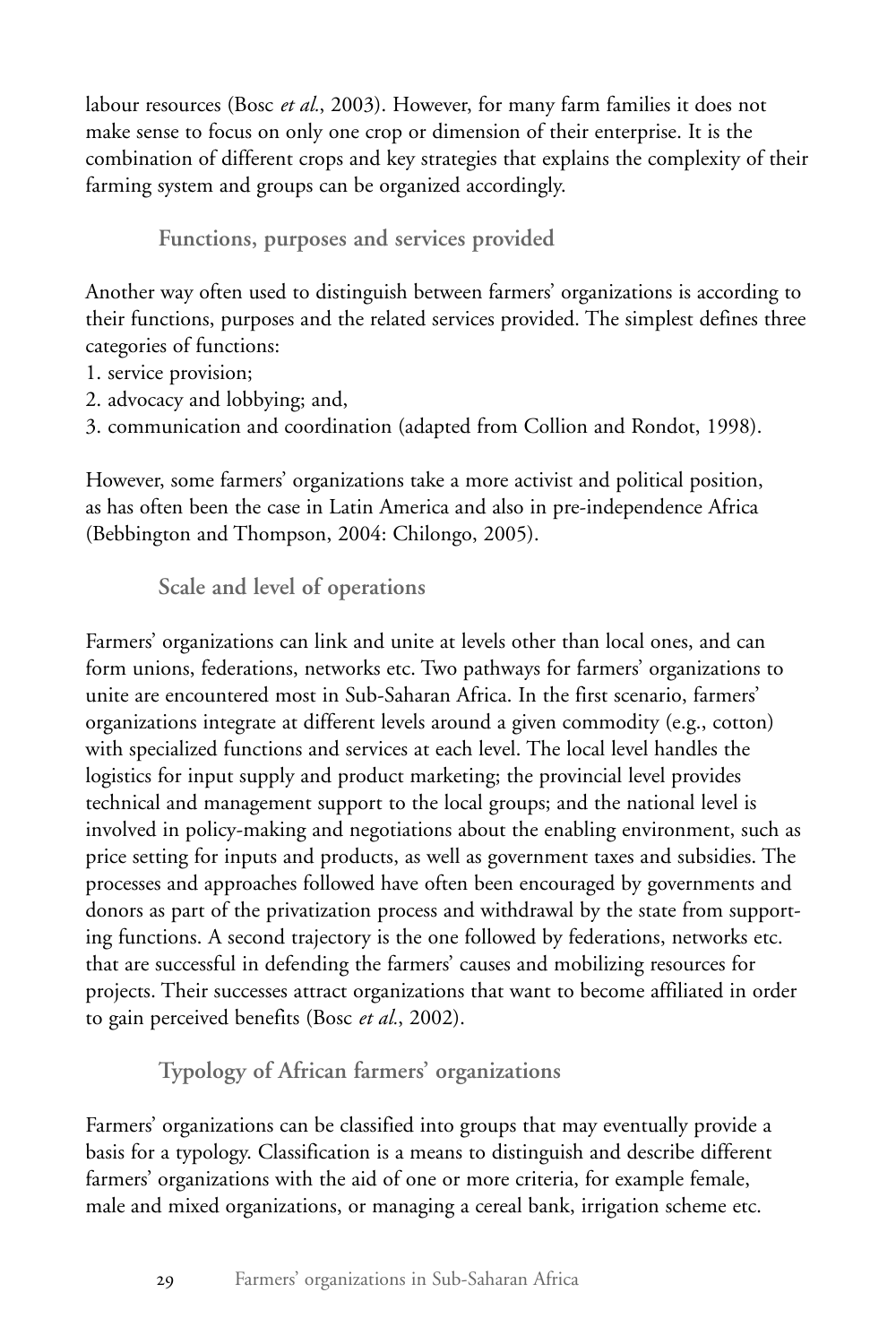A typology goes one step further and aims to analyze the dynamics of farmers' organizations as organized entities within a given context, which subsequently allows for designing strategies for further intervention. Typologies are meant to accompany processes, and hence a typology is not a 'fixed state' but an instrument with which to understand and analyze organizations, for example when designing support programmes (Pesche, 2001).<sup>3</sup>

Common criteria for classifying and/or establishing a typology of farmers' organizations are related to the factors discussed above (for a summary see Table 3). The growing attention and interest in farmers' organizations over the last decade has also led us to approach them from a perspective of institutional development and organizational strengthening, with tools that are being used in civil society or the third sector (e.g., NGOs and community-based organizations). For example, assessment tools allow for monitoring capacity-strengthening trajectories and the development of social capital (Gubbels and Koss, 2000). The priorities defined in these areas, whether they were explicit or implicit, have consequences for the future position of farmers' organizations. For example, human resource development in village cooperatives for developing commodity sectors (coffee, cacao or cotton) by parastatals, was mainly aimed at improving the logistics for input supply and providing a reliable supply of products. This largely explains their current focus and ties with the private sector, as well as the social capital that they have built up (Bingen *et al.*, 2003).

Although these criteria (Table 3) are useful when aiming to elaborate a typology of farmers' organizations, one has to take certain precautions:

- Each of the criteria is just one facet of an organization's identity, which in turn reflects the society and livelihoods of its members. Several criteria need to be used together in order to grasp the complexity of farmers' organizations.
- A 'simple' application of the criteria produces a rather static picture of farmers' organizations. Its evolution and dynamics as an organizational entity, within a given context and compared to similar organizations, are much more interesting. For this purpose, a 'scale of values' for the various variables may help to comprehend the development trajectories of farmers' organizations (e.g., homogenization or diversification of the membership; specializing or generalizing through its functions; scaling-up or scaling-down of operations).

#### **Farmers' organizations as interfaces**

Today's farmers' organizations in Sub-Saharan Africa are often hybrid organizations (and difficult to distinguish from NGOs) through their variety in status, missions, membership-bases and financial sources for functioning. So, numerous farmers are currently members of more than one farmers' organization in order to have, through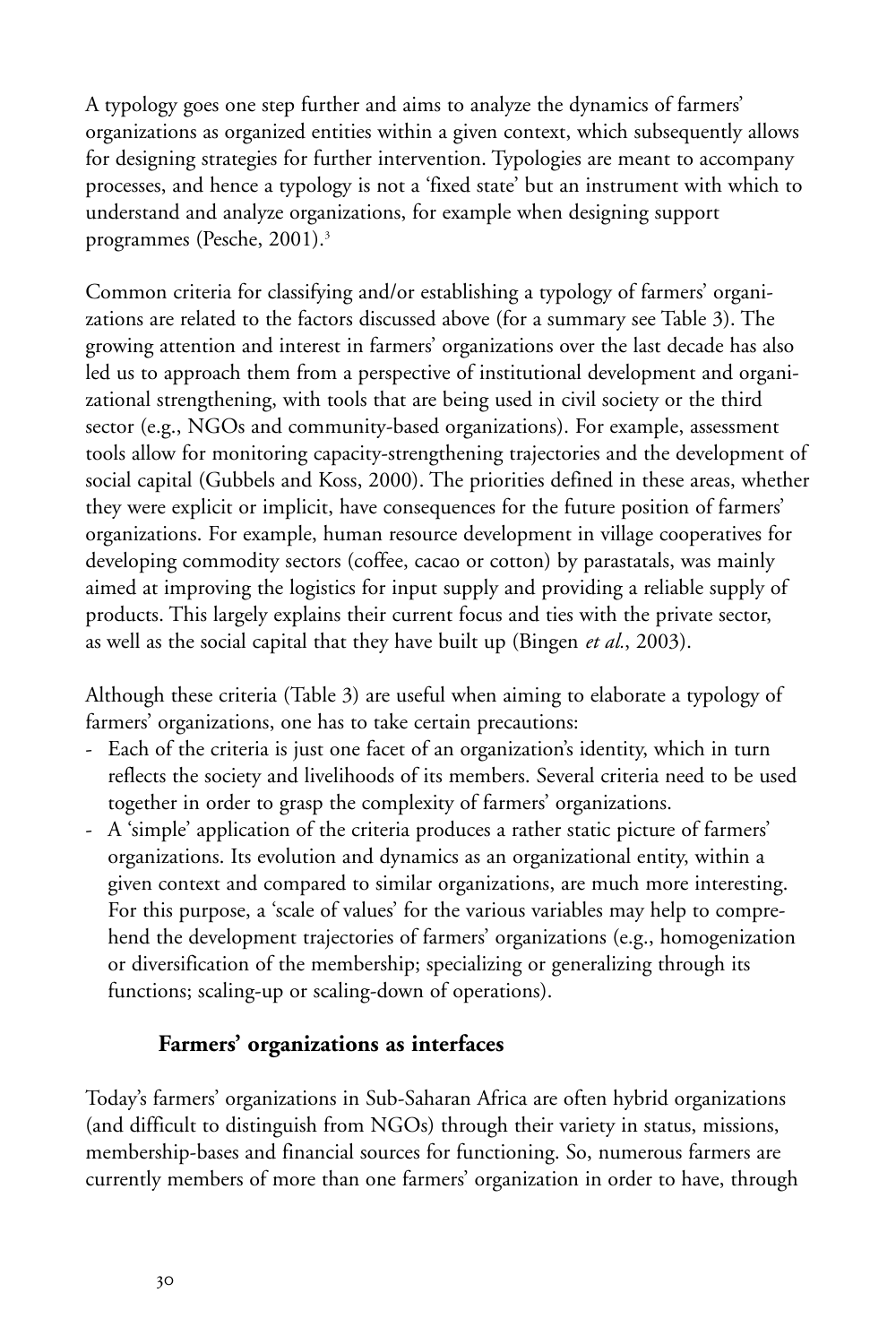| Criteria              | <b>Variables</b>                                                         |  |  |
|-----------------------|--------------------------------------------------------------------------|--|--|
| Origin                | As an autonomous organization in reaction to constraints or              |  |  |
|                       | opportunities; emerging from the local community.                        |  |  |
|                       | As an organization created by outside interventions: (a) the state or    |  |  |
|                       | parastatals; (b) the private sector; and/or (c) NGOs and development     |  |  |
|                       | cooperation agencies.                                                    |  |  |
| Formal and legal      | Not registered with the relevant authorities.                            |  |  |
| status                | Registered under various legislation and facilitated by the relevant     |  |  |
|                       | authorities: (a) 'association' with the Ministry of Home Affairs;        |  |  |
|                       | (b) 'cooperative' with the Ministry of Agriculture or cooperative        |  |  |
|                       | organizations; or (c) 'union' with the Ministry of Labour.               |  |  |
| Membership base       | On a sub-national basis; related to an administrative entity.            |  |  |
|                       | On the basis of farm size and market orientation: (a) large-scale, agri- |  |  |
|                       | business farmers; (b) small-scale, commodity farmers; and/or             |  |  |
|                       | (c) subsistence-oriented, family farms.                                  |  |  |
|                       | On the basis of farming systems: (a) agriculturalists; and/or (b)        |  |  |
|                       | livestock keepers; or (c) mixed farming.                                 |  |  |
|                       | On the basis of social groups (i.e., gender): (a) one specific group;    |  |  |
|                       | or (b) a mix of groups.                                                  |  |  |
| Functions, purposes   | Functions: (a) economic; (b) social; (c) representation, such as         |  |  |
| and services provided | defending interests, lobbying and advocacy; (d) communication,           |  |  |
|                       | sharing of information and capacity building; and/or (e) coordination.   |  |  |
|                       | Purpose: (a) single purpose, specialized in one commodity, activity or   |  |  |
|                       | sector; or (b) multi-purpose.                                            |  |  |
|                       | Services provided to members: (a) input supply; (b) marketing of         |  |  |
|                       | products; (c) access to new technologies; and/or (d) technical and       |  |  |
|                       | management training.                                                     |  |  |
| Scale and level of    | Levels: (a) village/district; (b) province; (c) national; and/or         |  |  |
| operations            | (d) international.                                                       |  |  |
| Organizational        | Very few, or no, organizational structures and/or documented             |  |  |
| structuring,          | procedures for governance and management.                                |  |  |
| governance and        | Emergence of functioning, organizational structures and respected,       |  |  |
| management            | documented procedures to enhance good governance and                     |  |  |
| procedures            | management.                                                              |  |  |
|                       | Complete organizational functioning, with a set of documented            |  |  |
|                       | procedures that are being respected.                                     |  |  |

#### **Table 3: Examples of the most common criteria for classifying farmers' organizations**

Sources: adapted from Beaudoux and Nieuwkerk, 1985; Bebbington and Thompson, 2004; Bosc *et al.*, 2003; Gubbels and Koss, 2000; Pesche, 2001; and Messer and Townsley, 2003.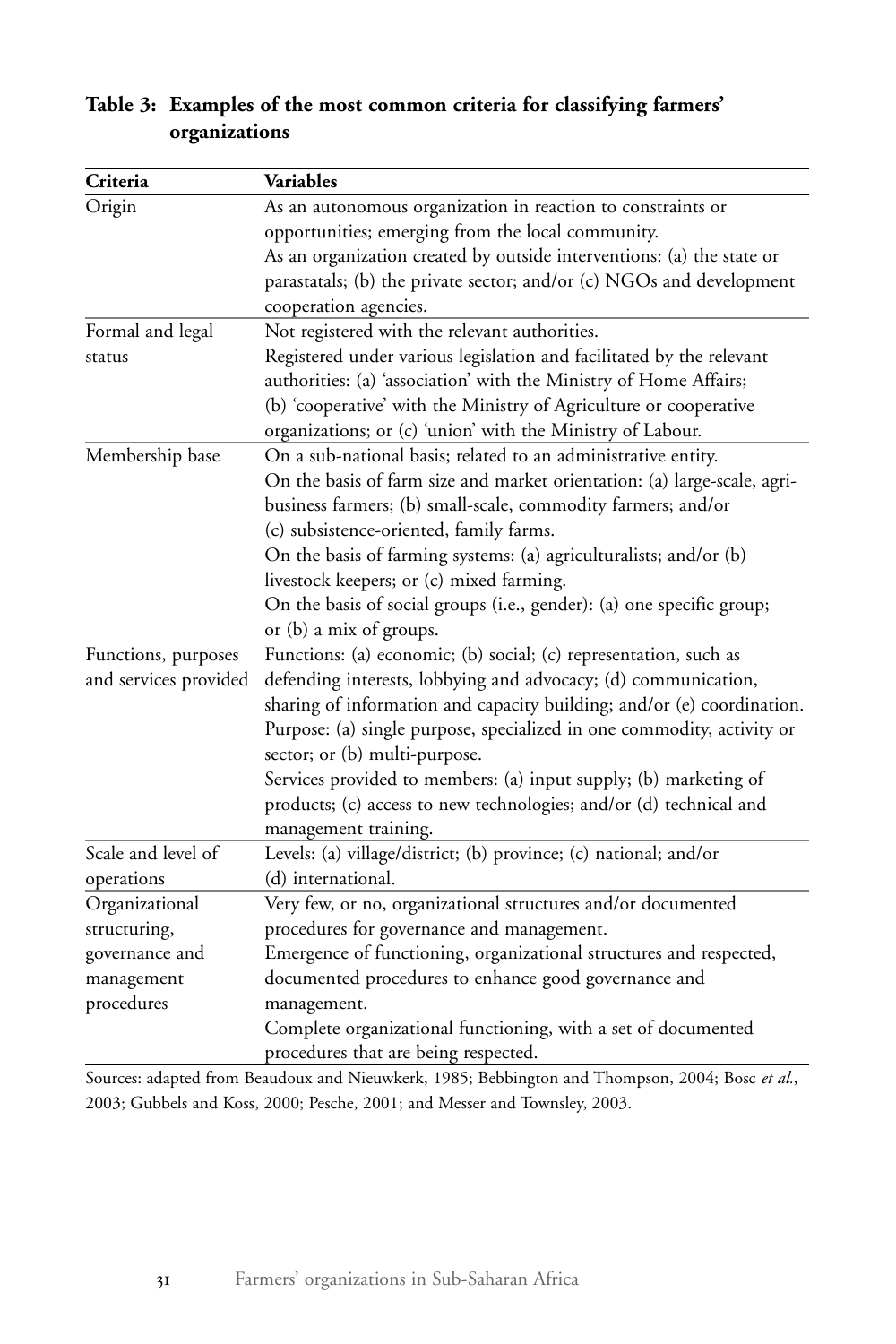collective action, access to resources and services provided by the organizations or third parties.

Another, more practical reason for such multi-membership is that many farmers cultivate more than one crop, whereas farmers' organizations often focus on only one commodity. In other cases, farmer leaders have gained legitimacy towards other organizations and, more importantly, have developed networks and skills to mobilize resources, for example from development cooperation agencies. Their organizations have often become successful intermediaries between farmers and other stakeholders in the development cooperation sector. Farmers' organizations therefore operate as the interface between the farmers at village level and their overall environment (Roesch, 2004: see Figure 2).





If an external stakeholder measures the efficacy and performance of a farmers' organization, an important criterion will be the degree to which the organization can initiate change at the grass-roots level (Ibid). When the farmers' organization is created by the local society, the organization generally aims at serving to influence its environment and often constitutes a negotiation force.

However, in many cases the external actors are dominant and farmers' organizations are encouraged to adapt to their environment. Examples are the many 'learning platforms' that have emerged, such as groups that develop a technology together or learn about crop and pest management (e.g., FFSs) or other platforms for experiential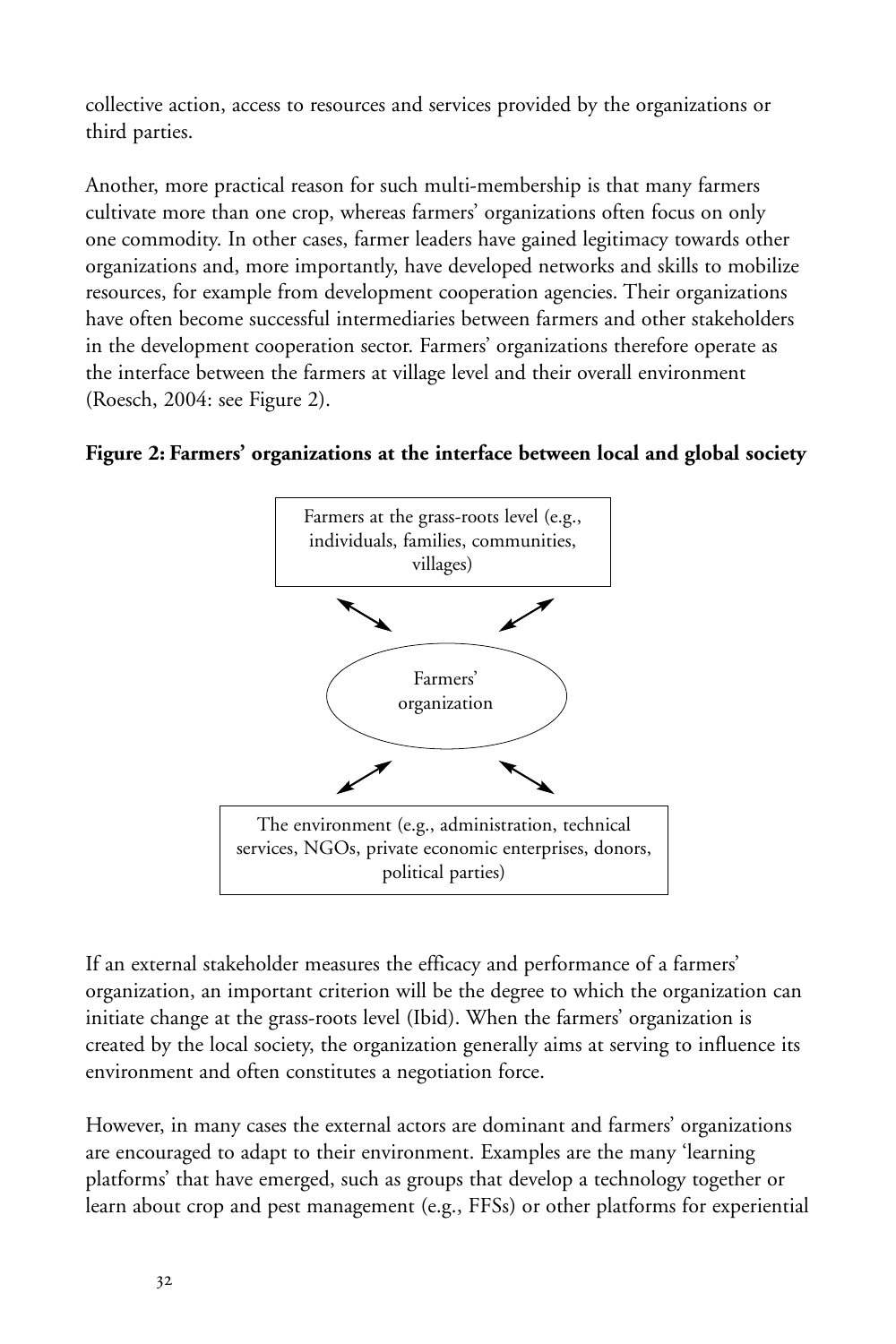learning. Under the influence of outside partners, when attempting to institutionalize or scale-out their approach, such groups often transit into more structuralized entities (Gallagher, 2001).

It is often the role of the group leader to find a balance between adapting to the environment and satisfying the needs of members, while keeping in mind sustainability (in terms of genuine grass-roots support and access to financial resources). Farmers' organizations are continuously adapting because:

- 1. they have to adjust to the environment;
- 2. their role at grass-roots level changes; and,
- 3. the roles of the farmers within their organizations change (Roesch, 2004).

This also explains why farmers' organizations in Sub-Saharan Africa often fulfil multiple functions and pursue several purposes at the same time, which seem difficult to combine. This means that perceptions by the stakeholders involved need to be taken into account, since farmers' organizations present different goals and means for different stakeholders (Chirwa *et al.*, 2005).

#### **Notes**

- 1 Parastatal companies are enterprises or organizations that are wholly or partially owned by the state. Although they may have a certain autonomy in management, the government defines the composition of the supervisory board and policy guidelines.
- 2 Outgrowing is a form of contract farming: farmers produce certain products on their own land under a contract with a processor or trader who guarantees the purchase of these products, which have to meet predefined standards.
- 3 In general, a farmers' organization can play more than one role for its members. Pesche (2001) stresses that roles or functions are probably not a useful base for a typology because an organization's activities are just one facet of its identity.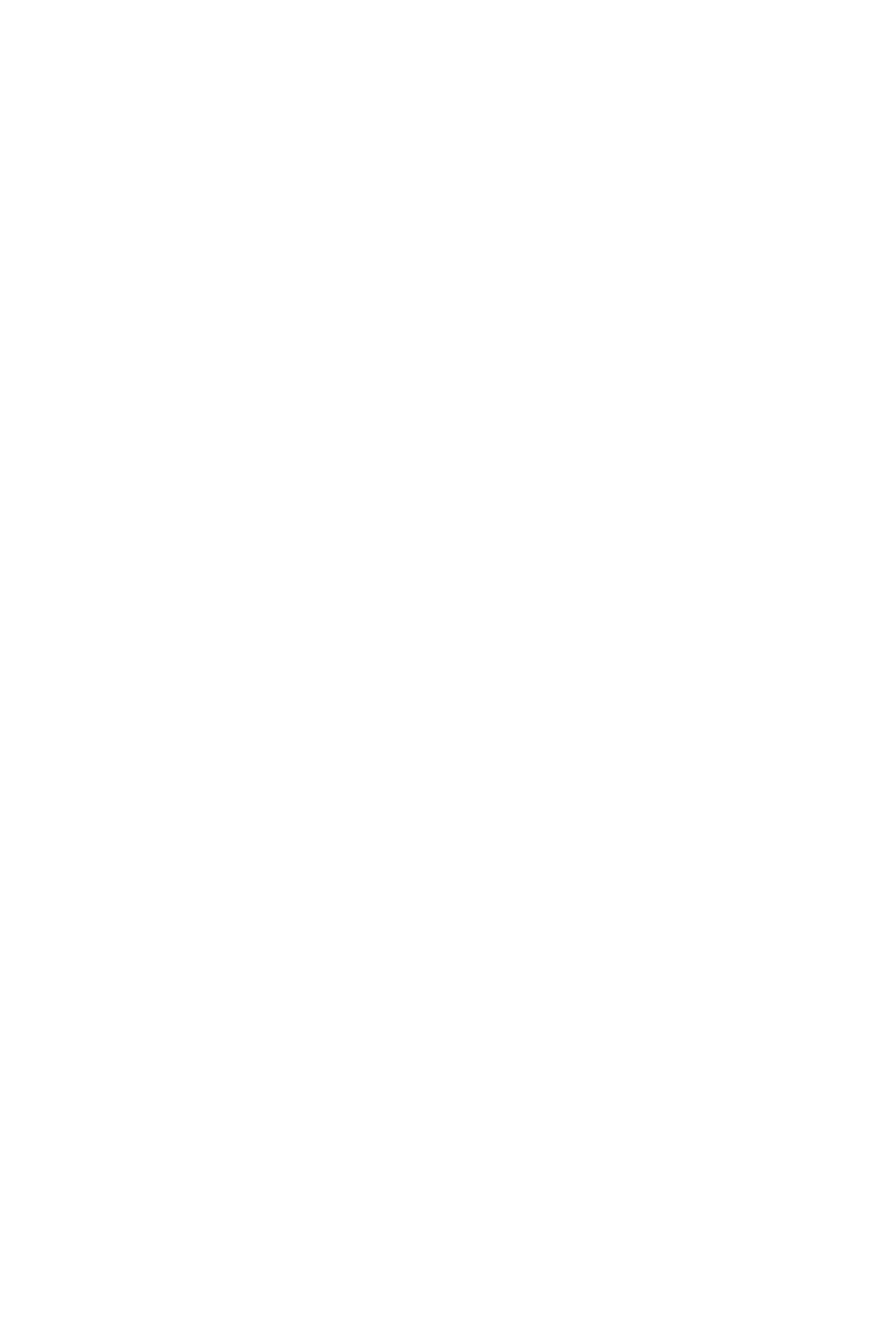### **3** Analytical framework

Analyzing the role of farmers' organizations in enhancing social inclusion in the access to agricultural services requires an understanding of the way in which farmers are organized, and the mechanisms for social exclusion of agricultural services provision. In this context social inclusion hindrances refer to:

1. lack of assets (resources, social relations etc.); and

2. institutionalized barriers to access services (see Chapter 1).

Social inclusion hindrances may restrict farmers from becoming members of an organization and hence having less access to services. For example, Silver (2004) admits that the Hoima District Farmers' Association (in the north of Togo) does not work with the 'poorest of the poor', even though his organization intends to do so. The farmers he works with are the ones who can pay their annual subscription fees: 'The farmers we deal with can afford to buy bicycles, radios, have semi-permanent and permanent houses, and some are market-oriented, thus producing targeting the markets. They produce from an average minimum acreage of half a hectare, which are not the very poor in Togo'. However, it is often the Sub-Saharan African women who are 'the poorest of the poor' and these are excluded. Although they play an important role in agriculture, their role is not always fully acknowledged. In addition, they are often submitted to 'traditional' institutions (e.g., power relations and land tenure), which may lead to their marginalization within rural society, with no access to services and no opportunity to join farmers' organizations (FAO, 2007).

These same hindrances may hamper certain groups to fully exercise their rights as members, by freely expressing their needs, being elected as a leader or accessing services provided by the organization or third parties. Examples of such groups include groups of women, farmers without their own land, distressed households (HIV/AIDS, malaria etc.) or ethnic minorities. Criteria and rules, whether formal or informal, may exclude certain member groups from being represented or fully participating in a farmer's associative, democratic life. The composition of the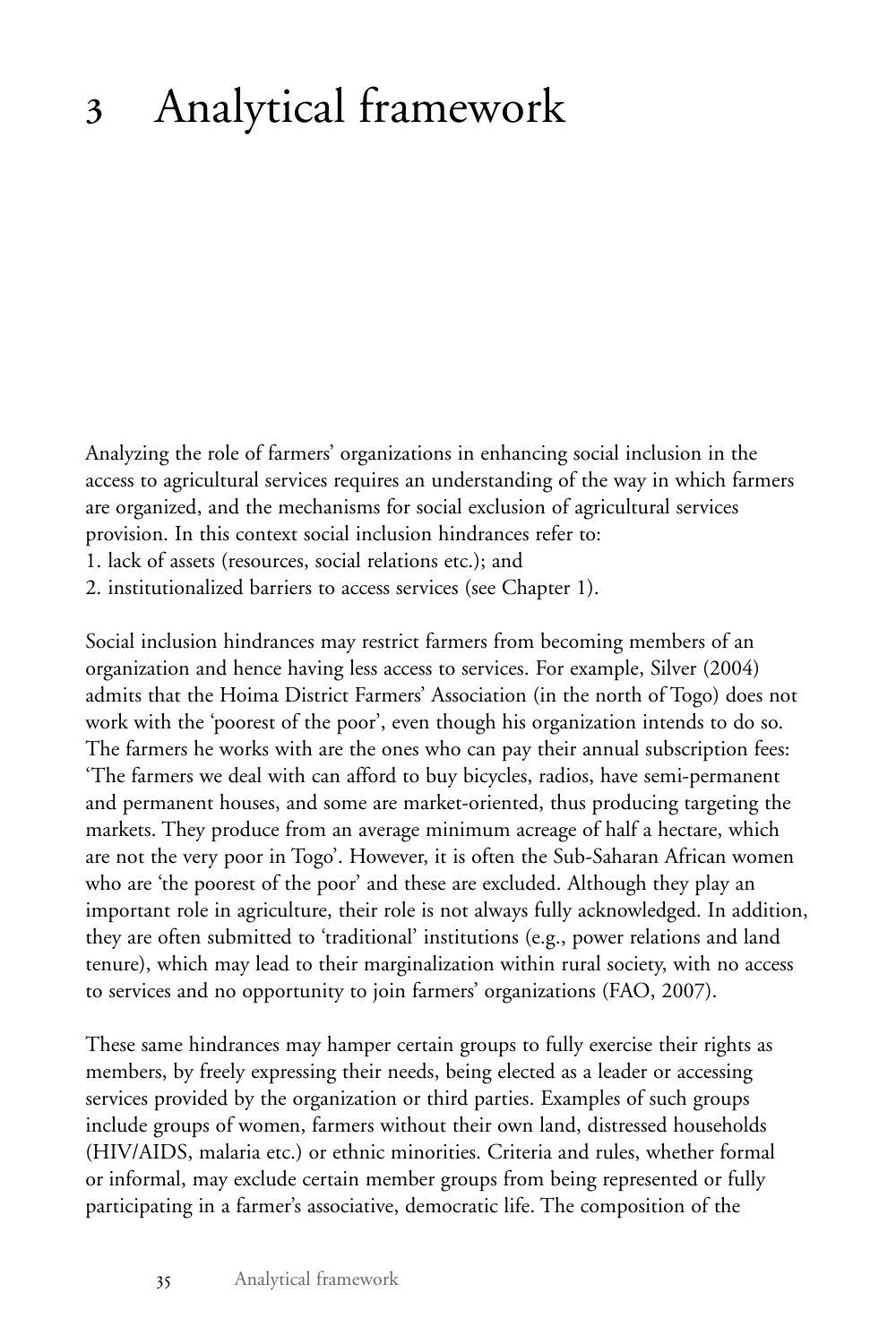governing and administrative bodies, and the mechanisms involved, are also a reflection of the role of farmer members within the organization. Furthermore, communication between members, leaders and staff (particularly member participation in policy and strategic decision-making) may be more difficult in larger organizations with several organizational tiers. The representative function of a farmers' organization, to which many service providers refer when seeking to collaborate for reasons of effectiveness and efficiency (i.e., 'economy of scale'), also raises the question of whether the organization represents only farmer members or also non-members within the sector or area.

As previously mentioned, the main drive for farmers to organize themselves is that collective action, rather than individual action, provides a better opportunity to gain a suitable response to their needs (Bosc *et al.*, 2003). Trust, reciprocity, cooperation and communication are therefore crucial, since they allow for collective action and lowering of 'transaction costs' in situations where formal contract development and enforcement is difficult (Grootaert and Van Bastelaer, 2002). The ties within a farmer group ('bonding social capital' of associations, cooperatives etc.) may be enhanced beyond a given group and may include other farmer groups ('bridging social capital' of unions, federations etc.) to develop collective action at other levels or in other areas. Finally, farmers' organizations may develop relationships with government authorities, as well as public and private service providers, in order to influence decision-making towards the well-being of their members ('linking social capital'). Figure 3 presents the different forms of social capital. This is why social capital is considered a crucial asset in improving the livelihood system and hence to overcome social exclusion in access to services. However, strong social capital is not a guarantee of social inclusion, since norms within an organization may still hamper certain groups (such as women farmers or minority ethnic groups) from accessing services (Ibid.).

The various elements that have been mentioned above (membership, gender, representativeness and farmers' roles, and social capital) affect the role of farmers' organizations in service provision. Services, including capacity strengthening, can be; either self-provided or provided by third parties; and either to their members only or to the community as a whole. Yet, the inclusive character of services also depends on the service providers themselves and is often the result of a continuous interaction (see Table 2). The role of farmers' organizations in this interaction can be threefold, i.e., to:

- 1. persuade services to listen to the poor and vulnerable among their members and non-members, and facilitate the voicing of these groups;
- 2. influence the agenda of services (e.g., setting priorities for research and extension); and,
- 3. provide and supply these services on a joint basis or by themselves.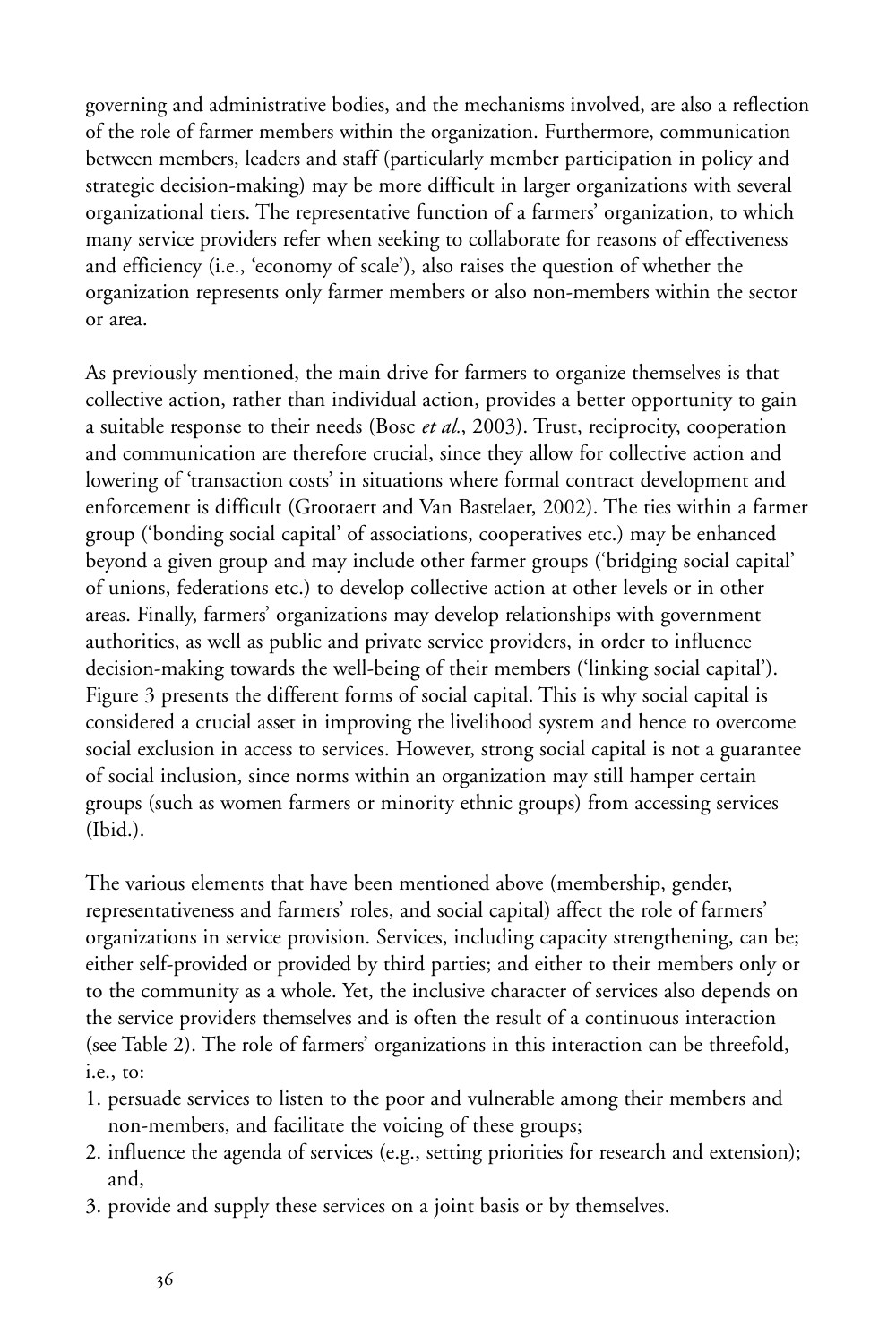

### **Figure 3: Bonding, bridging and linking social capital**

The general considerations listed above lead up to an analytical framework based around six main topics:

- 1. membership of the farmers' organization;
- 2. gender;
- 3. social capital;
- 4. representativeness of the organization;
- 5. the role of farmers within the organization; and
- 6. the role of farmers' organizations in accessing service provision.

Table 4 shows the key issues for each of these topics. This Table also presents the dimensions of social inclusion (see Table 1) and the links with criteria for typifying farmers' organizations (see Table 3). Knowledge of the main characteristics of a farmers' organization, according to these criteria, is considered to be a prerequisite for understanding their role in enhancing socially inclusive service provision.

The results from applying the framework to data and information gathered through case studies permits:

- Identification of internal factors (organizational weaknesses and strengths) and external factors (context-related opportunities and threats) that influence social exclusion and inclusion.
- Assessment of the role played by farmers' organizations in accessing services for their members, non-members and the poorest among them.
- The proposal of changes for facilitating access to services for the poor.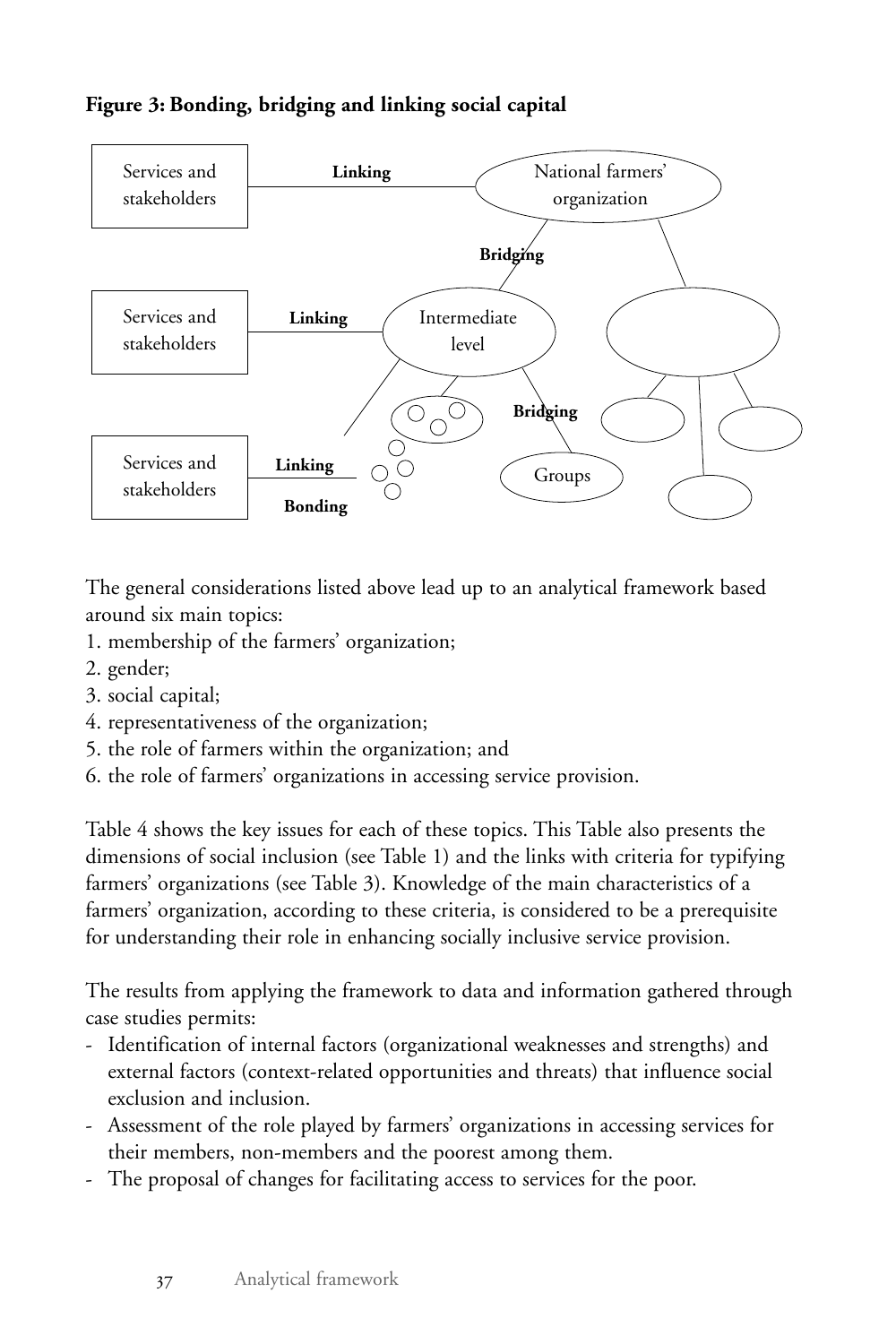| Criteria for                  | <b>Topics</b>   | <b>Issues for social</b>              | Dimensions <sup>b)</sup> |
|-------------------------------|-----------------|---------------------------------------|--------------------------|
| typifying an FO <sup>a)</sup> |                 | inclusion                             |                          |
| Origin                        | Membership      | Number of members                     | Cultural                 |
| Membership base               |                 | Activities of members                 | Political                |
|                               |                 | Criteria (formal and informal) to     |                          |
|                               |                 | become a member                       |                          |
|                               |                 | Costs and benefits of membership      |                          |
|                               | Gender          | Mechanisms for excluding female       |                          |
|                               |                 | members                               |                          |
|                               |                 | Strategies for including female       |                          |
|                               |                 | members                               |                          |
| Purposes, functions           | Role of the FO  | Role of the FO in accessing services  | Economic                 |
| and services                  | in service      | Role of the FO in enhancing access to | Functional               |
| Scale and level of            | provision       | services for the poorest              | Physical                 |
| operations                    |                 | (members and non-members)             | Relational               |
| Formal and legal              |                 | Strategies of service providers for   | Structural               |
| status                        |                 | enhancing access for the poorest      |                          |
|                               | Social capital  | Bonding and bridging capital          |                          |
|                               |                 | Linking capital                       |                          |
| Organizational                | Role of farmer  | Composition of governing bodies       | Participatory            |
| structuring,                  | members         | Mechanisms for constituting           |                          |
| governance and                |                 | governing bodies                      |                          |
| management                    |                 | Role of the poorest in leadership     |                          |
| procedures                    | Representative- | Meaning of the FO for non-members     |                          |
|                               | ness            | Downward and upward links             |                          |

## **Table 4: An analytical framework for the role of farmers' organizations (FO) in enhancing socially inclusive service provision**

<sup>a)</sup> The main criteria that are relevant (see Table 3).

b) The main dimensions of the 'inclusion lens' concerned (see Table 1).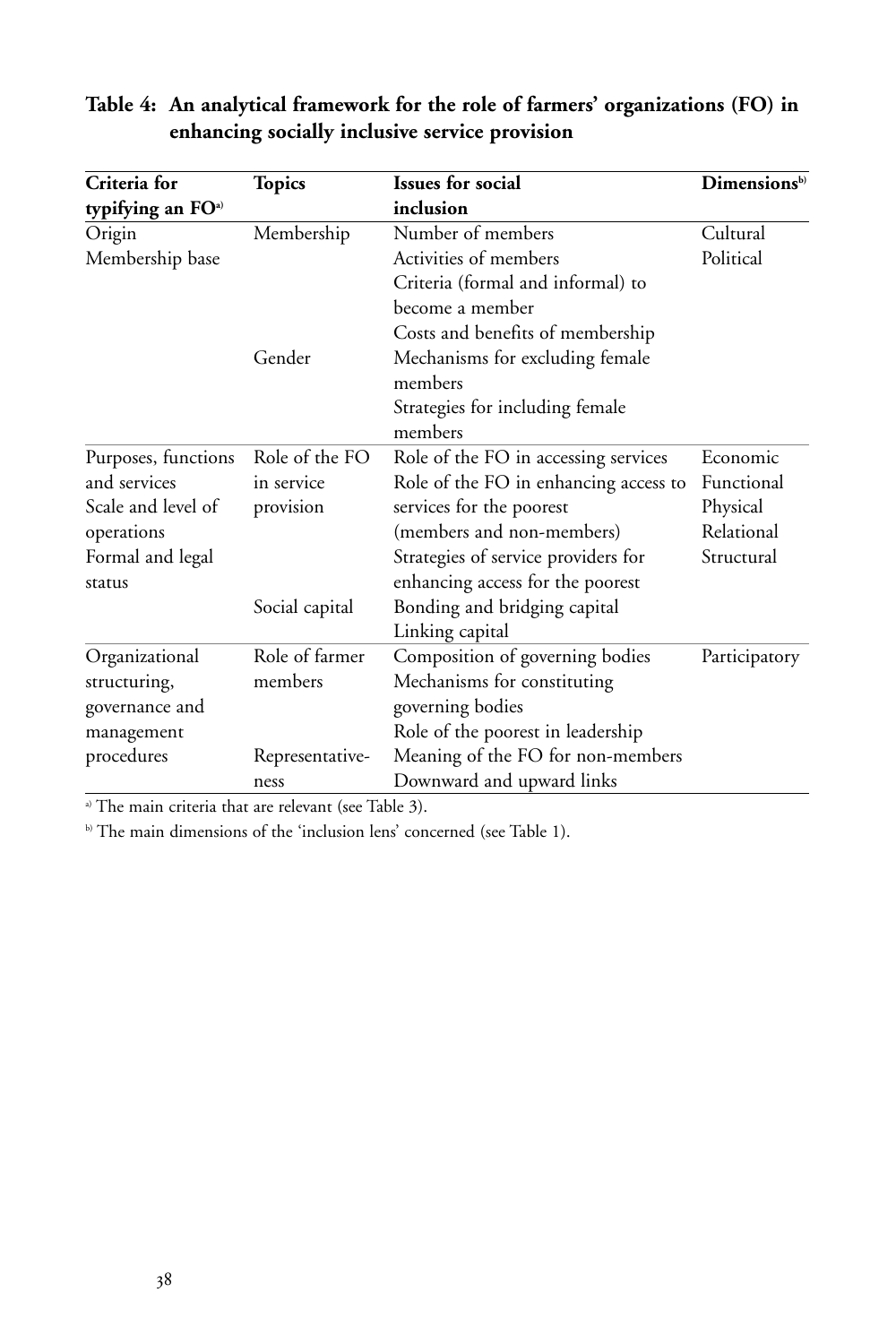## **4** Methodology of case studies

The comparative analysis of the case studies aims to:

- 1. investigate the current role of farmers' organizations in facilitating access of the poorest to agricultural services; and
- 2. identify the conditions under which farmers' organizations can enhance social inclusion.

Farmers' organizations were selected according to the following criteria:

- 1. origin and membership base, to include both commodity-based organizations and network-based organizations;
- 2. originating from countries in both Eastern and Western Africa; and,
- 3. having a 'partnership' with KIT (this allowed for more easily and rapid access to information sources, also involving leaders and members in debates concerning social inclusion).

The cases concern:

- 1. KILICAFE (the Association of Kilimanjaro Specialty Coffee Growers) in Tanzania;
- 2. UCPC (three District Unions of Cotton Producers) in Benin;
- 3. ACooBéPA (the Association of Cashew Growers' Cooperatives in Benin);
- 4. MVIWATA (the Network of Tanzanian Farmer Groups) in Tanzania;
- 5. INGABO (the Union of Farmers and Livestock Keepers) in Rwanda.

Three of the five cases concern organizations that were also involved in earlier case studies and action research (see Heemskerk and Wennink, 2005; Wennink and Heemskerk, 2006).

The cases studies were conducted in 2005 by staff members from the farmers' organizations involved (Tanzania), from partner organizations of the farmers' organization (Rwanda), or by associated researchers (Benin). KIT researchers elaborated the terms of reference and checklists for the case studies and provided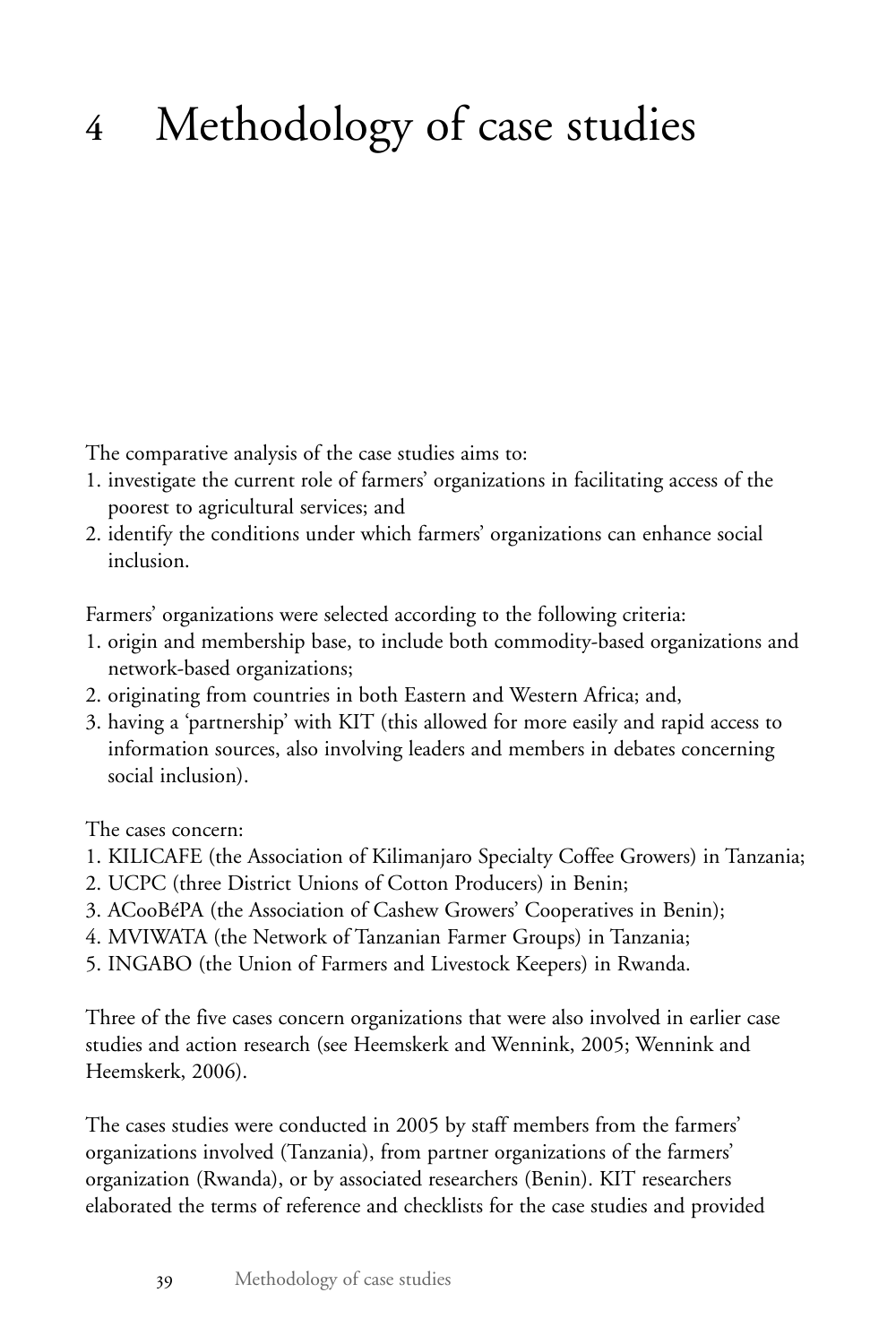feedback during the fieldwork and reporting. The first case study results were presented during workshops with leaders and members (Tanzania and Rwanda) or submitted as reports to leaders for feedback (Benin).

In all cases, several methods of collecting data and information were employed, such as: desk study of policy documents, membership records, and activity reports; semistructured interviews with members and leaders; and focus group discussions with small groups of members, leaders and staff. The researchers ensured triangulation of methods to obtain the same information or contact stakeholders, to check whether different stakeholders had the same, or differing opinions, on issues. However, qualitative data rather than quantitative date was gathered during the case studies, and gaps were filled through additional desk studies by all researchers involved.

The results presented in the case study reports were analyzed according to the framework shown in Table 4. This allowed researchers to compare the different situations and draw conclusions on the role of farmers' organizations and social inclusion in providing agricultural services (see Chapter 5).

Each case study (see Part II) presents information on:

- The situation in the country with regard to farmers' organizations, the overall policy and institutional context, and agricultural service providers; the farmers' organization, its origin and basic characteristics, such as status, organizational set up and areas of intervention.
- The main elements of social inclusion (membership base, gender, social capital, representation and participation of farmer members, plus the role of the organization in accessing services for the poor); the key issues involved; plus the authors' conclusions on the level of inclusion of the farmers' organizations in relation to access to services by the poorest.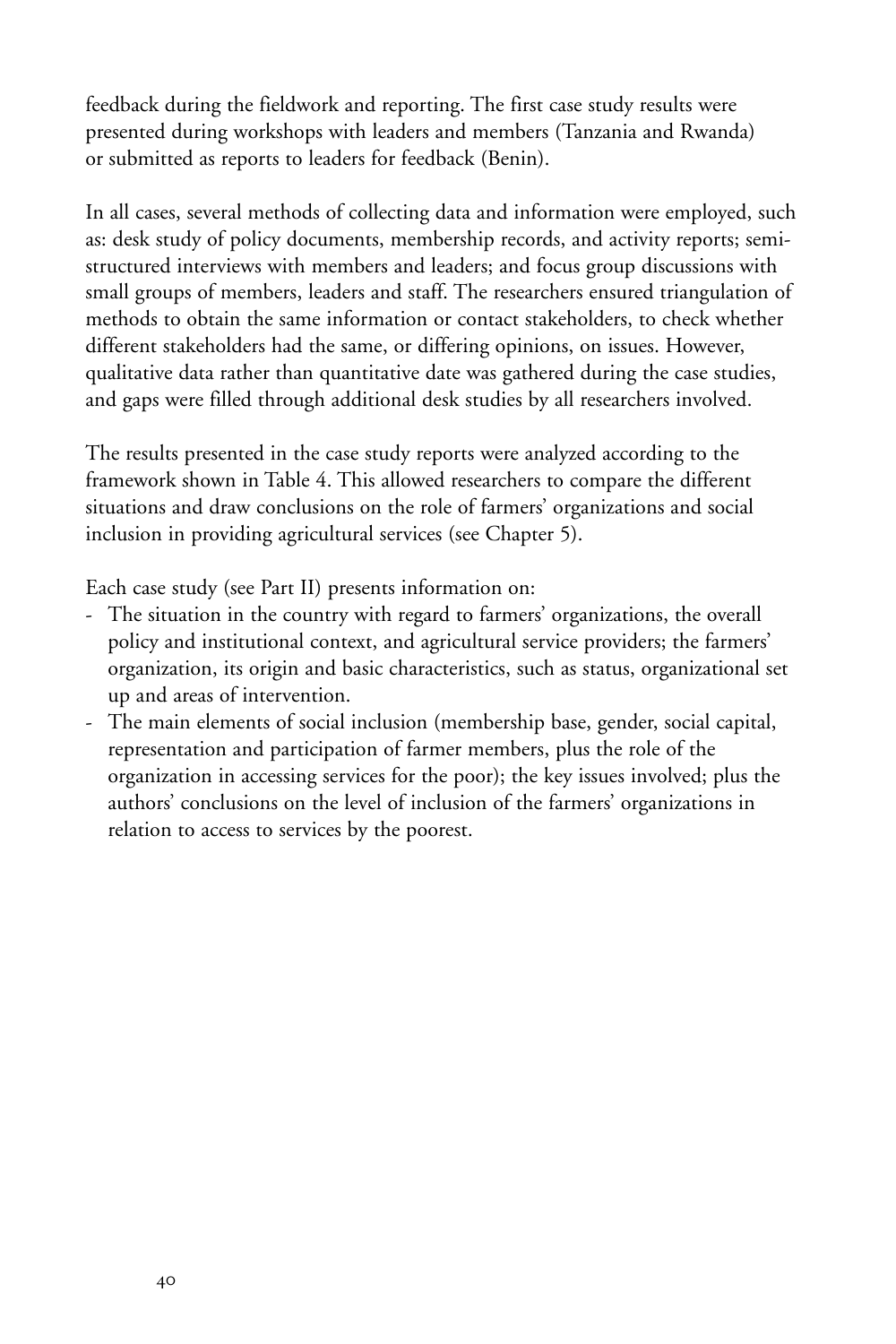## **5** Farmers' organizations and social inclusive service provision

#### **Types of farmers' organizations**

This bulletin focuses on the role that farmers' organizations play in enhancing the poorest farmers' access to services such as research, training, advice and extension. We assume that greater access by the poorest farmers to services improves their innovative capacities and thus their livelihoods. However, before we can engage in this discussion we need to know what types of farmers' organizations were studied in the cases selected (see Part II). An overview of the characteristics of each farmers' organization studied is shown in Tables 5a, 5b and 5c.

The cases studied concern three commodity-based organizations (i.e., cashew, coffee and cotton) and two more general networks for farmer groups. However, one of these is also actively involved in organizing members among cash crop farmers, as a way to improve members' incomes and reinforce the resource base of the network (i.e., INGABO, which helps to organize cassava growers).

In the case of commodity organizations, the organizational levels follow the logic of the supply chain, whereas networks seem to follow the formal administrative entities within a country. All the organizations received outside support to help them get established. However, in some cases the initiative clearly came from the donor (e.g., ACooBéPA) whereas, in other cases, external agencies provided support (e.g., MVIWATA, which originally emerged in collaboration with the local university; and INGABO, which is a member of a network of farmers' organizations and national NGOs). Therefore INGABO, KILICAFE and MVIWATA can be typified as farmerled movements, whilst ACooBéPA and UCPC seem more 'outside' initiatives, with support from donor-funded projects (ACooBéPA) or state services (UCPC). This difference in establishment has a huge impact on the degree of ownership amongst beneficiaries.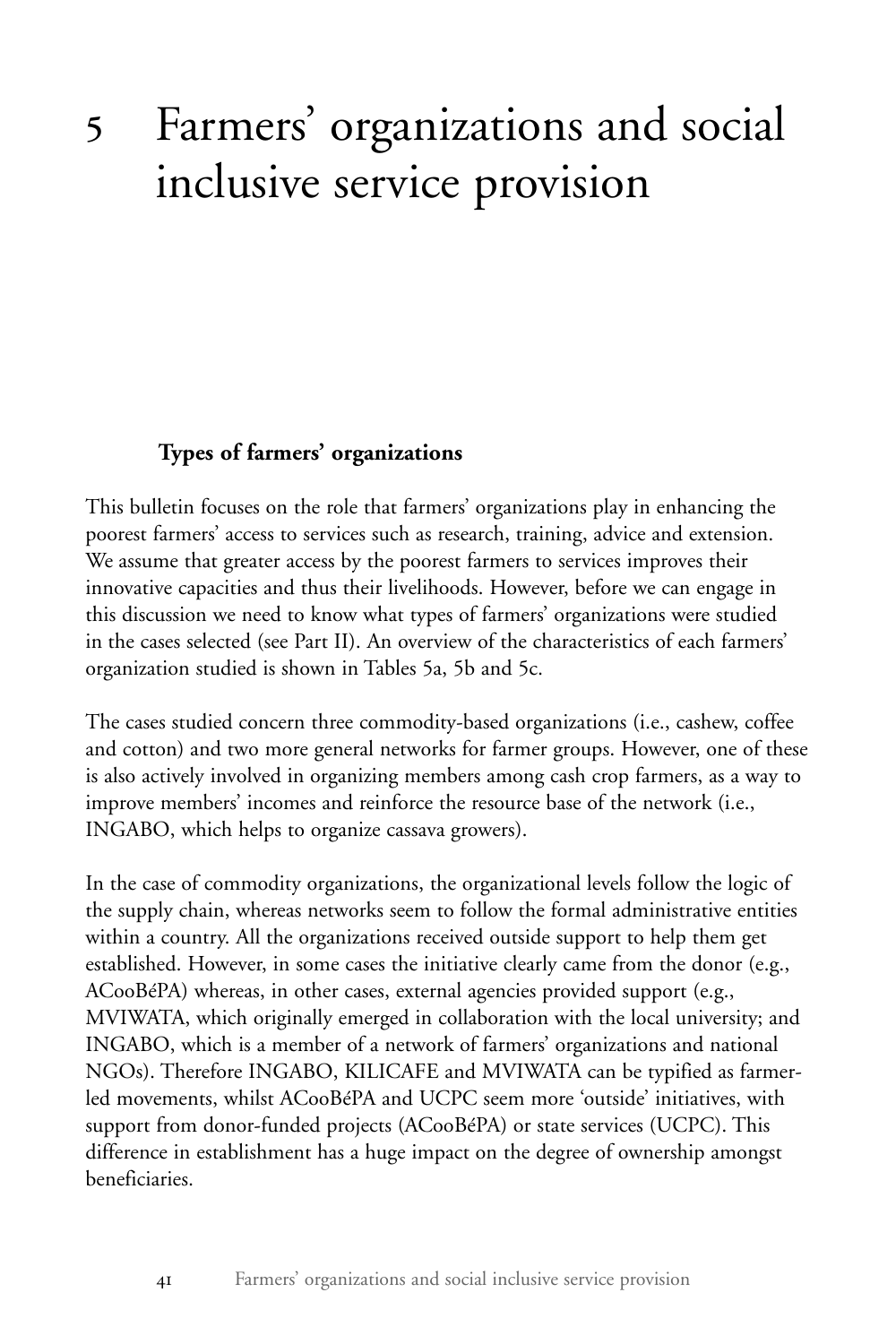It goes without saying that laws and regulations on legal status have an enormous effect on the potential impact of farmers' organizations. In some cases each level of the organization has a different legal status. So, local level groups can be either associations or cooperatives with a fairly informal nature and anchored in more traditional community-based organizations (e.g., INGABO). National and sub-national farmers' organizations are often registered under specific legislation, facilitated by the Ministry of Agriculture, Cooperatives, Labour or Commerce (e.g., KILICAFE, as a limited company, and INGABO as a union). In many cases such legislation has not been adapted to encompass the specific situations and requirements of farmers' organizations.

With respect to the mission statements of the farmers' organizations, we note that few explicitly mention poverty alleviation goals or inclusion issues. This is particularly the case for commodity-based organizations: access to markets and a reasonable share of market prices are considered crucial to improving the income of all members. Crop growing, as a membership criterion, without any distinction between farm sizes, is seen as a prerequisite for equal access by members to services provided. The network organizations generally focus explicitly on smallholders.

With the exception of ACooBéPA, which covers two districts, all other farmers' organizations have quite a large coverage area and consequently have several organizational layers while also operating at these levels. Organizational functioning is clearly a question of time (age) and experience in developing and establishing the necessary structures and procedures at the different levels. Voicing grass roots opinions remains a continuous challenge. The functionality of farmers' organizations depends on the level in their hierarchy: for example, organizations participate in price negotiations at the higher levels, while local level groups are concerned with input distribution and the sale of produce. Both INGABO and MVIWATA strive to strengthen service provision at both higher and lower levels (grass roots and members) by developing and concluding 'service contracts'.

Farmers join farmers' organizations for a variety of reasons: whereas farmers often use commodity-based organizations to gain access to markets, inputs or credit facilities, networks are also considered important for general countervailing concerning service providers and in order to gain political clout. We observe that, in addition to the public sector (which has traditionally provided extension services), many farmers' organizations have become increasingly involved in providing technical advice. However, this is not the case in Benin, where the public extension service continues to be paid through cotton levies and hence farmers' organizations do not see the need to also intervene themselves. Also, all farmers' organizations have an increasingly strong economic dimension and market orientation because, in general, national agricultural development policies emphasize value-chain development and market access.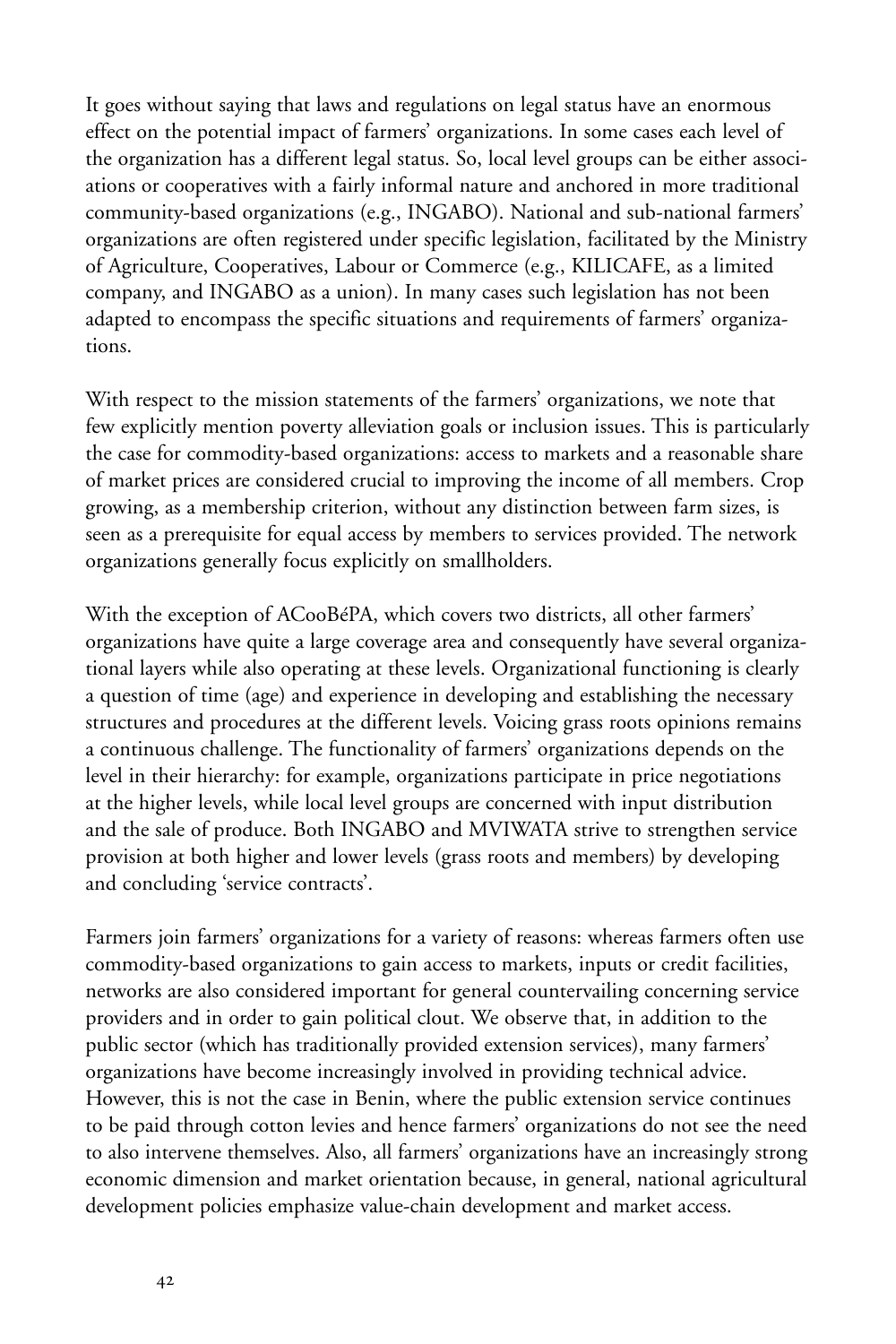## **Membership**

The preceding chapter discussed the types of farmers' organizations that were analyzed, including their focus (e.g., crops or farming/livestock keeping). Tables 6a and 6b provide an overview of membership characteristics per farmers' organizations studied.

In the case of ACooBéPA, UCPC and KILICAFE, specific groups of farmers (growing a particular crop) can become members. In the case of INGABO, individuals (farmers) are members of the organization and, in turn, these members can also be members of a local farmer group, but this is not a condition for membership of INGABO. In the case of MVIWATA, individuals who are members of a farmer group, the farmer groups as a whole, as well as complete networks of farmers can all become members. It can therefore be concluded that the commodity-based organizations represent groups, whereas the network organizations focus on advocacy and lobbying for more general farmer-related issues, and also represent individual members. The latter type of organization is possibly linked to the more syndicate-like lobbying and advocacy characteristics.

In most cases landownership is a de facto condition for membership, since farming as a means of living or growing a specific crop is the basic criterion, even though in some cases land-user rights are enough. In Benin for example, farmers can be land users and still belong to the village groups that are UCPC members. In Rwanda the criterion of earning most of the household income from farming, in combination with the high land pressure and the importance of off-farm activities, mean that it is usually the landowners who are members of INGABO. Only in the case of MVIWATA are landless farmers specifically mentioned as becoming full-fledged members, if agricultural production is the main component of their livelihoods.

In general, it seems, farmers' organizations do not have a very clear picture of their members (in terms of land property, age, education, religion, ethnicity etc.). There is some knowledge of diversity, but this us not used for targeting and improving service provision to members. It is therefore recommended that farmers' organizations develop such a profile, since this would help to take membership diversity into account. This could also help to verify the extent to which the members of the organization are representative of the entire community.

In all cases members are required to pay entry fees as well as annual fees. The ACooBéPA and UCPC, and their affiliated village groups, also require a social share to constitute a working capital for the cooperatives. Regular payment of membership fees is a recurrent problem and it remains to be seen whether this is due to lack of financial means (e.g., the low incomes of members or financial mismanagement) or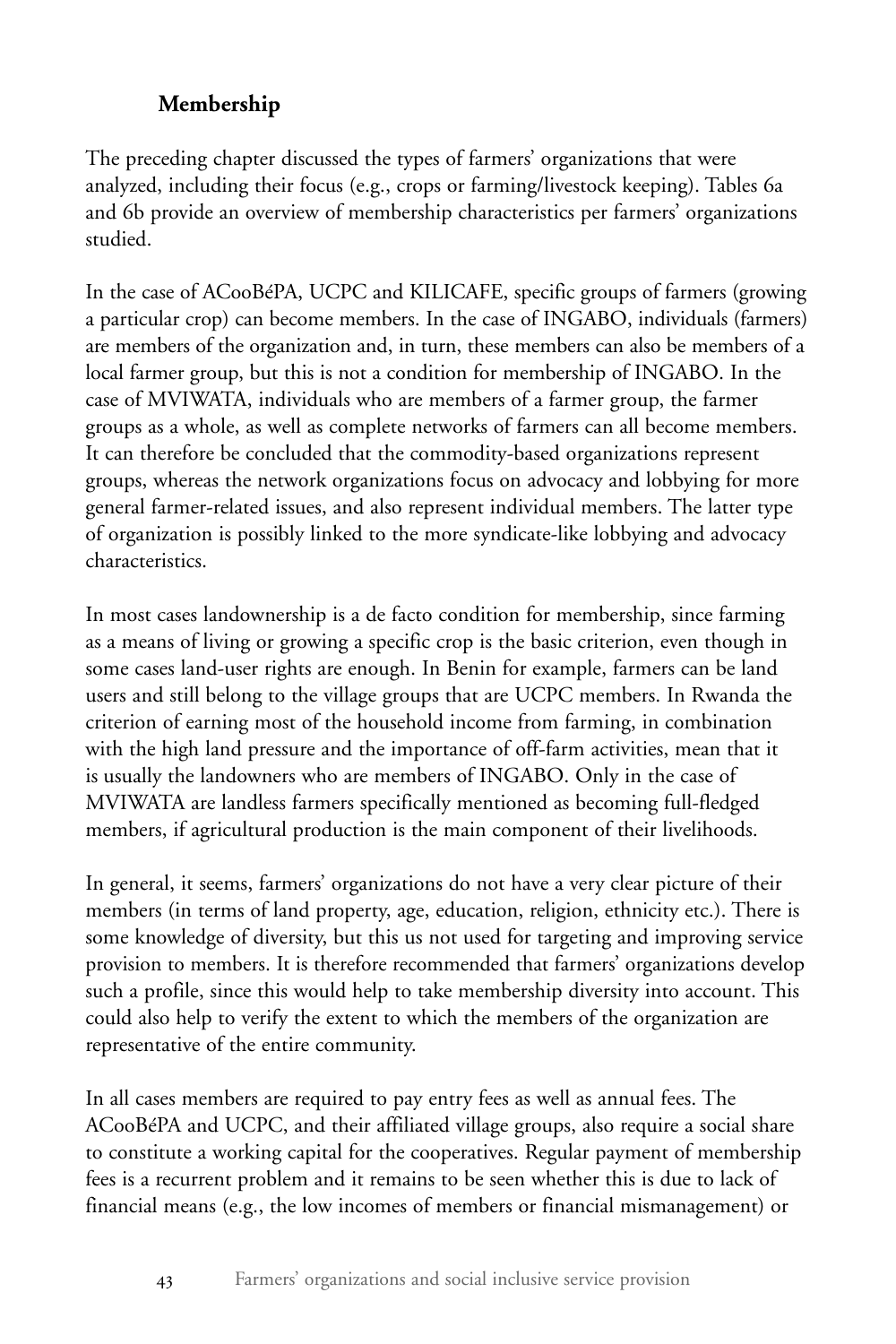| lype of FO     | <b>ACooBéPA Benin</b>                                                                               | <b>UCPC</b> Benin                                                                         | INGABO Rwanda            | KILICAFE Tanzania                  | MVIWATA Tanzania           |
|----------------|-----------------------------------------------------------------------------------------------------|-------------------------------------------------------------------------------------------|--------------------------|------------------------------------|----------------------------|
| <b>Drigin</b>  |                                                                                                     | Public-private initiative Farmer-led, with public Farmer-led, with donor Farmer-led, with |                          |                                    | Farmer-led, with external  |
|                | with donor                                                                                          | sector support (for                                                                       | and NGO support          | private sector and                 | (university) support       |
|                |                                                                                                     | the cotton parastatal)                                                                    |                          | NGO support                        |                            |
| <b>Trigger</b> | (project) with donor<br>support<br>National policy on<br>National policy on<br>crop diversification | Cotton marketing:                                                                         | Lack of infrastructure   | Coffee marketing:                  | Loss of trust in old       |
|                |                                                                                                     | sector-wide reforms                                                                       | and services (due to     | auction thresholds                 | Cooperative Unions         |
|                | (projects)                                                                                          | and efforts toward                                                                        | genocide)                |                                    |                            |
|                |                                                                                                     | privatization                                                                             |                          |                                    |                            |
| Legal status   | District and local                                                                                  | District and local                                                                        | Provincial/national      | National level:                    | National level:            |
|                |                                                                                                     |                                                                                           | level: registered as     | registered as Limited              | registered                 |
|                |                                                                                                     |                                                                                           | Union Local level:       | Company Intermediate as Trust Fund |                            |
|                |                                                                                                     |                                                                                           | traditional associations | level : legally as                 | Intermediate level:        |
|                |                                                                                                     |                                                                                           | that are not formally    | branch offices of                  | networks as NGOs           |
|                |                                                                                                     |                                                                                           | registered               | KILICAFE                           | Local: groups as           |
|                |                                                                                                     |                                                                                           |                          | Local: FBGs as                     | cooperatives or            |
|                |                                                                                                     |                                                                                           |                          | cooperatives or                    | associations               |
|                |                                                                                                     |                                                                                           |                          | associations                       |                            |
| Base           | Cashew                                                                                              | Cotton                                                                                    | Farming/Livestock        | Arabica coffee                     | Farming/smallholder        |
|                |                                                                                                     |                                                                                           | keeping (smallholdings)  |                                    | farming                    |
| Purpose        | Improved prices and                                                                                 | Representation and                                                                        | Representation and       | Service provision and              | Representation and         |
|                | service provision                                                                                   | coordination                                                                              | advocacy at national     | improved prices                    | advocacy at national level |
|                |                                                                                                     |                                                                                           | level                    | Service provision at               | Service provision at       |
|                |                                                                                                     |                                                                                           | Service provision        | local level                        | lower levels               |

Table 5a: Characteristics of the farmers' organizations (FO) investigated in the case studies **Table 5a: Characteristics of the farmers' organizations (FO) investigated in the case studies**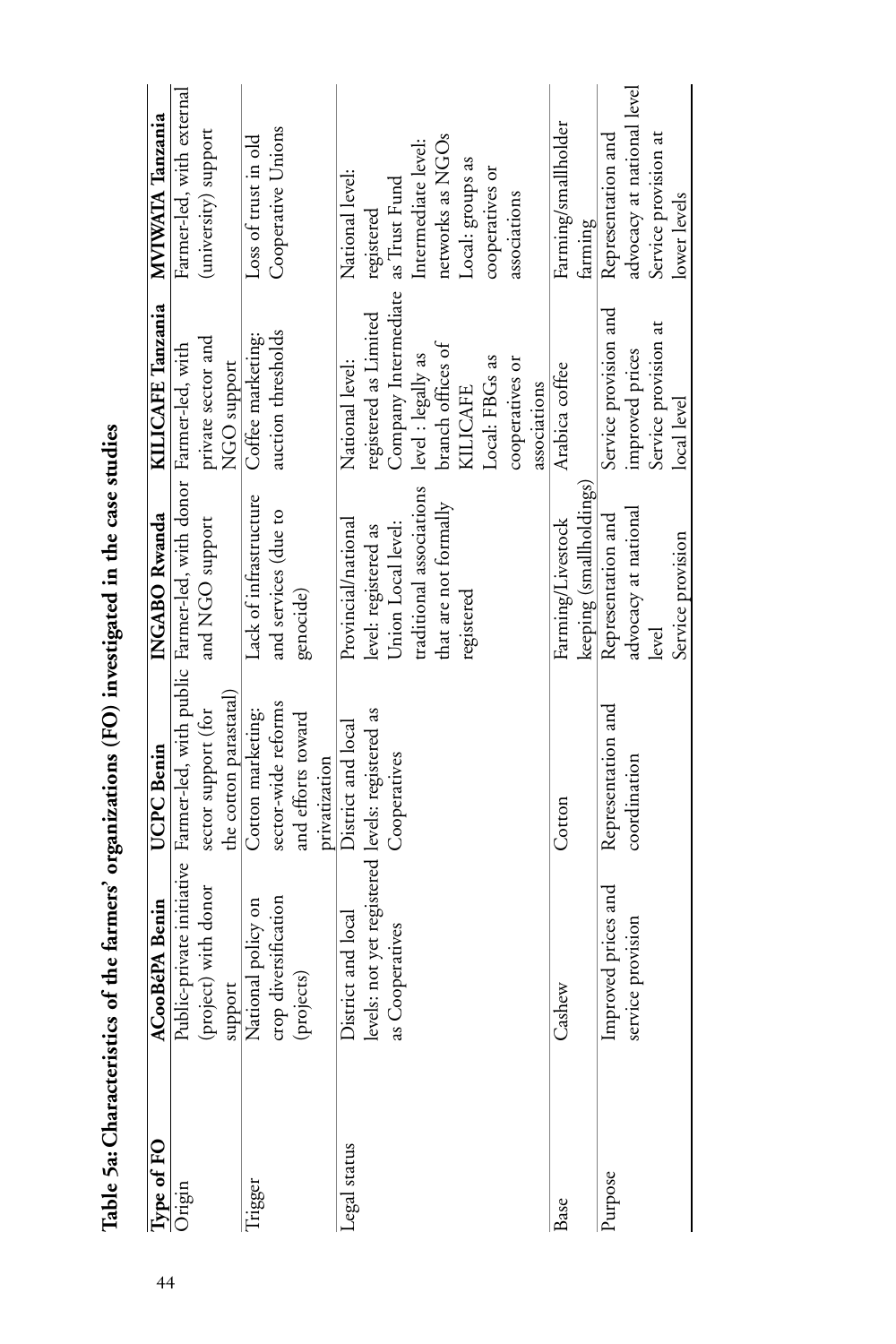| Type of FO         | PA Benin<br>ACooBél                                                              | <b>UCPC Benin</b>                         | INGABO Rwanda                       | KILICAFE Tanzania                                                   | MVIWATA Tanzania         |
|--------------------|----------------------------------------------------------------------------------|-------------------------------------------|-------------------------------------|---------------------------------------------------------------------|--------------------------|
| General services   |                                                                                  | Access to inputs and                      |                                     | Training and extension Improved coffee quality Advisory services on |                          |
|                    |                                                                                  | marketing                                 | services for crop and               | and processing                                                      | lower levels             |
|                    | Access to inputs<br>(seeds) and marketing<br>Training and advice<br>for improved | Training and advice for animal production |                                     | Access to markets and                                               | Access to markets and    |
|                    |                                                                                  | improved production                       | Access to credit                    | credit                                                              | credit                   |
|                    | production                                                                       | Participation in                          | Management support                  |                                                                     |                          |
|                    |                                                                                  | community                                 | for specialised                     |                                                                     |                          |
|                    |                                                                                  | development                               | producer federations                |                                                                     |                          |
| Scale of operation | $\ln 2$ out o                                                                    | of 112 districts In 75 out of 112         | Member groups in one In 5 out of 25 |                                                                     | In all 25 provinces of   |
|                    | in Benin; 10 wards                                                               | districts in Benin                        | province of Rwanda;                 | provinces in Tanzania:                                              | Tanzania; 150 local and  |
|                    | and 36 villages                                                                  | Quasi coverage of                         | in 800 out of 1,097                 | 3 medium-sized                                                      | medium-sized networks    |
|                    | Heart of the cashew                                                              | cotton area                               | $_{\rm cells}$                      | networks and                                                        | in 80 out of             |
|                    | area                                                                             |                                           |                                     | 102 FBGs                                                            | 114 districts; 1,100 FGs |
| Level of operation | ward and<br>Villages,                                                            | Villages and district                     | Village, district and               | Village and                                                         | Villages, local,         |
|                    | district                                                                         | Member of provincial                      | province                            | intermediate level                                                  | intermediate and         |
|                    |                                                                                  | and national unions                       | Member of a national                |                                                                     | national                 |
|                    |                                                                                  | (FUPRO)                                   | network (ROPARWA)                   |                                                                     |                          |
| Organizational     | Organizational                                                                   | Organizational                            | Organizational                      | Organizational                                                      | Strong AGM at national   |
| structuring and    | structures defined but                                                           | structures defined and                    | structures defined and              | structures defined and                                              | and intermediate level   |
| governance         | not properly                                                                     | functioning                               | properly functioning                | properly functioning                                                | Grass roots = weak       |
|                    | functioning                                                                      | Strong AGM at                             | Strong AGM at                       | Strong AGM at                                                       | Assets limited           |
|                    | $Grass roots = weak$                                                             | district level                            | district level                      | national and inter-                                                 |                          |
|                    | No regular AGM                                                                   | $Grass roots = strong$                    | $Grasx roots = strong$              | mediate (chapter) level                                             |                          |
|                    | Assets limited                                                                   | Assets limited                            | Assets limited                      | Grass roots = strong                                                |                          |
|                    |                                                                                  |                                           |                                     | Assets at all levels                                                |                          |

Table 5b:Characteristics of farmers' organizations (FO) investigated in the case studies **Table 5b:Characteristics of farmers' organizations (FO) investigated in the case studies**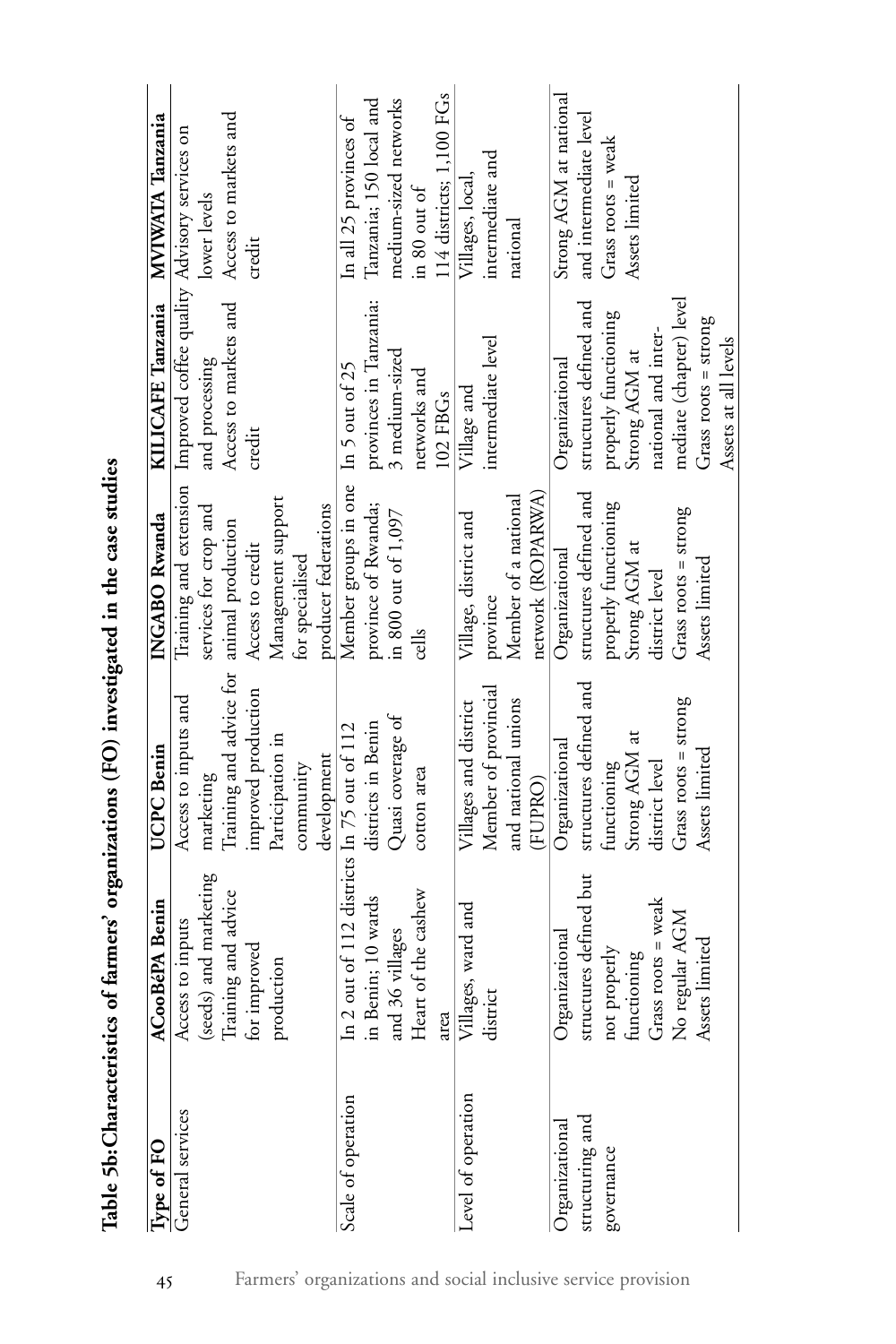| Type of FO        | <b>ACooBéPA</b> Benin                                         | <b>UCPC Benin</b>     |                         | INGABO Rwanda KILICAFE Tanzania MVIWATA Tanzania |                   |
|-------------------|---------------------------------------------------------------|-----------------------|-------------------------|--------------------------------------------------|-------------------|
| <b>pocumented</b> | Not available                                                 | Statutes and by-laws, | Statutes and by-laws    | KILICAFE and FBG Constitution                    |                   |
| rocedures         |                                                               | but not up to date    | Management and          | Constitution linked                              | Management and    |
|                   |                                                               | Management and        | financial manuals       | through MoU                                      | financial manuals |
|                   |                                                               | financial manuals     | MoU (service contracts) |                                                  | No MoU            |
|                   |                                                               | No MoU                | under preparation       |                                                  |                   |
|                   |                                                               |                       |                         |                                                  |                   |
|                   | Table 6a: Characteristics of farmers' organization membership |                       |                         |                                                  |                   |
|                   |                                                               |                       |                         |                                                  |                   |
| lambarahin        | M Rania<br>へへったい                                              | <b>TODO Rania</b>     | INCARO Danada           |                                                  |                   |

| Aembership        | ACooBéPA Benin              | <b>UCPC Benin</b>                         | INGABO Rwanda         | KILICAFE Tanzania MVIWATA Tanzania |                         |
|-------------------|-----------------------------|-------------------------------------------|-----------------------|------------------------------------|-------------------------|
| Type of members   | Smallholder cashew          | Smallholder and large Smallholder farmers |                       | Smallholder coffee                 | Smallholder farmers and |
|                   | growers (groups)            | holder cotton growers                     | and livestock holders | growers (1-2 hectares)             | fishermen               |
|                   |                             | groups)                                   |                       |                                    |                         |
| Number of members | 546 individual              | Numbers not available 13,000 individual   |                       | $10,000$ members (of               | 10,000 individual card  |
|                   | nembers through             | Most households                           | members through 800   | 400,000 households                 | holders and 60,000      |
|                   | groups and<br>36 village    | $($ >90%) are members                     | groups (an estimated  | producing either                   | members through         |
|                   | associations<br>$10$ ward a | in the cotton area                        | 50% of households)    | Arabica or Robusta)                | 1,100 groups and        |
|                   |                             | (Kandi)                                   |                       |                                    | 150 networks            |
|                   |                             | In the other two areas:                   |                       |                                    |                         |
|                   |                             | a minority of households                  |                       |                                    |                         |
|                   |                             | $(50\%)$                                  |                       |                                    |                         |
|                   |                             |                                           |                       |                                    |                         |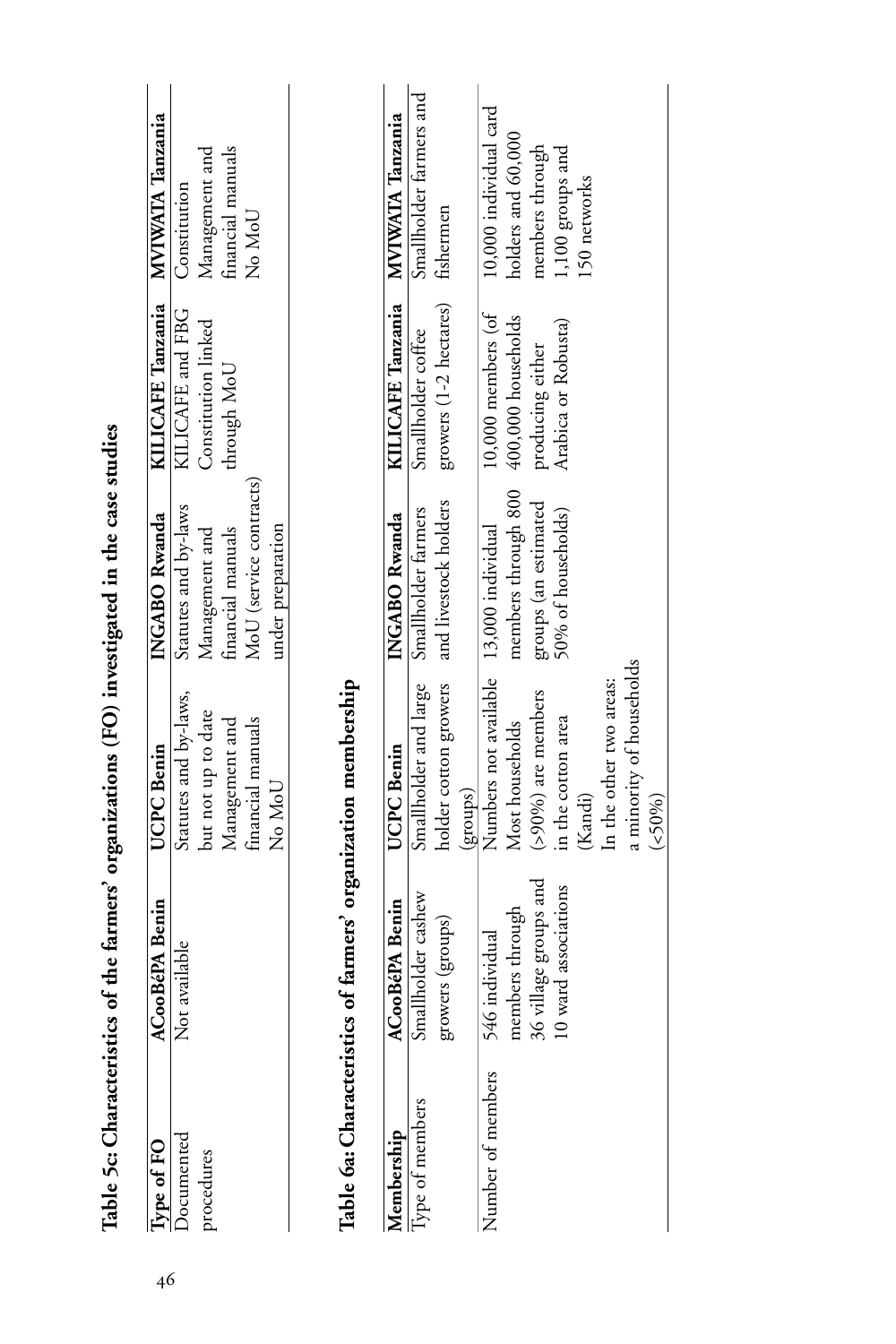| Membership           | PA Benin<br><b>ACooBél</b> | <b>UCPC</b> Benin                                                                                                                                                | INGABO Rwanda          | KILICAFE Tanzania                         | MVIWATA Tanzania         |
|----------------------|----------------------------|------------------------------------------------------------------------------------------------------------------------------------------------------------------|------------------------|-------------------------------------------|--------------------------|
| Formal criteria to   | Cashew grower              | Cotton grower                                                                                                                                                    | Farming/Livestock      | Coffee producer                           | Group member and         |
| become a member      |                            | (village group member) (village group member) keeping                                                                                                            |                        | (FBG member)                              | farming as main          |
|                      |                            |                                                                                                                                                                  | Agriculture as main    |                                           | livelihood               |
|                      |                            |                                                                                                                                                                  | source of income       |                                           |                          |
| Informal criteria to | Cashew plantation          | Village groups need to                                                                                                                                           | Landowners             | FBGs need to produce No civil servants or |                          |
| become a member      | owner                      | produce 'enough'                                                                                                                                                 |                        | minimum 10 MT                             | politicians              |
|                      |                            | cotton                                                                                                                                                           |                        | coffee                                    |                          |
| Costs of membership  | sales (not<br>Levies on    | Levies on cotton sales                                                                                                                                           | Entry (USD 2) and      | Payment: 3% of gross                      | Entry fee and annual fee |
|                      | functional)                | Social shares, entry and annual fees (USD 2)                                                                                                                     |                        | coffee sales, USD                         | for individuals (USD 1   |
|                      | Social shares (USD 5),     | annual fees (variable)                                                                                                                                           | for individuals        | 25 entry and USD 25                       | and USD 1), groups       |
|                      | annual fees (USD 2)        | for individual member-                                                                                                                                           | Contribution to a      | annual fee for FBGs,                      | (USD 2 and USD 10)       |
|                      | for combined               | ship of village groups                                                                                                                                           | village group credit   | and USD 2-4 for                           | and networks (annual     |
|                      | individual membership      | and village group                                                                                                                                                | and mutual fund        | members                                   | USD 20)                  |
|                      | of village and ward        | membership of the                                                                                                                                                | (USD 0.5 per member    |                                           |                          |
|                      |                            |                                                                                                                                                                  |                        |                                           |                          |
| Benefits of member-  |                            | groups<br>Village group members: Village group members: Village group members: Coffee marketing<br>Village group members: Village group members: Offee marketing |                        |                                           | Group benefits are       |
| ship (potential)     | access to inputs (seeds)   | access to inputs and                                                                                                                                             | access to credit fund  | (premium price), and                      | variable but access to   |
|                      | and markets, and           | markets                                                                                                                                                          | and extension services | access to FBG assets                      | markets and credit       |
|                      | research and extension     | Representation with                                                                                                                                              | Representation and     | (processing units) and                    | Representation, lobbying |
|                      | services                   | local service providers                                                                                                                                          | advocacy with service  | credit                                    | and advocacy             |
|                      |                            | Advocacy and lobbying providers                                                                                                                                  |                        |                                           | AGM member               |
|                      |                            | (FUPRO)                                                                                                                                                          | Mobilization of donor  |                                           |                          |
|                      |                            |                                                                                                                                                                  | support for group      |                                           |                          |
|                      |                            |                                                                                                                                                                  | activities             |                                           |                          |

Table 6b: Characteristics of farmers' organization membership **Table 6b:Characteristics of farmers' organization membership**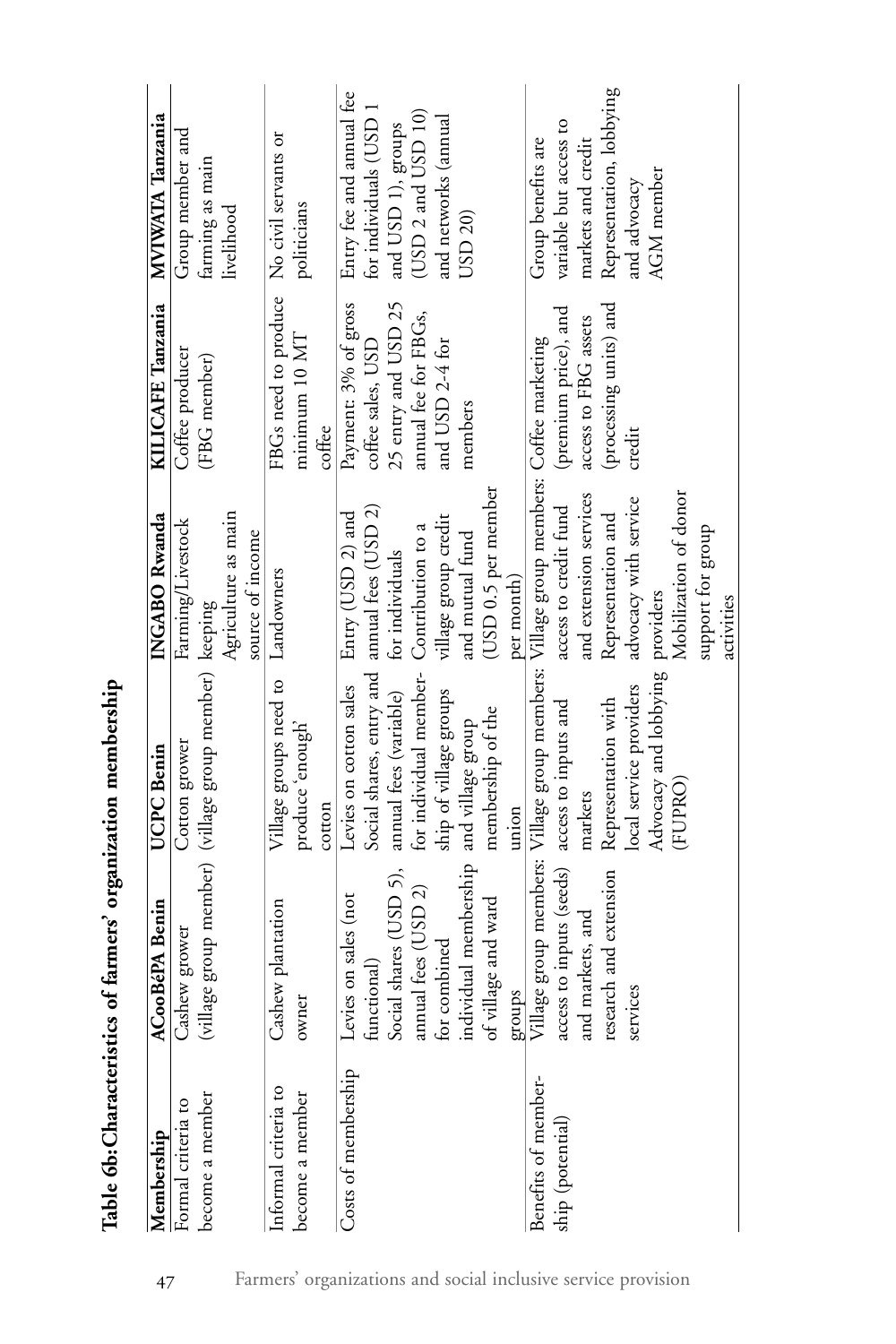other reasons, such as weakly perceived benefits from services provided by the organization to its members. In the commodity-based organizations (such as KILICAFE and UCPC), levies (and rebates) provide revenues to run the farmers' organizations. In the case of UCPC, these levies are destined to reward farmers' organizations for cotton chain operations such as the collection of cotton for marketing. In the case of cotton, the funds generated through levies are influenced by the performance of the entire cotton chain and are therefore highly dependent on world market prices. These are two issues on which the UCPCs apparently lack intelligence and information, as well as the capacity, to intervene.

Both network organizations, MVIWATA and INGABO receive significant amounts of donor funding for various project-related activities. Such donors often aim to alleviate poverty through the projects that they support, and the network organizations (rather than the commodity-based organizations) are therefore more likely to design interventions to fight poverty and enhance social inclusion. Obviously this makes the networks quite vulnerable to donor's conditions and might present a threat to the long-term financial sustainability of the network. INGABO is therefore considering a proposal to split the ROPARWA network into two entities: one to manage donor funds and project implementation, and another to concentrate on advocacy and policy-making. MVIWATA has established a trust fund for several reasons, including to maintain its assets and to become less dependent of external support. However, donor funds, which are often allocated to support poverty-alleviation activities, might also represent an opportunity to address the specific needs of the poorest rural people.

#### **Gender**

Social exclusion can be experienced in gendered ways, and gender can ameliorate or exacerbate exclusion or the terms of inclusion (see Beall and Piron, 2005: p. 22). Table 7 shows details of female/male membership levels. For another category of members, the young, unfortunately no data on characteristics and circumstances of members was available, since this did not seem to be a priority among the organizations involved.

As a general trend, fewer women are represented in 'classical' commodity organizations. This is closely linked to the position of women in Sub-Saharan African rural society and their access to, and control of, production factors such as land. The UCPCs in Benin, for example, have hardly any women (less than 30%) who are registered members. Women are not officially refused membership, but informal criteria (such as the quantity of cotton produced) often exclude women, since they usually have the smallest plots. Literacy is also often an asset for those occupying leadership positions, and women are generally less literate. Those networks that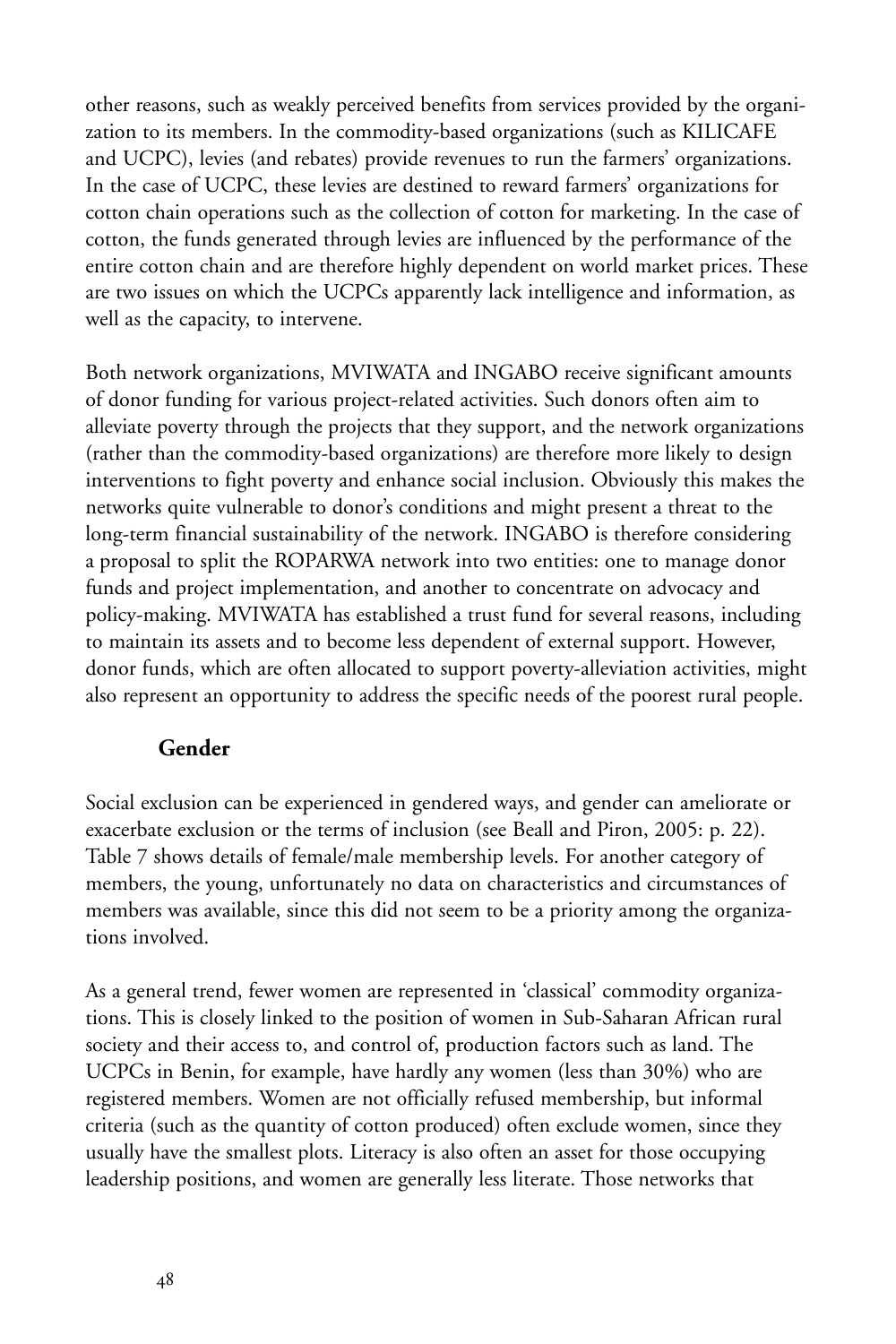increasingly focus on market access and value-chain development accordingly have a larger percentage of male members.

However, the recent feminization of the agricultural sector (as a result of the HIV-AIDS pandemic and mass exodus searching for labour) has resulted in an increased focus on women. Hence, many organizations now have a set of specific genderfacilitating policies to increase the proportion of women members. On the one hand, this is the result of the aforementioned feminization of the agriculture sector, which underlines the important role played by women, and allows them to actively participate in managing organizations and to voice their needs. On the other hand, donorsupported initiatives to develop skills help women to claim their rights within organizations. In conclusion, commodity-based organizations tend to be rather 'genderblind' (e.g., KILICAFE) or at least 'gender-unaware' (e.g., UCPC and ACooBéPA), while network organizations are even 'gender-distributive' (e.g., INGABO and MVIWATA) (see MacDonald *et al.*, 1997: p. 52 for models of gender and organizational change). The two network organizations clearly took up the challenge to include women in both membership and leadership roles as a result of developments within rural society, as well as gender sensitization by donors. However, these organizations have apparently taken care to do so at their own pace, and thereby ensure 'ownership' of the issue and to institutionalize gender-specific measures.

## **Participation and representation of farmers**

Once farmers are members of a farmer organization, important issues are the division of functions between members and leaders, as well as the representative character of the organization for different groups of farmers, particular the poorest. Tables 8a and 8b present an overview of these issues for the farmers' organizations that have been studied.

In all commodity organizations large-scale farmers and former (now retired) civil servants have the advantage in gaining leadership positions. This is because, on the one hand, these farmers are motivated to defend the interests of other farmers and are aware of some of the mechanisms that can be used to defend farmers' rights, while on the other hand they can afford to spend some time and money on group interests. Furthermore, the levy system for funding organizational functioning favours largescale farmers, since they claim more influence because of their financial contribution (e.g., the election of UCPC board members). In the network cases, small-scale farmers have more chances of gaining leadership positions, certainly at the local level – however, it is not clear how often this actually happens. Other important eligibility criteria for leadership positions include communication skills and the candidates' social capital, including links with the local elite and political system. Poorer members are less likely to occupy leadership positions because they are less likely to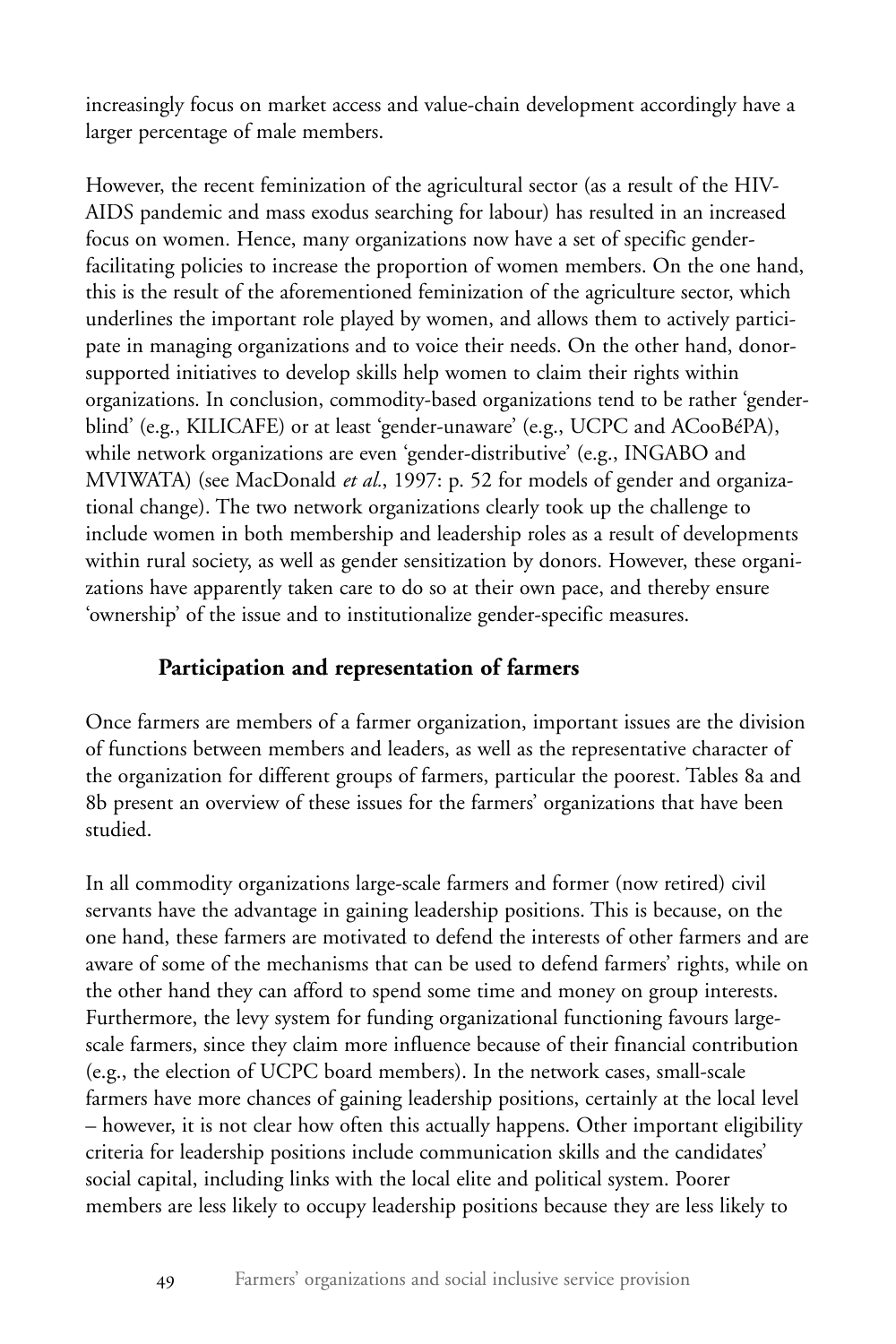| Table 7: Gender dimension of |                                                                                                   | f farmers' organization membership                                        |                         |                        |                          |
|------------------------------|---------------------------------------------------------------------------------------------------|---------------------------------------------------------------------------|-------------------------|------------------------|--------------------------|
| Gender                       | <b>ACooBéPA Benin</b>                                                                             | <b>UCPC</b> Benin                                                         | INGABO Rwanda           | KILICAFE Tanzania      | MVIWATA Tanzania         |
| Inclusion/exclusion          | 20% female members                                                                                | 20% female members                                                        | 60% female members      | 10% female FBG         | 18% female members       |
| mechanisms for               | of village groups                                                                                 | of village groups                                                         | Women in leadership     | members                | (was 30%; FGs with       |
| female members               | Few women in leader-                                                                              | Few women in leader-                                                      | Gender quota strategy   | Few in leadership      | higher percentage)       |
|                              | ship                                                                                              | $\sin p$                                                                  |                         |                        | 44% in national          |
|                              | No gender strategy                                                                                | No operational gender                                                     |                         | No gender strategy     | leadership               |
|                              |                                                                                                   | strategy                                                                  |                         |                        | Gender strategy          |
| Indusion/exclusion           | No data                                                                                           | No data                                                                   | No data                 | No disaggregated data  | No disaggregated data    |
| mechanisms for young         |                                                                                                   |                                                                           |                         | by age                 | by age                   |
| members                      |                                                                                                   |                                                                           |                         | FBG members are said   |                          |
|                              |                                                                                                   |                                                                           |                         | to be relatively old   |                          |
|                              | Table 8a: Role of farmers within the farmers' organization (FO): participation and representation |                                                                           |                         |                        |                          |
| Farmers role in FO           | ACooBéPA Benin                                                                                    | <b>UCPC</b> Benin                                                         | INGABO Rwanda           | KILICAFE Tanzania      | MVIWATA Tanzania         |
| Office composition           | Village group                                                                                     | Village group                                                             | Village group           | FBG management         | Smallholders dominate at |
|                              | committees:                                                                                       | committees:                                                               | committees:             | committees, Chapter    | local level (44% women)  |
|                              | smallholders                                                                                      | smallholders and large-                                                   | smallholders            | Committee, and         | Secretariat with         |
|                              | District board:                                                                                   | scale farmers                                                             | Central committee:      | Central Management     | appointed staff (only    |
|                              | smallholders                                                                                      | District board: large-                                                    | smallholders and large- | Team: all smallholders | $22%$ women)             |
|                              |                                                                                                   | scale farmers                                                             | scale farmers           |                        |                          |
| Mechanisms for               |                                                                                                   | District Board is elected District Board is elected Board of Directors is |                         | Governing Board is     | Steering Committee is    |
| constituting an office       | by AGM                                                                                            | by AGM, and appoints elected by AGM, and                                  |                         | elected by AGM, and    | elected by AGM, and      |
|                              |                                                                                                   | executive board                                                           | appoints executive      | appoints executive     | appoints executive       |
|                              |                                                                                                   | Cotton production                                                         | directors               | secretariat            | secretariat              |
|                              |                                                                                                   | and residency weigh in                                                    |                         |                        | Politicians excluded     |

voting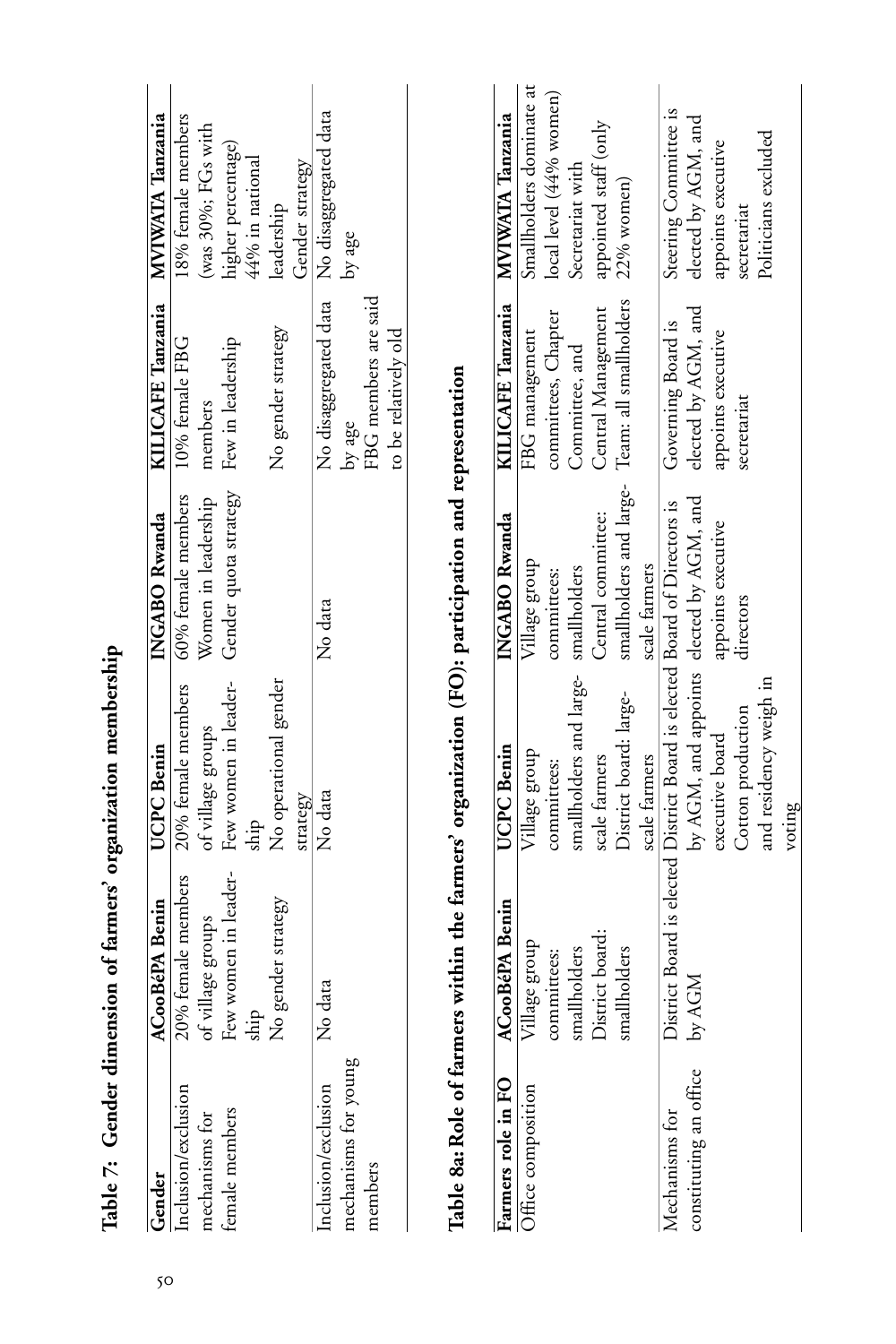| Farmers role in FO     | <b>ACooBéPA Benin</b>                                                     | <b>UCPC</b> Benin                             | INGABO Rwanda                                 | <b>KILICAFE Tanzania</b>                          | MVIWATA Tanzania           |
|------------------------|---------------------------------------------------------------------------|-----------------------------------------------|-----------------------------------------------|---------------------------------------------------|----------------------------|
| Role of the poorest in | Moderate                                                                  | Limited because of                            | Limited, as large-scale                       | Limited, as few                                   | Few landless farmers       |
| leadership             | Tendency toward                                                           | (informal) election                           | farmers are better                            | households and coffee                             | Gender strategy led to     |
|                        | dominance of major                                                        | criteria                                      | endowed (for elections) producers are not the |                                                   | improvement in             |
|                        | ethnic groups                                                             |                                               | Institutionalized                             | poorest                                           | leadership roles           |
|                        |                                                                           |                                               | gender strategy led to                        |                                                   |                            |
|                        |                                                                           |                                               | improvement in                                |                                                   |                            |
|                        |                                                                           |                                               | No landless farmers<br>leadership roles       |                                                   |                            |
| FO's meaning to non-   | FO involved in                                                            | Financing of                                  | Representation,                               | FO can buy coffee                                 | FO involved in             |
| members                | extension services                                                        | community infra-                              | lobbying and advocacy from non-members        |                                                   | extension, also for non-   |
|                        | (project-funded and structure<br>NGO-managed), which Funding of extension |                                               | with results (e.g. laws,                      |                                                   | members                    |
|                        |                                                                           |                                               | infrastructure), also for                     |                                                   |                            |
|                        | are accessible to on-                                                     | services (cotton levies),                     | the benefit of non-                           |                                                   |                            |
|                        | members                                                                   | also for non-members                          | members                                       |                                                   |                            |
| Downward links         | Loosely accountable to                                                    | Through AGM and                               | Through AGM                                   | Strongly accountable                              | Only through AGM           |
|                        | members (no regular                                                       | rural radio                                   |                                               | to FBGs                                           |                            |
|                        | AGM)                                                                      |                                               |                                               |                                                   |                            |
| Upward links           | Weak because of                                                           | Strong, since cotton is                       | Strong, through                               | Accountability of FBGs Weak presentation of       |                            |
|                        | shielding by project                                                      | important cash crop                           | networking with other                         | on coffee quality                                 | innovation demands by      |
|                        | partners                                                                  |                                               | FOs                                           |                                                   | groups                     |
| Access to services     | Agenda setting of                                                         | Funding of agricultural Joint activities with |                                               | Member of Tanzania                                | Strong in setting research |
|                        | research and extension                                                    | extension and cotton                          | agricultural service                          | Coffee Research                                   | priorities at national     |
|                        | y donor-<br>services b                                                    | research (cotton levies), providers (donor-   |                                               | Institute and influences level, although variable |                            |
|                        | funded projects and                                                       | and involved in priority funded and NGOs)     |                                               | its agenda, coffee                                | Involved in agricultural   |
|                        | <b>NGOs</b>                                                               | setting                                       |                                               | processing and quality                            | extension services         |
|                        |                                                                           |                                               |                                               | services                                          |                            |

Table 8b:Role of farmers within the farmers' organization (FO): participation and representation **Table 8b:Role of farmers within the farmers' organization (FO): participation and representation**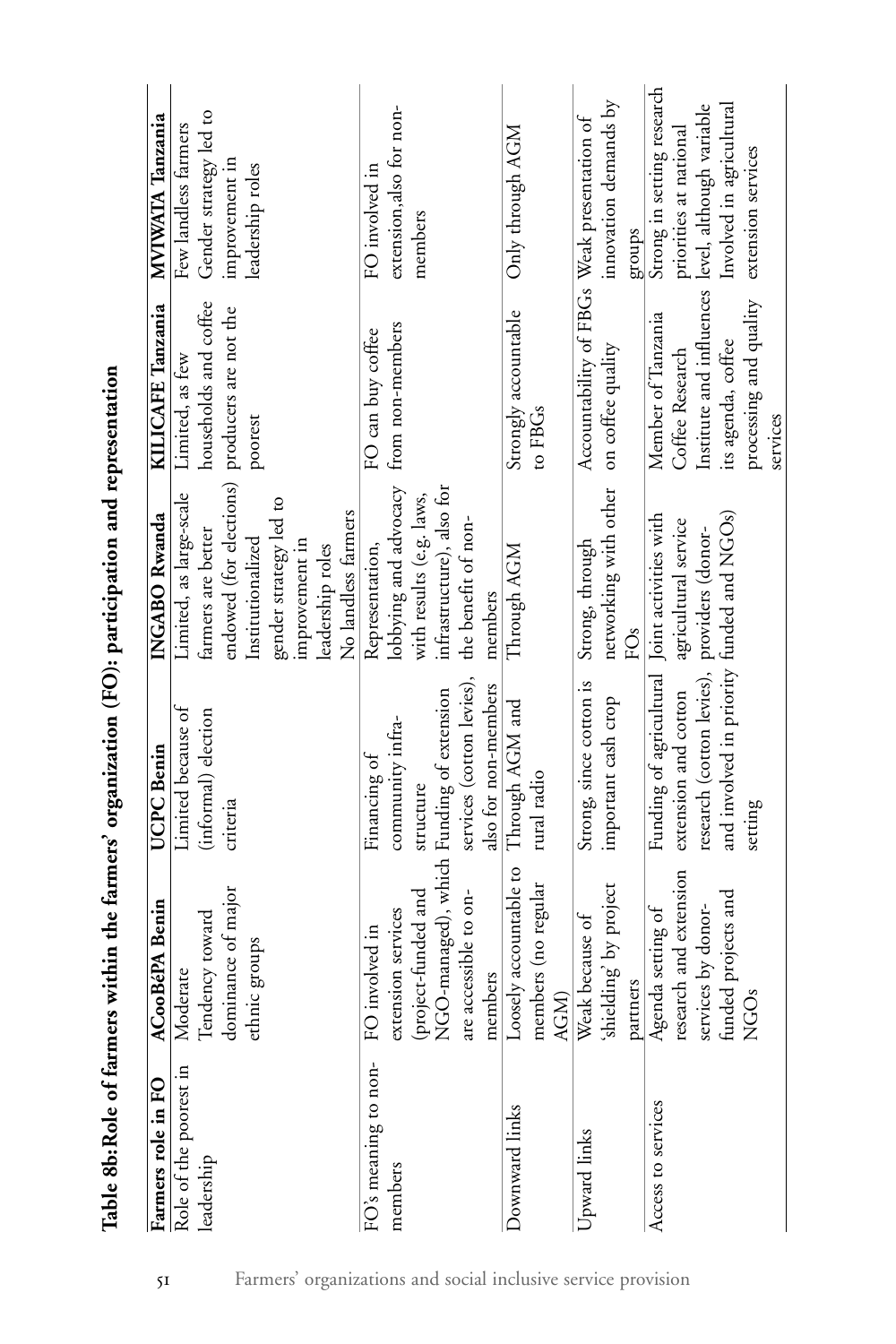be literate, less likely to have time available and generally possess less social capital. In addition, they are not likely to be considered role models (e.g., successful agricultural entrepreneurs who build up social capital) by their peers.

In some cases leadership is hierarchical: a member has to obtain a leadership position at a lower level before becoming eligible to a leadership position at a higher level (i.e., a 'ladder system'). This is the case for the UCPC and ACooBéPA in Benin and INGABO in Rwanda. On the contrary, KILICAFE and MVIWATA encourage separate leadership, so that anyone can aspire to a leadership position. The advantages of a 'ladder system' mean that representativeness is legitimized, and anchored at lower levels of the organization, and leadership capacities are optimized. Ordinary members can also consult 'their own leaders' and, through them, reach the higher layers. However, it also results in a trade-off between quality and transparency. Advantages of an autonomous leadership system include the high degree of transparency, a broader base, capacity building of more individuals and improved accountability. In all cases there is a tendency to form elite leaders, which in itself is not a problem as long as they account for their decisions and members have the countervailing power to control them. Failure of such democratic mechanisms put the social cohesion of the farmers' organization at stake, and annihilates motivation for collective action.

In both the INGABO and MVIWATA cases (organizations originally meant to be for the benefit of all farmers, including the poorest) an increasing focus on marketable commodities is noticed, which may have consequences for participation and representation. In the MVIWATA case it has already been observed that the number of female cardholders is still growing, but not as fast as the overall membership, and thus the proportion of women members is decreasing, which seems to be linked to the focus on marketable commodities.

With respect to the representativeness of the farmers' organizations for non-members, network organizations tend to initiate activities that are beneficial for non-members and include consultations with non-members, through their focus on lobbying, advocacy and collaboration with public-sector service providers and NGOs. Economic services, such as input supply and marketing of products that are provided by commodity organizations, are exclusively for members. However, research and extension services that are undertaken jointly and/or funded by commodity organizations are also accessible to non-members.

Downward links, where the national organizations consult their membership base to guide decision-making, become rarer as the size of the organization increases. This can easily be explained by the size of the group and the distance (also physical) between the different layers within the organization. However, regular consulting is crucial for transparency and accountability within the organization and its social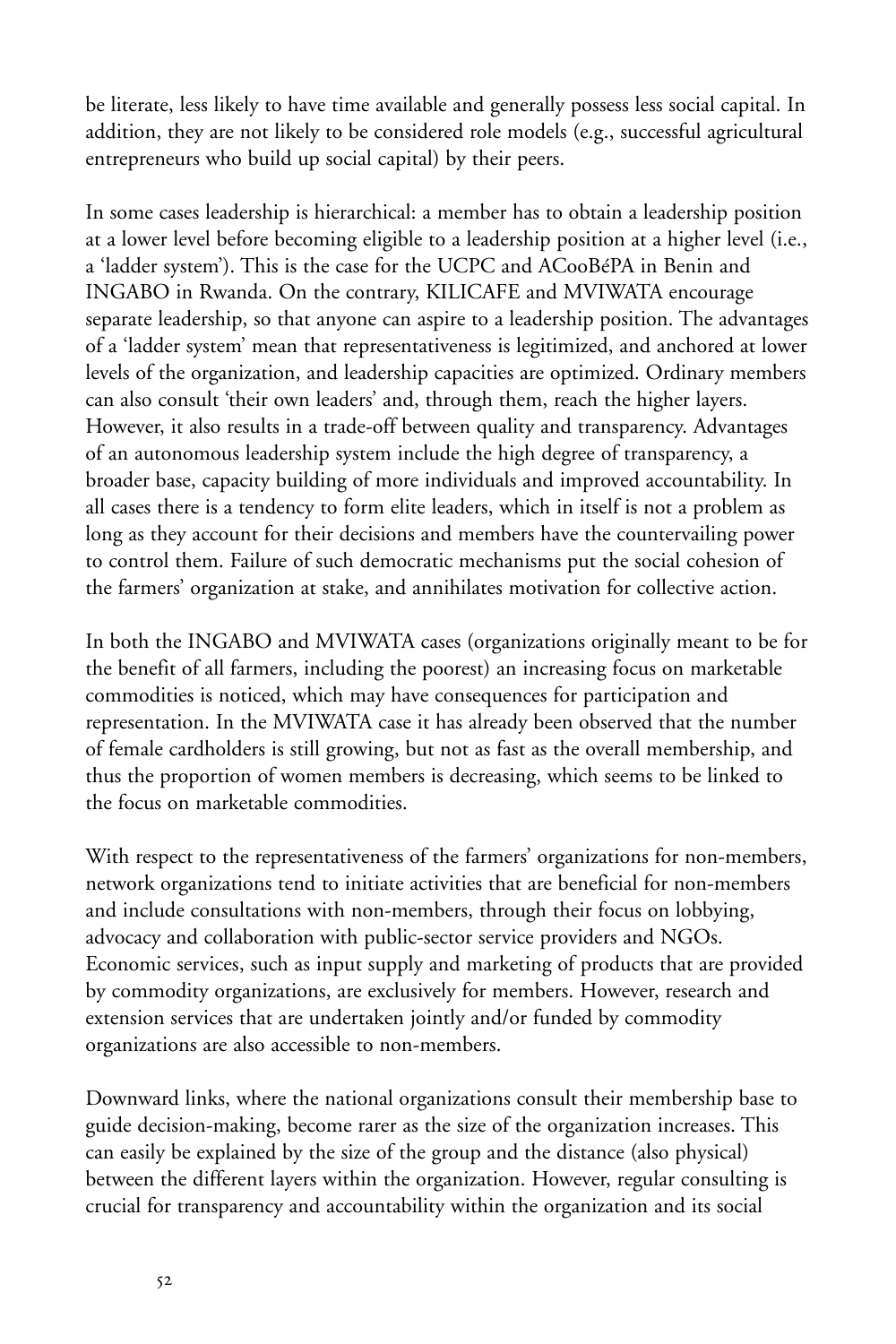capital. Lack of transparency creates mistrust in times of crisis and may to lead to 'break-away' organizations (e.g., cotton producer organizations in Benin). Another issue at stake in the cotton organizations is the fact that the less cotton produced, the lower the amounts collected in levies, which in turn means that real participation declines. This mechanism risks keeping poor farmers poor and making the rich farmers even richer, and thus more involved in decision-making to their advantage.

FUPRO (the national union of agricultural producers in Benin) and MVIWATA (a network of Tanzanian farmer groups) publish journals for their members: in both cases this is a medium for channelling information from the national level down to the grass-roots level. Other mechanisms to inform the membership include the Annual General Meeting (AGM), which all members can attend, and the use of rural radio. All organizations, except ACooBéPA, organize regular AGMs. UCPC Kandi and Djidja contribute to the funding of the district radio station and, in return, use the radio free of charge to inform its members, which proves to be a very efficient means of communication. Strong grass-roots groups that benefit from regular capacity building are important or upward linking, as shown by the experiences of network organizations such as MVIWATA. Grass-roots groups are more eager to have their voices heard if they are also responsible for managing projects such as the *Gacaca* member groups of INGABO. In well-established commodity supply chains that contribute substantially to national economies, member groups of commoditybased organizations (cotton/UCPC) and coffee/KILICAFE) obtain their voicing capacity from the fact that they directly represent the producers. Their position has been reinforced through the withdrawal of state supervision in these chains while 'well-meant' projects (e.g., support for cashew supply by ACooBéPA) may still hamper grass-roots groups from playing their full role.

## **Social capital**

Social capital can be analytically divided into bonding, bridging and linking social capital (Grootaert and Van Bastelaer, 2002; see also Chapter 3, Figure 3). Table 9 provides an overview of the role played by farmers' organizations in bonding, bridging and linking social capital.

In both the network organizations and commodity-based organizations, in terms of bonding and bridging, social capital is very variable since organization forms differ substantially (see also Chapter 5). The basic motivation for farmers to join groups and for groups to join in larger networks and organizations is the fact that collective action is more effective and profitable than individual undertakings. Trust is thereby the main key, since submitting collective action to all kinds of procedures can make it even less efficient. However, more formal procedures are required at higher levels within an organization, whereas local farmer groups often rely on more traditional, village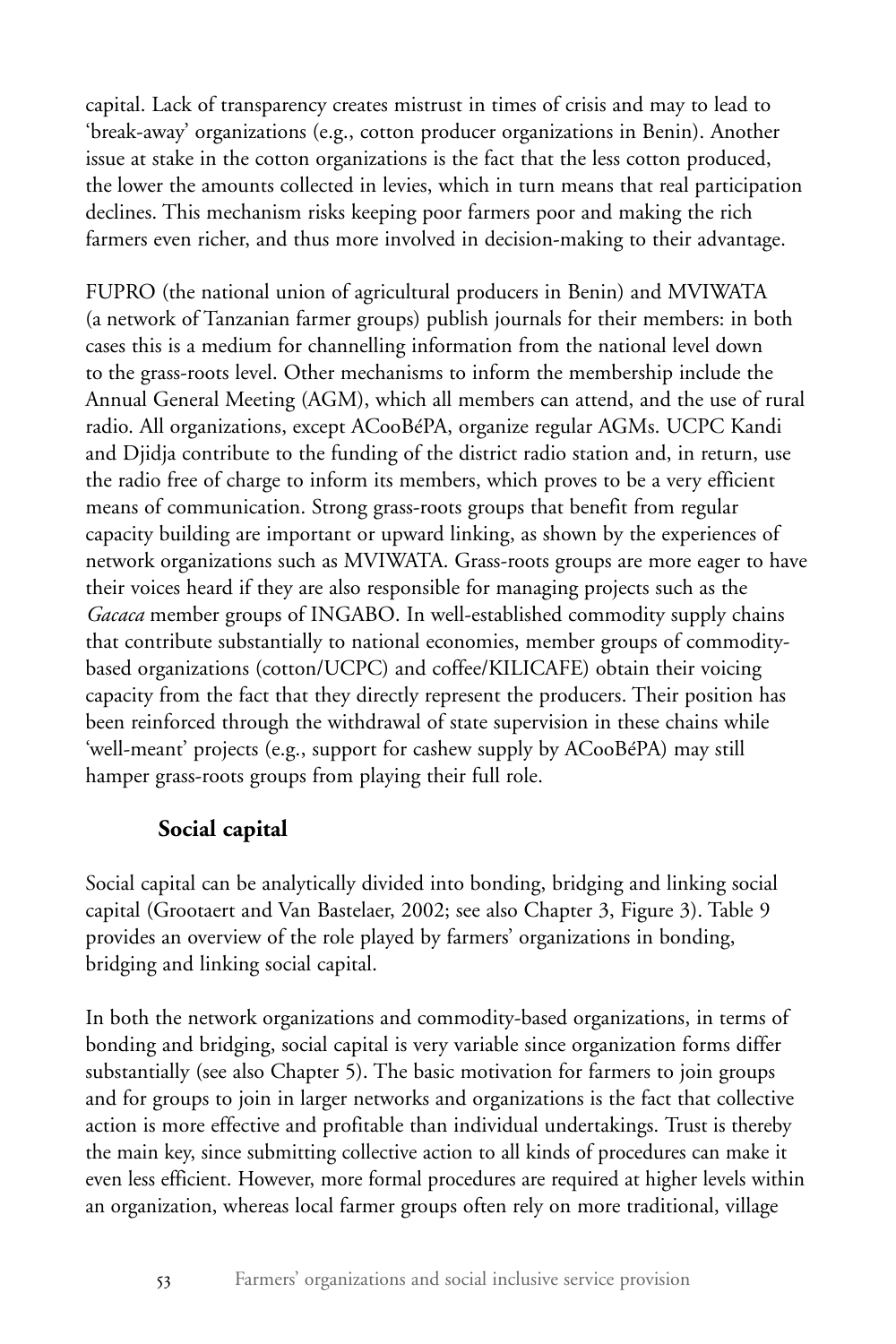community mechanisms for checks and balances (e.g., the INGABO *Gacaca* groups). Operational transparency and accountability mechanisms within farmers' organizations are therefore crucial. The two Benin cases indicate that badly managed collective action (e.g., weak capacity to negotiate collective marketing contracts for raw cashew nuts) and malfunctioning of governance bodies (e.g., embezzlement of cotton funds) put a strain on social capital. Having the required skills to ensure that the core business of an organization actually functions, is another determining factor for building social capital. Well-defined core functions also make targeting 'partner organizations' easier (e.g., INGABO's relationship with faith-based NGOs that have a clear pro-poor focus).

Some years ago the discussion concerning service providers working with farmer organizations focused on whether researchers or extension workers would be more efficient if working with existing groups (traditional or previously established) or if it would be better if they created 'their own' specific organizations. Today it is widely agreed that more and better results can be achieved if existing organizational forms are taken into account as much as possible (Heemskerk and Wennink, 2004). So far, researchers and extension agents have been quite effective in using bonding to gain social capital, for example for setting research priorities, experiential learning (e.g., through Farmer Field Schools) and disseminating information. However, the potentials available, both in terms of bridging and linking, are under-utilized. In some cases resource persons within groups' communities provide precious social capital for more inclusive service provision to members: e.g., INGABO's farmer facilitators play an important role in farmer-to-farmer extension, and ACooBéPA's initiative to use well-skilled community members to enhance contract negotiations.

Commodity-based farmers' organizations have generally inherited an important potential for linking social capital: they link with both chain actors and public sector agricultural service providers (e.g., KILICAFE and UCPC and their links to extension and research). The main drivers to maintain this linking capital are the performance of the value chain and the quality of the products. With both coffee and cotton, the quality of the final product is taken into account when fixing prices. Network organizations, which focus on lobbying and advocacy, often have to build up their linking capital. They have to 'prove' that they are trustworthy partners, either by representing an important number of members (e.g., MVIWATA) or contributing to services that perform better (e.g., combating the cassava mosaic virus with the help of INGABO members). Network organizations link up mainly with local government, other public sector stakeholders and NGOs.

#### **Farmers' organizations and service provision**

The role of farmers' organizations in service provision, and particularly the pro-poor focus of services provided, is strongly determined by both external and internal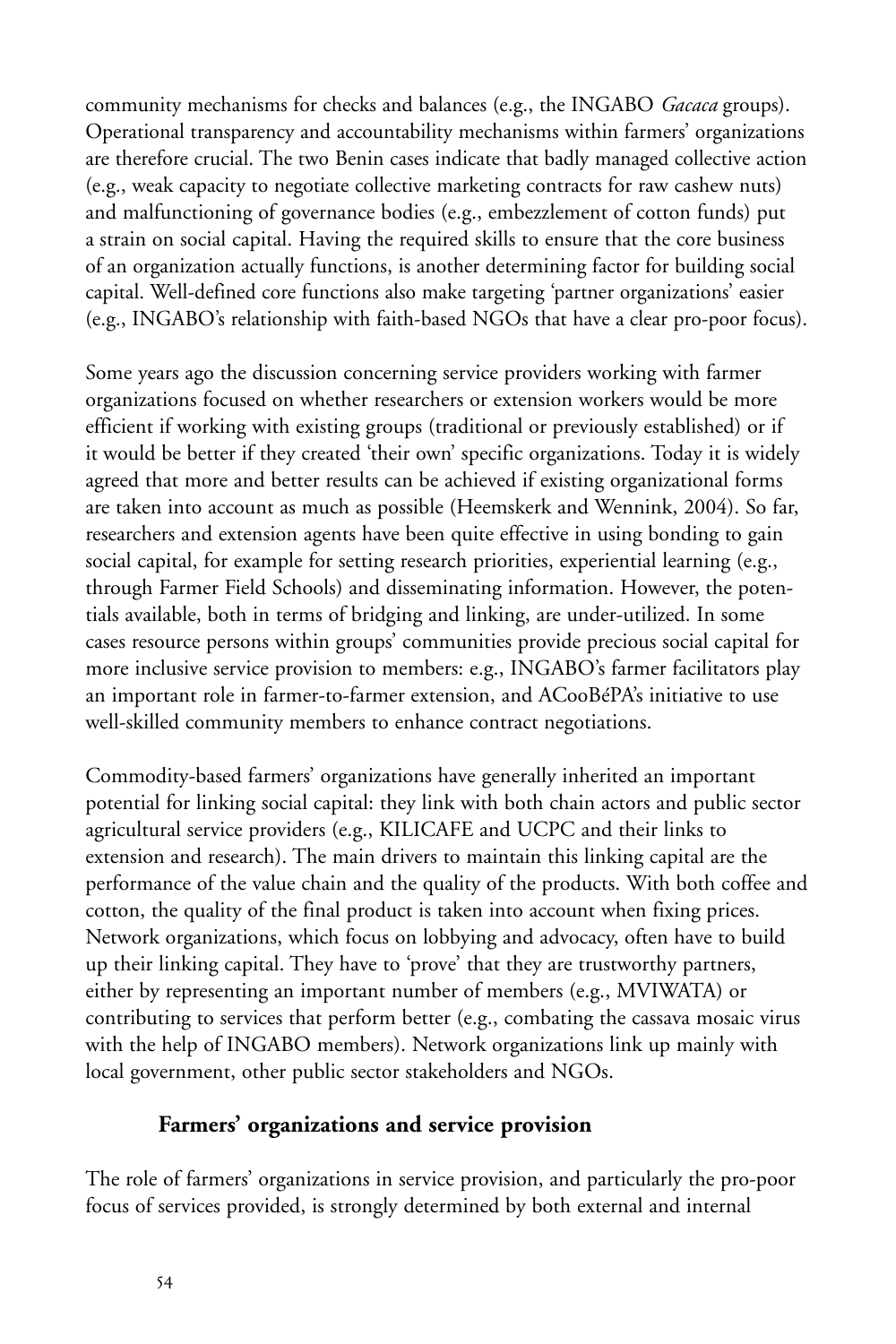| Social capital  | ACooBéPA Benin                                                                | <b>UCPC Benin</b>                                                                              | INGABO Rwanda                                  | KILICAFE Tanzania MVIWATA Tanzania              |                        |
|-----------------|-------------------------------------------------------------------------------|------------------------------------------------------------------------------------------------|------------------------------------------------|-------------------------------------------------|------------------------|
| <b>Bonding</b>  |                                                                               | Strong village producer Strong village producer Strong grass-roots                             |                                                | Strong FBGs, registered Quality of FGs variable |                        |
|                 |                                                                               | groups, registered and institutions, involved in and essential for central depending on origin |                                                |                                                 |                        |
|                 | groups, exploring and<br>realizing marketing                                  | crucial for access to                                                                          | project management                             | pulping unit                                    | Leadership training    |
|                 | opportunities                                                                 | inputs and credits                                                                             |                                                |                                                 |                        |
| <b>Bridging</b> | Relatively weak Relatively strong<br>Lack of adequate Centrally organized and |                                                                                                | Relatively strong                              | National and Chapters Relatively strong at      |                        |
|                 |                                                                               |                                                                                                | Central level,                                 | supporting FBGs                                 | National and inter-    |
|                 | facilities for                                                                | coordinated cotton                                                                             | mobilizing resources                           |                                                 | mediate level          |
|                 | cooperatives                                                                  | chain                                                                                          | for village groups                             |                                                 | Inventories for Farmer |
|                 |                                                                               |                                                                                                |                                                |                                                 | Fora                   |
| inking          | Relatively weak                                                               | Strong, with chain                                                                             | Relatively strong at the Strong, with chain    |                                                 | Increasing at national |
|                 | with service<br>Relations                                                     | actors and public sector district level (joint                                                 |                                                | stakeholders; less with                         | and entral levels, but |
|                 | managed by<br>providers                                                       | services                                                                                       | service provision), and public sector services |                                                 | weak locally           |
|                 | project and NGOs                                                              |                                                                                                | central level (through                         |                                                 |                        |
|                 |                                                                               |                                                                                                | ROPARWA                                        |                                                 |                        |
|                 |                                                                               |                                                                                                | membership)                                    |                                                 |                        |

| Table 9: Role of farmers' organizations in bonding, bridging and linking social capire |
|----------------------------------------------------------------------------------------|
|                                                                                        |
|                                                                                        |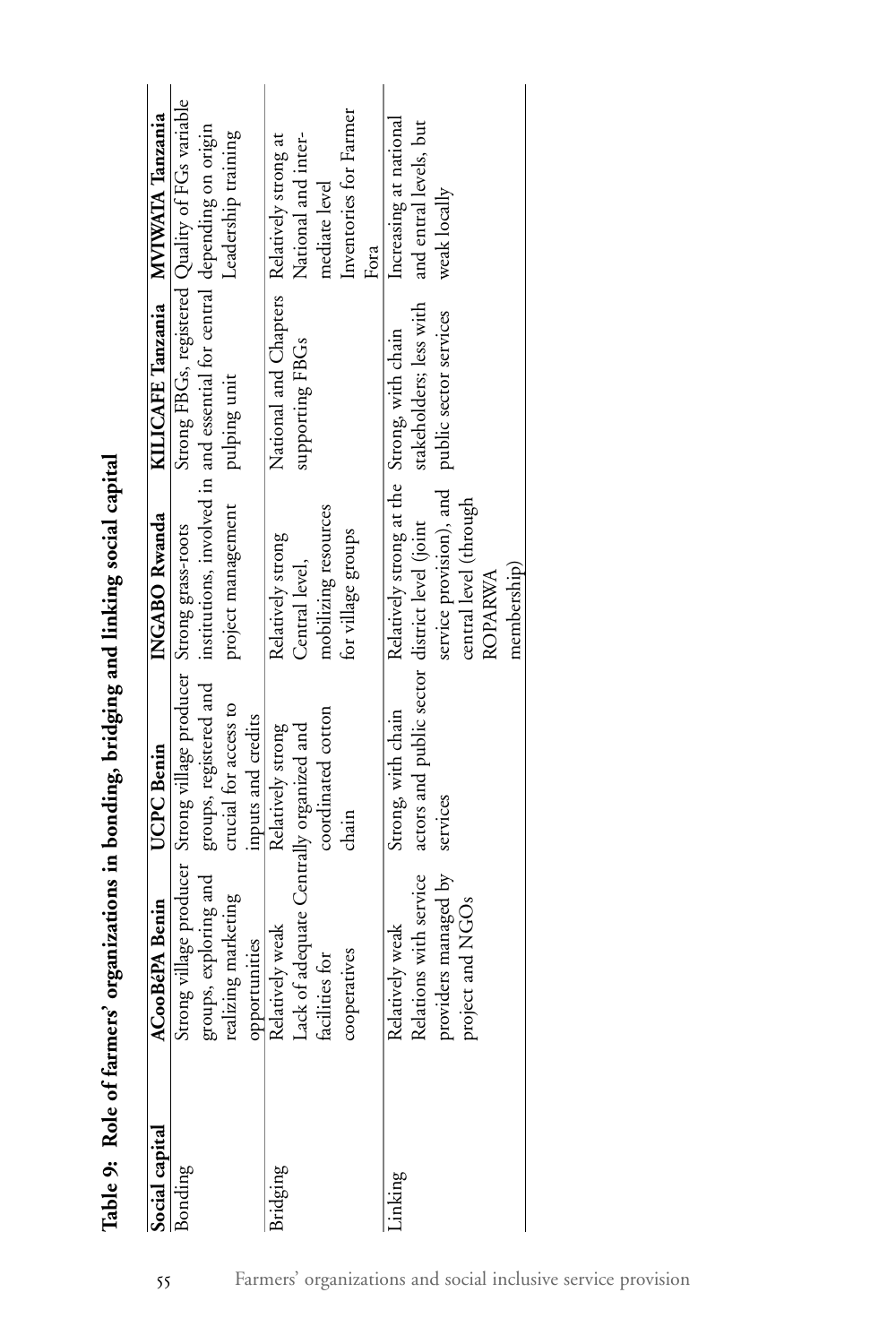| <b>SWOT</b> analysis | <b>ACooBéPA Benin</b>                           | <b>UCPC</b> Benin                            | INGABO Rwanda                                    | KILICAFE Tanzania                           | MVIWATA Tanzania                               |
|----------------------|-------------------------------------------------|----------------------------------------------|--------------------------------------------------|---------------------------------------------|------------------------------------------------|
| Strengths            | Small grass-roots                               | Consolidated funding                         | Grass-roots and                                  | Good governance:                            | FGs involved in                                |
|                      | membership (trust and                           | mechanism for all levels intermediate levels |                                                  | strong FBGs and                             | innovation for market                          |
|                      | affinity)                                       | Well-trained staff                           | participate in service                           | leadership                                  | access                                         |
|                      | Well-trained member-                            | Participation in                             | provision                                        | Links with research                         | Lobbying at intermediate                       |
|                      | ship                                            | community develop-                           | Member of national                               |                                             | and national level                             |
|                      |                                                 | ment                                         | network                                          |                                             |                                                |
| Weaknesses           | Weak collective                                 | Institutionalization of                      | Weak financial                                   | Poor gender situation                       | Poor links at group level                      |
|                      | negotiating capacities<br>Little information on | informal eligibility                         | sustainability of farmer- Investment constraints |                                             | Poor demand                                    |
|                      |                                                 | criteria (e.g. cotton                        | to-farmer extension                              |                                             | articulation by groups                         |
|                      | markets                                         | production)                                  | services                                         |                                             |                                                |
|                      |                                                 | Lack of transparency in                      |                                                  |                                             |                                                |
|                      |                                                 | resource allocation                          |                                                  |                                             |                                                |
| Opportunities        | Emerging value chain                            | Part of a larger                             | Links with local                                 |                                             | Quality innovation for Farmer Fora at ward and |
|                      | with national policy                            | established network                          | authorities and service                          | specialty coffee markets district level for |                                                |
|                      | support                                         | Links with research                          | providers                                        |                                             | innovation demand                              |
|                      | Special cashew research                         | and extension at all                         | Partnerships with NGOs                           |                                             |                                                |
|                      | programme and entity                            | levels                                       | that have an explicit                            |                                             |                                                |
|                      |                                                 |                                              | pro-poor focus                                   |                                             |                                                |
| Threats              | Agenda setting by                               | Poor sector governance                       | Donor dependency                                 | No pro-poor                                 | FGs weak without                               |
|                      |                                                 | Declining prices                             | (financial autonomy)                             | innovations: labour,                        | demands; efforts do                            |
|                      | donors/projects<br>Lack of appropriate          | without a clear                              | Professionalization of                           | (HIV/AIDS) etc.                             | not lead to bridging and                       |
|                      | credit facilities                               | 'diversification' policy                     | the sector/organization                          | Low external input                          | empowerment                                    |

Table 10: Factors influencing exclusion/inclusion in service provision for innovation **Table 10:Factors influencing exclusion/inclusion in service provision for innovation**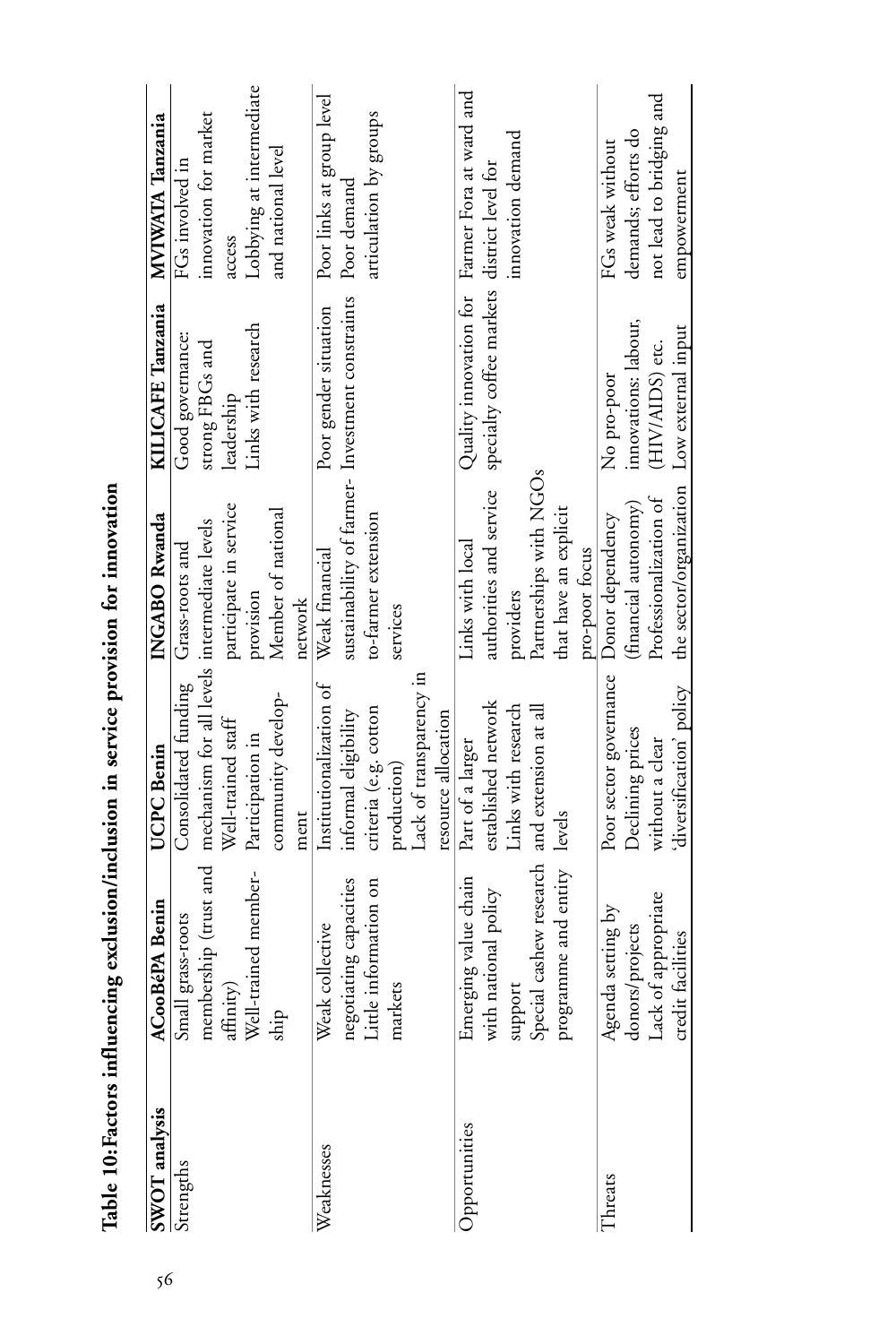| Role of FO                                | ACooBéPA Benin             | <b>UCPC</b> Benin                               | INGABO Rwanda            | KILICAFE Tanzania MVIWATA Tanzania                                 |                         |
|-------------------------------------------|----------------------------|-------------------------------------------------|--------------------------|--------------------------------------------------------------------|-------------------------|
| Accessing services for Joint training and |                            | Main representative for Farmer-led credit       |                          | Coffee quality                                                     | Lobbying for            |
| members                                   | services<br>extension      | public sector research facilities at the grass- |                          | innovation and FBG                                                 | market projects at      |
|                                           | and planting)<br>nurseries | and extension services                          | roots level              | organization                                                       | national level          |
|                                           | ects<br>with proj          | Funding of research                             | Farmer-to-farmer         |                                                                    | Lobbying for advice and |
|                                           |                            | and extension (cotton                           | extension at local level |                                                                    | training at local level |
|                                           |                            | levies)                                         |                          |                                                                    |                         |
| Accessing services for                    | Smallholder cashew         | Smallholder cotton                              | Selecting farmer         | Very small coffee                                                  | Increasing role in      |
| poorest members                           | growers benefit from       | growers benefit from                            | extensionists among      | producers benefit from advisory services for                       |                         |
|                                           | group training             | larger farmers (group                           | members                  | larger ones                                                        | women and HIV/AIDS      |
|                                           |                            | training)                                       | Pro-poor projects        |                                                                    | affected families       |
|                                           |                            |                                                 | (donor supported)        |                                                                    |                         |
| Accessing services for                    | Nurseries                  | are accessible Contribution to                  |                          | Lobbying and advocacy Lobbying with research Lobbying and advocacy |                         |
| non-members                               | for non-members            | community infra-                                |                          | for coffee nurseries                                               | Contracted service      |
|                                           |                            | structure                                       |                          |                                                                    | provision               |
|                                           |                            |                                                 |                          |                                                                    |                         |

Table 11: Role of farmers' organizations (FO) and access to research, advisory and training services **Table 11: Role of farmers' organizations (FO) and access to research, advisory and training services**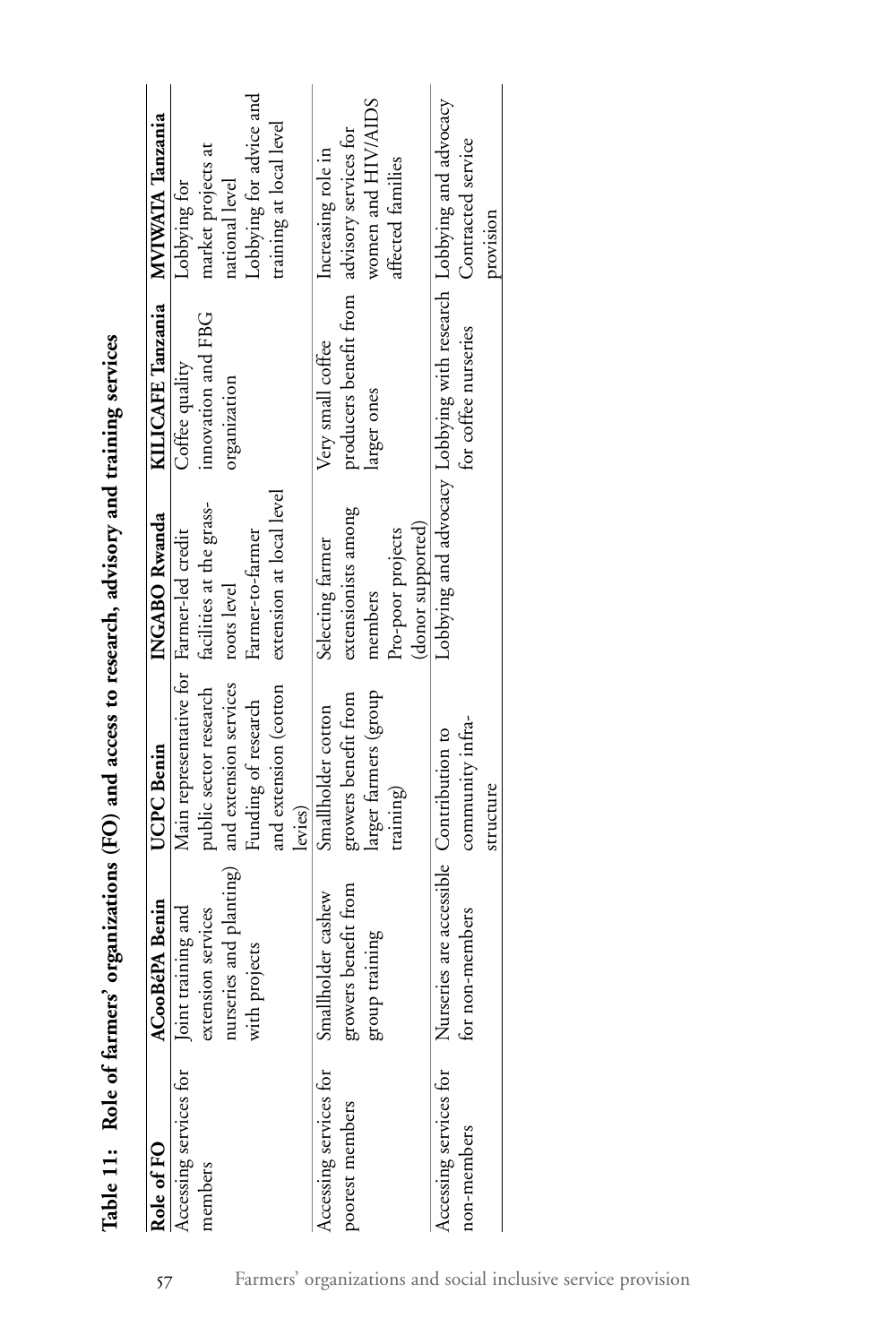factors. Table 10 presents an extract from the different SWOT analyses; these are the key factors that influence service provision (indirectly by third parties) or (directly) by farmers' organizations.

The more internal factors that are related to the organizations themselves include:

- 1. inclusive eligibility criteria for representing categories of members at levels or platforms where decision-making on service provision is taking place;
- 2. capacity strengthening and skill development of both the members and staff for adequately voicing of needs and planning services;
- 3. financial resources and a certain level of financial autonomy as a leverage mechanism for orienting and providing services;
- 4. building social capital for collective action by members and member organizations, and joint action with service providers.

However, external factors are also important, and these include:

- 1. national policies for diversifying commodity crops (e.g., niche and speciality markets for cashew and coffee);
- 2. institutions for voicing farmers' needs (e.g., local farmer fora for priority setting in service delivery);
- 3. decentralization of agricultural research and extension services;
- 4. availability of technologies for the poorest.

Farmers' organizations are increasingly taking over services and, as such, provide services to the overall farmer community (both to members and non-members). This tendency is enhanced by overall processes that are going on in the three countries: state withdrawal from providing goods and services, including agricultural extension; decentralization of governance and deconcentration of services; and the lack of funding of public sector services, which forces them to explore new funding mechanisms such as cost-sharing and outsourcing (see Heemskerk and Wennink, 2005). Table 10 presents an overview of the role played by farmers' organizations in service provision. The overall picture shows that farmers' organizations and service providers increasingly work together as a result of public funding constraints and the desire by service providers to gain an 'economy of scale'. However farmers' organizations, particularly network organizations, lobby for 'pulling down' services or start organizing service provision themselves. This offers opportunities for more inclusive and pro-poor services (e.g., 'farmer-led' initiatives, where farmers are involved in all stages of service provision and delivery: targeting services, selecting service workers, and assessing the quality of services).

State withdrawal and decentralization provide farmers' organizations with opportunities but also with challenges. A first challenge is to provide services on a sustainable basis. INGABO's experiences in this field illustrate both the successes (in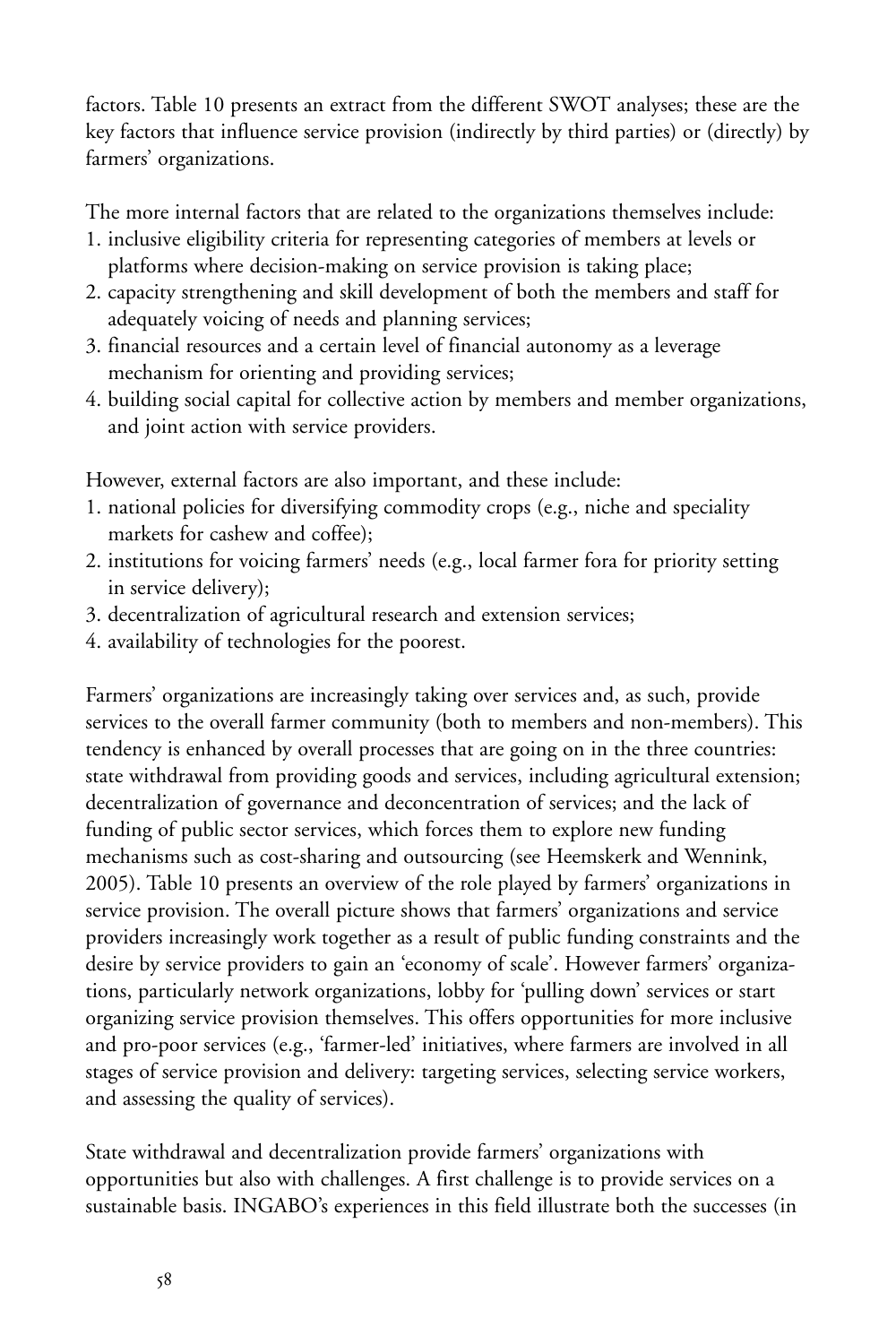terms of coverage and reach of different farmer households) and risks (sustainable financing farmer extension services) involved. A second challenge is the need to link up with other knowledge services and sources, because a globalized context and demanding markets require up-to-date information for innovation. Commoditybased organizations, such as KILICAFE and UCPC, therefore still rely on established specialized research organizations. The way way in which demands for services are identified and presented, and knowledge and information are disseminated by the farmers' organization, are crucial. Involving local level groups is therefore essential (e.g., MVIWATA farmer groups) since they have first-hand knowledge of diversity. Although UCPC Benin still very much assumes that knowledge and innovation will eventually diffuse through to all farmers by training the leaders, MVIWATA includes more farmers in training and extension activities.

However, the inclusive character of services provided by research and extension also depends on:

- 1. the policy context, which may commit service providers to poverty alleviation and a consequent operational strategy;
- 2. the institutional set up (e.g., level of decentralization of these services);
- 3. the organizational capacity (e.g., network of agents); and
- working methods (e.g., participatory approaches).

We notice that the more private funding that is involved (e.g., through commodity levies or services provided by private enterprises), the more the services are exclusively targeted towards members. The involvement of the public sector in service provision and more community-development-related purposes (e.g., UCPC funding of infrastructure in Benin) seems to be a guarantee for reaching far beyond just the members of a farmers' organization.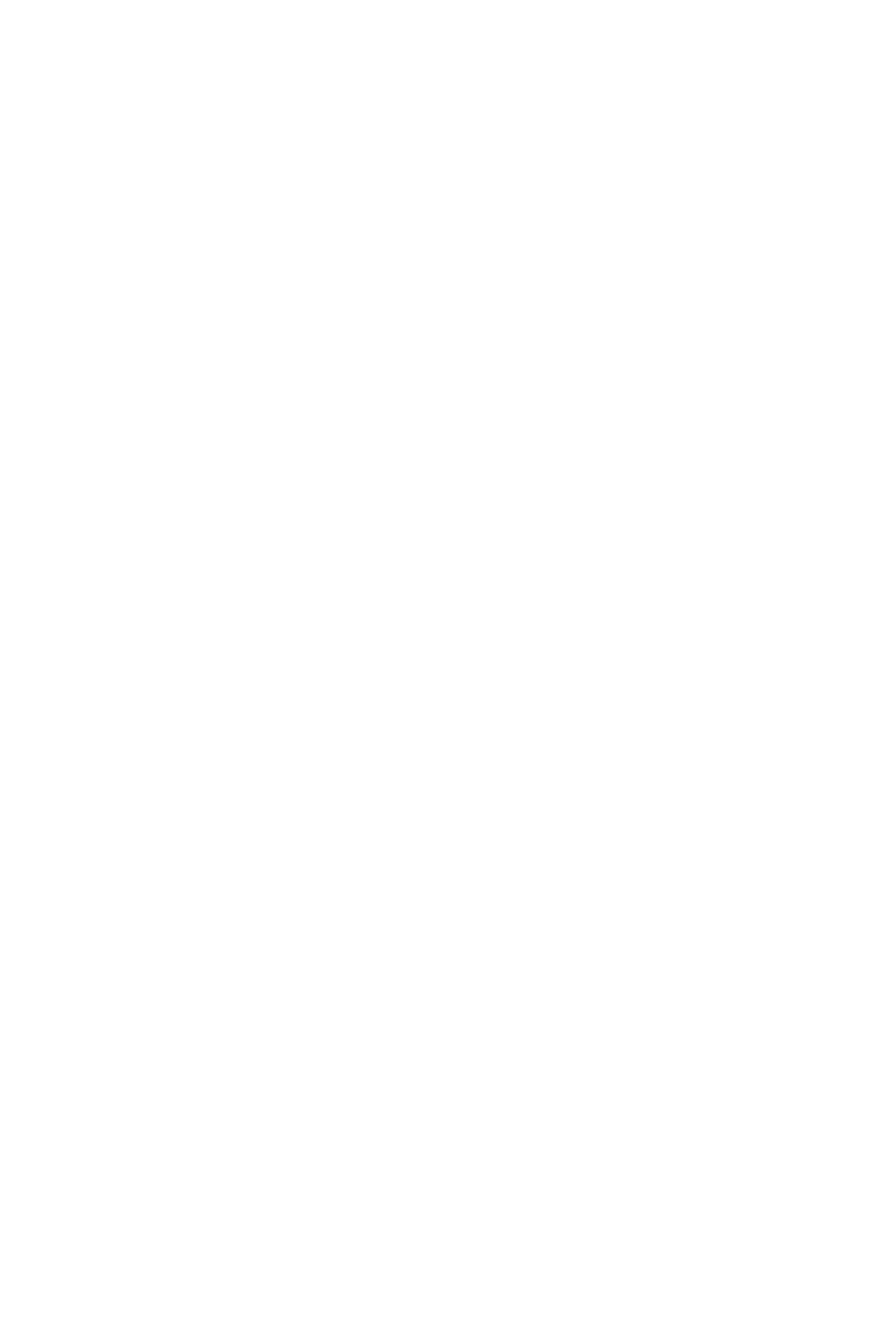# **6** Concluding remarks: towards a strategy for social inclusion

## **A need for continuous interaction between agricultural service providers and farmers' organizations**

In order to achieve sustainable rural development for the benefit of all categories of rural households, from the poorest to the richer (as well as for all members of these households), the identification of opportunities for viable development is a first requirement. From an innovation perspective, agricultural research and advisory services play an important role in this. Therefore, inclusive access to these services by all referred categories, as well as openness by these services towards the poorest, is therefore central to achieving rapid and sustainable rural development.

The case studies demonstrate the need for a continuous interaction between agricultural service providers and farmers' organizations. This would also allow farmers' organizations to better articulate inclusive demands for which building social capital is an essential condition.

In order to improve access to knowledge services, which is expected to enhance the likelihood that farmers can make use of the opportunities identified, socially inclusive research and advisory services must be available. Different kinds of farmers and categories of households need to be listened to by service providers, in order for their priorities and needs to be included in the development and service agenda, and for the required services to be made widely available as real public goods. This is a continuous and enormous challenge for the research and advisory services systems with which the public, private and 'third' sectors need to interact.

## **Key roles for farmers' organizations in inclusive innovation systems**

Farmers' organizations can play four roles in the pro-poor orientation of services by: 1. lobbying for an enabling policy and institutional environment;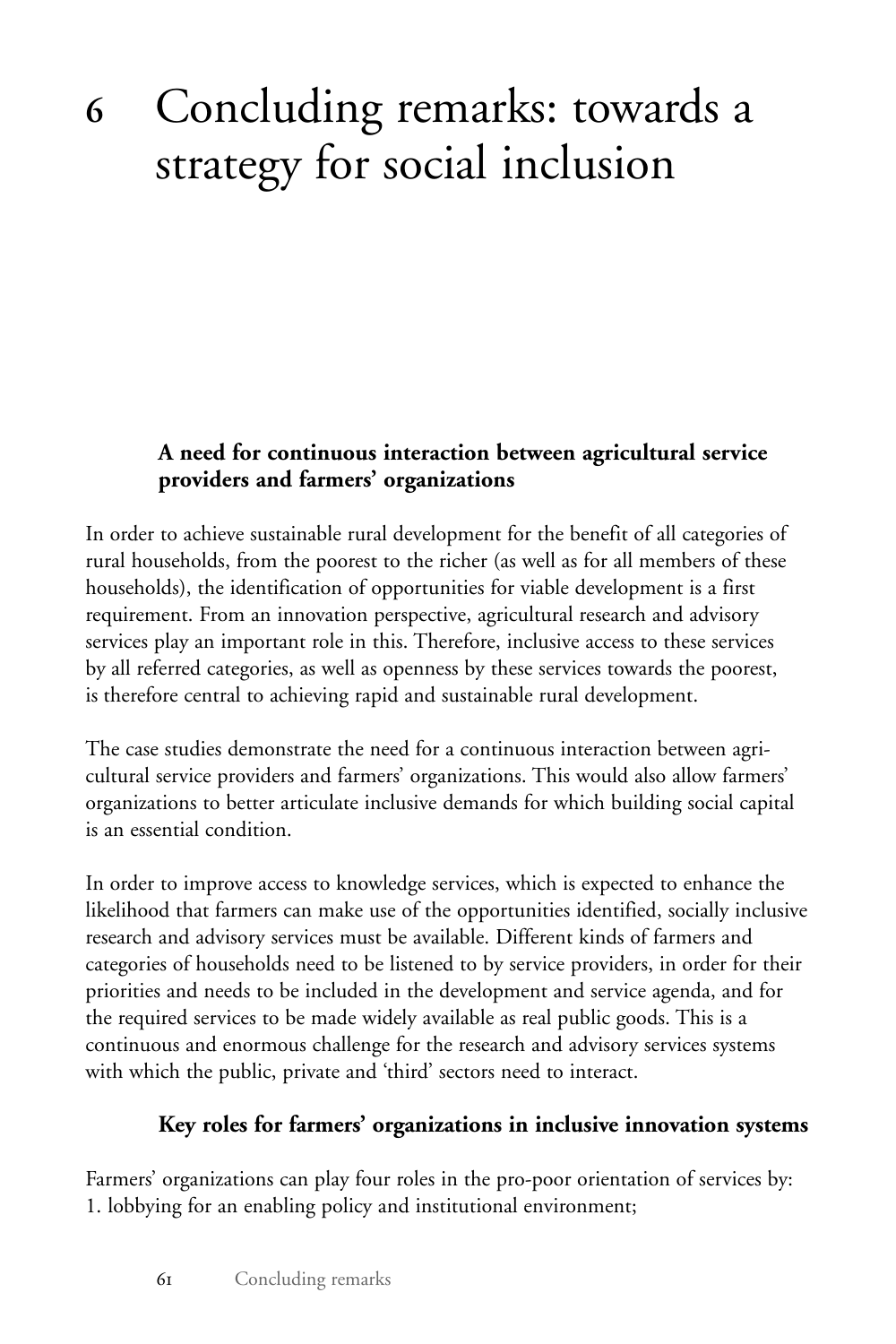- 2. facilitating the voice of the poorest and other vulnerable groups to be heard;
- 3. exercising influence on advancing socially inclusive research and advisory service agendas; and,
- 4. becoming involved in the implementation of research and advisory services for the poorest and the most vulnerable.

Farmers' organizations can do this on the basis of their mandate for advocacy for the rural poor in general, but also based on the voice of their own constituencies and members. The central questions then are two-fold:

- 1. do the present types of farmers' organizations have the capacity to strengthen the voice of the poor and actually influence the agenda setting for all categories of households? and
- 2. do farmers' organizations have the capacity to get involved in service provision, on their own initiative or through contracts with the public (primarily) and private sectors?

The results from both the case studies conducted and the analysis provide us with some strategic elements for capacity strengthening of farmers' organizations for socially inclusive service provision. One of the main conclusions is that farmers' organizations can indeed play strong advocacy and service provider roles, but that a number of conditions need to be met. These conditions mainly relate to capacity development of the farmers organizations at different levels in articulating their needs and demands, and building social capital.

## **Capacity strengthening of farmers' organizations: articulating inclusive demands**

Farmers' organizations, which are primarily involved in production and processing, are central in agricultural innovation. They therefore require capacity development for:

- learning-by-doing and learning-by-interaction. These are key elements in order to strengthen socially inclusive service provision for new technologies and practices.
- enhancing the level of inclusion enhancement for different types of services. However, experiences indicate that this relates to the type of knowledge offered as well as the degree to which the service is considered a public good. The level of cost-sharing of the services provided can also lead to exclusion.
- monitoring of the social inclusiveness of agricultural innovation. In terms (again) of interaction with others, strong performance indicators need to be developed: performance by the actors, their functions and their interaction, as well as with regard to policy-making for socially inclusive and hence sustainable development (see for the agricultural innovation system concept: Wennink and Heemskerk, 2006: pp. 32 and 43-44).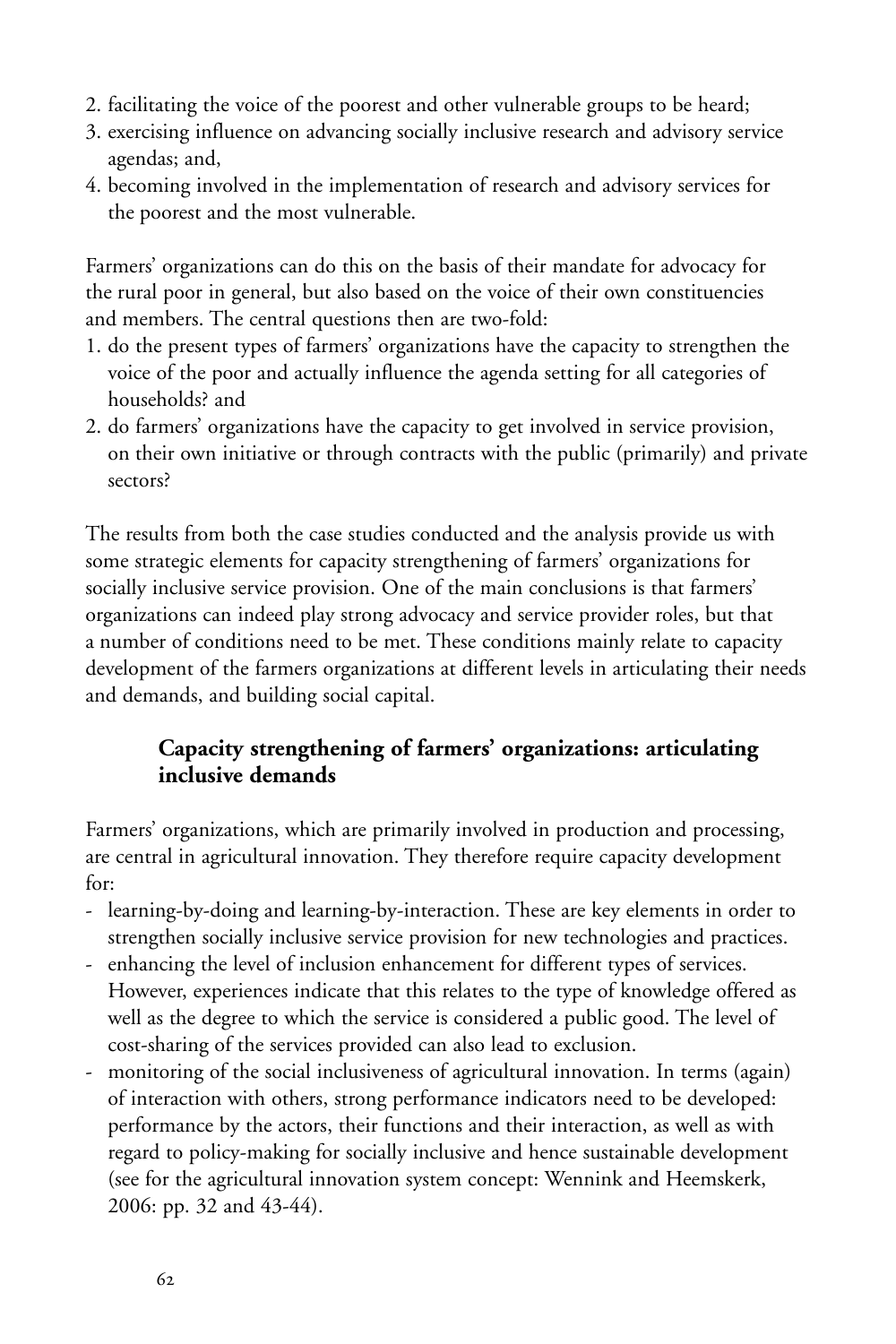Furthermore, farmers' organizations can undertake specific actions as member-based and member-led organizations:

- Farmers' organizations can develop special programmes to enhance equal opportunities for members to become involved in leadership (at group and higher levels) through skill development and 'learning-by-doing'.
- Farmers' organizations require (and some already have), internal and external policies to advance the interests of women, young members and other vulnerable groups, such as people affected by HIV/AIDS, and specifically on mainstreaming such groups in service provision for innovation development.
- Farmers' organizations can develop their own gender strategies, without leaning towards window-dressing for donors. Gender involves changing cultural values and organizational strategies that help define favourable criteria for access to services and opportunities for women to express their voice.
- Farmers' organizations need to define criteria for the regular elaboration of membership profiles. This will allow the farmers' organization to develop strategies to include special target groups such as young members, households headed by women, HIV/AIDS-affected households, herdsmen, minority ethnic groups etc. More particularly, it allows them to generate innovation-development priorities for each member category and to articulate these accordingly.
- With respect to commodity-based organizations, product quality and related price incentives (instead of bulk quantities) provide an excellent opportunity for poorer farmers to gain a market share and improve their incomes.

## **Capacity strengthening of farmers' organizations: building social capital**

Farmers' organizations that are involved in production and processing are central to agricultural innovation. They therefore require capacity development for the three dimensions of their social capital: bonding, bridging and linking – also in relation to the interaction with all key stakeholders.

Farmers' organizations are most likely to have a socially inclusive membership through strong grass-roots groups. Inclusiveness can be further enhanced through a concentration on more (but not necessarily inclusive) socially mixed groups. Socially mixed groups can exist not only in relation to gender, but also in terms of poverty categories e.g., small and larger farmers in one group, or group member households overcoming stigmas, for example by having households affected by HIV/AIDS included as members. To favour access for the poorest, farmer groups need low thresholds for entry of new members (i.e., limited number and non-exclusive criteria) and active policies to include all types of farmers and rural households.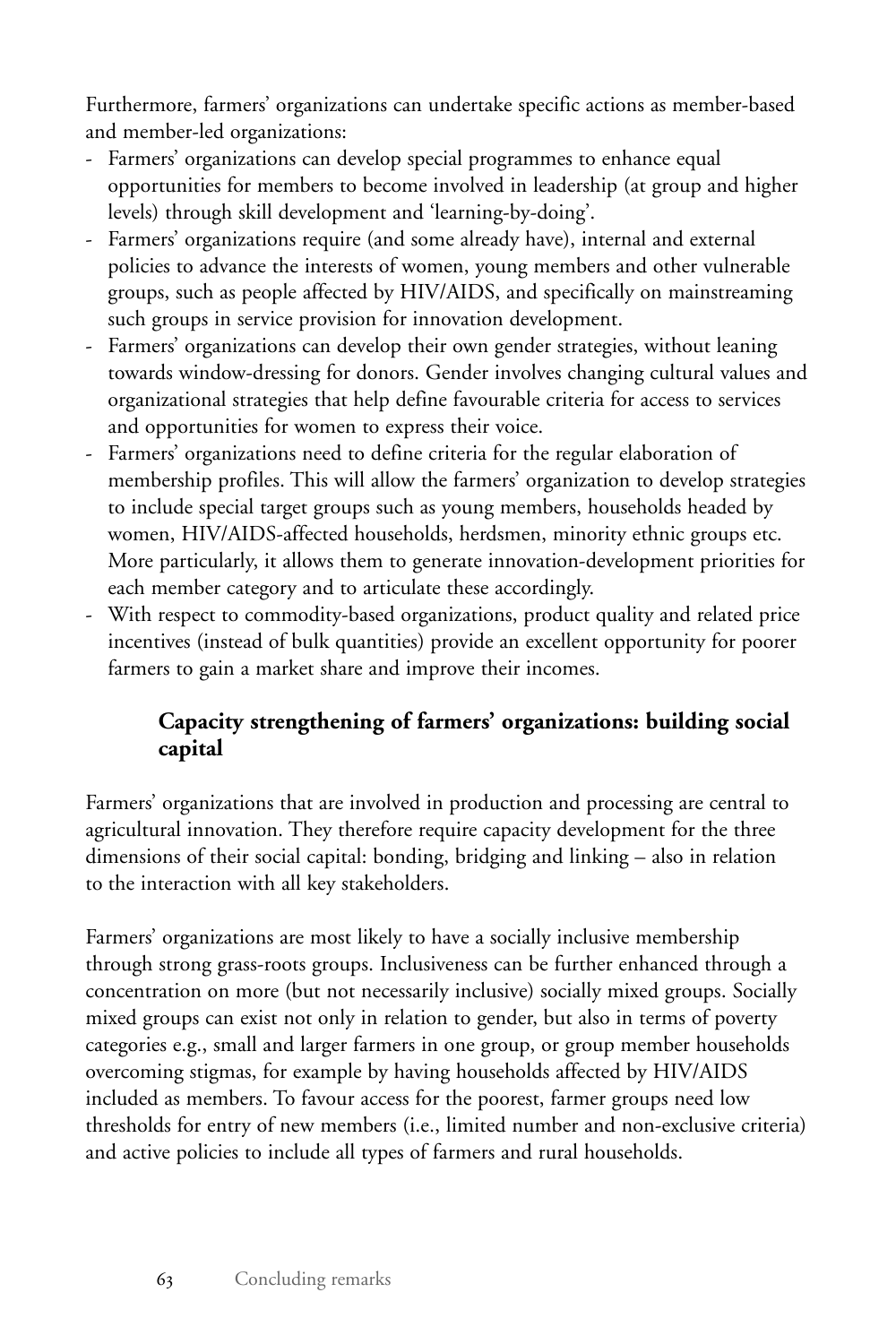Bonding social capital is also required to strengthen learning within the community, similar to the approach used in Farmer Field Schools, but with an extra dimension that the poorest and other small-scale farmers, as well as all gender categories, are involved. Farmers' organizations need to develop the internal capacity to strengthen such learning in groups, as well as to exchange experiences between groups, e.g., through farmer motivators, facilitators and farmer group study tours, and between the different tiers of the organization.

Strong bridging of social capital development is essential to achieve closer interactions between the grass-roots level and intermediate/national levels, also in terms of meeting innovation requirements at the grass-roots level and lobbying for an enabling environment at national level. The existing social capital at community level needs to be identified and applied to local networks (i.e., bridging social capital). The strength of the farmer's voice will increase if there are no parallel or competing networks based on social background, gender, ethnicity, or production orientation. On the other hand, networks can be overlapping, as KILICAFE FBGs can also be members of MVIWATA, and ACooBéPA groups are also members of FUPRO.

Similarly, farmers' organizations need to play their role in rural innovation systems, hence the interactive learning role at all levels (local, meso and national); this requires social capital to be linked at these levels. It involves engaging in planning and policymaking, but above all, in serious performance-based monitoring of the research and advisory services being provided. Important elements include the interaction between farmers' organizations and individual group members on the one hand, and for instance extension services on the other, in determining the target villages, groups, individuals and themes.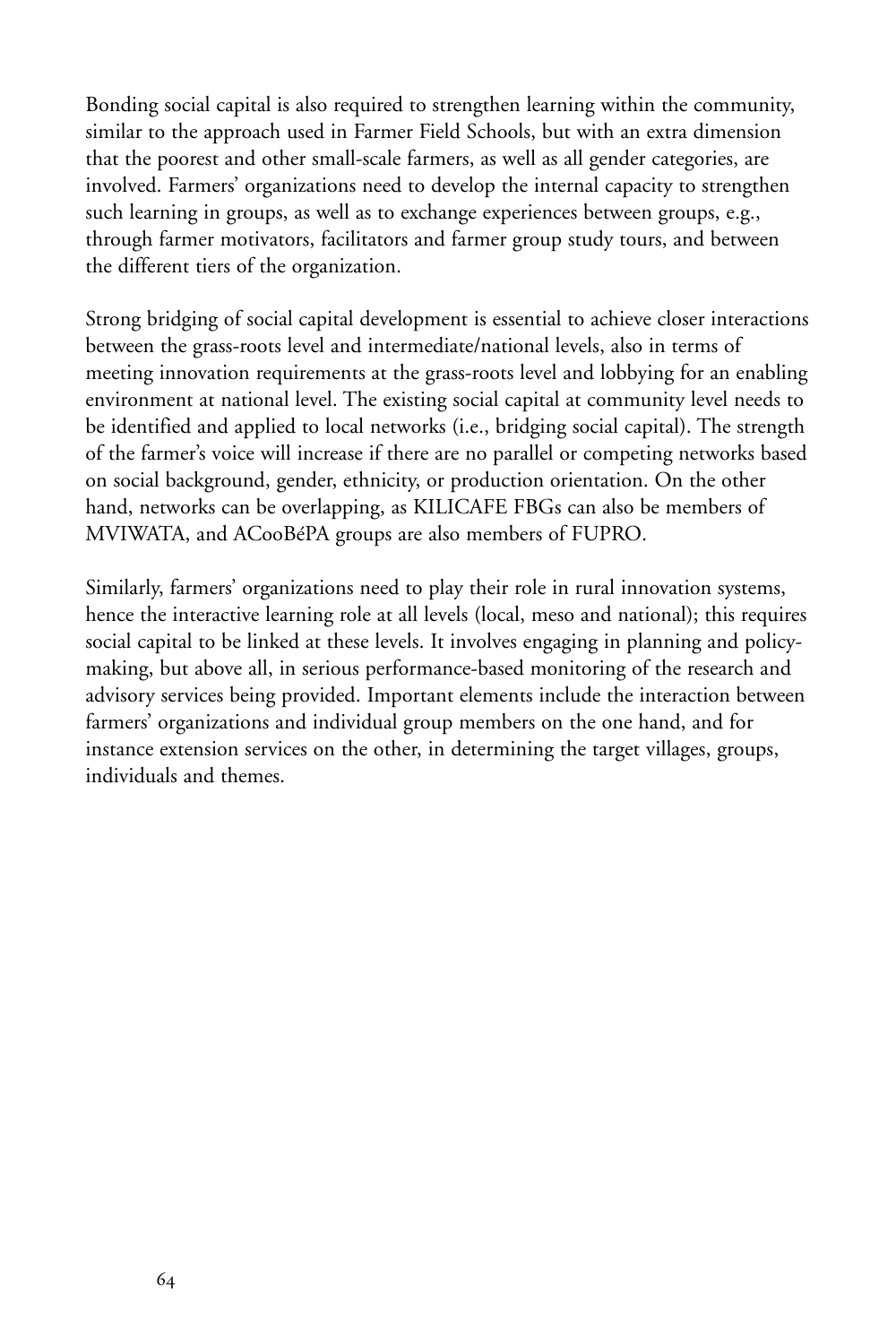## References

- AgroEco, 2006. *Farmer organisation. Status in East and Southern Africa*. Presentation at the second Agri-Profocus Expertmeeting, 22 November 2005. Available online at URL: www.agri-profocus.nl/docs/200703221559085366.pdf and http://agriprofocus.nl/docs/Farmer%20
- Barlett, A., 2004. *Entry points for empowerment*. For Care Bangladesh. Available online at URL: www.communityipm.org/docs/Bartlett-EntryPoints-20Jun04.pdf
- Beaudoux, E., and M. Nieuwkerk, 1985. *Groupements paysans d'Afrique*. Dossier pour l'action. Paris: L'Harmattan.
- Beall, J., and L-H. Piron, 2005. *DFID Social Exclusion Review*. LSE/ODI, London, UK. Available online at URL: www.odi.org.uk/rights/Publications/ BBeale&PironSocEx.pdf
- Bebbington, A., and J. Thompson, 2004. *Use of civil society organizations to raise the voice of the poor in agricultural policy*. Working Paper. DFID, London, UK. Available online at URL: http://dfid-agriculture-consultation.nri.org/summaries/ wp14.pdf
- Bingen, J., A. Serrano, and J. Howard, 2003. Linking farmers to markets: different approaches for human capital development. *Food Policy* 28: 405-419.
- Bosc, P.M., J. Berthomé, B. Losch, and M.R. Mercoiret, 2002. Le grand saut des organisations de producteurs agricoles africaines: De la protection sous tutelle à la mondialisation. *Recma – Revue des études coopératives, mutualistes et associatives*. No. 285, juillet 2002, pp. 47-62.
- Bosc, P.M., D. Eychenne, K. Hussein, B. Losch, M.R. Mercoiret, P. Rondot, and S. Mackintosh-Walker, 2003. *The role of rural producers organizations in the World Bank rural development strategy*. World Bank, Washington, USA.
- Chauveau, J.P., 1992. *Le "modèle participatif" de développement est-il "alternatif"?. Eléments pour une anthropologie des "développeurs"*. In: Le bulletin de l'APAD, No. 3. Available online at URL: http://apad.revues.org/document380.html
- Chilongo, T., 2005. *Tanzanian agricultural co-operatives: an overview*. A draft report. Moshi University College of Co-operative and Business Studies, Moshi, Tanzania.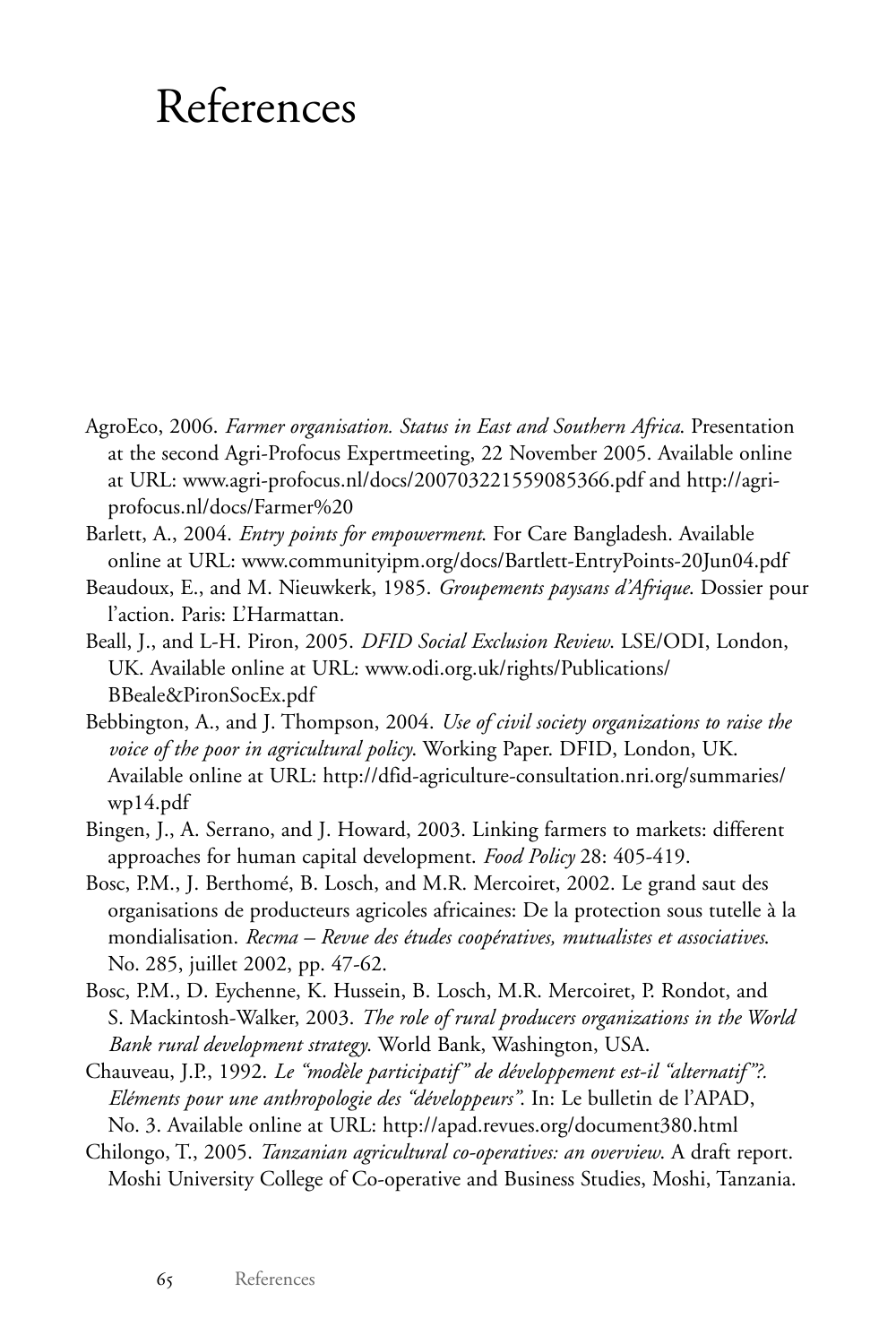Available online at URL: www.fredskorpset.no/upload/24657/Tanzanian%20 Agricultural%20Co-operatives%20-%20An%20Overview.pdf

- Chirwa, E., A. Dorward, R. Kachule, I. Kumwenda, J. Kydd, N. Poole, C. Poulton, and M. Stockbridge, 2005. *Walking tightropes: supporting farmers' organizations for market access*. Natural Resource Perspectives No. 99, November 2005. ODI, London, UK. Available online at URL: www.odi.org.uk/NRP/99.pdf
- Collion, M-H., and P. Rondot, 1998. *Partnerships between agricultural services institutions and producers' organizations: myth or reality?* AgREN Network Paper No. 80. ODI, London, UK.
- Debrah, S.K., and E.S. Nederlof, 2002. *Empowering farmers for effective participation in decision making (Benin, Burkina Faso, Ghana and Mali)*. Report IFDC-Africa. IFDC, Lomé, Togo.
- DFID, 2004. *What is pro-poor growth and why do we need to know?* Pro-poor Growth Briefing Note 1, DFID. Available online at URL: www.dfid.gov.uk/pubs/files/ propoorbriefnote1.pdf
- DFID, 2005. *Growth and poverty reduction: the role of agriculture*. A DFID Policy Paper. DFID, London, UK. Available online at URL: www.dfid.gov.uk/pubs/files/ growth-poverty-agriculture.pdf
- DFID/FAO, 2000. *Inter-agency Experiences and Lessons*. From the forum on operationalizing Sustainable Livelihoods Approaches. Pontignano, Siena, 7-11 March 2002. DFID/FAO, London/Rome, UK/Italy.
- Diagne, D., and D. Pesche (eds.), 1995. *Peasant and rural organizations: forces for development in Sub-Saharan Africa*. French Ministry of Cooperation, Paris, France.
- Docking, T.W., 2005. International influence on civil society in Mali: the case of the Cotton Farmers' Union, SYCOV. Chapter 8 in: Igoe, J., and T. Kelsal. 2005. *Between a hard rock and a hard place*. African NGO's, donors and the state, pp. 197-222. Carolina Academic Press, Durham, USA.
- Eames, M. with M. Adebowale (eds.), 2002. *Sustainable development and social inclusion: towards an integrated approach to research*. Policy Studies Institute, Joseph Rowntree Foundation, York. Available online at URL: www.capacity.org.uk/assets/ downloads/JRFSocial\_exclusion\_and\_SD.pdf
- FAO, 2007. *Gender and food security*. Available online at URL: www.fao.org/Gender/ en/agrib4-e.htm
- Farrington, F., 2002. Towards a useful definition: advantages and criticism of 'social exclusion'. In: *The journal of Geos: Geography, Environment, Oekumene Society (GeoView),* Flinders University, Australia. Available online at URL: www.ssn.flinders.edu.au/geog/geos/farrington.html
- Gallagher, K.D., 2001. *Semi-self financed field schools and self financed field schools: helping farmers go back to school in IPM/IPPM*. Unpublished report, prepared by Kevin D. Gallagher based on the work of an IFAD support programme. Available online at URL: www.farmerfieldschool.net/document\_en/28\_29.pdf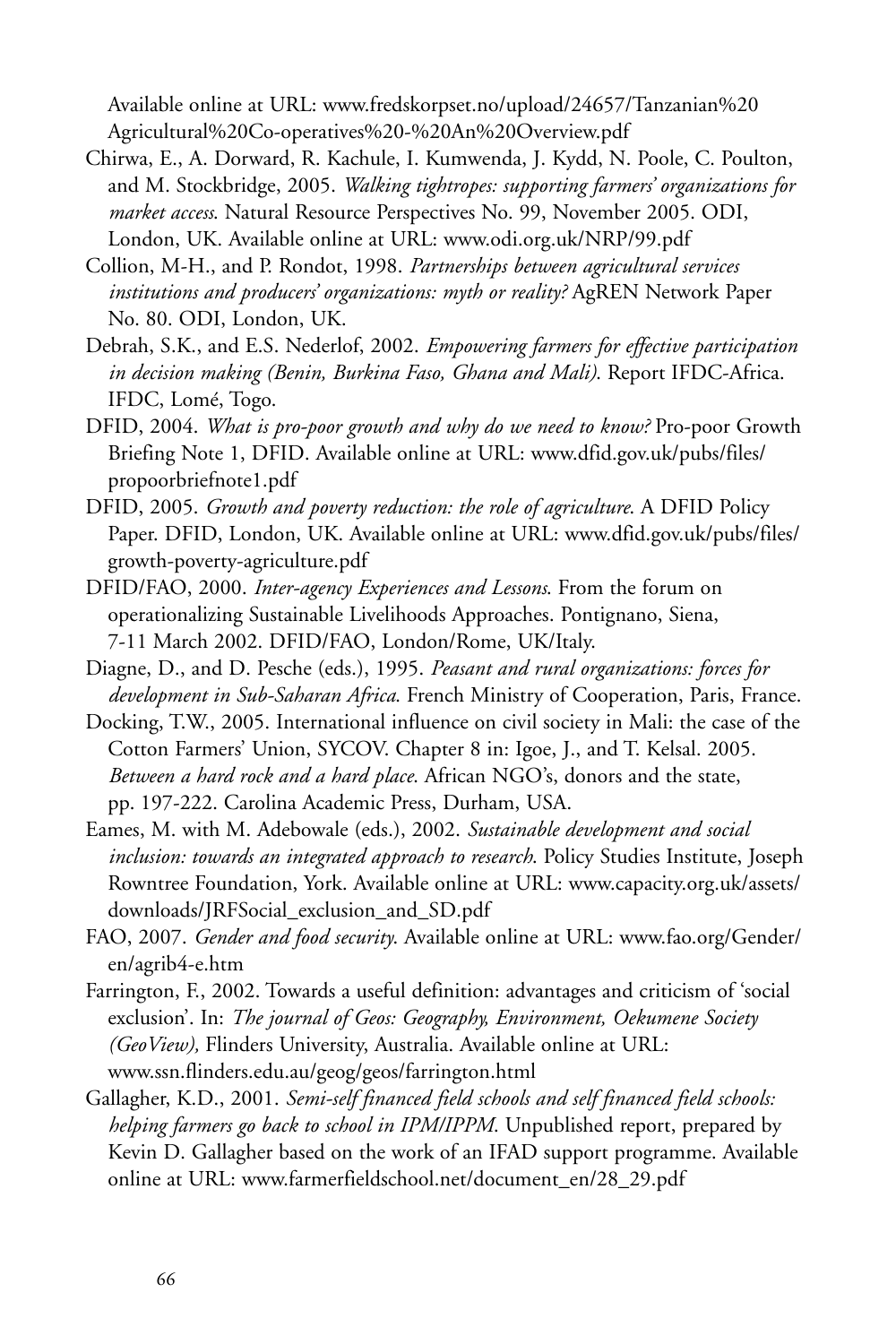- Goetz, A.M., and J. Gaventa, 2001. *Bringing citizen voice and client focus into service delivery*. IDS Working Paper 138. IDS, Brighton, UK.
- Grootaert, C., and T. Van Bastelaer, 2002. *Understanding and measuring social capital: a multi-disciplinary tool for practitioners*. World Bank, Washington, USA.
- Gubbels, P., and C. Koss, 2000. *From the roots up. Strengthening organizational capacity through guided self-assessment*. World Neighbors Field Guide 2. World Neighbors, Oklahama City, USA.
- Heemskerk, W., and B. Wennink, 2005. *Building social capital for agricultural innovation: experiences with farmer groups in Sub-Saharan Africa*. Bulletin 368. Development Policy and Practice, Royal Tropical Institute (KIT), Amsterdam, The Netherlands. Available online at URL: www.kit.nl/smartsite.shtml?id= SINGLEPUBLICATION&ItemID=1760
- IDS, 2006. *Livelihoods Connects. What are livelihoods?* Available online at URL: www.livelihoods.org/SLdefn.html
- IFAD, 2007. *Rural poverty in Africa*. Available online at URL: www.ruralpovertyportal.org/english/regions/africa/index.htm
- Irz, X., L. Lin, C. Thirtle, and S. Wiggins, 2001. Agricultural productivity growth and poverty alleviation. *Development Policy Review* 19 (4): pp. 449-466.
- Jackson, A., 2001. Social inclusion/exclusion of Canadian children: In: *Horizons* (4:1). Ottawa. Projet de recherche sur les politiques, février, pp. 4-5.
- Kabeer, N., 2001. Discussing women's empowerment. Theory and practice. *SIDA Studies* No. 3, pp. 17-54.
- MacDonald, M., E. Sprenger, and I. Dubel, 1997. *Gender and organizational change. Bridging the gap between policy and practice*. KIT Publishers, Amsterdam, The Netherlands.
- Messer, N., and P. Townsley, 2003. *Local institutions and livelihoods. Guidelines for analysis*. Rural Development Division, FAO, Rome, Italy. Available online at URL: www.fao.org/docrep/006/y5084e/y5084e00.htm
- Mukhopadhyay, M., and M. Sultan. 2005. *Human rights and good governance review of Danida Sector Programme (Bangla Desh)*. Development Policy and Practice, Royal Tropical Institute (KIT), Amsterdam, The Netherlands.
- Nederlof, E.S., 2006. *Research on agricultural research. Towards a pathway for clientoriented research in West Africa*. Published doctoral dissertation. Wageningen University, Wageningen, The Netherlands.
- North, D.C., 1990. *Institutions, institutional change and economic performance.* Cambridge University Press, Cambridge, UK.
- OECD, 2006. *Promoting pro-poor growth. Agriculture*. DAC Guidelines and Reference Series. A DAC Reference Document. OECD, Paris, France. Available online at URL www.oecd.org/dataoecd/9/60/37922155.pdf
- Øyen, E., 2001. Six questions to the World Bank on the World Development Report 2000/2001: "Attacking poverty". Chapter 2 in: *A critical review of the World Bank report: World Development Report 2000/2001. Attacking poverty*. Comparative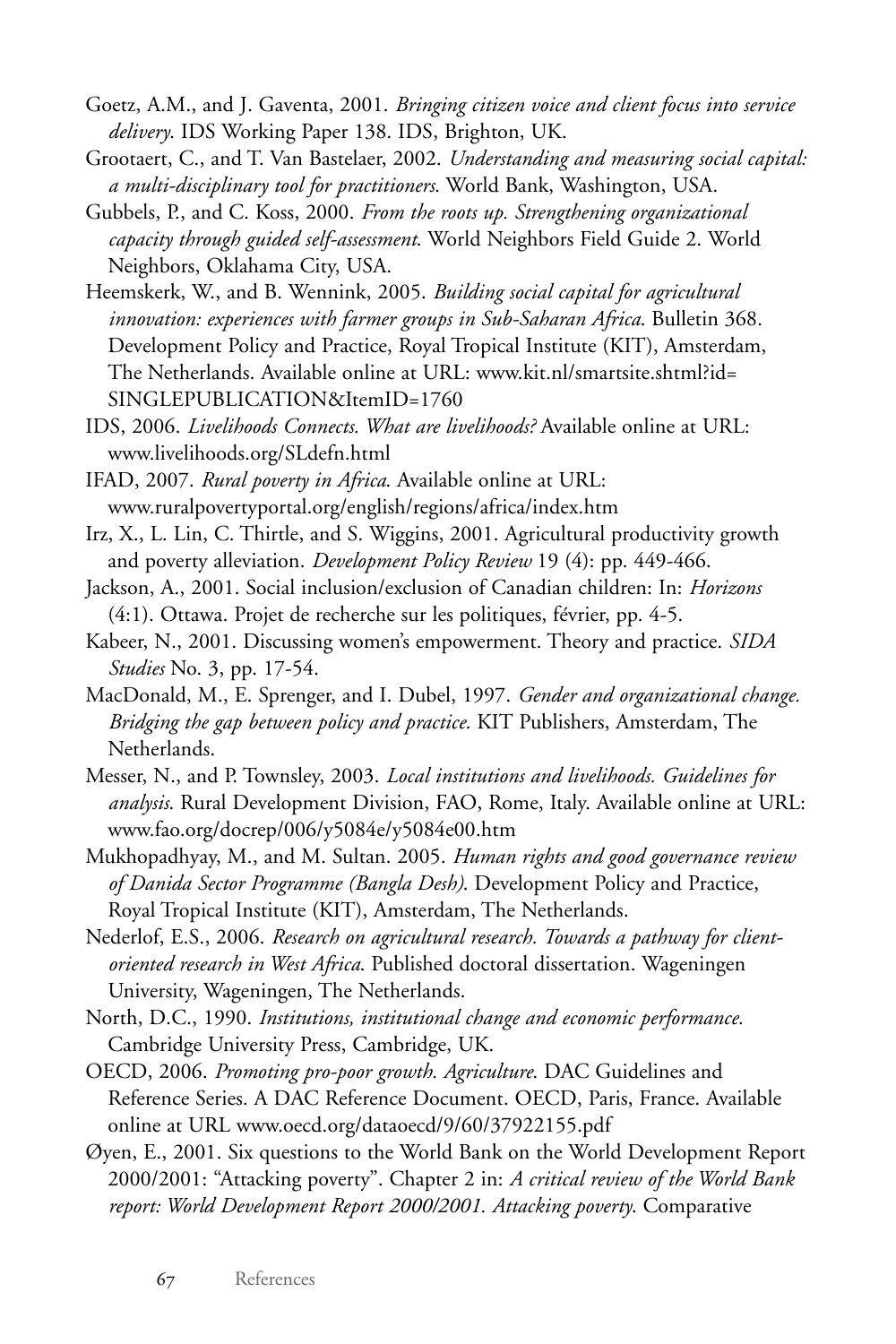research programme on poverty. Available online at URL: www.crop.org/publications/files/report/Comments\_to\_WDR2001\_2002\_ny.pdf

- Pesche, D., 2001. *Classification et typologies des organisations paysannes*, AGRIDOC, Inter-Réseaux Développement Rural, Paris, France.
- Roesch, M., 2004. *BIM: L'analyse des organisations paysannes?* For Espace Finance, France. Available online at URL: http://microfinancement.cirad.fr/fr/news/bim/ BIM-2004/BIM-21-04-04.pdf

Sen, Amartya K., 1981. *Poverty and famines*. Clarendon Press Oxford, UK.

- Shirbekk, G., and A. St. Clair, 2001. A philosophical analysis of the World Bank's conception of poverty. Chapter 3 in: *A critical review of the World Bank report: World Development Report 2000/2001. Attacking poverty*. Comparative research programme on poverty. Available online at URL: www.crop.org/publications/files/ report/Comments\_to\_WDR2001\_2002\_ny.pdf
- Shookner, M., 2002. *An inclusion lens. Workbook for looking at social and economic exclusion and inclusion*. Population Health Research Unit, Dalhousie University. Social Inclusion Reference Group, Atlantic Region. Available online at URL: www.phac-aspc.gc.ca/canada/regions/atlantic/Publications/Inclusion\_lens/ inclusion\_2002\_e.pdf
- Shrestha, Nanda R., 1990. *Landlessness and migration in Nepal.* Boulder: Westview Press USA.
- Silver, D., 2004. *Reaching the poor: bring services closer to the poor*. Mellemfolkeligt Samvirke. Newsletter 3/2004 June. On reaching the poor. Available online at URL: www.ms.dk/sw9616.asp?usepf=true
- Toye, P.M., and J. Infanti, 2004. *L'inclusion sociale et le développement économique communautaire: Recension des écrits.* Réseau canadien de DEC. Available online at URL: www.ccednet-rcdec.ca/fr/docs/rpadc/PCCDLN\_20040803\_RecensionB.pdf
- Wennink, B., and W. Heemskerk, 2006. *Farmers' organizations and agricultural innovation. Case studies from Benin, Rwanda and Tanzania*. Bulletin 374. Development Policy and Practice, Royal Tropical Institute (KIT), Amsterdam, The Netherlands. Available online at URL: www.kit.nl/smartsite.shtml?ch= fab&id=SINGLEPUBLICATION&ItemID=1965
- World Bank, 2001. *World Development Report 2000/2001. Attacking poverty*. Available online at URL: http://siteresources.worldbank.org/INTPOVERTY/Resources/ WDR/overview.pdf
- World Bank, 2006. *Enhancing agricultural innovation: how to go beyond strengthening of research systems*. Agricultural and Rural Development, World Bank, Washington, US. Available online at URL: http://siteresources.worldbank.org/INTARD/ Resources/Enhancing\_Ag\_Innovation.pdf
- World Bank, 2007. *World Development Report 2008: Agriculture for development*. Available online at URL: http://econ.worldbank.org/WBSITE/EXTERNAL/ EXTDEC/EXTRESEARCH/EXTWDRS/EXTWDR2008/0,,menuPK:2795178~ pagePK:64167702~piPK:64167676~theSitePK:2795143,00.html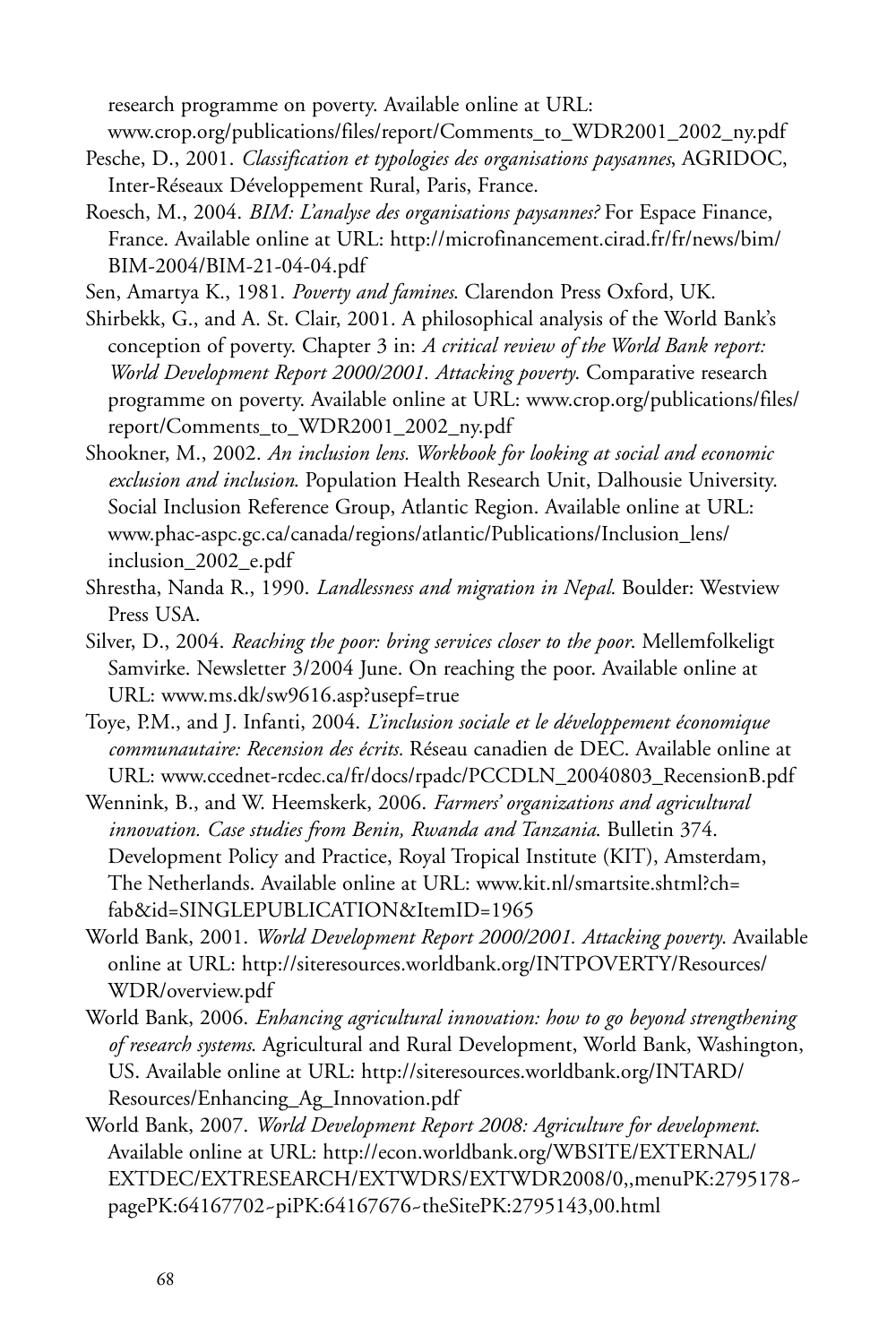Part II Case studies on the role of farmers' organizations in accessing services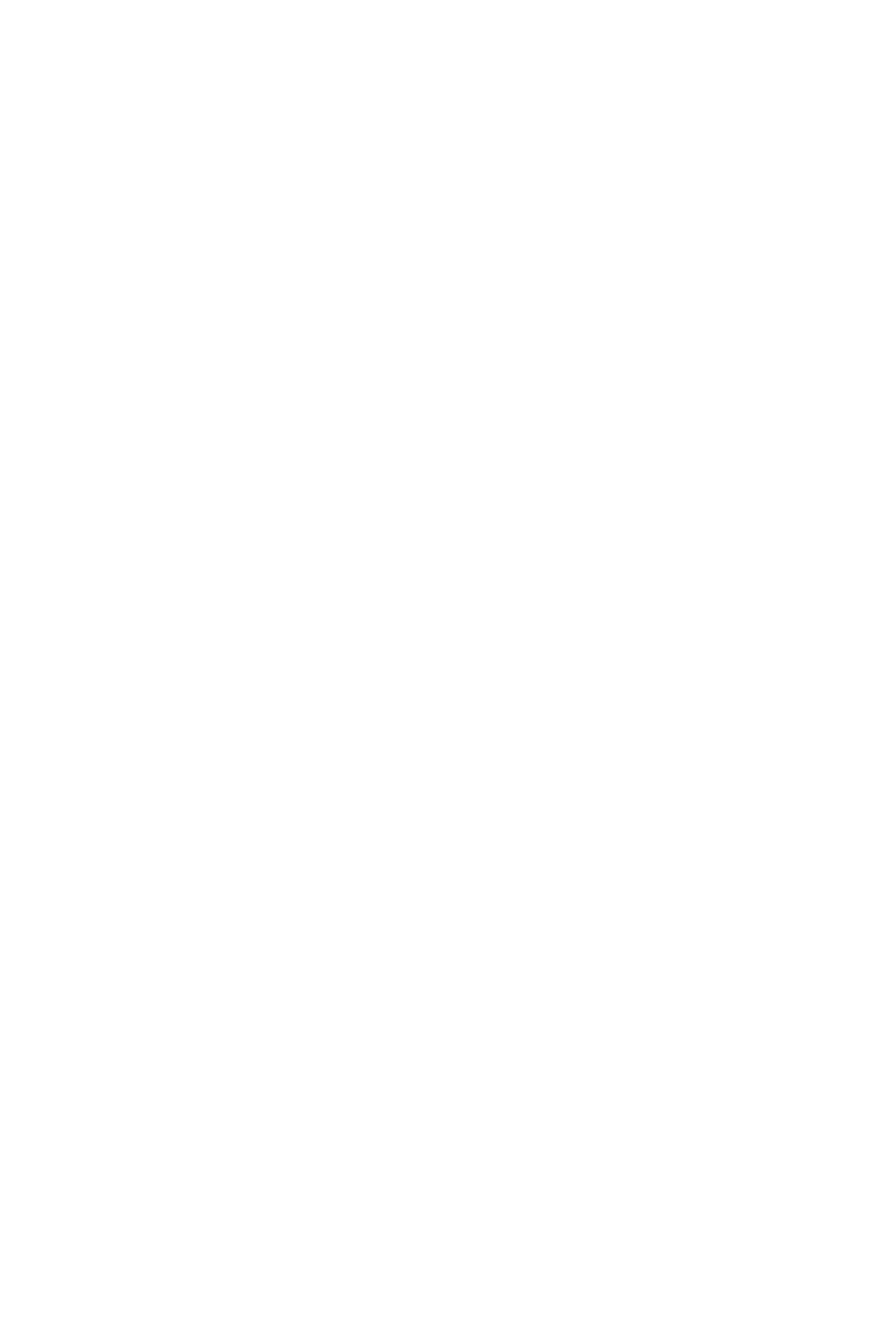# **I** INGABO's role in pro-poor service provision in Rwanda

**Jean Damascène Nyamwasa and Bertus Wennink**

#### **Introduction**

Rwanda is a poverty-stricken country: 60% of the people live below the poverty line and 40% live in extreme poverty. Poverty is above all a rural phenomenon, with more than 90% of the poor living in rural areas. Due to the 1994 genocide, in 2001 around 30% of the households in Rwanda were headed by women (this was only about 20% in 1990). HIV/AIDS infection is particularly prevalent among pregnant women. The overall HIV/AIDS prevalence is approximately 5% of the population; but it is twice as high in urban areas than in rural areas (IFAD/MINAGRI, 2004a and 2004b; OECD, 2006). Poverty is strongly related to ownership of land and cattle. The poverty alleviation strategy in Rwanda distinguishes six categories of households according to the level of poverty (see Table 1).

| Category         | Food self-  | Land     | Cattle   | Source of income             | <b>Savings</b> |
|------------------|-------------|----------|----------|------------------------------|----------------|
|                  | sufficiency |          |          |                              |                |
| 'Destitute'      | No          | $\rm No$ | $\rm No$ | Begging                      | $\rm No$       |
| 'Very poor'      | $\rm No$    | $\rm No$ | $\rm No$ | Incidental labour jobs       | $\rm No$       |
| 'Poor and        | Yes         | Yes      | Some     |                              | $\rm No$       |
| self-sufficient' |             |          |          |                              |                |
| 'Poor and able   | Yes         | Yes      | Yes      | Marketing surplus production | Yes            |
| to save money    |             |          |          |                              |                |
| 'Rich and        | Yes         | Yes      | Yes      | Marketing surplus production | Yes            |
| self-sufficient' |             |          |          | Sometimes salaried jobs      |                |
| 'Rich and able   | Yes         | Yes      | Yes      | Marketing surplus production | Yes            |
| to save money    |             |          |          | Salaried jobs                |                |

|  |  | Table 1: Categories of households according to their poverty level |  |  |
|--|--|--------------------------------------------------------------------|--|--|
|  |  |                                                                    |  |  |

Source: Government of Rwanda (2002: p. 15) and IFAD/MINAGRI (2004a).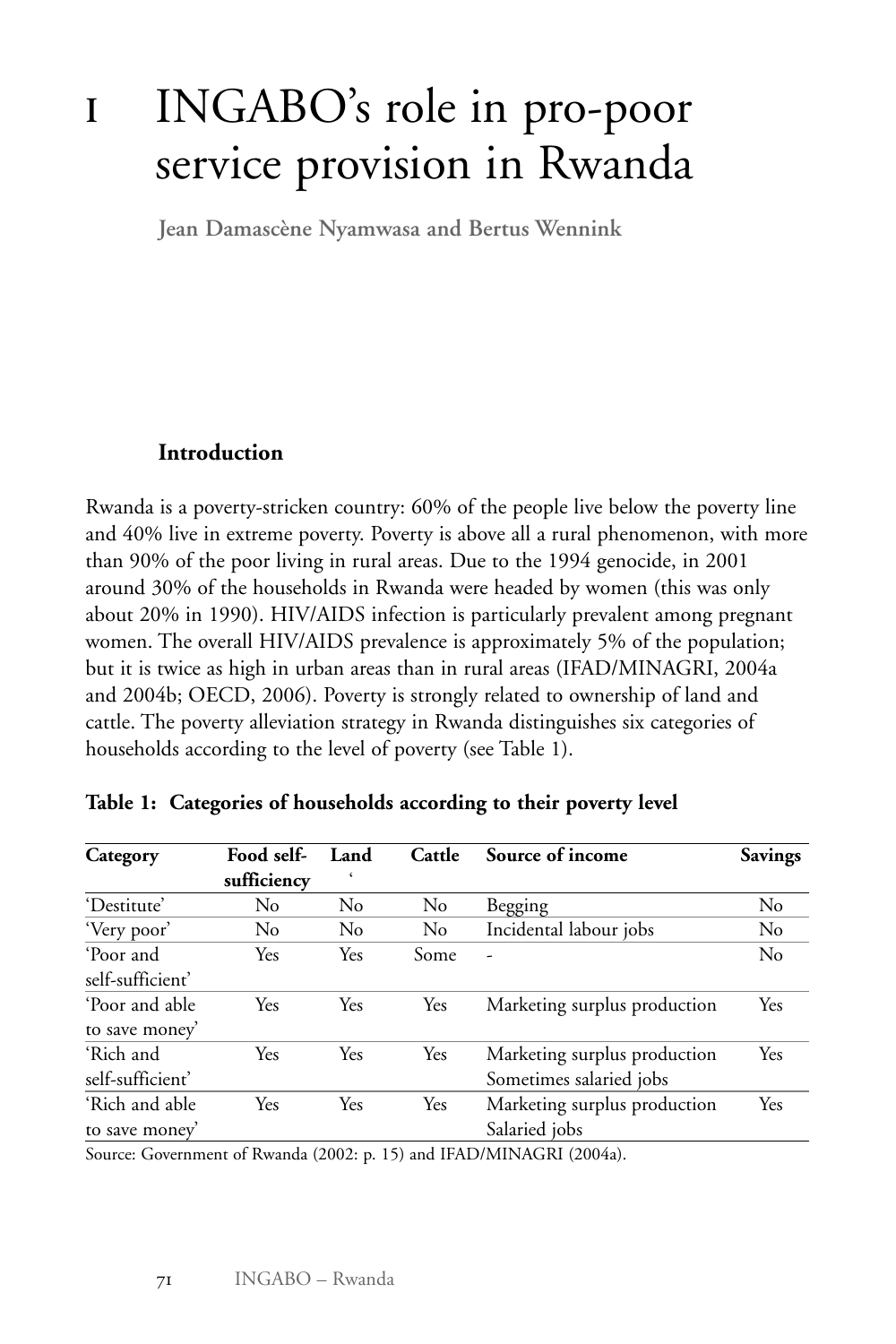The 'Destitute' are estimated as 11.5% of households, while households with less than 0.2 ha of land are estimated at 28.9% (Government of Rwanda, 2002: p. 17).

Rwanda has a long-standing tradition of farmers organizing themselves into groups. Traditional mutual-aid groups for farm work and building houses have always existed and still operate. Farmers also join together to handle input supply, store and market products, manage savings and credit schemes, develop inland valleys, etc. A large number and variety of farmers' organizations currently exist: associations and cooperative-type groups *(groupements de base)* at the local level; and loosely organized networks of several associations and/or cooperatives *(intergroupements)*, cooperative unions, producer federations *(fédérations)* and farmer unions *(syndicats)* at higher levels. Private and state-owned enterprises have also created cooperative-type organizations to organize the marketing of commodities such as coffee or tea (Bingen and Munyankusi, 2002; MINAGRI/CTB, 2005).

In fact, two major factors explain the rapid expansion of farmers' organizations in Rwanda. First there were the incentives from state services and related development projects to form farmer groups. Such incentives include promising access to inputs, credit facilities and inland valley irrigation schemes. The second factor (at a later time) was the state's withdrawal from service provision and the privatization of public sector activities. This obliged farmers to organize themselves on their own initiative, in order to facilitate access to services, facilities and marketing of products. The pressure on farmers to organize themselves into groups was further enhanced by the devastating effects of the genocide at the beginning of the 1990s, which left the infrastructure (e.g., for seed and input supply) severely damaged, and left basic agricultural services (e.g., extension services) non-operational. Once the genocide ended in 1994, many associations and cooperatives were reorganized, or newly formed, on the initiative of the farmers themselves and/or with help from NGOs, as a means of stimulating self-help among farmers and their communities. During this same period, new types of farmers' organizations, such as INGABO, emerged at provincial and national levels; often with support from NGOs and donor agencies.

At present, associations and cooperative-type groups are widely spread. Such associations and groups often combine economic and social objectives, and cover a wide range of activities. They are registered with the district authorities under the law on cooperatives. Several associations and groups may join to become a cooperative, or even a cooperative union and, as such, are being recognized by the ministry responsible for cooperatives. However, as yet, few cooperatives have been registered and recognized by the ministry. This is probably because most cooperatives lack the resources and managerial capacities to advance rapidly (Bingen and Munyankusi, 2002). A survey among farmers' groups at the grass-roots level showed that at least 50% of all members of all associations and farmers' groups are female, and that more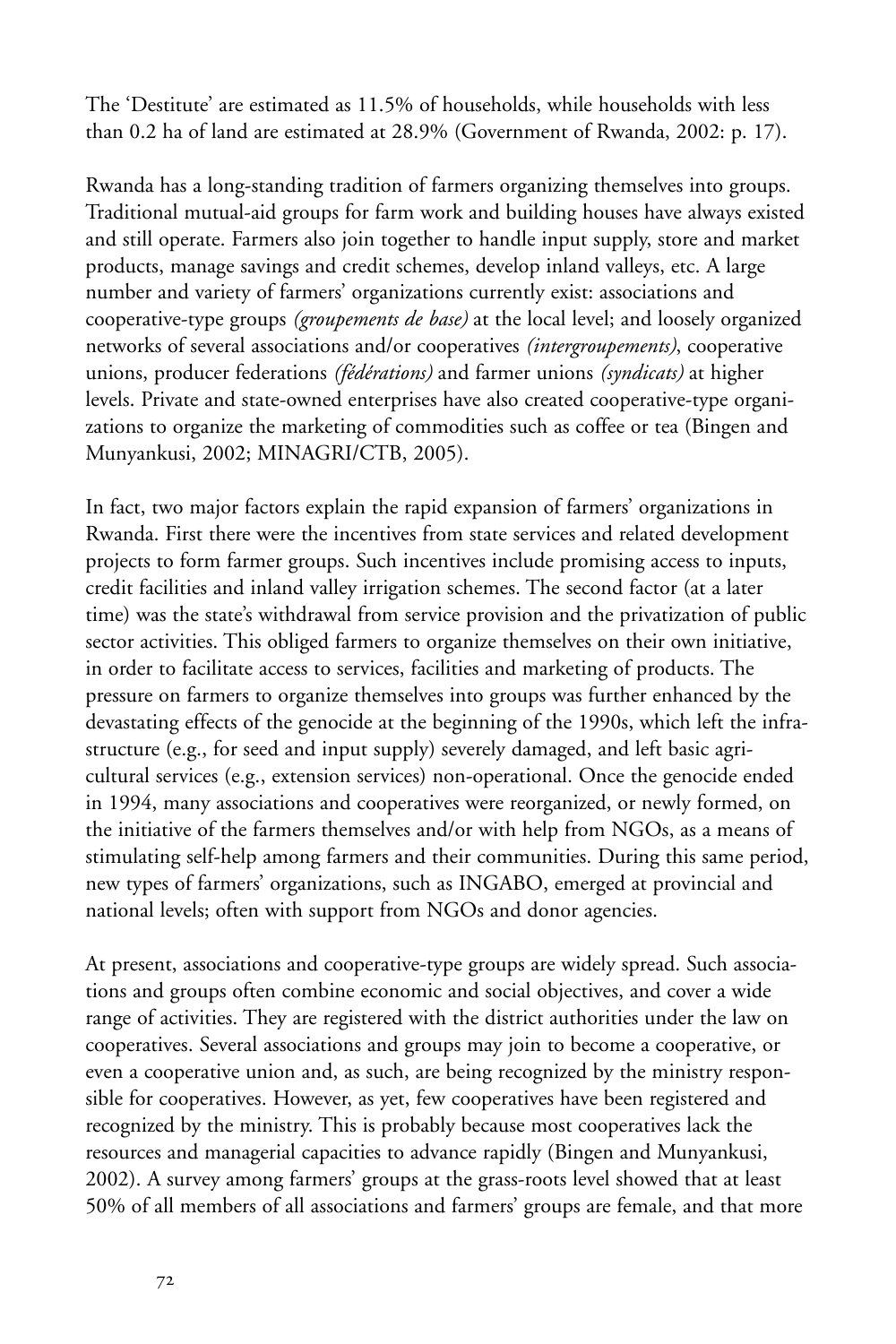than 20% of the members are literate (Ibid: pp. 2-3). This same survey indicates that public sector services rely on both the farmers' organizations and NGOs to implement government policies. In this respect, the government policy for the agricultural sector further acknowledges the role of farmers' organizations (MINAGRI, 2004).<sup>1</sup>

Farmers' unions and producer federations aim to defend the interests of farmers at levels beyond those planned by *groupements* and *intergroupements*. Producer federations in Rwanda are often linked to specific supply and value-chains, while farmers' unions are oriented towards more general issues. The best known federations and unions in Rwanda are IMBARAGA, a federation of farmers and livestock holders, FERWATHE, a federation of tea growers, and the *Syndicat Rwandais des Agriculteurs et des Eleveurs* INGABO, a union of farmers and livestock holders. Both INGABO and IMBARAGA are members of ROPARWA, a national network that regroups several federations and unions.

This case study deals with INGABO that, besides IMBARAGA, is one of oldest farmer unions in Rwanda, with considerable membership. In 2006, interviews were conducted with both members and leaders; field visits were also made to explore the ways in which INGABO addresses the issue of social inclusion for service provision. Results were discussed during a small workshop with members and leaders.

# **Presenting INGABO**

INGABO, which means 'army' in the Kinyarwanda language<sup>2</sup>, is a farmers' union that was created on January 17, 1992, by farmers and livestock holders from Gitamara province, one of the former 12 provinces in Rwanda.3 Its establishment took place within a particular context of political tensions (a prelude to the genocide): farmers felt threatened in their social cohesion by politicization and political alignments. The founding farmers felt they needed an organization that centred on their interests. Since then INGABO has evolved towards becoming a legally recognized organization, a union; for details see Table 2.

INGABO's mission is to defend the economic interests of its members, both farmers and livestock holders by:

- 1. uniting them to become a force that is capable of defending their interests;
- 2. training members to improve their professional activities;
- 3. defending the honour, justice and unity of farmers and livestock holders, as well the cooperation among them;
- 4. participating in preparing decision-making on issues that concern farmers and livestock holders, and in such decision-making itself (notably in relation to land tenure);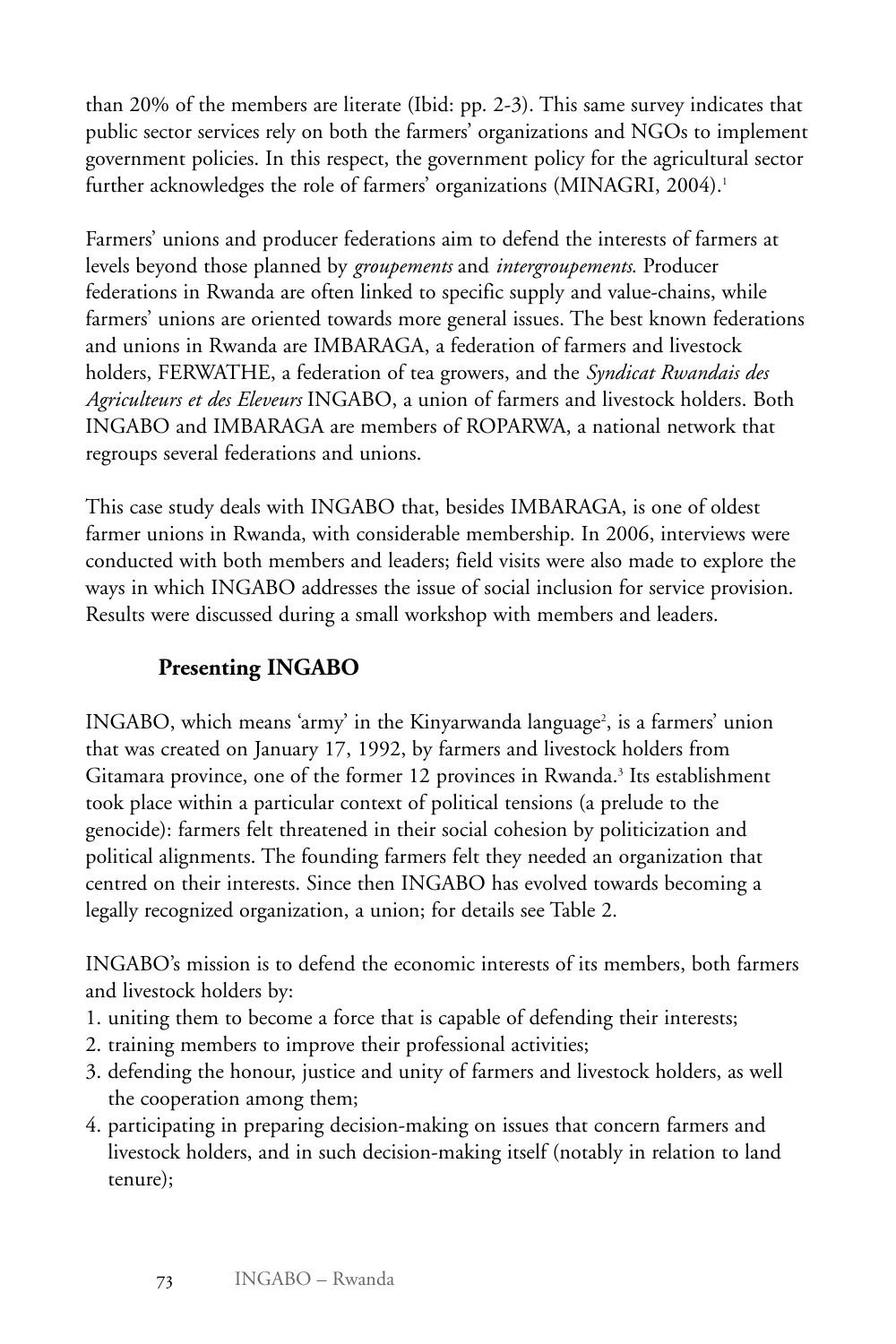| Period       | Key events and developments                                       |  |  |
|--------------|-------------------------------------------------------------------|--|--|
| 1992-1993    | Founding of INGABO                                                |  |  |
|              | Growth in membership                                              |  |  |
|              | Functioning on a voluntary basis                                  |  |  |
| 1994         | Activities halted due to the genocide                             |  |  |
|              | Members fled or were killed                                       |  |  |
|              | Destruction of infrastructure                                     |  |  |
| 1995-1997    | Reconstruction of the organization                                |  |  |
|              | Support from, and intensive collaboration with, local NGOs        |  |  |
|              | INGABO is increasingly perceived as a support organization for    |  |  |
|              | farmers                                                           |  |  |
|              | In some way INGABO becomes a hybrid organization with NGO         |  |  |
|              | features                                                          |  |  |
| 1998-2004    | Institutional development and organizational strengthening with   |  |  |
|              | NGO support                                                       |  |  |
|              | Definition of strategic orientations                              |  |  |
|              | Setting up governing bodies and management structures             |  |  |
|              | Recruitment of salaried staff                                     |  |  |
| 2005 onwards | Revision of policy and strategic orientations as a farmers' union |  |  |
|              | (syndicat)                                                        |  |  |
|              | Obtaining a legal status with the Ministry of Labour              |  |  |

**Table 2: INGABO's trajectory towards becoming an officially recognized farmer union** 

5. encouraging and supporting members to contribute to social and community development; and,

6. promoting agriculture for national development.

The basic entity of INGABO at the local level is the '*Gacaca*' 4 , which organizes member meetings and consists of 20 members but does not have a legal status. It is governed by an elected committee *(bureau local)*, which in turn is controlled by a supervising committee *(collège de surveillance)*. This same organizational model is repeated at the district and province levels within INGABO. The local level also has a mediation committee *(comité de médiation)*, which mediates and arbitrates in cases of disagreements between members. At the central level, INGABO has a general assembly *(congrès général)*, board of directors *(conseil supérieur)*, committee of directors *(bureau directeur)*, and a technical committee *(coordination technique des activités)*. The union has technical staff at the central level, including agents for training and advising members. They are represented in the technical committee.

In 2006, INGABO counted 12,983 members: 7,430 of these are women. Members are organized in *Gacacas*: about 800 *Gacaca*s that cover the 1,097 cells *(cellules*<sup>s</sup>) of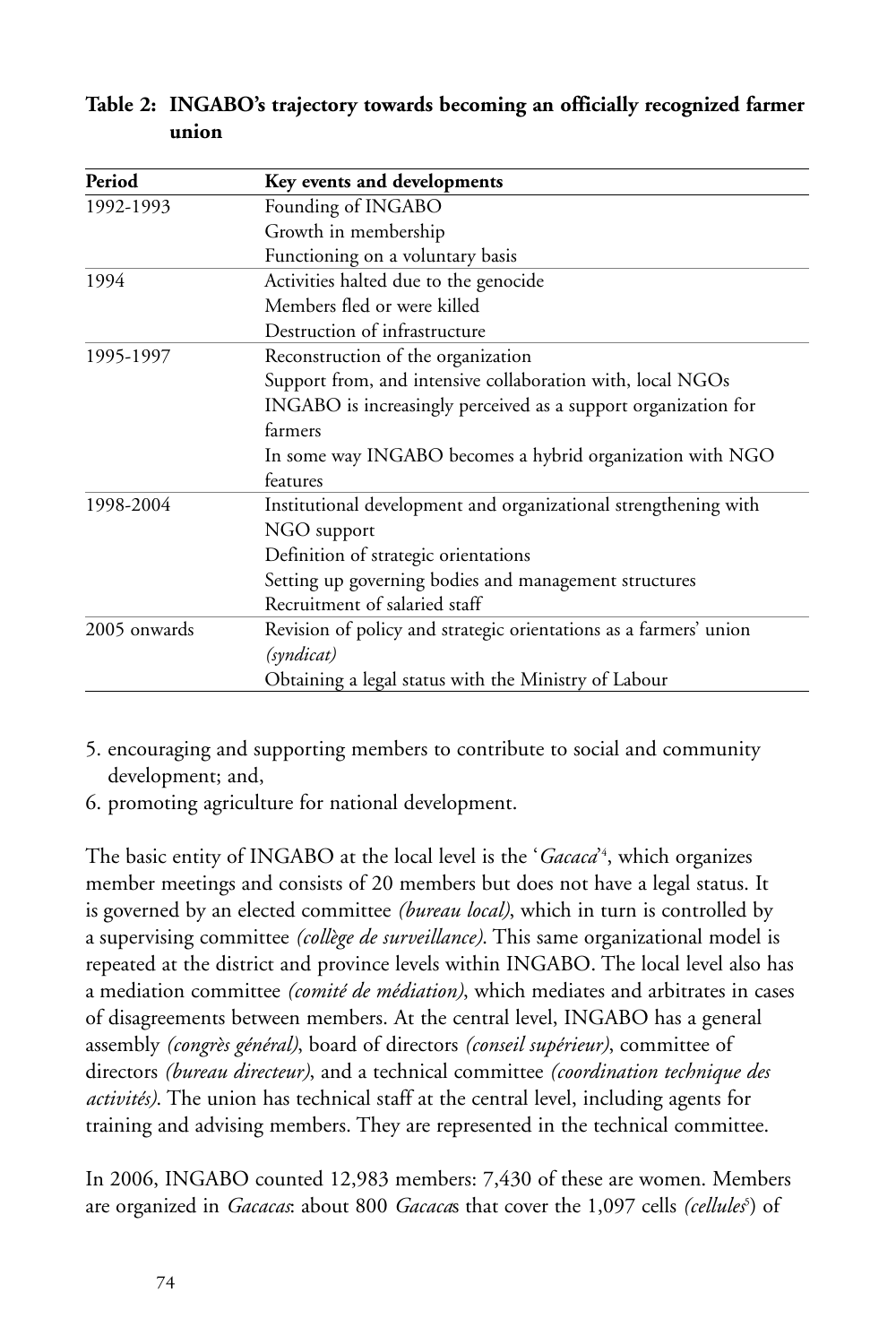the former Gitamara province (covering over 70%). Members pay membership fees and are individual INGABO 'cardholders' who participate in meetings and contribute to union activities.

In March 2006, the general assembly decided to explore new ways to improve the economic position of members and reinforce the resource base of the union by:

- 1. enhancing the profitability of farming through improving the use of land and labour for farms as business entities;
- 2. improving profits through networking with other enterprises for better marketing and sale of products;
- 3. increasing investments in agriculture and livestock holding through mobilizing resources; and,
- 4. expanding the membership base by involving members and encouraging other farmers and livestock holders to join.

INGABO provides several services to its members; the main ones being:

- Lobbying, advocacy and defending the interests of members when dealing with government authorities, the public and private sector, and civil society organizations.
- Facilitating access for its members to credit and savings facilities (local banks, mutual financing institutions).
- Organizing producers around agricultural supply- and value-chains.
- Training members in the use of both agricultural technologies and farm management techniques.
- Formulating development projects for members and mobilizing resources for their implementation.

# **Membership of INGABO**

The founding statutes of INGABO state that every farmer and livestock holder who signed the initial establishment texts of the organization, as defined by the INGABO assembly in March 1996, is a founding member *(membre fondateur)*. This same text states that every member farmer or livestock holder who agrees with the union's statutes and who has received an endorsement from the governing bodies of the union can become an affiliated member of INGABO. According to INGABO's rules, basic prerequisites for becoming a member of INGABO are: being a farmer or livestock holder (whether land is owned or rented) and (mostly) full-time active in agriculture or livestock holding and earning at least 75% of one's revenues from agriculture. The procedure for becoming a member includes writing an application letter to the local *Gacaca*, which provisionally accepts such applications while waiting for final acceptance by the general assembly and paying a membership fee of 1,000 Rwandan francs.<sup>6</sup> Besides the annual membership fee, every member also has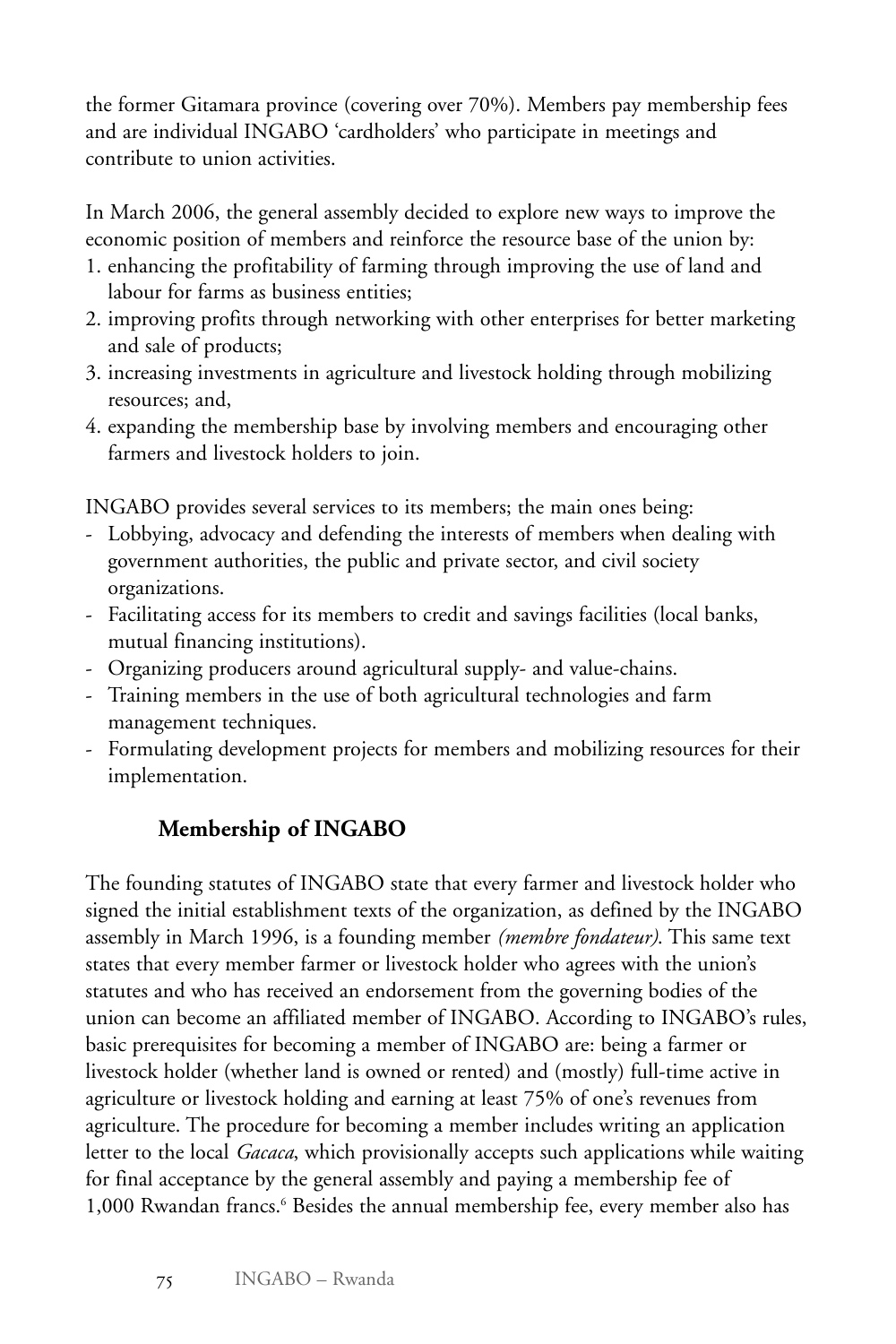to pay a monthly contribution of 400-450 Rwandan francs to a *Gacaca* fund. This is a savings fund *(tontine)* that is used to give small credit amounts to *Gacaca* members or to support members who face difficulties.

All members of INGABO have the right to participate in the official INGABO meetings, elect their representatives in governing bodies, and are eligible to apply for positions in these bodies. According to the organization's statutes and rules, the union assists members in protecting their professional rights and defending their interests. They are being defended when exercising their profession or undertaking INGABO activities. On the other hand, members have certain obligations towards INGABO: financial contributions, participation in meetings and involvement in other INGABOsponsored activities. Not respecting the union's rules may lead to a temporary membership suspension or even cancellation.

## **Gender dimensions**

Women form up to 60% of the INGABO membership and, as a result, they account for the majority of members in most of the *Gacacas*. As previously explained, the number of female-headed households has risen since the 1994 genocide and, like their male counterparts, women farmers also seek to have access to production factors to improve their livelihood conditions. Women (widows) have the same heritage rights as men as long as their marriage is officially recognized. Rules and procedures adapted by INGABO encourage women to become members of the union. The statutes and by-laws of the association promote participation by women in governing bodies and surveillance committees.

These institutionalized measures are the result of a two-stage process within INGABO. During the first stage, specific women-related activities were undertaken to take into account the position and concerns of rural women. For example, the establishment of specific union bodies to represent women members' interests, plus the sensitization and training of women on property rights and on access to small cash credit facilities for income-generating activities. This allowed women to improve their socioeconomic situation, adopt a higher profile through income generation, and raise their voices within INGABO. Women-specific representative bodies and activity programmes helped to put women's concerns on the agenda, but also tended to isolate them somewhat within the union.

As a reaction to this, and in a second stage, INGABO's women-specific bodies were dismantled to make way for more inclusive and incentive-oriented measures. These measures aimed to mainstream gender issues within the INGABO governing bodies, in services provided and in activities undertaken by INGABO. For example, the union's by-laws now prescribe a female quota for elected bodies (50% of the seats in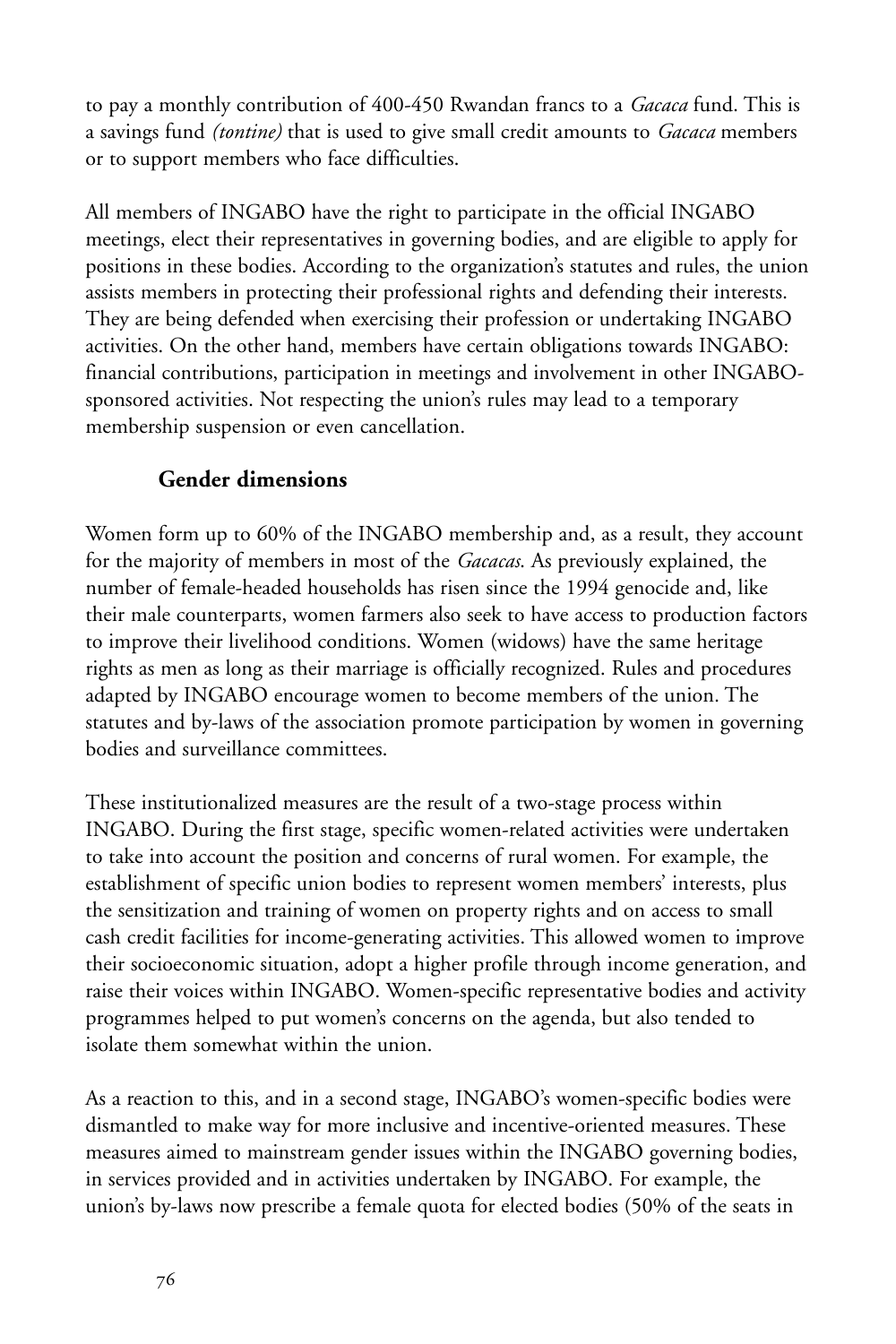the governing bodies should be held by women), and in monitoring and evaluation of services provided (these include 'output indicators' concerning the participation of women). Monitoring and evaluation data currently indicate that women's participation levels to be about 40% in decision-making and development activities.

# **Building social capital**

The INGABO founders consider their union to be an organization that offers opportunities to their members to 'value' themselves as members of a professional corps and to gain societal esteem. Over the years, members have benefited from capacity building and skill development activities in areas such as leadership, organizing and presiding over meetings, communication, social counselling, and conflict resolution. These are skills that are highly valued, for example, during elections for community-based organizations. In fact, many INGABO leaders are also

# **Box 1: INGABO's role in combating the cassava mosaic virus**

As part of a support programme for value chain development, INGABO organized cassava growers into a federation that facilitates and coordinates supplies of cassava cuttings and marketing of cassava. It has about 2,000 members who each grow at least 0.2 ha of cassava. After a devastating epidemic of cassava mosaic virus, all breeders of manioc cuttings who were members of INGABO agreed to provide fields, use healthy cuttings supplied by agricultural research (ISAR), and to be trained in appropriate technologies. Their effective application of these measurements and the consequent impact made cassava growers achieve recognition from both local authorities and agricultural services. INGABO leaders at the different levels of the organization also participated in the evaluation of the programme.

Schrader *et al.*, 2006.

(opinion) leaders at the local level. In 2005, all members of INGABO's general assembly (75 members) held elected positions in local governance bodies at the cell and sector levels (e.g., committees for community development, conciliation committees, and local genocide courts7 ) because their skills were acknowledged.

Collaboration between INGABO and partners is also taking place at other levels: *Gacacas* and other union entities discuss, negotiate and cooperate with authorities and service providers, such as the agricultural extension service (the provincial *Direction Agriculture, Elevage et Forêts* and the district *Responsable du Service Agricole du District)* and agricultural research (the *Institut des Sciences Agronomiques du Rwanda)*, on behalf

of their members. INGABO has found that communication with authorities and services becomes more straightforward when trust has been built up through successful joint activities (see Box 1).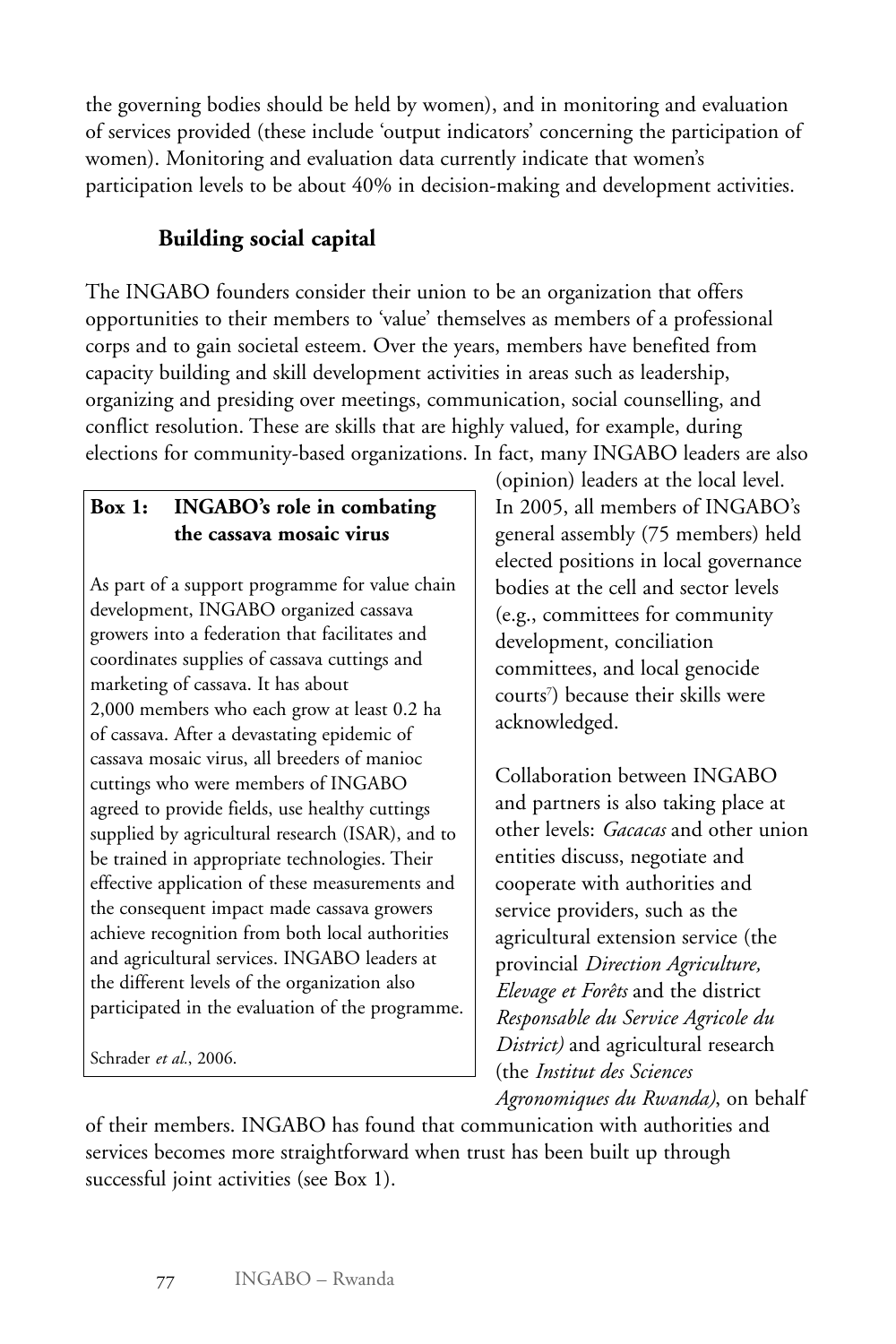INGABO's contribution is considered particularly successful in three activities: (i) providing credit through the Gacaca funds; (ii) organizing farmer-to-farmer extension; and, (iii) creating producer federations around crops such as fruits and cassava. The producer federations receive technical support from INGABO to develop into autonomous cooperatives, but all members are also INGABO member cardholders.

At the central level, INGABO, as a farmer union and through its membership of the ROPARWA network of farmers' organizations, is also a member of international farmers' organizations (e.g., the East African Farmers Federation and the International Federation of Agricultural producers), and receives support from NGOs (e.g. The Agriterra Foundation in The Netherlands) and donor agencies. INGABO is also solicited by the Rwandan Government to participate in the implementation of the national agricultural policy (MINAGRI, 2004).

## **Representativeness of INGABO**

According to the INGABO's official statutes, only smallholder farmers can become members (i.e., the majority of farmers in Rwanda). An estimated 60% of cell members are also members of a *Gacaca* in areas of the Gitamara province where there is a high concentration of INGABO members. A survey of member records indicates that the 'destitute' and the 'very poor' who don't own land (see Table 3), are not represented among the INGABO membership.

| Area of farm holding | Percentage of INGABO members |
|----------------------|------------------------------|
| More than 1.5 ha     | 20\%                         |
| Between 1 and 1.5 ha | 40%                          |
| Between 0.5 and 1 ha | 25%                          |
| Less than 0.5 ha     | 15%                          |

**Table 3: Membership of INGABO according to farm holding**

Both the membership criteria and financial contributions to which membership is subjected, exclude rural people who farm (owned or rented) land and/or make their living from hiring themselves out as farm workers. These are people who don't earn at least 75% of their income from actual farming, and usually cannot pay the required monthly contribution to the *Gacaca* fund. Consequently the question is whether INGABO still takes the concerns of these neglected social categories into account. On the other side of the social spectrum, civil servants and traders, who often earn more than 75% of their income from agriculture, are also being excluded. However, they do not spend most of their time on agricultural activities (farming or livestock holding). INGABO assumes that these groups are insufficiently committed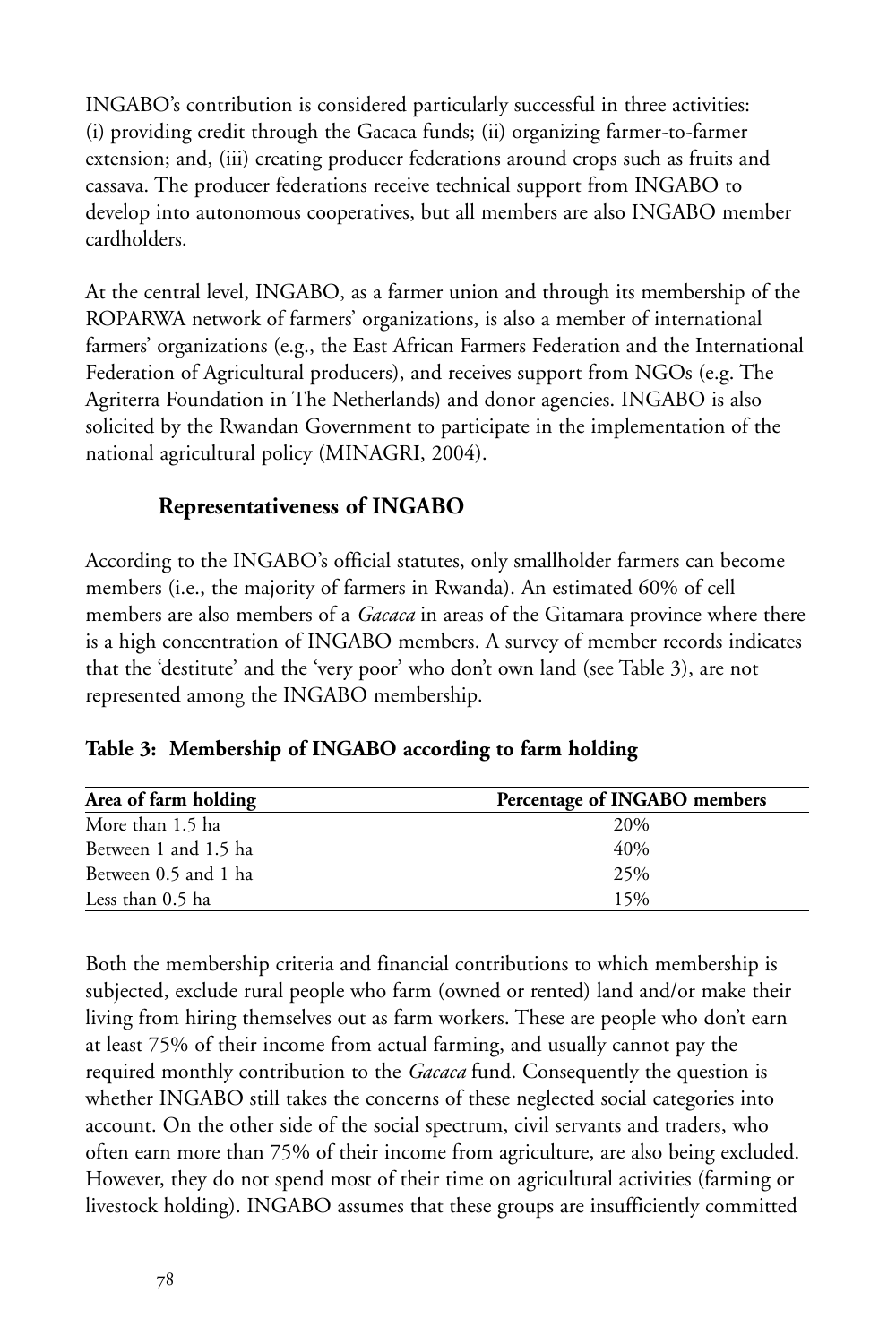to the union's causes. The union also fears that membership by civil servants and traders may lead to a 'conflict of interest', since these social groups are active in economic sectors other than agriculture.

# **Roles of farmers in INGABO**

A quick scan of the composition of the committee of directors *(bureau directeur)* shows that larger farm holdings are better represented (see Table 4).

|  | Table 4: Composition of elected bodies according to farm holdings <sup>8</sup> |  |  |  |  |  |
|--|--------------------------------------------------------------------------------|--|--|--|--|--|
|--|--------------------------------------------------------------------------------|--|--|--|--|--|

| Area of farm holding | Percentage of committee members |
|----------------------|---------------------------------|
| More than 1.5 ha     | 40%                             |
| Between 1 and 1.5 ha | 50%                             |
| Between 0.5 and 1 ha | 10%                             |
| Less than 0.5 ha     | $0\%$                           |

To become elected as a member of one of the governing bodies at the central level, a candidate needs be a member of the general assembly. To become an elected representative in the general assembly, a candidate needs to be a member of a *Gacaca* governing committee *(bureau local)*. Once a person has been elected representative in one of the central governance bodies, he/she must resign from the position in elected bodies at lower levels.

In-depth interviews with INGABO leaders and members provided some additional background information. In general, holders of larger farms show little interest in the activities and services provided by INGABO. They have access to their own resources and services and often feel socially superior to smallholders. But those holders of larger farms who do decide to become union members often become interested in governing the organization and are able to get themselves elected as representatives because they are considered 'role models' of successful members of society. Smallholders often lack self-confidence and consequently underestimate their leadership capacities. They still struggle to fulfil their basic needs such as food, lodging and healthcare. Even if they stand as a candidate for elected positions, their peers generally do not see them as model farmers.

Most INGABO leaders come from the intermediate category of farmers because they are trustworthy and 'recognizable' representatives for the majority of INGABO members. The main criteria considered when it comes to electing representatives include: overall behaviour within the community, being sensitive to social aspects, communication skills, and the quality (and promotion) of novel ideas during meetings. Being a model agriculturalist (applying appropriate new technologies – the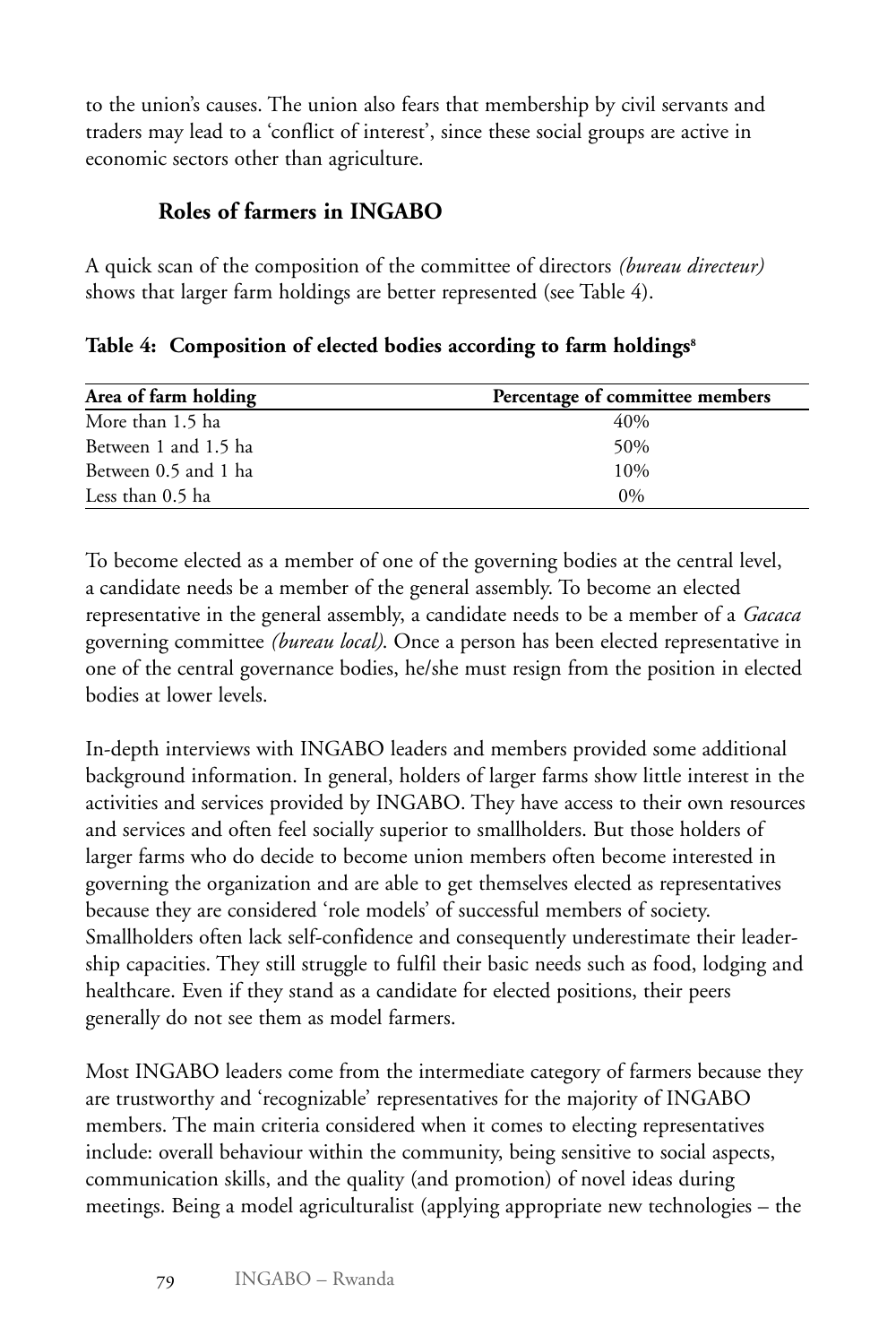main criterion for being a model agriculturalist) is also a criterion for leadership, but is less important. Leadership skills are clearly considered more important than farm management and innovation capacities. However, the latter skills are very important when it comes to selecting farmer extension workers among union members.

## **SWOT analysis**

Table 5 presents an overview of the strengths and weaknesses of INGABO, as well as the opportunities and threats that its environment provides, according to members and leaders who have been interviewed.

The risks of social inclusion are twofold:

- At the national policy level, a programme to make the agricultural sector more professional, brings to the fore those rural entrepreneurs who present guarantees for investments, such as owning land. This excludes the landless or those who make their living on borrowed land, and transforms them into a class of rural labourers. However, doubts exist about viable sectors or activities that may absorb this growing social category in the near future. Neither national policies nor INGABO strategies foresee any real alternatives for them.
- As for INGABO itself, smallholders are relatively weakly represented within the elected governing bodies. This observed tendency seems to continue and may lead to further exclusion of this social category. However, smallholders form up to 40% of the INGABO membership. Their voice may not be sufficiently heard when defining and implementing strategies for agricultural development. If they are not physically represented in governing bodies at higher levels within the union, the challenge is to make their voices heard and their concerns taken into account.

## **Role of INGABO in access to services**

INGABO particularly strives to better organize its information, training and advisory services for agricultural development, and to make farming more professional. These services aim to improve both livestock holding and crop farming, notably for cash crops. Organizing these services was primarily a strategy to fill the gaps left by declining public sector agricultural services. Since 2002, these services are being provided through a network of voluntary farmer extension workers who are either specialized in crop farming *('karemano')* or livestock breeding *('mwungeri')*. Almost all *Gacacas* have elected two farmer extension workers among their members (see Box 2). Currently the INGABO network currently has some 1,200 of these voluntary agents. These volunteers train other *Gacaca* members and receive support from two INGABO-paid agronomists and a livestock specialist, who in turn collaborate with agricultural research and extension services.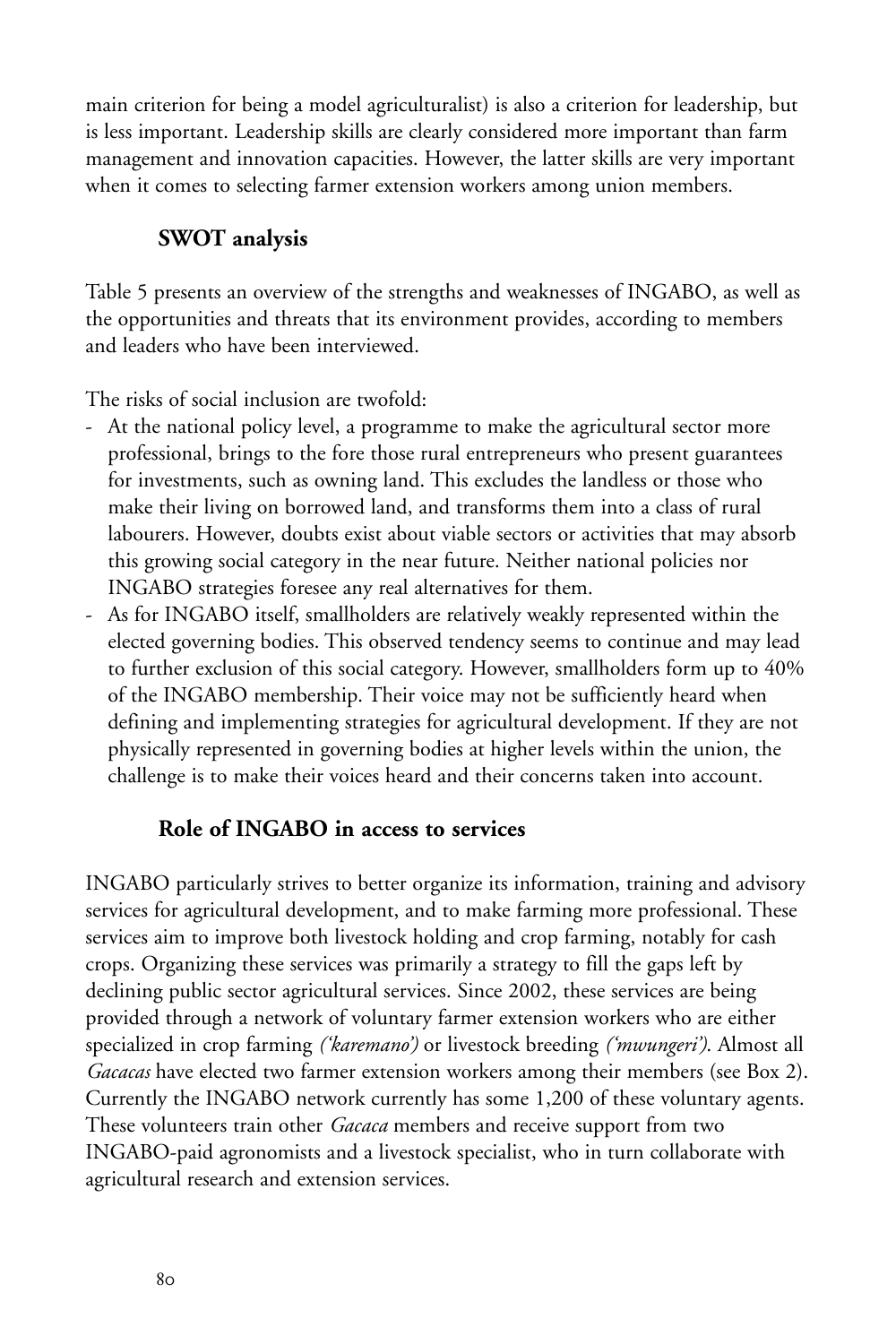| <b>Strengths</b>                                  | Weaknesses                                     |
|---------------------------------------------------|------------------------------------------------|
| INGABO is anchored at the grass-roots level       | INGABO has little financial resources of its   |
| through Gacacas, members are acquainted           | own and is still largely dependent on external |
| with the Union.                                   | funding.                                       |
| Gacacas are small and embedded in                 | Members feel service provision is still        |
| communities; members know each other and          | deficient; there is a lack of adequate M&E     |
| dare to speak out.                                | systems.                                       |
| Structures and procedures are flexible;           | Weak representation of smallholders in         |
| representation and participation of all is there- | elected governing bodies; an ongoing           |
| fore possible.                                    | process of social exclusion.                   |
| Bottom-up strategic and operational planning;     | No specific programmes for HIV/AIDS-           |
| taking in account both needs and novel ideas      | affected members, which are an important       |
| that exist on the ground.                         | category to be considered.                     |
| Gender mainstreaming is seen as successful;       |                                                |
| women are represented in decision-making          |                                                |
| bodies.                                           |                                                |
| Local leaders are involved in selecting           |                                                |
| beneficiaries for pro-poor programmes.            |                                                |
| Opportunities                                     | <b>Threats</b>                                 |
| INGABO has a track record of activities and       | INGABO still largely depends on external       |
| is acknowledged as a local development            | funding; donors may also set the agenda.       |
| actor.                                            | Ongoing professionalization of the organi-     |
| The Rwandan Government's decentralization         | zation may limit grass-roots participation     |
| policy, which delegates decision-making to        | and voicing.                                   |
| local levels.                                     | Ongoing professionalization of the agri-       |
| Growing number of rural radio stations;           | cultural sector; a growing category of land-   |
| a good means of communication and                 | less people who are hardly ever represented.   |
| information.                                      |                                                |
| Support for organizational strengthening of       |                                                |
| the organization; improving (external)            |                                                |
| accountability.                                   |                                                |
| Presence of externally funded pro-poor            |                                                |
| programmes with a clear focus on the              |                                                |
| poorest.                                          |                                                |

#### **Table 5: INGABO SWOT analysis for social inclusion**

INGABO provides two more services that are considered to have a direct impact on farmers' livelihoods. First, there is the artificial insemination of cows in collaboration with the National centre for artificial insemination (CNIA). Over 900 cows were inseminated in 2005. However, until now, only one-third of the inseminations has been successful. Cows play an important role in farmer households by providing manure and milk, and contributing to improving farmer livelihoods. Secondly (and an undeniable success) is the network of local mutual savings and credit schemes, at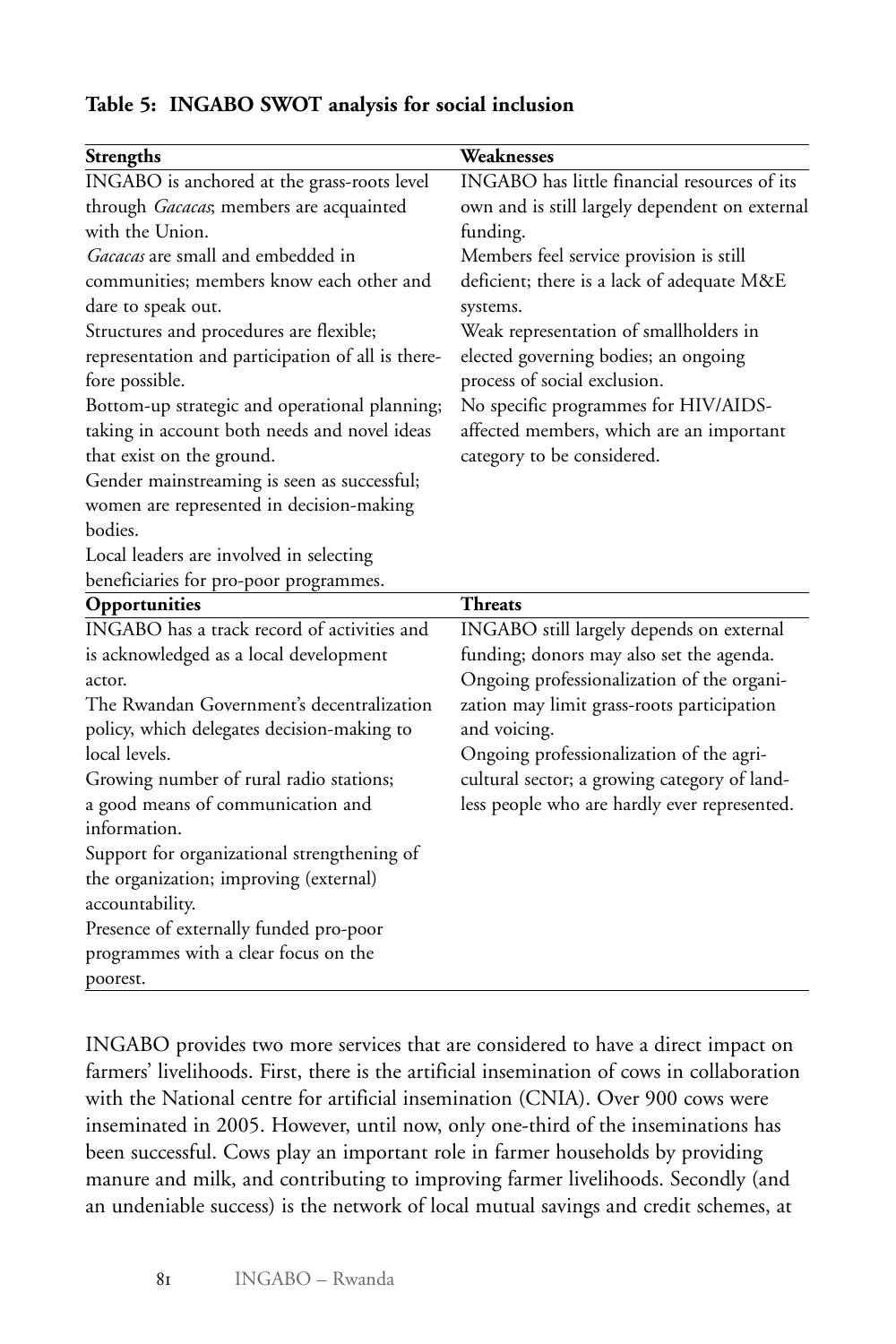the *Gacacas* level. Each *Gacaca* member contributes 400-450 Rwandan francs per month to a 'savings fund' and 40-50 francs to a 'mutual fund'. The savings fund

## **Box 2: Selecting and evaluating INGABO farmer extension workers**

Farmer extension workers are selected from *Gacaca* members who are: (i) well-established and innovative farmers; (ii) good communicators; and, (iii) available to give advice to other farmers. They are not paid for their services but receive an allowance when they follow training sessions. Other incentives are training, exchange visits and social esteem. Another incentive is a competition among farmer extension workers who are being evaluated, according to a defined evaluation grid, by union members at all levels. Winners receive prizes (in kind) such as farm equipment and fertilizer. A main challenge for INGABO is to maintain the knowledge level of such a dense network and keep it financially sustainable.

Schrader *et al.*, 2006.

provides credit to members for all kinds of activities and investments, while the mutual fund assists members when they face social or monetary problems (see Box 3).

The *Gacaca* fund is an example of INGABO's support to advancing the combination of social and economic development objectives. A major constraint in developing these funds further is the limited financial capacity of their members to provide contributions. A more formal network of savings and credit schemes *(Caisses Locales d'Epargne et de Crédits Agricoles Mutuels)* has been put in place to allow the *Gacaca* funds to be replenished. These micro-finance institutions are managed according to the regulations of the Rwandan national bank. However, formal procedures for

mobilizing and accessing funds through the system of agencies may disturb the local social dynamics and solidarity, as well as the pragmatic and tailor-made approach that characterizes the *Gacacas*.

The linking with formal banks is an example of complementary action taken by the central level of INGABO. The *Gacacas* are the grass roots and basic INGABO platform that plans the activities and services to be provided to members. However, a *Gacaca* may plan beyond its members' resources and means, and that is where INGABO (as a national union) comes in. Activities and services that require extra resources are submitted for endorsement to the central committee, where they are integrated into central planning. The central level, through its membership of national (e.g., ROPARWA) and international networks and contacts with NGOs and donor agencies, is well situated to mobilize additional funds. Experience indicates that clarity of plans and competencies at the intermediate level are determinant for effective communication between the grass-roots and central levels.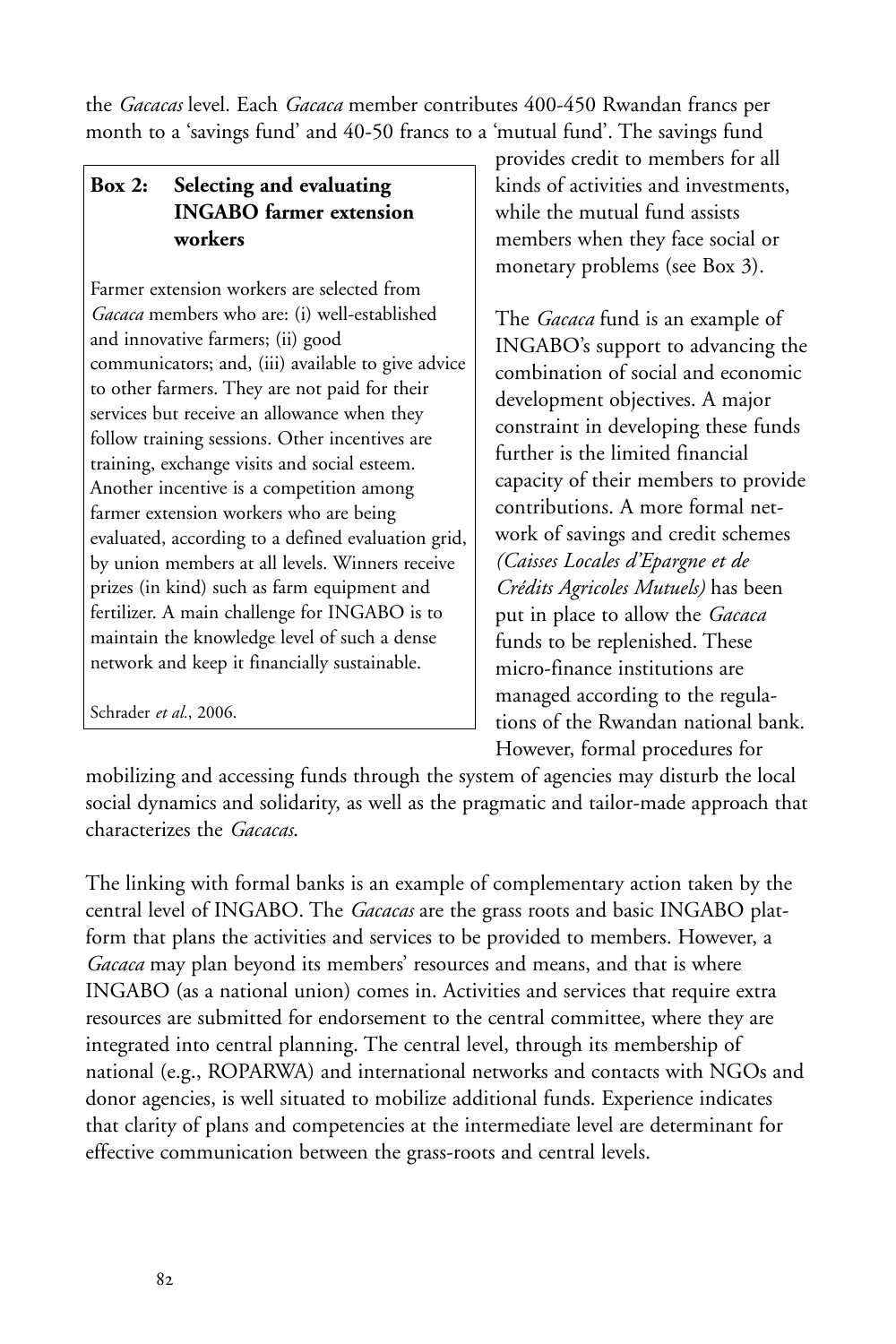| Kamonyi)                                              |                                                                          |
|-------------------------------------------------------|--------------------------------------------------------------------------|
| Members                                               | $21$ women + 16 men                                                      |
|                                                       | Among them: 6 widows + 5 orphans                                         |
|                                                       | All members have at least one goat and most of them also<br>have one cow |
|                                                       | Elected committee: 5 women + 4 men                                       |
|                                                       | Supervising committee: 2 women + 1 man                                   |
|                                                       | Mediation committee: 2 men + 1 woman                                     |
|                                                       | Management committee of the fund: 2 women + 2 men                        |
|                                                       | Fund control committee: 3 men                                            |
| Activities                                            | Vegetable farming in an inland valley                                    |
|                                                       | Land (53 hectare) is rented from district authorities                    |
|                                                       | Each member has his/her own field                                        |
|                                                       | Collective procurement of inputs and individual marketing                |
|                                                       | of vegetables                                                            |
| Member contributions to                               | 400 Rwandan francs/month to the credit fund                              |
| the fund                                              | 40 Rwandan francs/month to the mutual fund                               |
|                                                       | 600 Rwandan francs/year to rent the field                                |
| Types of credits provided                             | Membership fee for the local health mutual                               |
|                                                       | Payment of school fees for children                                      |
|                                                       | Funding agriculture and livestock activities                             |
|                                                       | Investing in land or animals (procurement)                               |
|                                                       | Repair and construction of houses                                        |
| Types of subventions given                            | Funeral of close relatives                                               |
| (mutual)                                              | Marriage                                                                 |
|                                                       | Daily allowances for leaders when on mission                             |
|                                                       | (500 Rwandan francs/person/day)                                          |
| <b>INGABO</b> contribution                            | Three irrigation pumps and vegetable farming equipment                   |
|                                                       | and two cows                                                             |
| Current balance of the fundLie 550,000 Rwandan francs |                                                                          |
|                                                       | 124,000 Rwandan francs through interest on credits                       |
| Fund replenishment                                    | 800,000 Rwandan francs by CLCAM that has been                            |
|                                                       | reimbursed                                                               |
| Beneficiaries of the fund                             | Women and orphans are given priority                                     |
|                                                       |                                                                          |

**Box 3: The** *Gacaca* **fund of Nyagasozi (Sector of Rukoma, District of**

Bottom-up planning of activities and service provision also draws INGABO's attention to formulating plans and mobilizing resources for programmes that provide services to the poorest of their members. Poverty is a common condition in rural Rwanda and most *Gacaca* members face the conditions and consequences of being poor on a daily basis. A special programme, supported by a faith-based NGO, aims to support female-headed households (widows) by providing them with small livestock (goats or pigs), and vegetable seeds. In return for programme support,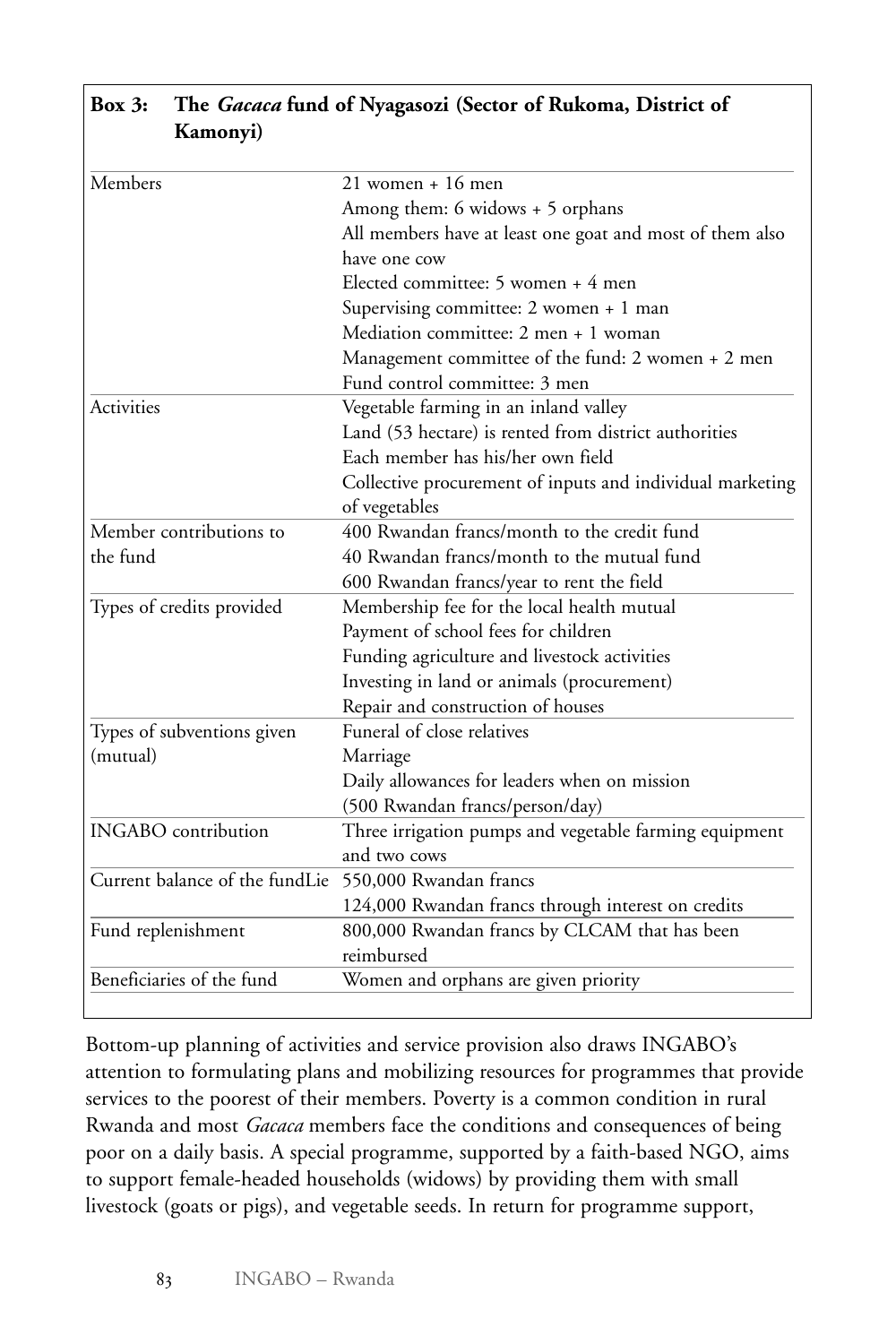INGABO provides training and demonstrations through its farmer extension workers. The *Gacaca* is entirely responsible for identifying the most vulnerable women who participate (Church World Service, 2005).

# **Concluding remarks**

INGABO's experience shows that small, community-embedded grass-roots farmer groups, the *Gacacas*, can be an important factor in enhancing farmer participation in both planning and implementation. Farmer participation and voicing is further increased through INGABO's explicit policy to develop members' capacities and by making them take part in service provision to members.

Participation by all members, particularly the poor, is fostered through integrating social objectives into the organization's service provision. The *Gacaca* mobilize savings funds that have both economic and social functions. In fact, this is a way to reduce the effects of vulnerability among certain social groups. For the poorer farmers, membership of a *Gacaca* is a way of subscribing to an insurance policy. This also explains the success of these funds and requires a careful approach when formalizing grass-roots financial institutions.

The inclusiveness of INGABO and the services provided are enhanced by devolving responsibilities for activities and services to local levels (e.g., selection of beneficiaries). INGABO's central level reinforces the existing mechanisms by mobilizing supplementary external resources for development activities. These activities prove to be successful and pro-poor, because selecting beneficiaries is left to the local level, which has its own selection criteria that are accepted by the local communities.

Exclusiveness of the organization is primarily a result of membership criteria such as being a farmer or livestock holder, and thus having land, and earning a substantial part of one's income from agriculture. Not all rural farmers qualify on the basis of these criteria, but INGABO still insists on applying these criteria. The dominating political discourse of 'professionalization' (both outside and inside the union) could further block membership of INGABO. Secondly, smallholder members are currently excluded because they have difficulties in getting elected to governing bodies – they do not have the time and resources for campaigning or governing, and they are not considered social role models by their peers.

The success in mainstreaming gender may provide an approach for mitigating exclusion mechanisms. Mandated committees and specific procedures could be put in place to meet the needs faced by the poorest, define targeted activities to be undertaken, and pave the way for mainstreaming inclusiveness within INGABO. Further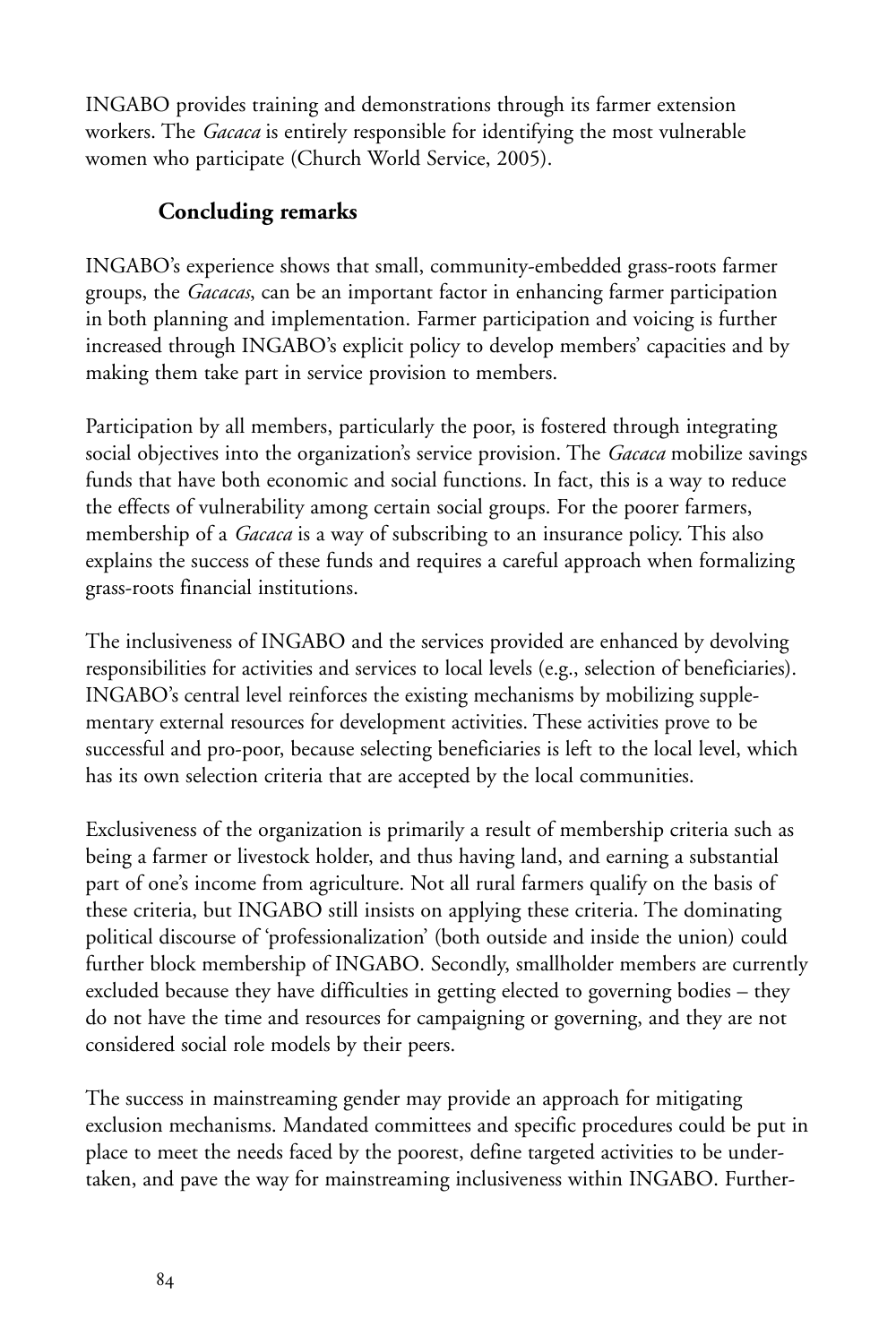more, opening up membership to the growing number of rural labourers within the production value chains to be developed, could provide a response to their needs.

## **References**

- Bingen, J., and L. Munyankusi, 2002. *Farmer associations, decentralization and development in Rwanda: challenges ahead*. Agricultural Policy Synthesis. Rwanda Food Security Research Project MINAGRI. No. 3E, April 2002. Available online at URL: www.aec.msu.edu/fs2/rwanda/PS\_3E.PDF
- Church World Service, 2005. *Hunger & Development. Malnutrition & Poverty Reduction, Rwanda*. Available online at URL: www.churchworldservice.org/ Development/project\_description/descriptions/91.html
- Government of Rwanda, 2002. *Poverty reduction strategy paper*. Available online at URL: www.imf.org/external/np/prsp/2002/rwa/01/063102.pdf
- IFAD/MINAGRI, 2004a. *Agriculture in Rwanda. Background*. Bibliographical document compiled within the framework of the activities of IFAD in collaboration with MINAGRI. Text and design by C. Bidault. Available online at URL: www.ruralpovertyportal.org/english/regions/africa/rwa/agriculture\_in\_ rwanda/CDRom/present/english/backgr.ppt
- IFAD/MINAGRI, 2004b. *Agriculture in Rwanda. Current situation*. Bibliographical document compiled within the framework of the activities of IFAD in collaboration with MINAGRI. Text and design by C. Bidault. Available online at URL: www.ruralpovertyportal.org/english/regions/africa/rwa/agriculture\_in\_ rwanda/CDRom/present/english/situation.ppt
- MINAGRI, 2004. *Strategic plan for agricultural transformation in Rwanda*. Main document. Available online at URL: www.minagri.gov.rw/IMG/pdf/SPAT\_ ENGLISH\_FINAL\_DOCUMENT\_1\_.pdf
- MINAGRI/CTB, 2005. *Etude d'identification. Programme d'appui au système national de vulgarisation agricole décentralisé*. Etude réalisée par Ted Schrader (KIT Amsterdam), Jean-Marie Byakweli (consultant Kigali) et Jean-Damascène Nyamwasa (PLANEEF Kigali). MINAGRI/CTB, Kigali, Rwanda.
- MINALOC, 2005. *Territorial Administration. Administrative Units*. Available online at URL: www.minaloc.gov.rw/admin\_territory/admin\_entities.htm
- OECD, 2006. *Rwanda.* African Economic Outlook. Available online at URL: www.oecd.org/dataoecd/33/55/36741760.pdf
- Schrader, T., J-M. Byakweli, J-D. Nyamwasa, and G. Baltissen, 2006. *Action conjointe pour la prestation de services agricoles aux producteurs rwandais dans le contexte de la nouvelle décentralisation*. Working Document. KIT/Agriterra, Amsterdam/Arnhem, The Netherlands.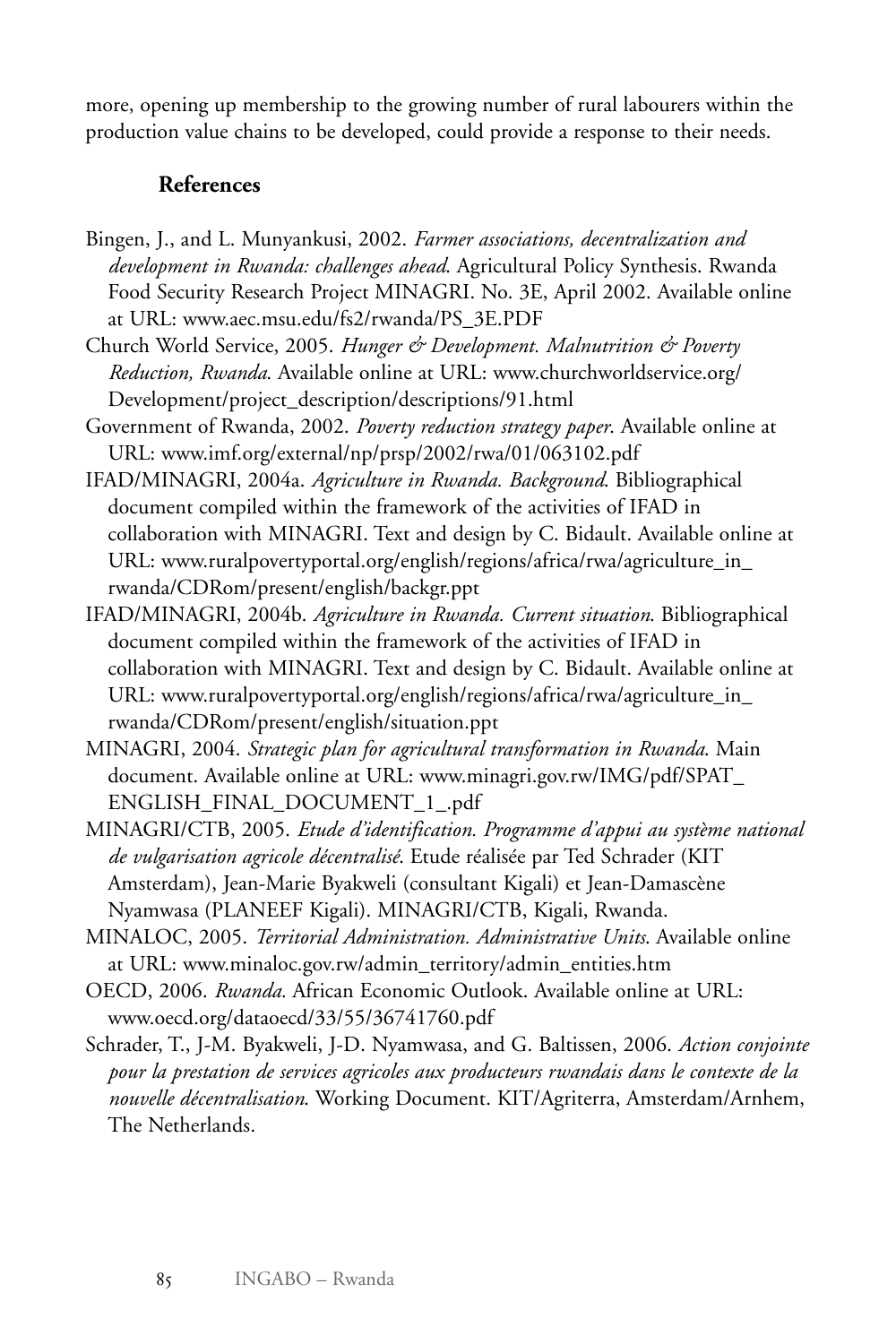#### **Notes**

- 1 Note that a new bill on cooperatives is to be published soon. This bill will no longer recognize farmer associations outside of the cooperative legal framework.
- 2 INGABO also has another meaning in Kinyarwanda, namely shield (*bouclier* in French).
- 3 Since January 2006, these provinces have been reorganized into five regions.
- 4 *Gacaca* means a place to meet and discuss; it refers to the traditional place where dignitaries discussed village affairs and settled disputes.
- 5 Rwanda is divided into provinces *(Intara)*, districts *(Uturere)*, sectors *(Imirenge)* and cells *(Utugari)*. The district is the basic political-administrative unit of the country (MINALOC, 2005).
- 6 This equals about 1.83 USD.
- 7 *Gacaca* is also used by the Government of Rwanda for tradition-inspired participatory tribunals that were set up to deal with the 1994 genocide cases.
- 8 Data on surface areas of farm holdings have been collected by the authors. INGABO does not yet have a membership registration that allows for distinguishing member categories.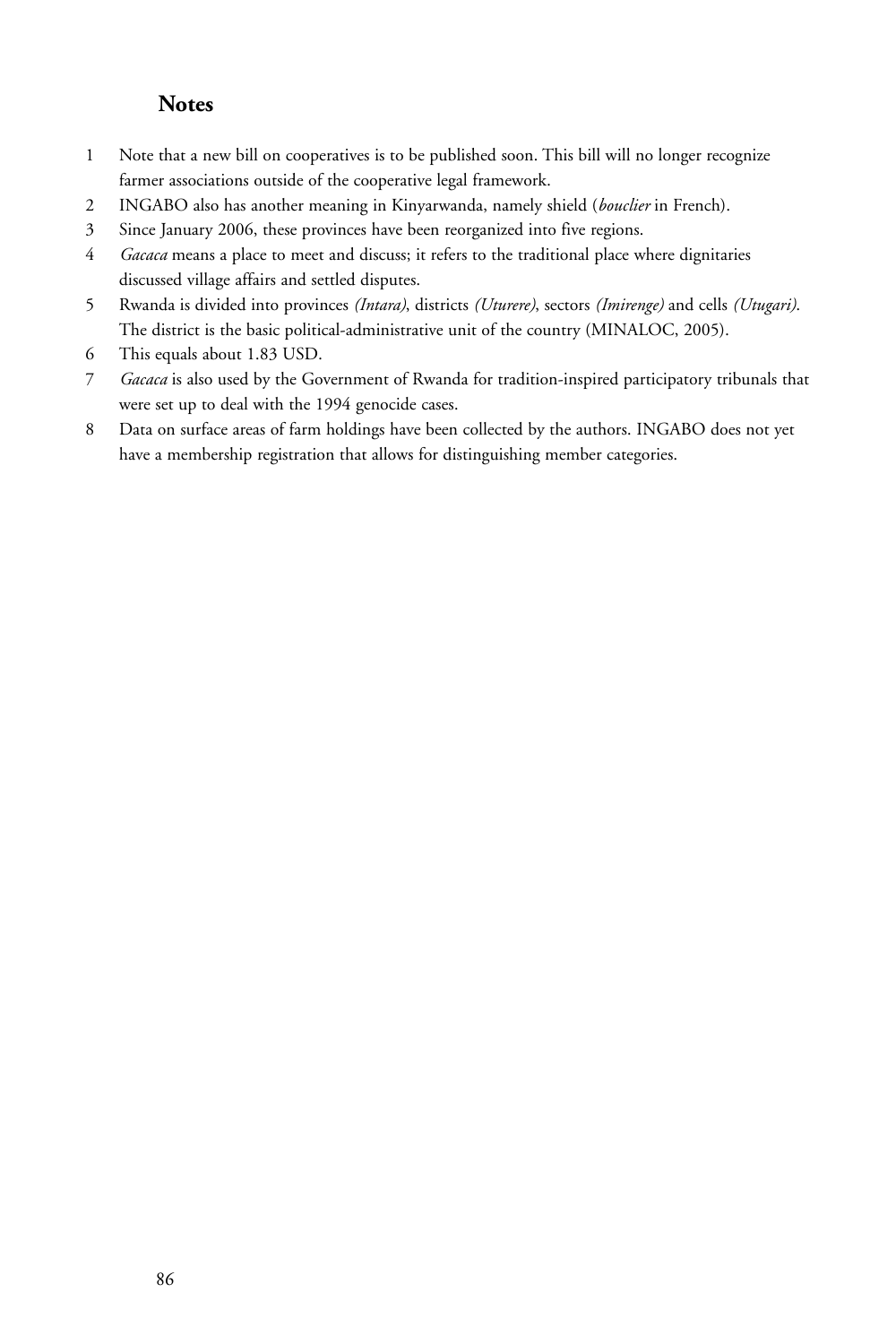# **II** MVIWATA's role in pro-poor service provision in Tanzania

**Stephen Ruvuga, Richard Masandika and Willem Heemskerk**

#### **Introduction**

**Inclusive agricultural research and service provision**

Agricultural research and extension systems in Tanzania continue to face the challenge to contribute to poverty alleviation through economic and agricultural growth. This growth in rural areas will not lead to development unless new and innovative ways of including everyone in this development process are introduced (URT, 2004a). The present Agricultural Sector Development Programme (ASDP), emphasizes demand-driven multi-service provider systems, which will include both public and private service providers, as well as civil society and farmers' organizations. In order to achieve this socially inclusive service provision, farmers' organizations need to be involved and lessons have to be learned from their experience in addressing the needs of the poorest (URT, 2004b).

**Organization of farmers in Tanzania**

The cooperative movement in Tanzania has always played a major role in marketing and price formation. The first Cooperative Ordinance was enacted in Tanganyika in 1931. Cooperative Unions and primary societies<sup>1</sup> were established as early as the 1930s, mainly for key cash crops, the most successful of which were the coffee and cotton cooperatives. Traditional leaders 'used' by the colonial government supported the formation of such primary societies. The unions became strong around independence time, but later came under political control before being fully disbanded and incorporated into the government structure (see Table 1).

The Villagization Act, which came into force in 1974, recognized a village as the co-operative unit in which each villager automatically became a member of the cooperative without paying entrance or membership fees. In effect there was no place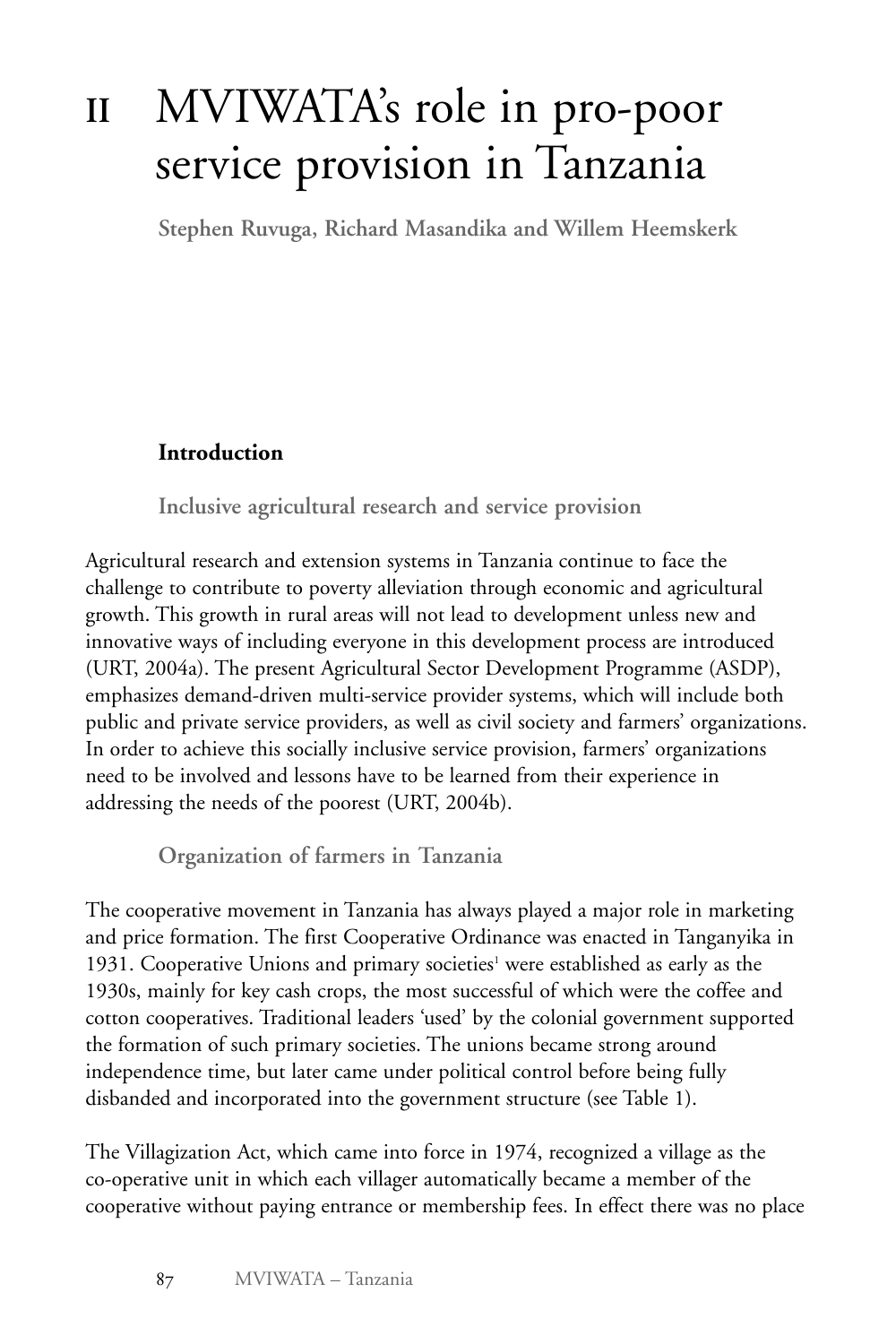#### **Table: 1: Overview of the development of farmers' organizations in Tanzania**

| 1930s | Cooperative Ordinance Act, leading to the start of the cooperative |
|-------|--------------------------------------------------------------------|
|       | movement                                                           |
| 1960s | Political independence from the UK. Independent and strong         |
|       | unions, with assets such as ginning mills                          |
| 1967  | Arusha declaration, socialist economy, leading to control of the   |
|       | unions by the state                                                |
| 1974  | Villagization Act. Villages become synonymous to cooperative units |
| 1976  | Cooperative Unions disbanded, assets confiscated, prices fixed by  |
|       | the government                                                     |
| 1982  | New Cooperative Act, leading to the re-establishment of the large  |
|       | state-controlled unions                                            |
| 1991  | New Cooperative Act, allowing free organization of farmers         |
| 1993  | Start of MVIWATA                                                   |
|       |                                                                    |

Source: Modified after Chilongo, 2005.

for an autonomous cooperative society. In 1976 the Cooperative Unions and the primary societies were all disbanded by the government and reintroduced under the 1982 Cooperative Act. Large cotton and coffee unions, such as Shinyanga Regional Cooperative Union, Nyanza Cooperative Union, Kilimanjaro Native Cooperative Union, and Kagera Cooperative Union were re-established in 1984. The managers of these cooperatives were nominated by the state. As a result of these changes and the state control, the cooperative movement throughout the country lacked accountability, became dependent on state subsidies and hence economically unviable. Farmers lost confidence and trust in cooperatives, had no power and influence on the affairs and the running of the cooperatives. Unlike the past, when farmers were shareholders and managed their own affairs, these new cooperatives became only a network through which they could sell their crops. In response to this and the negative effects on economic development, the new Cooperative Act of 1991 was enacted to embrace the seven internationally accepted principles of cooperatives:

- 1. open and voluntary membership;
- 2. democratic member control;
- 3. member economic participation;
- 4. autonomy and independence;
- 5. education, training and information;
- 6. cooperation among cooperatives; and
- 7. concern for the community (ICC, 2006).

Further amendments resulted in new cooperatives to bring about the economic viability elements. The challenges brought about by the cooperative movement in the country led to the development of alternative farmers' organizations, which could be true representatives of farmers, and provide reliable advocacy. As a result, MVIWATA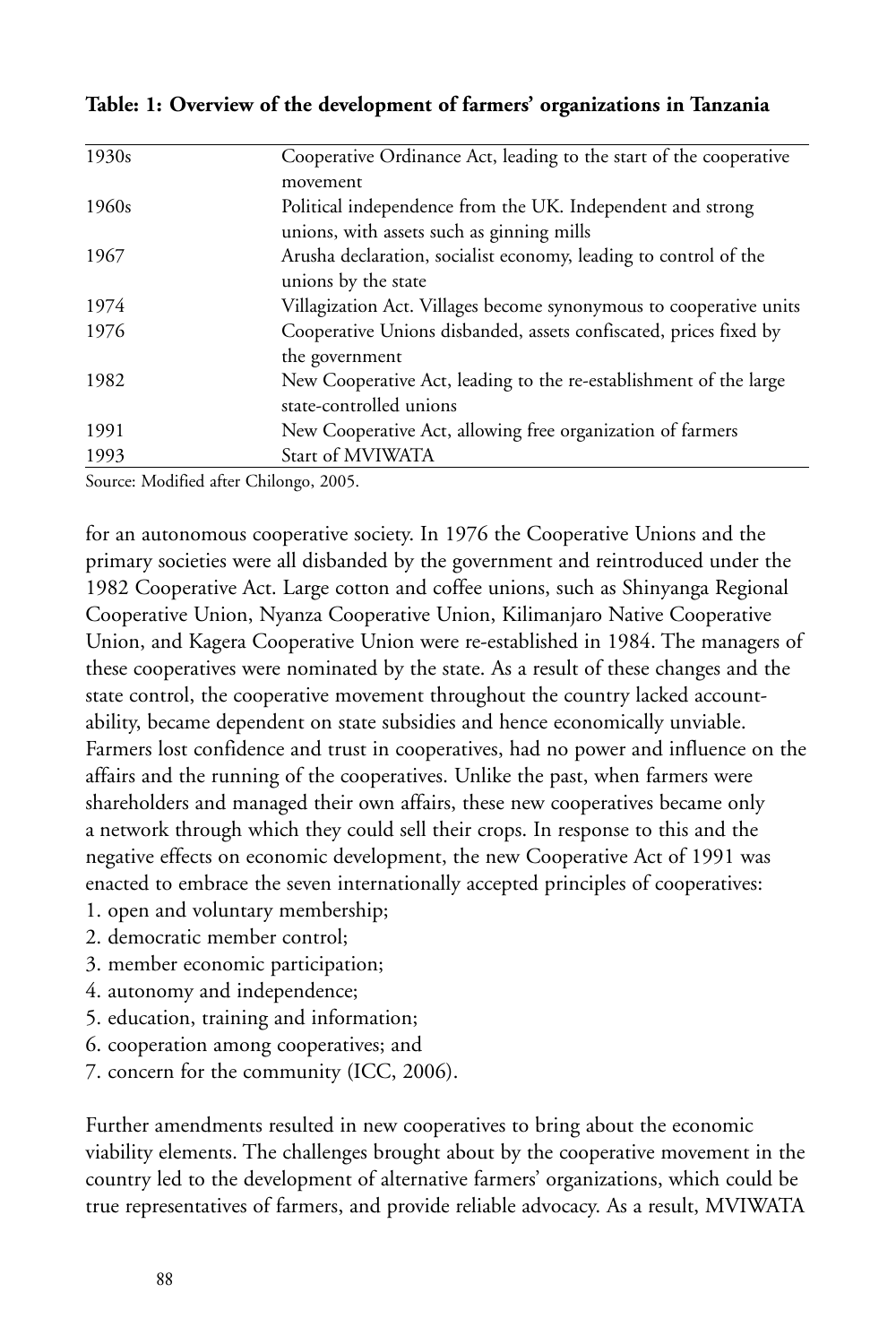emerged in 1993 as a four-tiered network of farmer groups (Kaburire and Ruvuga, 2005). Its members include producer organizations such as dairy farmers and milk processors' associations, organizations in the commercial cash crop sector, but also the surviving viable primary cooperative societies or Cooperative Unions, Savings and Credit Associations and Savings and Credit Cooperative Societies.

**Poverty and social diversity**

Poverty is one of the key development challenges in Tanzania, which farmers are trying to address through collective action. Of the roughly 7 million households in Tanzania, almost 5 million (or 70%), live in rural areas. Of these rural households, 83% are headed by a person who works in farming or fishing, while others are involved in miscellaneous other economic activities. This leads to the conclusion that there are currently some 4 million farming households in Tanzania (URT, 2004a). Some 36% of Tanzanians fall below the basic needs poverty line and 19% below the food poverty line; in rural areas this is 39% of the population. Poverty remains overwhelmingly a rural problem, with 87% of the poor living in rural areas.

Three categories of smallholder farmers have been distinguished in Tanzania in the context of the Agricultural Sector Development Programme (URT, 2004a):

- *Most poor and least advantaged*. Households that fall below the poverty line, and earn, on average, an estimated USD 262 (Tshs 290,000) per household per year. This group includes the landless and casual labourers, households headed by females or orphans, and HIV/AIDS-affected small farm households. Such households are trapped in subsistence farming, a seasonal hunger gap, and inadequate cash income; typically cultivating less than 1.5 ha of land. Based on food poverty as an indicator it is estimated that 1.16 million households (29% of total farming households) belong to this category. The main intervention priorities are empowerment and emancipation through learning.
- *Poor*. Households below the basic-needs poverty line (USD 358 or Tshs 396,000 per year), have more diverse and less vulnerable livelihoods compared to the category of the 'most poor and least advantaged'. Their number is estimated at 1.21 million households, or 31% of the total number of farming households.
- *Better-off*. Households with access to small- or medium-sized areas (more than 3 hectares) of good land, which can play a positive role in extension, training and inclusion of their less well-off colleagues. Roughly 1.6 million rural households, or 40% of the total number of farming households, fall into this category.

This categorization illustrates the diversity of the farming population in Tanzania, although this is further compounded by geographic diversity. Local poverty profiles need to be used to monitor the proper representation of farmers in farmer groups and organizations. The ASDP foresees using local poverty profiles to monitor proper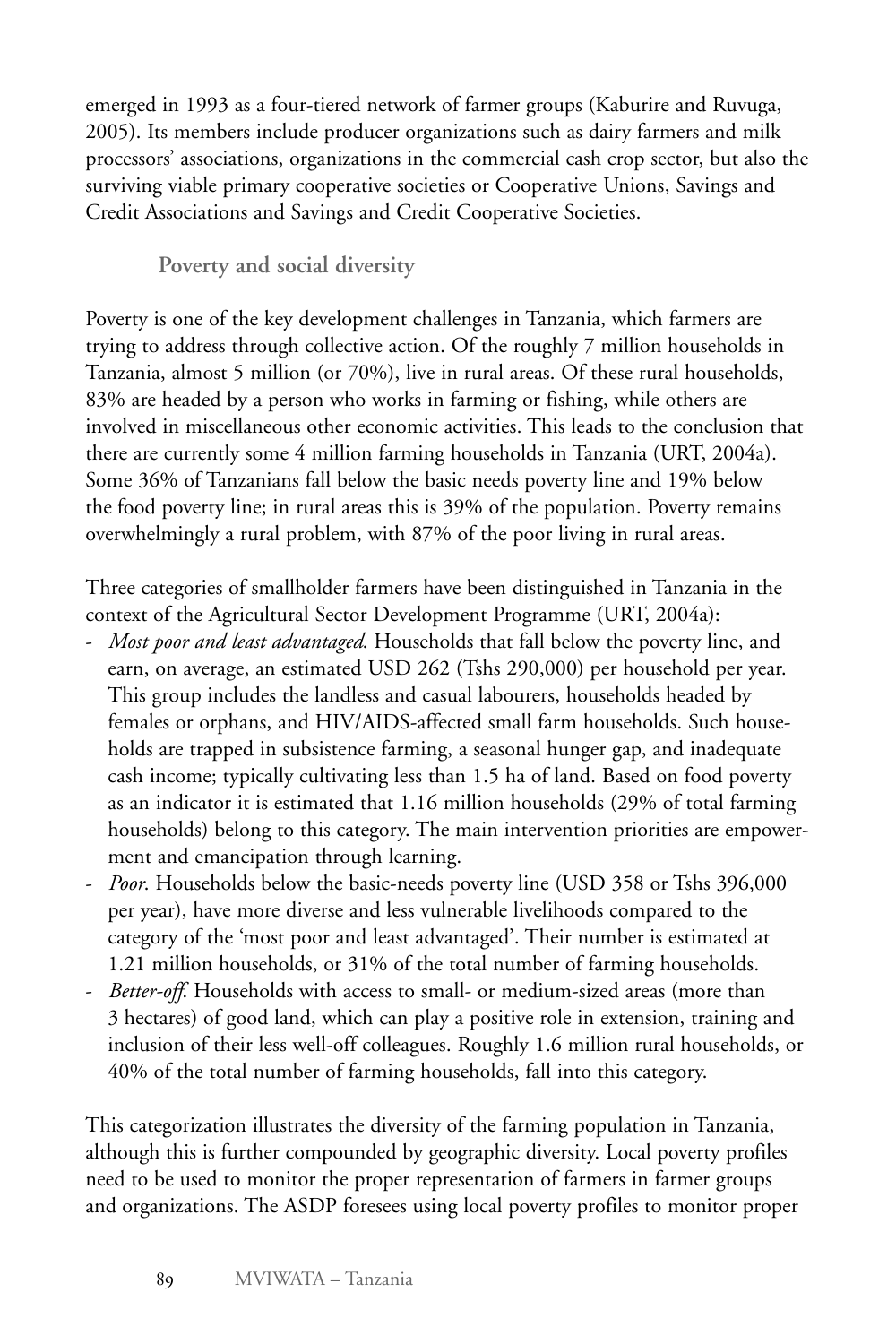farmer representation in the District and Ward level Farmer Fora (FF). Overlying all the acknowledged factors of low productivity and profitability of small farms, is the excessive reliance on the labour of women, who are typically found to contribute more than 60% of their available work time (double that of men) to farming tasks, despite the burden of other family and household responsibilities. Poverty includes an important gender dimension. Female heads of households (25% of the total) earn less than 45% that of their male counterparts, while 69% of female heads of households live below the poverty line (URT, 2004a).

#### **Presenting MVIWATA/MVIWAMO**

MVIWATA is a national network of farmer groups in Tanzania. The organization was established in 1993 by small-scale farmers from the Morogoro, Iringa, Tanga, Mbeya and Dodoma regions (in the centre, southwest and northeast of Tanzania), who wanted to establish a farmer-to-farmer exchange forum. Sokoine University of Agriculture (through a Strengthening Communication Project at Morogoro) guided and facilitated its establishment, which finally led to formal registration of the organization with the government authorities in 1995. MVIWATA's mission is to link farmers' groups and local networks of such groups together into a sound and strong national farmer-based organization capable of ensuring representation and advocacy of their interests in decision-making processes at all levels, including through participatory training and communication strategies. MVIWATA's overall objective is to develop a strong and effective representation of farmers' interests by jointly confronting their needs and challenges, mainly concerning participatory communication, lobbying and advocacy, plus organizational strengthening to provide agronomic and marketing services. MVIWATA advocates strong organizations for smallholder farmers, establishing reliable markets for their farm produce, sustainable financial and technical advisory services, as well as empowered representation of farmers at all levels (Kaburire and Ruvuga, 2005).

MVIWATA was registered under the Society Ordinance Act in 1995 (No. 8612) and in 2000 as a Trust Fund. The Annual General Assembly (AGM), constituted by all members of MVIWATA, meets annually. This is the top decision-making level in the organization. Nomination of representatives takes place at local networks and the main criterion is that candidates must be individual members or cardholders of MVIWATA. The second decision-making body is the Steering Committee (SC), which consists of nine members. Members of the steering committee are elected every three years by the AGM. The Board of Trustees (seven board members), was established when MVIWATA was registered as a Trust Fund and is charged with providing the advisory function and custody of the organization's assets. The staff at national and intermediate levels implement the day-to-day activities of the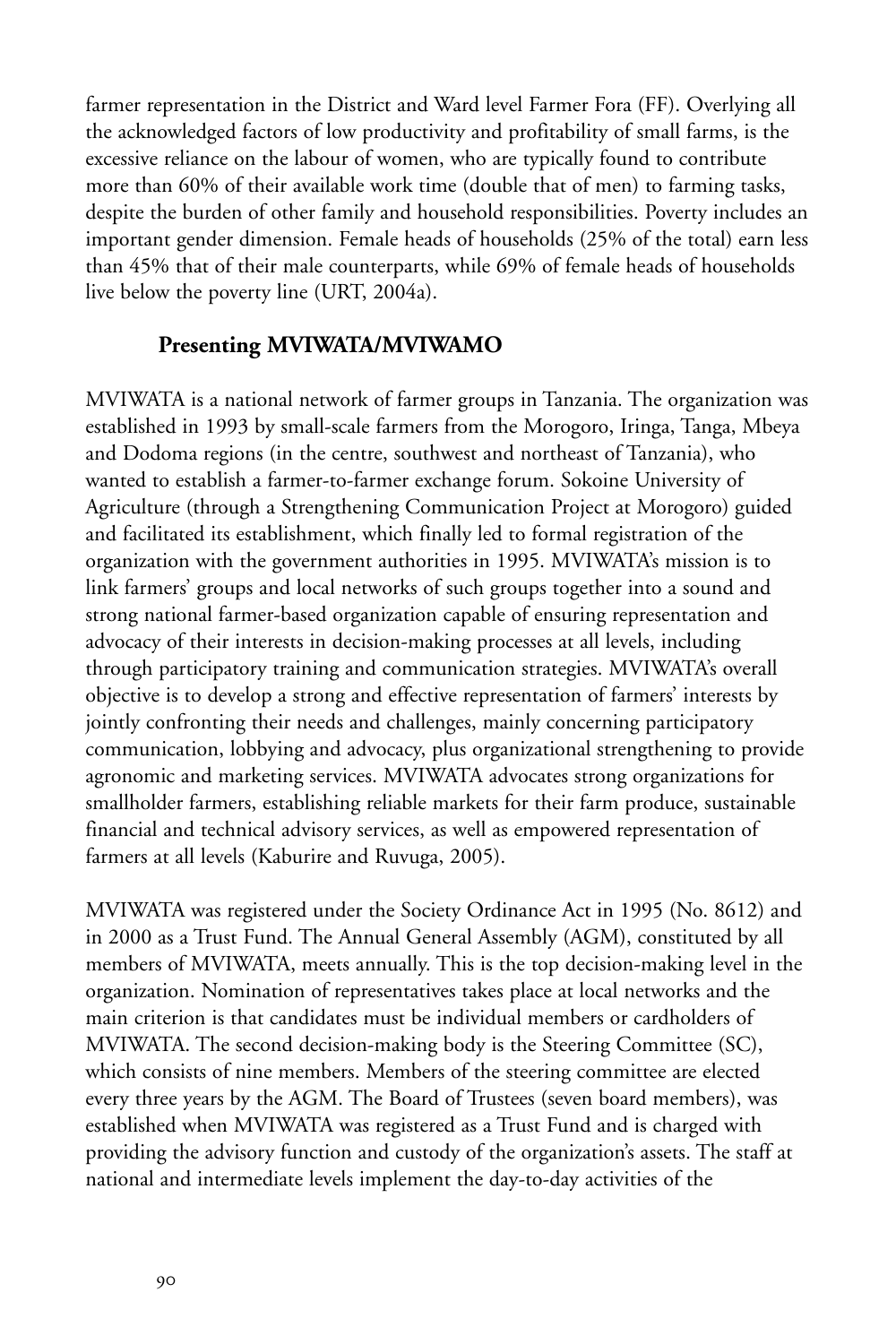organization. Intermediate-level networks are composed of farmers' networks at the district level, which comprise local networks at ward and village levels.

MWIWAMO is an intermediate-level network in Monduli District with four local networks. The organization was founded as a district-level intermediate network by 25 farmers from 12 farmer groups. The farmers were introduced to MVIWATA at a workshop organized in August 2001 and subsequently decided to start the process of forming a district network. MVIWAMO is a registered organization. It was legally registered as a district network of MVIWATA on March 17, 2004 (registration number SO 12374) under the Societies Ordinance. MVIWAMO became the first registered 'Intermediate Network' of MVIWATA. MVIWAMO aims to solve problems relating to:

- 1. market access, by means of cost-awareness training and market linkage strategies;
- 2. access to information, via community library and Internet facilities; and,
- 3. access to credits, through the formation and strengthening of 'Savings and Credit' groups.
- 4. It also addresses cross-cutting issues such as awareness on HIV/AIDS.

The organizational structure and decision-making procedures are laid down in the MVIWAMO's Constitution, supplemented by the Management and Financial Manuals. Elections for participation in Steering Committees are conducted by secret ballot during the AGM. Only members who have paid their annual fees and are fully-fledged members are entitled to vote or be elected to office. The procedures for elections are stipulated in the constitution as follows:

- The candidates lodge their nominations through their local networks but these networks do not screen the candidates.
- The AGM then elects seven members among the candidates, with at least one member from each local network.
- The elected seven members then compete for the posts of Chairperson, Deputy Chairperson and Treasurer.
- The only criterion for a candidate to be elected to one of these posts is that he/she receives a 'simple majority' of the votes.
- To achieve gender balance, at least one-third of the committee members should be female.

The SC stays in power for a term of two years. A member of the SC may be reelected to the same post for two consecutive terms. An SC member may be elected for three consecutive terms if he/she moves to another post. Thereafter, the SC member may not be re-elected until at least one term has expired.

MVIWAMO mainly consists of small-scale farmers<sup>2</sup> but also accepts landless farmers as members, yet all must be members of a group first. The better-off farmers are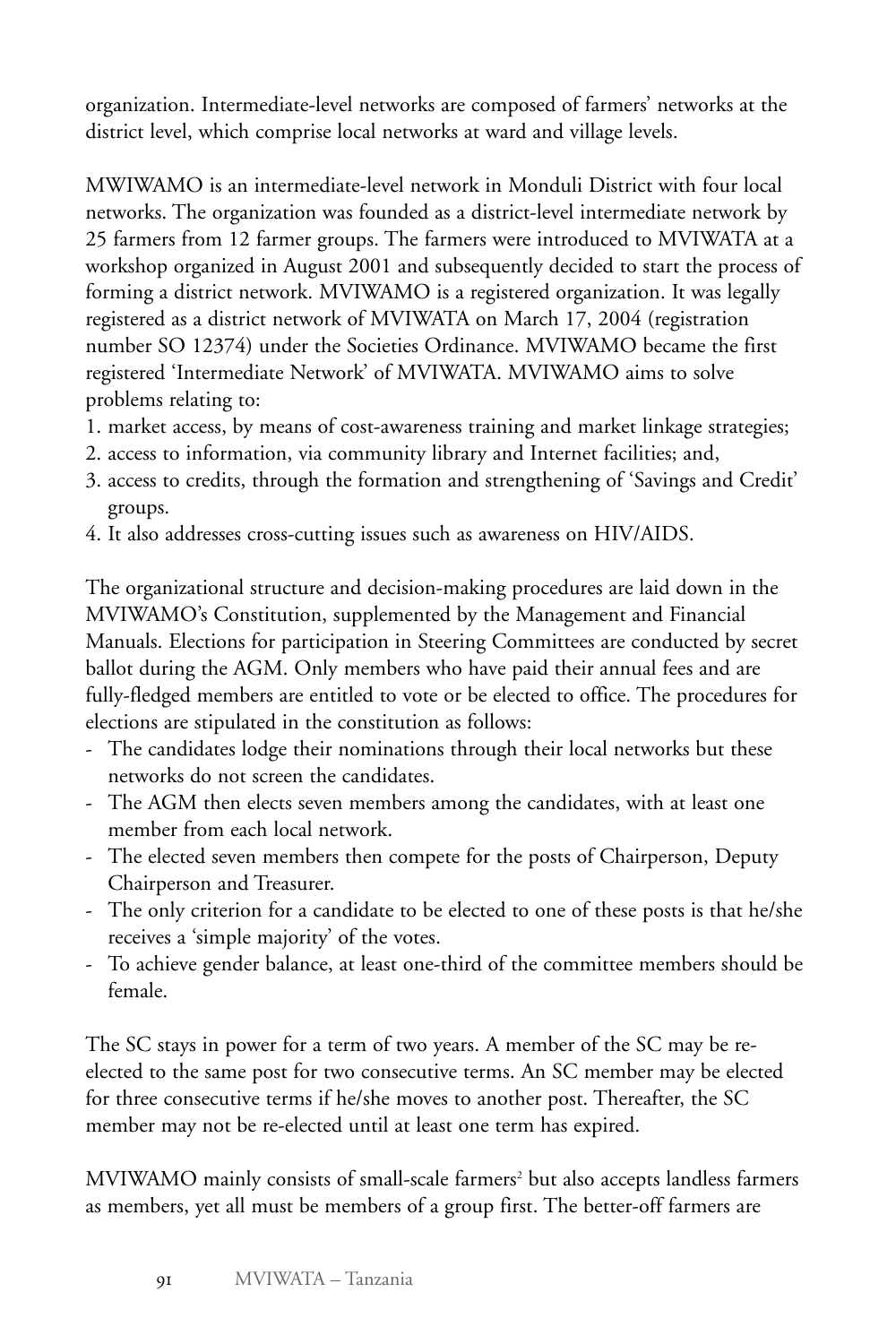encouraged to become non-voting associate members in order to assist and advise small-scale farmers. MVIWAMO is currently developing a new membership database, with members' identification and characteristics such as names, gender, sector, membership status, group, local network, skills possessed, and events in which a member participated (e.g., training, seminar, workshop, study tour, etc.). (Masandika and Mgangaluma, 2005; Masandika and Schouten, 2005.)

## **Membership of MVIWATA**

MVIWATA covers the entire country, although membership and strength of groups and networks vary from one region to another. The constitution clearly states that the MVIWATA members should be small-scale farmers whose livelihoods mainly depend on agriculture. The reason is twofold: firstly, to avoid members who do not consider agriculture and associated activities as a priority for their livelihoods, and secondly, to avoid the chance that other professionals suppress the voice of farmers within their own organization.

The organization has members in all regions of Tanzania. Network size varies from 5-70 affiliated farmer groups, each with an average of 5-100 members. The targeted membership consists of 600,000 small-scale farmers, who can become members through their groups (presently 60,000) or as individual members; there are at least 10,000 cardholders (Kaburire and Ruvuga, 2005).

MVIWATA recognizes that social classes exist and that gender and age differences, when overlooked, may lead to exclusion from the development process. The principal groups affected are women, the young, and elderly people. The overall membership of MVIWATA has the following characteristics. The major source of members' income is from crop production (50%) or animal production (40%). Some 70% of the members cultivate less than three hectares. The main crop grown is maize (40%). Some 5% of the members are agricultural workers, although only 'farmers' officially qualify to become members. In 2001, 30% of the 3,000 individual members were female, while in 2003 this percentage had gone down to 18%, from a total of 5,200 members. The overall membership of women (combined group and individual membership) is estimated at between 33% (MVIWATA, 2004) and 45% (NAJK, 2005). Membership of MVIWATA is voluntary. Two categories of membership exist within the organization: ordinary members and associate members. Ordinary members include individual, groups and networks. Associate members are individuals, corporate bodies or organizations that may be solicited due to their outstanding contribution to MVIWATA. Individual members obtain their membership through their group; groups can register themselves as members and pay group fees. When a group becomes a member of MVIWATA, its members automatically also receive MVIWATA membership.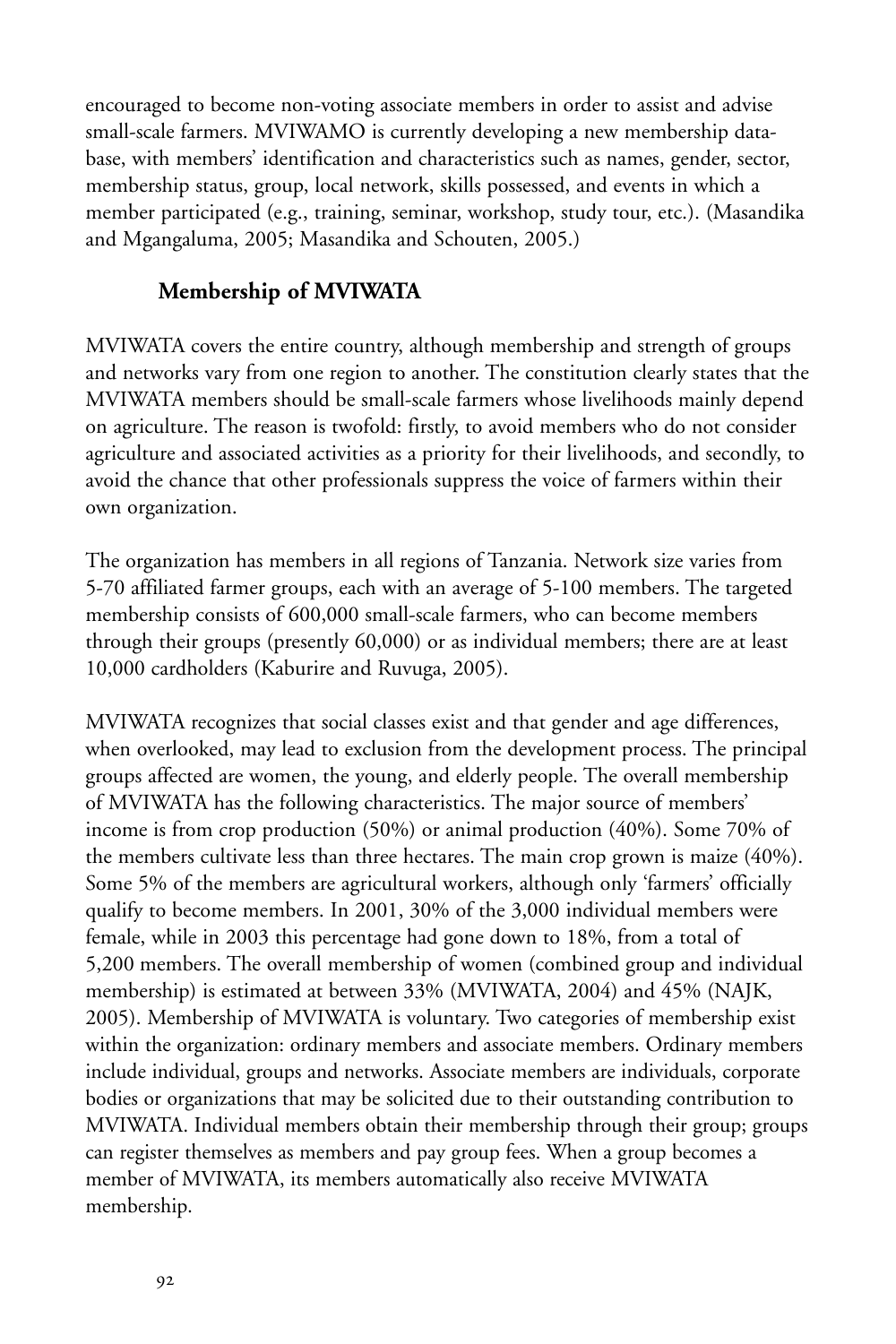Networks at various levels (i.e., region, district, ward and village) may also become members. Basically, the networks comprise individual members of MVIWATA who reside in a particular location and converge together under the umbrella of MVIWATA. The 'individual members' have the constitutional right to vote and decide on matters related to the organization. They are responsible for paying membership fees and are the focal priority for events or activities organized by the organization. Previously, it was not necessary for all group members to join MVIWATA. There were various reasons why not all members of groups became members of MVIWATA, for example:

- 1. failure to be able to pay the necessary fees<sup>3</sup>. MVIWAMO has addressed this issue by allowing payments in instalments; and,
- 2. attitude issues: some prefer to wait until they see benefits being accrued by others, while others are not convinced of group action.

Members of MVIWAMO are individual cardholders of MVIWATA; the rate at which the number of these is growing depends on the mobilization, as well as the attraction of members to benefits and advantages they see from working in the network. MVIWAMO has 75 farmer groups with over 2,500 members of whom 450 (i.e., 18%) are also individual cardholders of MVIWATA. The group size varies according to the purpose of the group formation, with a minimum of five and maximum of 60 members (e.g., in the case of a women's group in a village who jointly owned a grain-milling machine). MVIWATA members are obliged to:

- 1. pay membership fees;
- 2. participate in meetings and activities;
- 3. manage group projects;
- 4. communicate and exchange knowledge and ideas between and amongst each other;
- 5. to vote, and to be elected into leadership;
- 6. prepare the groups' constitutions;
- 7. recruit new members; and
- 8. receive visitors.

Members enjoy certain benefits, which may include; training, exchange of ideas and knowledge, study tours, visitations, provision of capital, exposure and recognition. Expulsion can be caused by failure to pay annual subscription, going against the constitution or resignation. The process of expulsion starts with a warning, then suspension, followed by actual expulsion.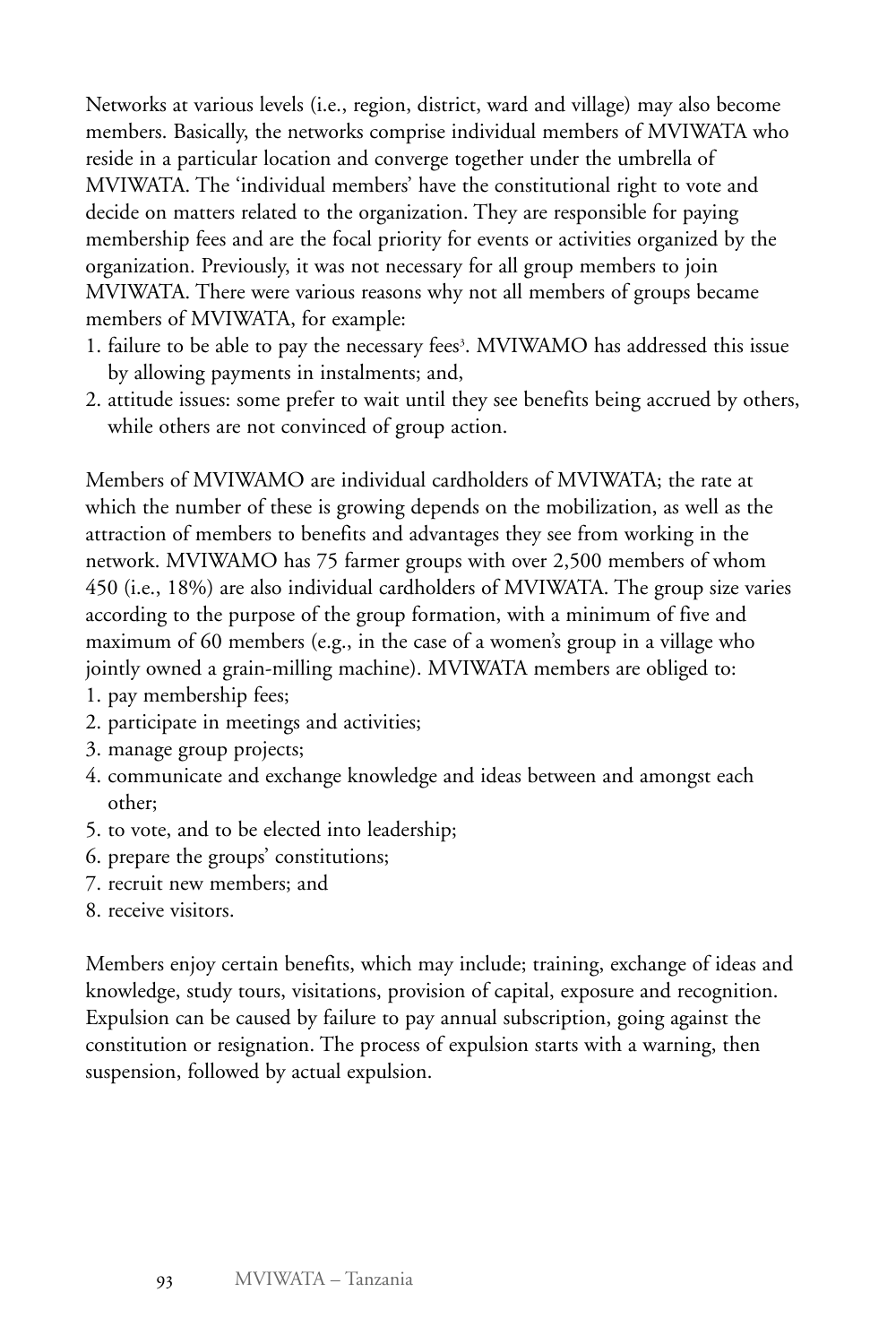## **Gender dimensions**

#### **Profile**

In the MVIWATA profile a number of indicators relating to gender mainstreaming were monitored in 2001 and 2003 (MVIWATA, 2004; Towo, 2004). See Table 2 for further details.

| Qualitative feature indicator                               | 2001 | 2003 |  |
|-------------------------------------------------------------|------|------|--|
| Expertise on gender issues                                  | 25%  | 48%  |  |
| Gender as part of vision, mission and strategy              | 32%  | 60%  |  |
| Formalization of gender policy in statutes, regulations and | 32%  | 60%  |  |
| procedures                                                  |      |      |  |
| Gender as part of programmes and services                   | 30%  | 60%  |  |
| Role of women in policy- and decision-making                | 32%  | 52%  |  |
| Possibility for women to gain full membership               | 88%  | 90%  |  |
| Overall gender indicator                                    | 35%  | 54%  |  |

#### **Table 2: Main MVIWATA gender mainstreaming indicators**

Although major progress has been made with the mainstreaming of gender issues, concerns remain about the role of women in leadership positions, as well as in relation to overall membership (fell from 30% to 18%, see above). However, the percentage of female board members has increased, from 30% in 2001 to 56% after the 2006 elections, due to specific attention given to this issue.

# **Equal opportunities**

MVIWATA has installed mechanisms that ensure equal gender participation in the programme activities; this includes motivation, training, and provision of capital, initiation of study tours and other notable deliberate special considerations. These ensure equal benefits from the organization, which include; non-discrimination in constitutional provisions; equal opportunities in training and leadership; participatory planning in all stages of the decision-making process; and, specifically designed programmes that target women groups. Nevertheless some problems have been raised that relate to the lack of confidence among female members, aggravated by the lack of trust in women exhibited by some male members. This results in poor female participation in meetings and inadequate acquisition of skills through training and meetings. MVIWATA works to accommodate women, the young and the elderly in its activities – for example, women make up at least 40% of the farmers who attend training courses and farmer-to-farmer visits each year, and up to 65% of farmers benefiting from the credit fund are women and young farmers.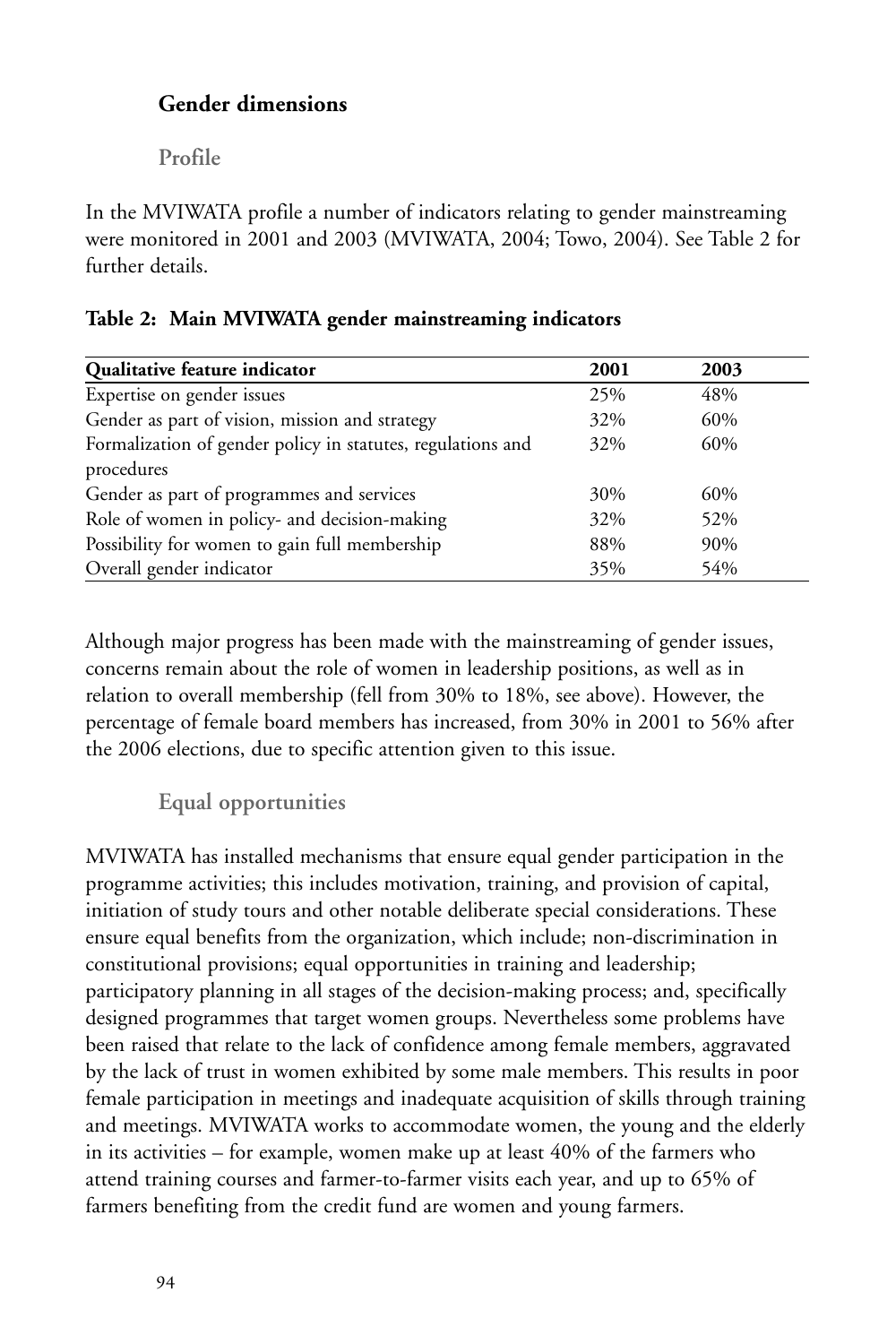# **Decision-making**

Constitutionally, one-third of the SC members must be female (the objective of this constitutional provision is to ensure that women participate in the decision-making body). MVIWATA's current national steering committee consists of five women and four men). The ratio in the appointed executive secretariat is however only 78:22. Although emphasis is given to equal opportunities, some special measures are still required to enhance female participation in the secretariat. The organization has further ensured women's participation through the following measures:

- 1. equal opportunities for all in elections; and,
- 2. special offers for women to attend meetings and workshops, including preferential leadership training.

A need was also identified for a review of the constitution to enhance greater women participation in the middle level management and leadership of the organization. Other strategies include; increasing the members' knowledge and awareness as well as encouraging participation. Encouraging women to form and/or join existing groups, as well as popularizing leadership training could further enhance improvement in this aspect. The female participation in the AGM has increased from 37% in 2003 to 43% in 2004, while the total attendance increased from 182 to 196. One-third of the 136 trained promoters in communication, entrepreneurship, advocacy and lobbying are women (Towo, 2004).

## **Advocacy**

Women are heavily involved in agriculture, although in many cases mainly as labourers. However, things are now changing in many parts of the country as more and more women are beginning to take an active role in development activities. Be it politics, economy, health or social welfare, women are now taking centre stage in decisionmaking and thus assuming an important role in community development (Mfugale, 2005). Women are increasingly coming together to form all-female, common interest farmer groups, such as for vegetable growing and dairy goat enterprises, while their representation in mixed groups, including in office bearing oppositions, is significant and growing (URT, 2004b). Twelve years since MVIWATA started working with rural women members, the groups not only produce enough food for themselves but they have also turned to alternative sources of income. Female MVIWATA members have participated in the formulation of the national gender policy (Towo, 2004).

# **Building social capital**

MVIWATA's main purpose is to develop strong and effective farmer representation in policymaking, service provision and markets, resulting in emphasis on organizational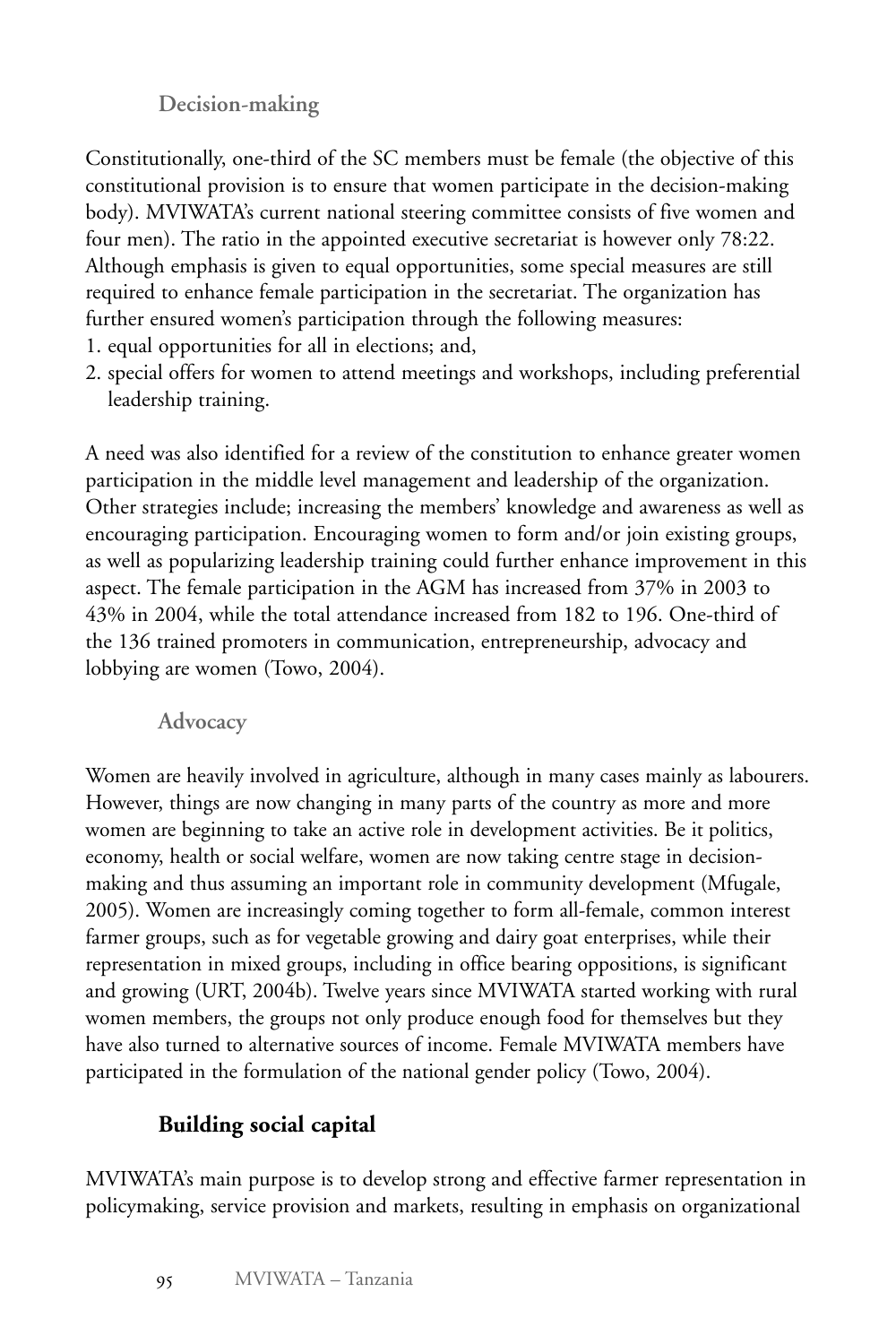#### **Box 1: Examples of women's groups supported by MVIWATA**

MVIWATA works with groups comprising both men and women, but the women are in the majority in the mixed groups. Women are chairpersons of the groups, others are secretaries and still others members of executive committees. Examples of women groups in Morogoro and Mvomero district of Morogoro region, which are supported by MVIWATA, are:

*Sakina Abdallah* of Kinole village in Morogoro district heads a group that engages in drying fruits and vegetables (mangoes, pineapples, oranges, tangerines and breadfruit) by using solar energy. They undertake this activity after the usual daily chores. The group secures their market in hotels in Arusha and in Zanzibar, as there are no local markets. Despite the low production capacity, members of the group earn extra income that helps improve their quality of life.

*Grace Mkwidu* is a leader of a group of women farmers in Mgeta, Mvomero district that propagates the use of organic pesticides, which are applied on vegetables, fruits and other crops. 'We encourage people to use the organic pesticides because they are not harmful to their health and not expensive'. A test was conducted to determine the effectiveness of both chemical and organic pesticides. The biggest advantage, according to the group leader, is that the vegetables or fruits can be consumed as soon as six hours after the application of the insecticide without affecting a person's health.

*Francisca Lucas*, also from Mgeta, heads an all-women group that grows flowers to supplement the major farming activities in bananas, beans, cassava and vegetables. The flower business gave women an alternative to large-scale farming and generated substantial revenue. 'Sometimes it is not easy for women to haul sacks of beans or loads of cabbages, but it is easy to carry a bunch of flowers and the income is just as good,' MVIWATA's Shekilango clarified. The members of the group do not work full time on the flower farms, leaving them plenty of time to attend to the main farming activities.

Source: Mfugale, 2005.

strengthening. MVIWATA therefore concentrates on the development of bonding social capital by the local and intermediate networks, thus also strengthening the bridging social capital, i.e., sensitizing group formation and networking. This provides an environment for efficient exchange of information among MVIWATA members, facilitating exchange of knowledge and experience within networks through meetings, workshops and joint projects. MVIWATA also aims to strengthen the linking social capital through local links with communities and other stakeholders from the public and the private sector. MVIWATA uses various approaches to build the capacities of its members. These include study tours, exchange visits and sensitization seminars. Short and long-term courses on land rights, trade and marketing, entrepreneurship, credit and savings, modern farming methods and cross-cutting issues, notably HIV/AIDS and gender. The need to invest in education as a way of addressing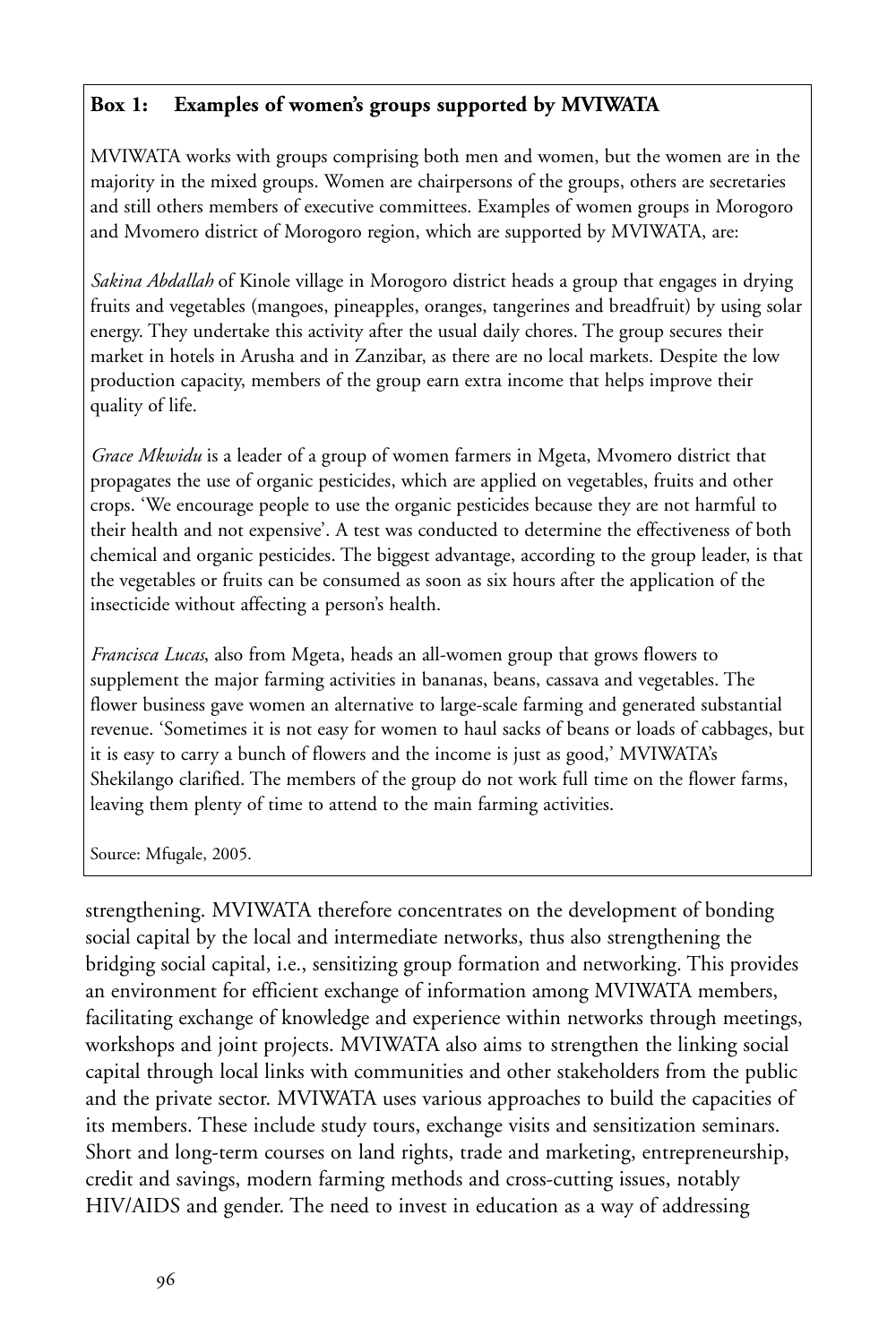fundamental issues of productivity and efficiency in agriculture cannot be understated because the majority of MVIWATA-associated farmers are subsistence farmers with very low levels of education, which is an obstacle in the fight against poverty. Generally, MVIWAMO activities target the rural population at two levels:

- 1. at individual or household level through awareness raising and technical training, aiming at direct socioeconomic improvement in the households; and,
- 2. at organizational level by institutional strengthening of groups and local networks, leadership training, linking with other organizations, aiming at long-term empowerment of small scale farmers and pastoralists representation at all levels.

MVIWAMO aims to improve the socioeconomic situation of its members through:

- 1. institutional strengthening of groups and local networks;
- 2. facilitating the communication and exchange of knowledge and experiences between members, groups and networks among themselves, but also with other institutions; and,
- 3. as well as by empowering its members, also enabling them to choose and lead their own development.

# **Representativeness of MVIWATA**

In many areas MVIWATA is strongly represented at the village level; small-scale farmers (irrespective of age, gender, farm type, religion, geographical origin or political opinions) can become members and hold responsible positions in the organization. MVIWATA has five organizational levels: individual members; local farmers groups; local networks; intermediate level networks; and the national level (with headquarters in Morogoro). MVIWATA operates under the motto 'Mtetezi wa Mkulima ni Mkulima Mwenyewe', which literally means 'defender of farmers' interests by farmers themselves'.

MVIWATA with its four-tier structure represents its members at all those levels, as well as through international networks.

The representation of farmers is strong at international and national levels (MVIWATA, 2004) and reasonably strong at the meso level (e.g., in the case of MVIWAMO), but the representation is considered weak at the district and local levels. The poorest farmers and women are seldom members of the organizations, as they are not able to invest time and resources in attending meetings. Their involvement, particularly in heterogeneous groups, is minimal, and their contribution to policy and lobbying activities is minor (Lema and Kapange, 2005,). In the ASDP programme Farmer Fora, will be organized at District and Ward level (DFFs and WFFs). Representatives with all kinds of social capital, such as farmer groups, cooperatives, women groups, seed-banks, etc. will get together in order to increase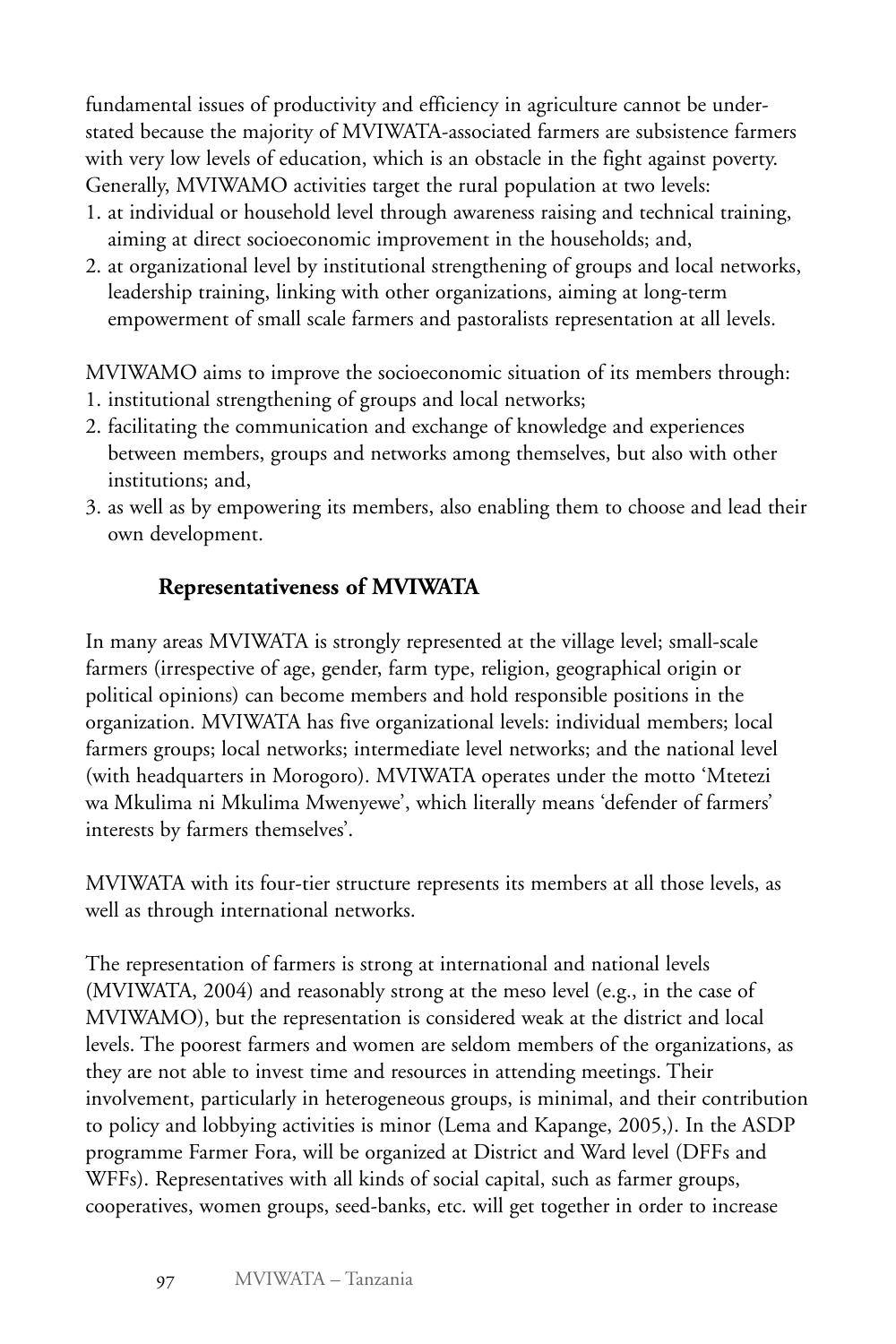| Level             | Farmers' organization      | <b>MVIWATA Links</b>            |
|-------------------|----------------------------|---------------------------------|
| International     | <b>IFAP, EAFF</b>          | Agriterra, IFAD                 |
| National          | <b>MVIWATA</b>             | AMSDP, PADEP, INADES,           |
|                   | PELUM (regional network)   |                                 |
| Zonal             | e.g., MVIWAMO and other    | EZCORE, Regional Consultative   |
|                   | intermediate networks      | Council                         |
| District and Ward | Local networks, as well as | Some projects, Monduli District |
|                   | district and ward Farmer   | MoU, District Network of NGOs   |
|                   | Fora (FF)                  | and CBOs, Ward Development      |
|                   |                            | Councils                        |
| Community         | Farmer Groups, Primary     | Groups can link up with other   |
|                   | Societies, Associations    | organizations                   |

#### **Table 3: Level of representation of farmers by MVIWATA**

their control over the programme and eventually even receive funding for the agricultural advisory services provided (URT, 2004b). The WFF and DFF will have close links with Local Government Authorities. MVIWATA's grass-roots groups can, and intend to, become members of the aforementioned fora.

## **Role of farmers in MVIWATA**

Farmers in MVIWATA are primarily members of the groups that are in turn members of local networks and middle level networks. Farmers can also become individual members, independently whether the group is a member. These members/ cardholders can attend the AGM and elect leaders, approve annual reports and budgets, and strategic plans. Apart from this, members may have leadership functions at various levels. The members are also involved in a number of mainly voluntary services relating to both technical issues, as well as capacity development issues. The latter relate to both strengthening the existing groups and networks, as well as to establishing new groups and networks. The gender strategy foresees an equal participation of women in the AGM and all leadership and farmer promoter positions.

One major characteristic of the MVIWAMO leadership is that all members have equal chances of aspiring for a leadership position. In order to avoid particular members to dominate in leadership positions at various levels, members who hold leadership positions at lower levels (groups or local networks) are encouraged to allow other members a chance to aspire to positions in higher levels. Thus, being a leader at a lower level (e.g., a local group or local network) is not a prerequisite for being elected to the Steering Committee (SC) of MVIWAMO. MVIWAMO encourages other organizations to work with existing farmer groups to avoid groups to solely exist for the benefit of a particular project or NGO. MVIWAMO as a multicultural organization works with the traditional practitioners such as the LOIBON (Maasai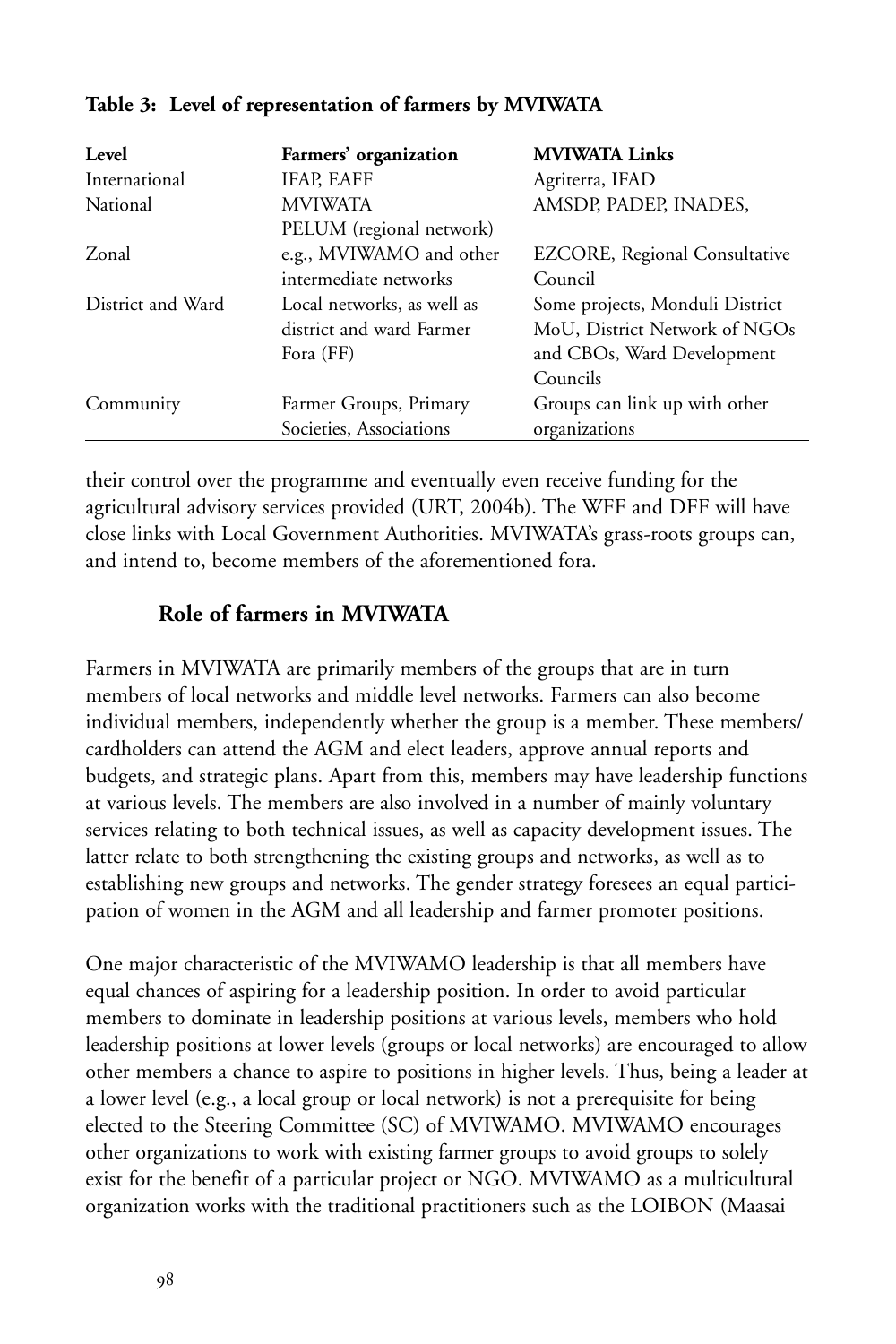traditional healers), LAIGWANI (Maasai traditional age leaders) as well as MABARAZA YA WAZEE (local fora for elders). MVIWAMO supports the ideas of organizations or 'movements', which fight against female genital mutilations, such as AFNET. MVIWAMO also has HIV/AIDS programmes, which aim to address traditional habits or values that have a role in spreading this disease.

# **SWOT analysis**

MVIWATA's strengths, weakness, opportunities and threats were identified in exercises at different levels within the organization, but mainly through selfassessment.

The draft SWOT table was presented at a national workshop in January 2006, where it was updated and validated. The main observations will be further analyzed in paragraph 1.10.

# **Role of MVIWATA in access to services**

The actual goal of MVIWATA is therefore to build a strong organization by mobilizing farmers to join groups in order to realize the objectives set by the farmers in initiating, implementing and monitoring their own economic and social plans. Farmers require appropriate services to support those plans and for that purpose farmers' organizations such as MVIWATA need to influence the type of services being provided, as well as to facilitate access to these services. These aspects get major attention in the new ASDP, through district and ward level FFs MVIWATA has yet to get fully involved in this evolving programme. However, MVIWATA has developed its own capacity in service provision. The organization, according to a cross-section of respondents, has successfully developed financial support for its members, and has organized training for farmers in accessing markets. Specific services of MVIWATA include:

- 1. initiating study tours and training for its members and leaders;
- 2. mobilizing farmers to join the organization at various levels and thereby increasing the number of groups and local networks;
- 3. training on opening and running rural banks (SACCOs) by and for members;
- 4. enhancing and improving the access to, and management of, rural markets;
- 5. publishing the 'Pambazuko' magazine on farmers' activities (8,000 copies distributed to members and partners); plus radio programmes.

Increasingly, MVIWATA and its intermediate-level networks are involved in production-chain-related activities and services, such as market and financial advisory services and projects.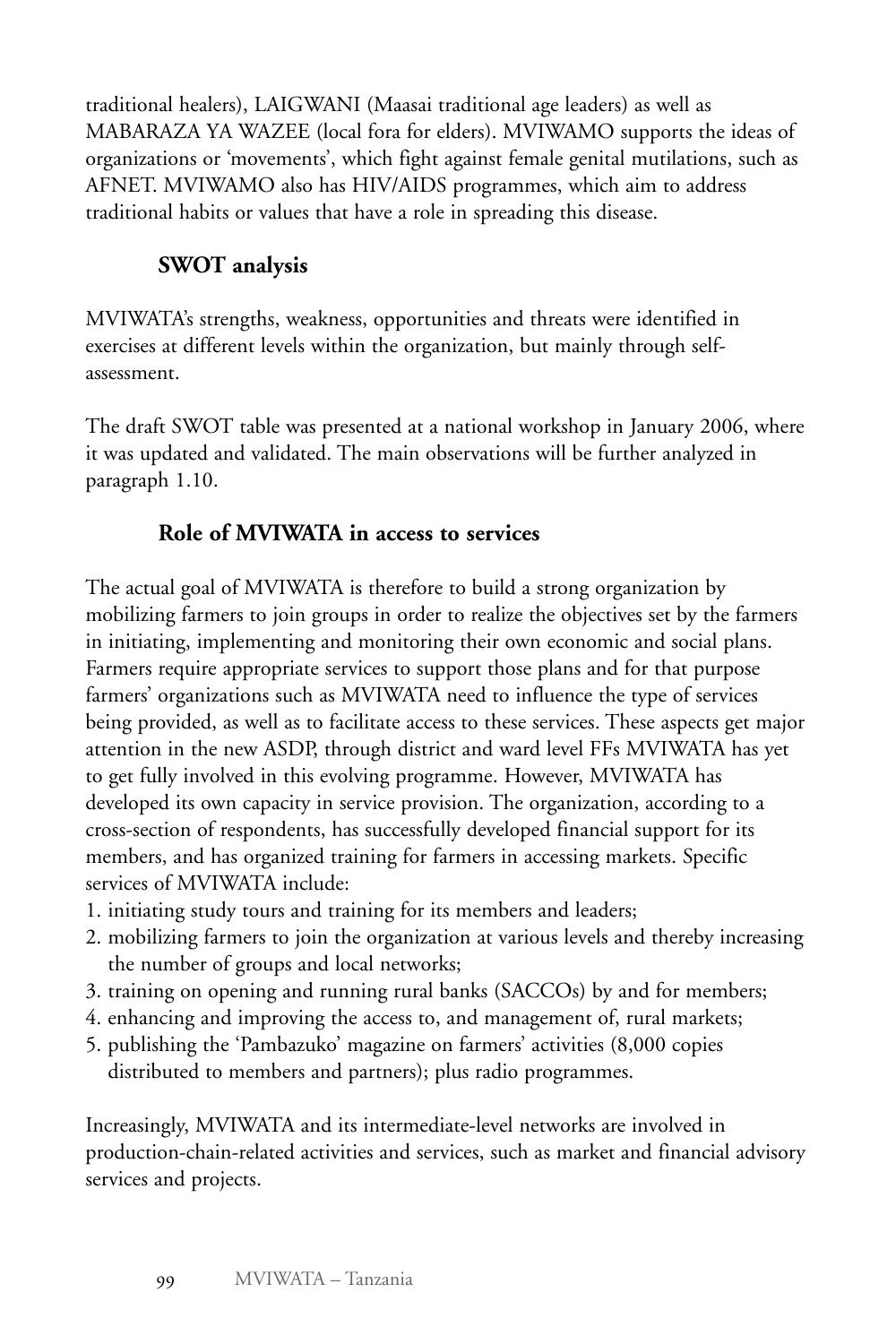| <b>MVIWATA/</b><br><b>MVIWAMO</b> | <b>Strengths</b>                                                                                                     | Weaknesses                                                                                                                                  | Opportunities                                                                                                                           | <b>Threats</b>                                                                                   |
|-----------------------------------|----------------------------------------------------------------------------------------------------------------------|---------------------------------------------------------------------------------------------------------------------------------------------|-----------------------------------------------------------------------------------------------------------------------------------------|--------------------------------------------------------------------------------------------------|
| Constituency<br>and<br>membership | Inclusive member Limited coverage<br>target group.<br>Positive network<br>feedback on<br>poverty issues.             | Low networking<br>capacity.<br>Low social<br>bonding capital<br>strengthening for<br>expansion.                                             | Large potential<br>constituency.<br>Positive image<br>farmer groups.<br>Network<br>contribution.<br>Raised interest<br>in farmer roles. | Many beneficiaries<br>lack close contacts<br>with the national<br>level.                         |
| Legal status<br>and<br>legitimacy | MVIWATA is an<br>autonomous,<br>legally recognized<br>organization.                                                  | Many Farmer<br>Groups are not<br>registered.                                                                                                |                                                                                                                                         | Agricultural policy<br>with poor legal<br>framework for role<br>of farmers'<br>organization.     |
| Governance<br>and<br>democracy    | Qualified board<br>and management,<br>regular meetings<br>with members<br>and mutual<br>respect and trust.           | Management<br>committee is<br>over-stretched.<br>Poor gender<br>strategy.<br>Poor definition<br>of leadership<br>functions.                 | Building a strong<br>grass-roots<br>organization.<br>Conducive<br>policies for<br>group and<br>network<br>formation.                    | Weak vertical<br>social capital<br>within farmers'<br>organizations.                             |
| Purpose<br>and<br>objectives      | Groups and<br>networks with<br>different poverty<br>levels supported.<br>Mobilization and<br>formation of<br>groups. | Inadequate M&E<br>system.<br>Support Staff<br>overworked.<br>Few linkages with<br>partners at all<br>levels.                                | Market policies<br>increasingly pro-<br>poor.                                                                                           | Poverty prevents<br>full participation.<br>Few farmers<br>groups member.<br>Donor<br>dependence. |
| Institutional<br>development      | Strong links at<br>national and<br>international level. between the                                                  | Poorly defined<br>interaction<br>national and<br>middle level.                                                                              | Potential for<br>linkages and<br>networks at<br>different levels.                                                                       | Liberalization of<br>financial markets.                                                          |
| Innovation<br>development         | National research<br>and development<br>links<br>Farmer Groups<br>involved in new<br>knowledge<br>application.       | No true partner-<br>ships at various<br>levels.<br>Poor links at the<br>local level with<br>research and<br>advisory services<br>providers. | The Farmer Fora<br>(DFF, WFF) at<br>various levels in<br>ASDP.                                                                          | <b>Existing Farmer</b><br>Groups (not<br>leading to<br>bridging social<br>capital).              |

# **Table 4: MVIWATA SWOT analysis for social inclusion and innovation**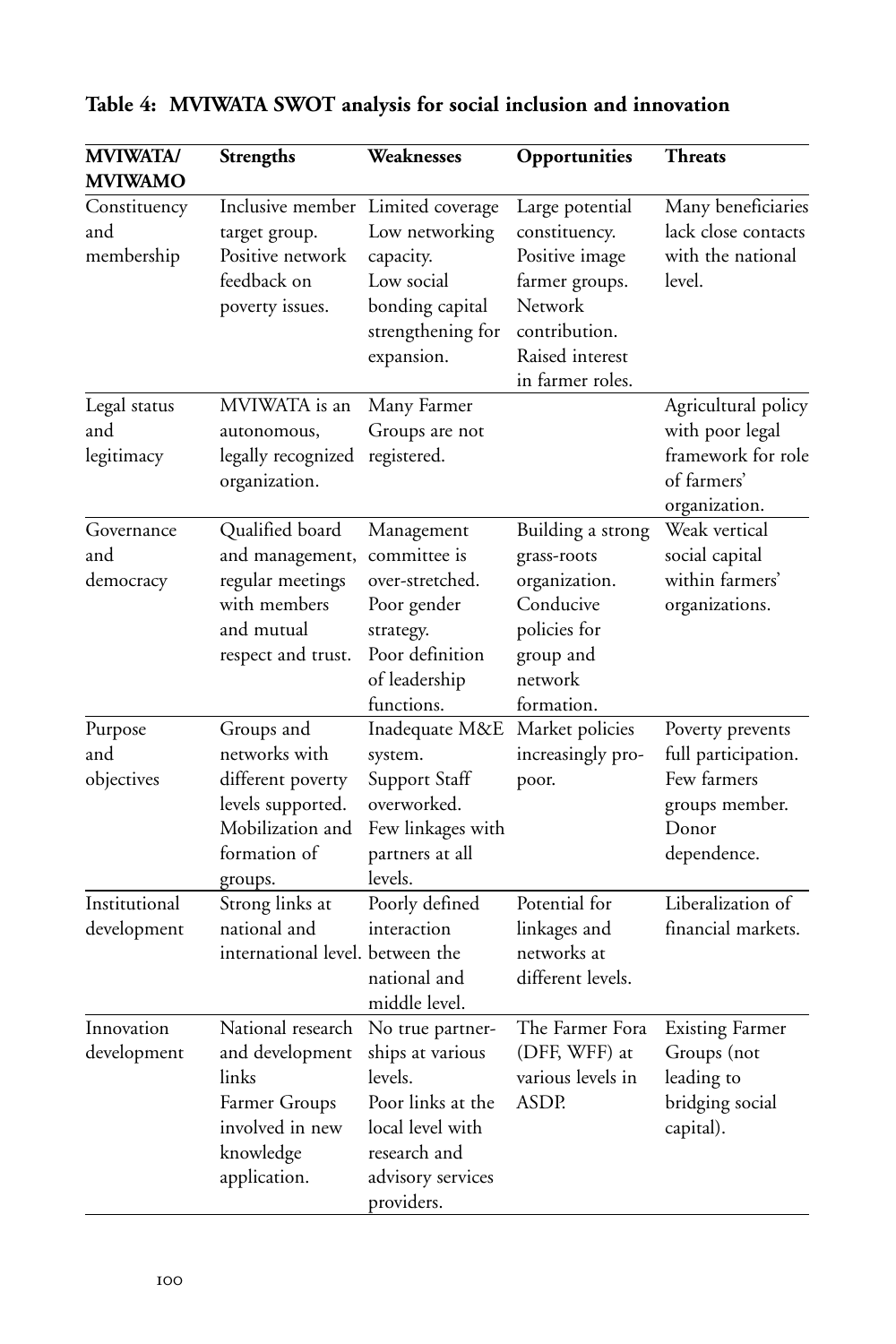The assignment of policy and management responsibilities within the organization is such that, on average, there is no clear distinction between the secretariat and the leadership duties. This is a situation that needs attention in order to avoid duplication of efforts and interference. This relates to both the policy-making by the Board and the AGM and the management of service provision by the executive secretariat, as well as the influence on development policies by the Board and the facilitation of access to adequate services by the secretariat.

## **Concluding remarks**

#### **General**

Research and advisory services have been addressing the needs of the smallholders, but the ASDP states that social inclusion needs to be improved and that institutional innovation will be required. Farmers' organizations, such as MVIWATA recognize that social classes exist and that gender and age differences, when overlooked, may lead to exclusion of certain groups in the development process. The principal groups affected apart from the poorest households are intra-household categories such as women, the young and the elderly. When implementing its activities MVIWATA attempts to accommodate such groups and make sure they are included. For example, women make up at least 40% of the farmers who attend MVIWATAorganized training courses and farmer-to-farmer visits each year. Up to 65% of the beneficiaries of a credit fund (for which MVIWATA facilitates access) are women and young farmers. In this regard, the aim is to enable such groups to develop confidence to manage their affairs, access common services including credit, and become active participants in decision-making and not simply remain passive members within MVIWATA. MVIWATA expects that this will indirectly reduce poverty and increase economic efficiency. It is also in MVIWATA's interests to work for all subsistence farmers, whether they are members of the organization or not. Demand by farmers to join the network is very high, which illustrates the perceived benefits, legitimacy and potential of the organization.

#### **Inclusive farmers voice**

MVIWATA focuses on a target group of 600,000 members, which is substantially less than the total number of smallholders in Tanzania (4 million households). The organization is of the view that, given its capacity, this is a realistic target group. The rural community in Tanzania is far from homogeneous; not all inhabitants are farmers; the number of agricultural workers in some regions is high; and, considerable differences are observed in poverty status between smallholders. MVIWATA considers the monitoring of the developing membership profile crucially important, in order to ensure adequate representation of the diversity of smallholders.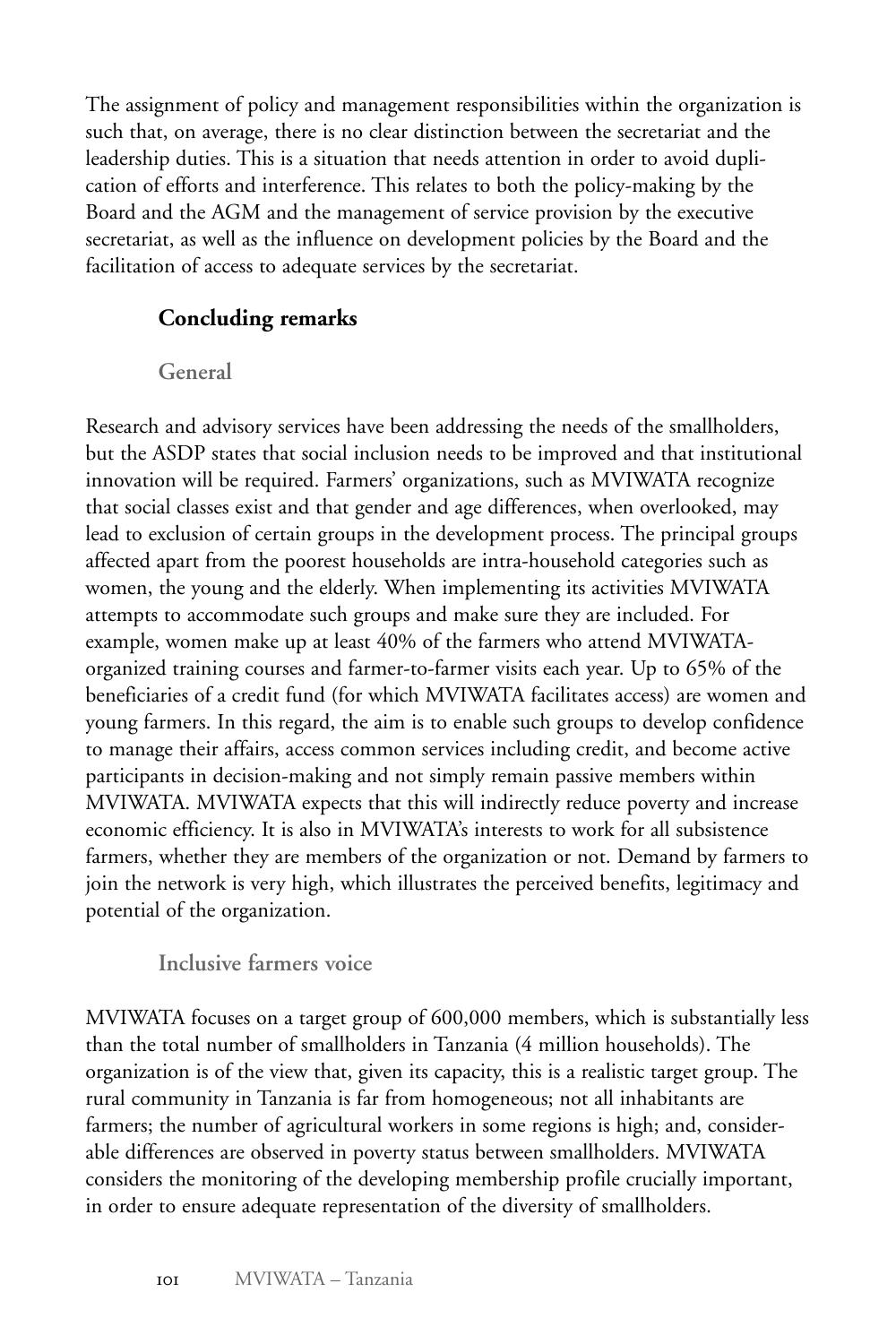MVIWATA has a broad membership and officially draws its members from the farming population, but also has agricultural workers as members, although this is not a target group. However, the existing membership profile does not seem to take the observed diversity into account (MVIWATA, 2004). In addition, major gender differences exist, and many households are affected by HIV/AIDS. MVIWATA can have a significant number of female members, but the question remains as to whether these women adequately represent the estimated 25% female-headed households in rural Tanzania. The number of individual female members increased from 2001 to 2003, but total membership increased much faster. MVIWATA's fast growth is also due to the support for economic activities, such as production chain development, access to markets and financial services; it is possible that this attracts relatively more male than female members. Since MVIWATA has no detailed membership profile it is not known whether this is also happening with regard to the poorest farmers.

In any case, under the ASDP, FFs will be established at all levels, similar to the MVIWATA structure. This is both an opportunity for MVIWATA to set up these forums and influence decisions in agricultural development as well as a threat to MVIWATA, depending on the strength of the existing networks. Little mention is made in the ASDP programme of existing MVIWATA structures, which could lead to the conclusion that a view exists that MVIWATA is not adequately representing all farmers in some areas (URT, 2004b). ASDP has started to make district- and wardlevel inventories of all existing farmer groups and these will be invited to have representatives in the FFs. The FFs will have important roles in setting the research and advisory services agenda, facilitating access to services and, eventually, the procurement of these services.

MVIWATA's agenda is increasingly dominated by themes such as access to market and credit services, which are important but not automatically pro-poor. How can MVIWATA members address the demand for services and make the access to these more inclusive? In other words, if the service provision is not inclusive then demand articulation and farmer empowerment will require improvement. MVIWATA's links with services at the local level, to the extent that farmer groups and networks have a real influence, are currently limited. MVIWATA has a stronger lobbying and policy influencing voice at the national and international level. Although MVIWATA has issues such as food security and HIV/AIDS on its agenda, does the lobbying for attention and support for these themes receive sufficient attention if many of their members also have other priorities?

**Inclusive service provision**

MVIWATA, and the networks at intermediate and local level, are increasingly involved in advisory services for their members as well as for others through contracts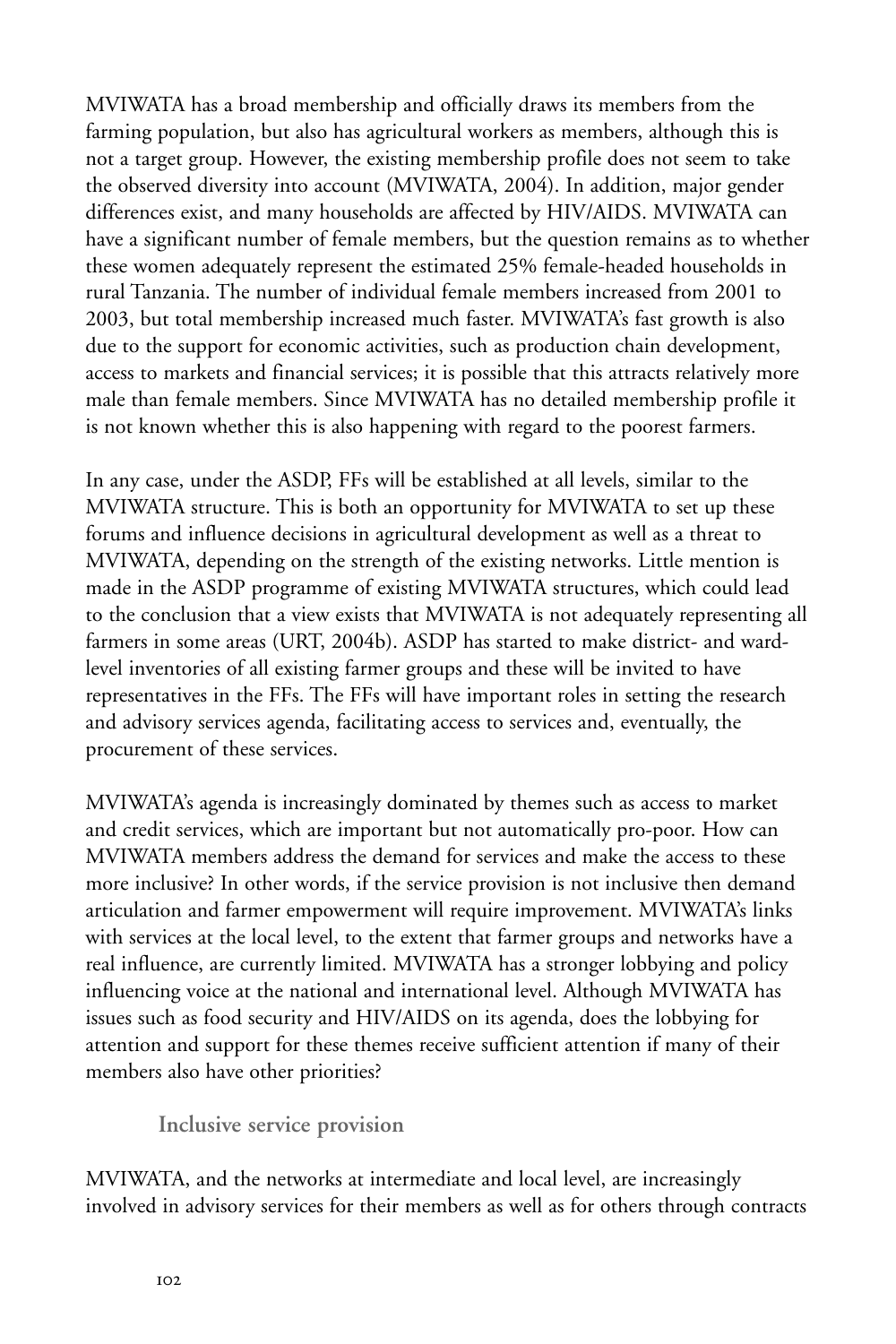with the public and private sector. This development will be supported under ASDP, since farmers' organizations can also be contracted using public funds. MVIWATA needs to develop a policy on how to work with the District and Ward FFs. DFFs and WFFs can provide an opportunity for MVIWATA to strengthen its local and intermediate networks, while the DFFs and WFFs will also become involved in contracting MVIWATA for service provision. The present relationship between WFFs and existing farmers' organizations (such as MVIWATA) is not clear, also since a parallel structure appears to be forming with WFFs, DFFs and National FFs. MVIWATA also needs to develop a policy in terms of pro-poor research and advisory service provision for innovation in general. For example, how will special attention be given to represent and increase membership by the poor, such as female-headed households, HIV/AIDS-affected families and other disadvantaged groups?

## **Future developments**

Possibly because ASDP has insufficient confidence in the inclusiveness of MVIWATA, the programme has developed a number of eligibility criteria for inclusive participation in the agricultural sector programme through the DFFs and WFFs (URT, 2004a). These are:

- 1. membership of each farmer group or forum should include at least 70% smallholders<sup>4</sup>;
- 2. priority will be given to districts and wards with a high incidence of poverty<sup>5</sup>;
- 3. targeting by prescribing a minimum of 40% women in all groups and programmes with disadvantaged (landless, HIV/AIDS affected) at least at 10%, an equitable balance in farmer resource persons, and attention to specific priorities for the most disadvantaged; and,
- 4. mechanisms to guarantee access to goods and services by the rural poor.

These targets for ASDP are considered to be a good basis for MVIWATA's pro-poor innovation development strategy.

## **References**

- Chilongo, Thabbie, 2005. *Tanzanian Agricultural Co-Operatives: An Overview*. A Draft Report. Moshi University College of Co-operative and Business Studies, Moshi, Tanzania, September 2005
- Chilongo, Thabbie, 2005. *Tanzanian Agricultural Co-Operatives: An Overview*. A Draft Report. Moshi University College of Co-operative and Business Studies, Moshi, Tanzania, September 2005.
- ICC, 2006. *Cooperative principles of the International Cooperative Alliance*. Inter-Cooperative Council http://www.icc.coop/learn/about/documents/ COOPERATIVEPRINCIPLES.pdf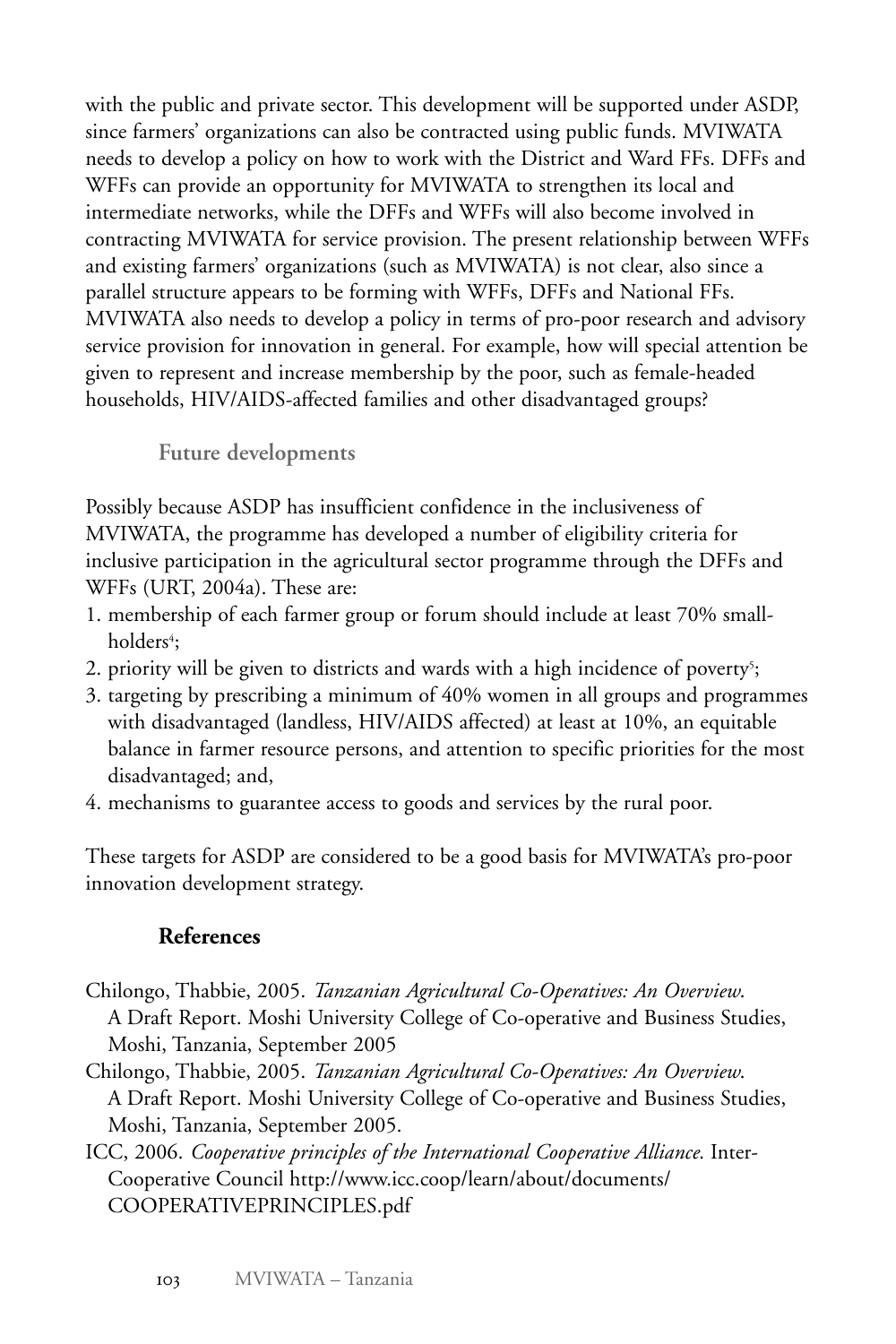- Kaburire, L., and S. Ruvuga, 2005. Networking for agricultural innovation. The MVIWATA national network of farmer groups in Tanzania. In: Wennink and Heemskerk, 2005. *Farmers' organizations and agricultural innovation*. *Case studies from Sub-Saharan Africa*. Bulletin 374. Royal Tropical Institute, the Netherlands.
- Lema, N.M., and B.W. Kapange, 2005. Farmers' organizations and agricultural innovation in Tanzania. The sector policy for real farmer empowerment. In: Wennink and Heemskerk, 2005. *Farmers' organizations and agricultural innovation*. *Case studies from Sub-Saharan Africa*. Bulletin 374. Royal Tropical Institute, The **Netherlands**
- Masandika, R., and A. Mgangaluma, 2005. Linking farmer groups with various agricultural service providers. The MVIWAMO District network of farmer groups in Tanzania. In: Wennink and Heemskerk, 2005. *Farmers' organizations and agricultural innovation*. *Case studies from Sub-Saharan Africa*. Bulletin 374. Royal Tropical Institute, The Netherlands
- Masandika, R., and C. Schouten, 2005. Farmer inclusion and agricultural innovation. Case of MVIWATA Monduli, MVIWAMO. Tanzania.
- Mfugale, Deodatus, 2005. Farmers groups benefit women. *The Guardian* 2005-08-13, Tanzania. Available online at URL: www.ippmedia.com/ipp/ guardian/2005/08/13/46919.html
- MVIWATA, 2004. *Organizational profile*, April 2004, Tanzania.
- NAJK, 2005. Available online at URL: www.agro-info.nl/scripts/org\_info.asp?lang= nl&sender=m&org=mv&tiep=1
- Towo, Esther, 2004. *The Gender Dimension of Rural Producer Organizations in Tanzania.* Working Paper 2004:131. Norwegian Institute for Urban and Regional Research. Available online at URL: www.nibr.no
- URT, 2004a. *Agricultural Sector Development Programme. Agricultural Services Support Programme*. Programme Document and IFAD Appraisal report. Volume I: Main report, Mainland; Volume II: Zanzibar Appraisal Report; Volume III: Core Programme Document, Final Draft.
- URT, 2004b. *Farmer Empowerment Programme Component*. ASDP/ASSP Working Paper. Revised version 12, March 2004.

#### **Notes**

- 1 Village-level cooperatives, the building blocks of the Cooperative Unions.
- 2 Farmers are people engaged in agricultural production by tilling land, keeping livestock, beekeeping or fishing.
- 3 Individual entry fee is Tshs 1,000 and the annual subscription = Tshs 2,000, while this is Tshs 2,000 and Tshs 10,000 for farmer groups and Tshs 20,000 annual fee for local networks.
- 4 Smallholder farmers in Tanzania cultivate less than 5 ha rain-fed or less than 1 ha irrigated land, no limits to livestock husbandry in order not to exclude pastoralists.
- 5 The formula used is based on food poverty head count weights with a factor of 0.2.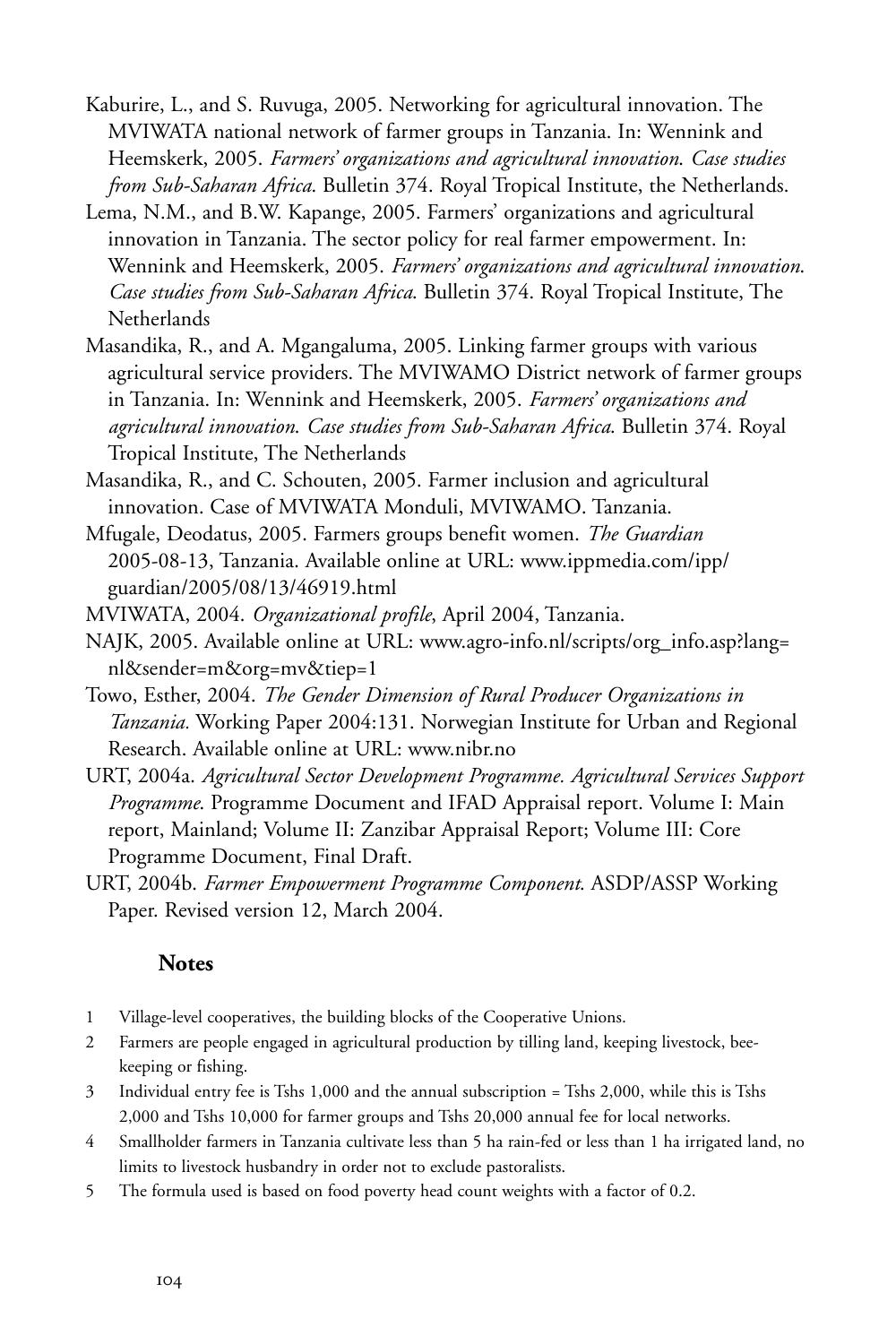# **III** UCPC's role in pro-poor service provision in Benin

**Clarisse Tama-Imorou, Bertus Wennink, and E. Suzanne Nederlof**

#### **Introduction**

Cotton is the most important cash crop in Benin: it contributes about 10% to the GDP of the country through an estimated 90% of the value of agricultural exports, and it accounts for an important share in farmer household incomes (Minot and Daniels, 2002: pp. 9 and 18); poverty is therefore lower among cotton growing households than among the rural population at large (Ibid: p. 19). Cotton is being grown by all categories of farm households although cotton growers tend to have larger farms than non-cotton growers (Ibid: p. 18). Since the 1980s cotton production has rapidly increased, mainly through area expansion. One success factor is the creation, with support from state services, of producer groups that are responsible for handling input supply and marketing of cotton at the village level.

Until recently the cotton sector was entirely controlled by public sector stakeholders; the main players were: a parastatal in charge of input distribution and marketing (SONAPRA), the national cotton research centre CRA-CF and the agricultural extension service CARDER (Sinzogan *et al.*, 2006). Problems of inefficiency and mismanagement forced the Government of Benin to reform the sector in order to maintain and improve the competitive position of Benin cotton. However, the integrated production chain approach *(filière intégrée)* was maintained, whereby chain operations and support activities are linked and coordinated, as well as a single 'floor/basic price'1 maintained across the entire country.

Since the beginning of the 1990s the cotton sector has been involved in a major liberalization and privatization exercise: gradual withdrawal of the state from input supply and marketing of cotton, the responsibility for which is being transferred to the private sector; reorientation of state services on regulatory responsibilities and socalled 'critical' functions (e.g., research and extension); and, an increasing role for producer organizations in governing the sector including for price setting. This is all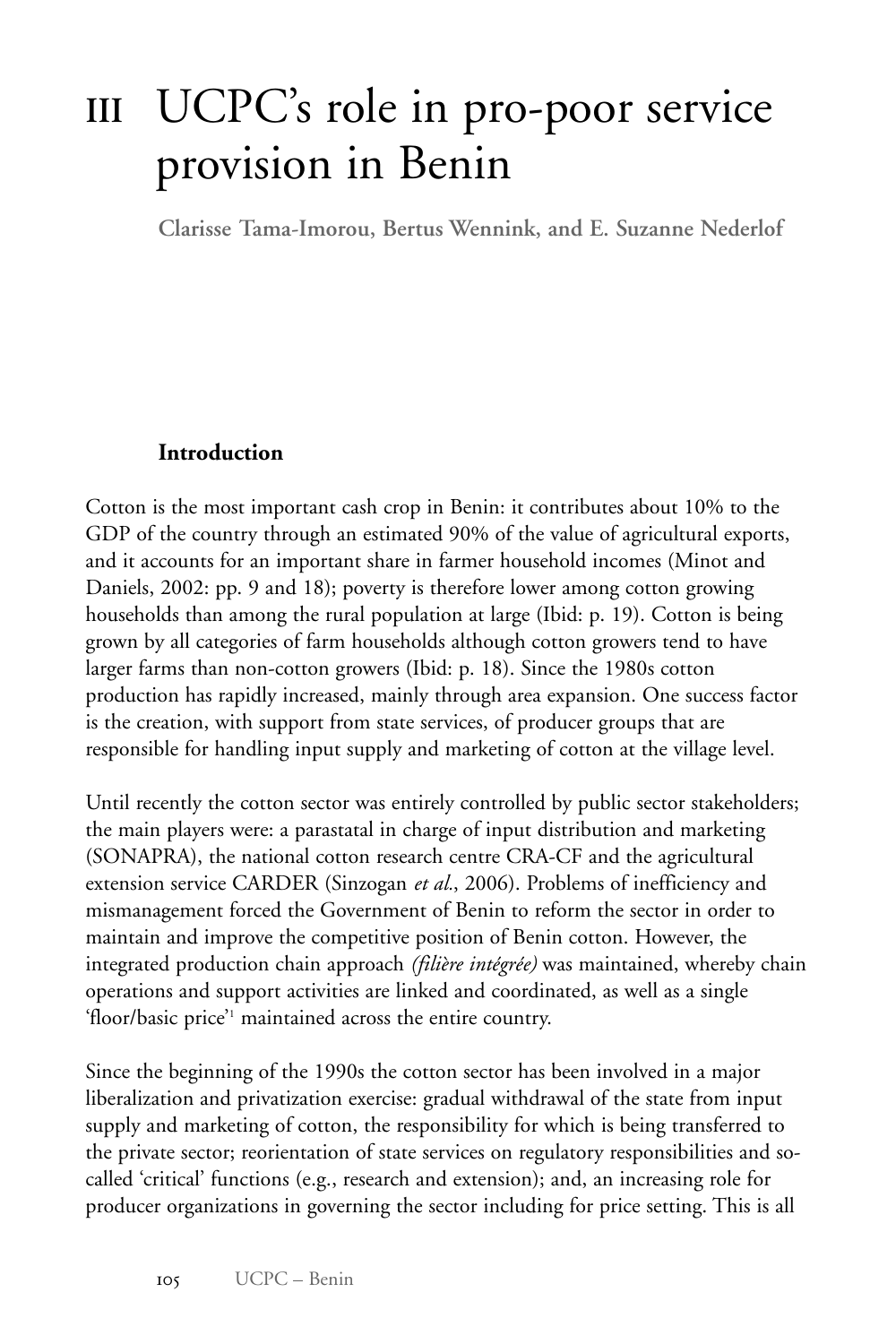expected to lead to enhanced transparency and efficiency, as well as a greater share of producers in the prices paid for cotton. However, the combination of declining prices on the world market and problems while implementing the reforms have led to a decrease in cotton production over the last few years (World Bank, 2005: pp. 86-93).

As a result of the reforms the cotton sector stakeholders are no longer simply linked through a chain approach but rather through a network approach; important in this transformation has been the creation in 1999 of the inter-professional association (AIC) as a private sector platform for consultation, and representation of cotton sector stakeholders. Already in 1994 the producers initiated their own network of organizations: GVs at village level, UCPs at district level, UDPs at departmental level, and FUPRO at the national level (Kouton *et al.*, 2006). This gave producers a strong position vis-à-vis other stakeholders. However, management problems within the sector made some producer groups create their own apex organizations in socalled 'break-away' networks (Sinzogan *et al.*, 2006: p. 48; see Table 1).

| <b>Definition</b><br>Category of |                        | <b>Networks</b>        |                        |  |
|----------------------------------|------------------------|------------------------|------------------------|--|
| stakeholders                     |                        | Formal                 | <b>Break-away</b>      |  |
| Primary                          | Those who are          | Producers (GVs and     | Producers (GVs and     |  |
| stakeholders                     | directly affected.     | $UCPs$ ).              | $UCPs$ ).              |  |
| Intermediate                     | Intermediaries in      | AIC, ADIAB,            | AGROP,                 |  |
| stakeholders                     | delivery or execution  | CSPR, CAGIA,           | FENAPRA, input         |  |
|                                  | of research, resource  | UDPs and FUPRO,        | suppliers and ginners. |  |
|                                  | flows and activities.  | banks, CRA-CF, input   |                        |  |
|                                  |                        | suppliers and ginners. |                        |  |
| Key stakeholders                 | Those with the power   | Government, AIC,       | Government, AGROP,     |  |
|                                  | to influence or 'kill' | CSPR, CAGIA,           | FENAPRA, input         |  |
|                                  | an activity.           | FUPRO, ginners,        | suppliers and ginners. |  |
|                                  |                        | bank.                  |                        |  |

**Table 1: Actors in the formal and 'break-away' cotton networks in Benin (by stakeholder category)**

Adapted from Sinzogan *et al.*, 2006.

The break-away organizations are especially present in the most important cotton production areas in the north and centre of Benin. FUPRO still remains the main producers' network and is generally considered to be trustworthy. In 2005 FUPRO's member organizations implemented the latest reform: they sub-divided according to cotton and other cash crops such as rice. Although producer organizations already largely depended on cotton for their functioning, until 2005 they still formally also handled inputs and marketed products for all other cash crops. At present, the UDPC and UCPC (note the added 'C' for cotton) therefore only comprise cotton producers, and the GVPC replaced the GV. Their new, national apex organization (ANPC) is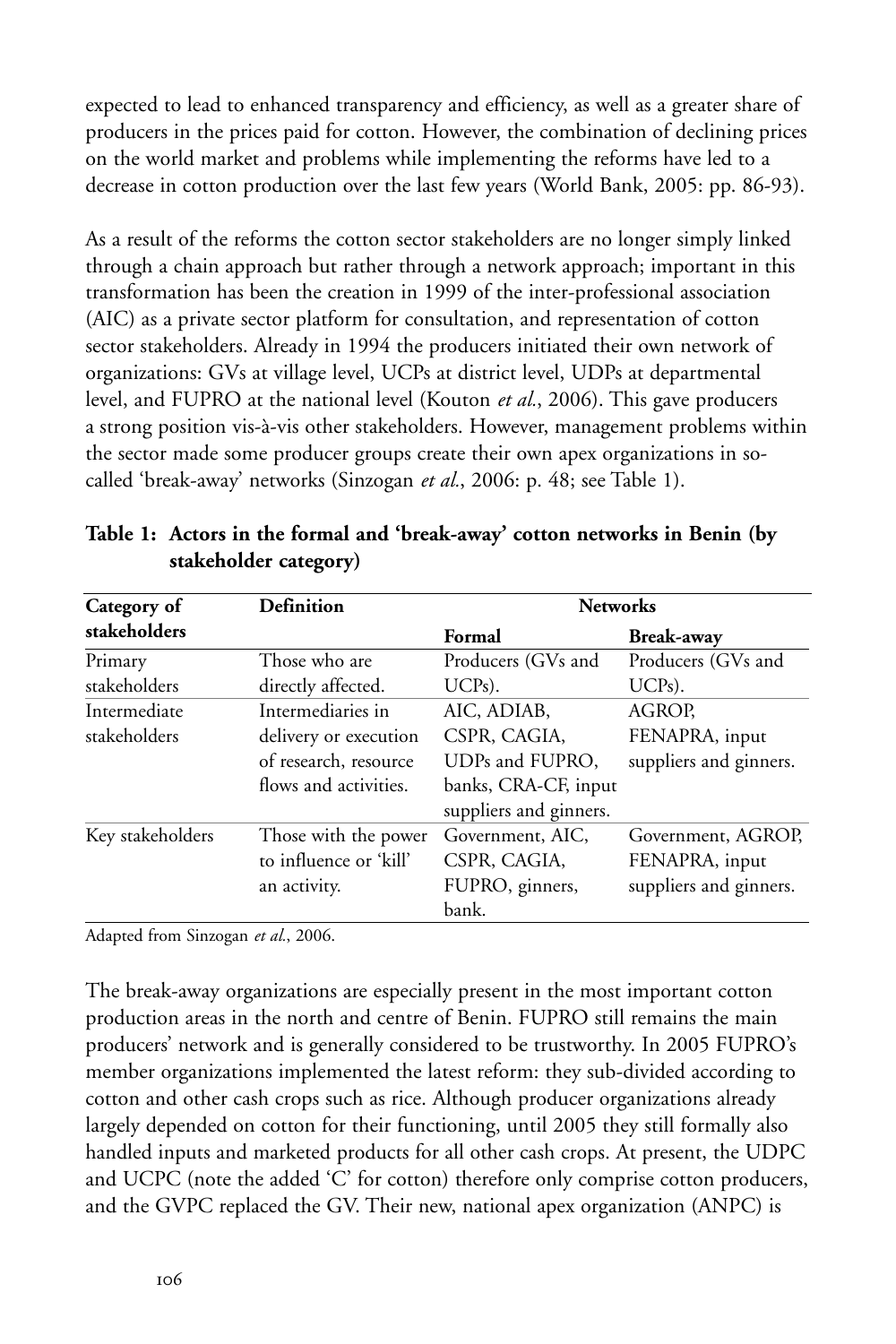still a member of FUPRO. The focus on cotton was also motivated by resolving a 'free rider' problem, which involved farmers who didn't actually grow cotton but obtained inputs by promising to grow cotton and to have the inputs deducted when marketing cotton through their groups. However, many farmers used these inputs for crops other than cotton, but their debts nevertheless had to be reimbursed by the group due to the collective repayment obligation *(caution solidaire)* (Sinzogan *et al.*, 2006).

The history of the village producer groups is closely linked to that of the agricultural extension service (formerly known as CARDER, now called CeRPA), which established the groups and, until the creation of unions, also supervised them. CeRPA is a deconcentrated public service that is present in all districts of Benin. Other agricultural service providers are Non-Governmental Organizations (NGOs), which are often involved in the implementation of donor-funded rural development projects (see for example the case study on ACooBéPA elsewhere in this publication) and private sector enterprises (e.g., input suppliers). Still the agricultural extension service remains by far the most important service provider for cotton producers. Cotton research is managed by the cotton research centre, which has two branch offices located in northern and southern Benin. Cotton research is one of the specialized programmes of the national institute for agricultural research (INRAB), which also runs three eco-regional programmes, in southern, central and northern Benin; the latter are managed by regional research centres (Kouton *et al.*, 2006). Finally, the network of rural banks (CLCAM) is the main credit facility for cotton producers; this is made possible because floor/basic prices for cotton are guaranteed.

This case study presents the *Unions Communales des Producteurs de Coton* (UCPCs) which are member organizations of FUPRO at the district level, in three different districts: Kandi (in the northern Alibori region of Benin), Boukoumbé (in the northeastern Atacora region) and Djida (in the central Zou region). In both Kandi and Boukoumbé, agriculture is the main activity and cotton is the core cash crop, despite the crisis the cotton sector is currently suffering. In Djidja, agriculture is also the main activity but cotton production is a rather recent phenomenon. Data and information presented in this case study were gathered through semi-structured interviews with farmers, collective interviews with groups, focus group discussions, observations, informal chats and through a literature review.

# **Presenting the UCPC**

The UCPCs (before 2003 they were known as USPPs<sup>2</sup>) were created as apex organizations of village producer groups (GVPC). The main functions of village producer groups are economical as well as social:

1. to handle input supply and marketing of cotton; and,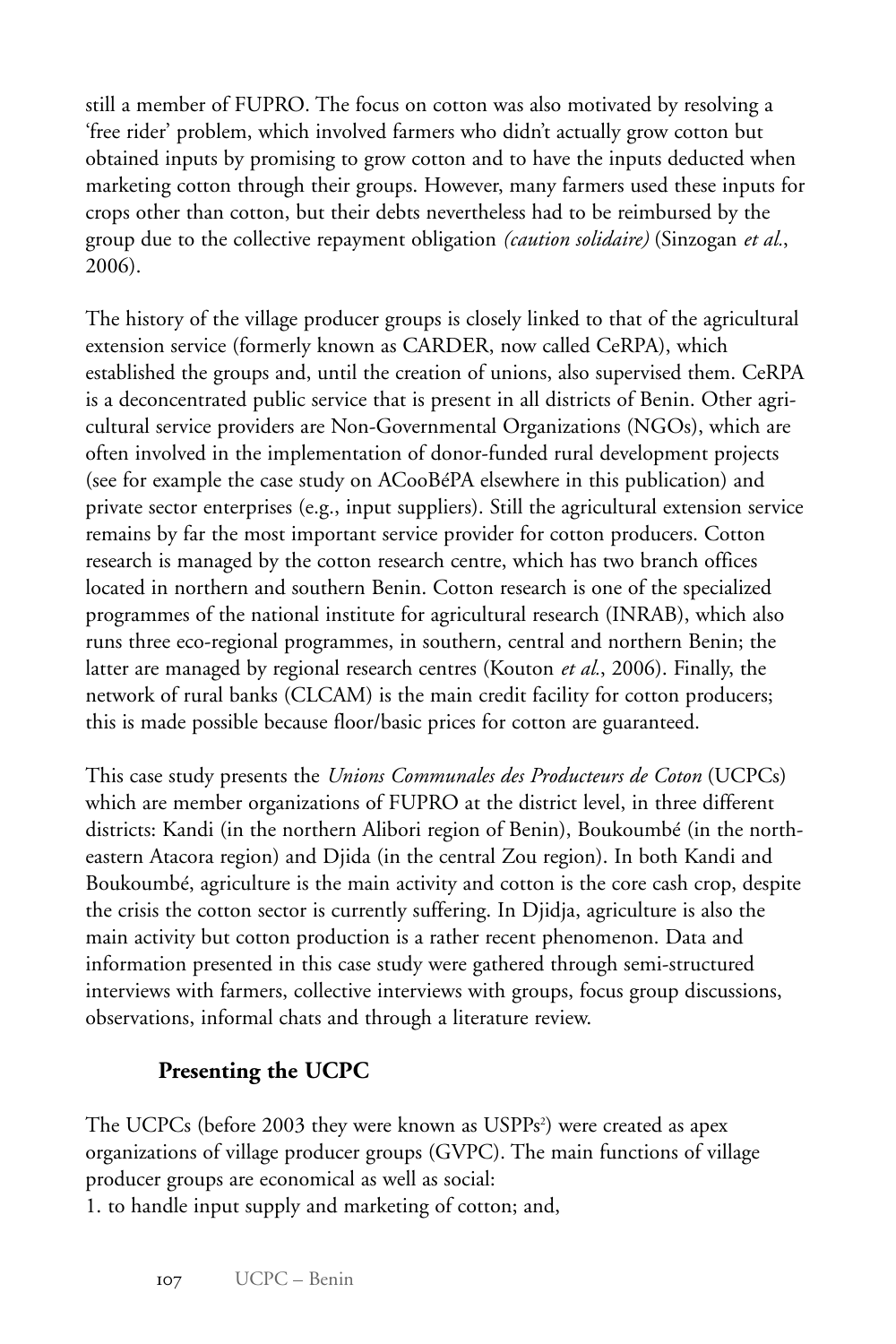2. to contribute to community development (see Box 1).

In return, unions support the functioning of member groups (e.g., coordination of

## **Box 1: Functions of the village producer groups**

- handle input supply and marketing of cotton on behalf of their members;
- provide a solidarity intention to the individual members to receive credit;
- organize education and training of members for cooperative management;
- contribute to the building of community infrastructure;
- promote village community development;
- facilitate mutual and solidarity practices among members.

input supply and marketing of cotton, technical assistance and financial control), participate in local development and represent members at other levels.

The reasons behind producers creating their own unions included the eagerness to manage their own activities, the state's withdrawal from support activities, and the lack of trust farmers had in agricultural extension agents when supervising producer groups. The common factor linking the producers is their

willingness to exchange ideas and find solutions to the problems they face. The creation of district unions was also part of the agricultural reforms introduced by the government at the beginning of the 1990s (see for example the typical statutes and by-laws that have been elaborated and disseminated; Anon., 1995). Both the village producers' groups and the UCPC are cooperative organizations as defined by the cooperative legislation of Benin. A number of UCPCs are registered by the agricultural extension service but do not have yet official recognition. Kandi UCPC, for example, has been registered at the CeRPA but does not yet have an official status. This is due to the fact that the introduction of an exclusive focus on cotton in 2005 required an adaptation of statutes and by-laws that has not yet been completed. Nevertheless, the UCPC continues to function as a cooperative union and represents its member organizations at apex entities such as FUPRO.

According to the people interviewed, Kandi UCPC was created in 1985 (as a USPP). The union is concerned with one of the most important cotton production areas with an annual production that fluctuates between 35,000 and 45,000 tonnes (data for 2001-2005; SNV Conseils, 2005). However, it should be emphasized that, since 2003, about a quarter of the district's cotton production is marketed by break-away networks (Ibid).

Boukoumbé UCPC originated (also as a USPP) at the end of the 1990s during the process of organizing village cotton producer groups at the district level. Up to the end of the 1980s these village groups had been organized around groundnut production and benefited from state subsidies for input supply and marketing. When such subsidies were terminated, farmers turned to growing cotton, despite the area's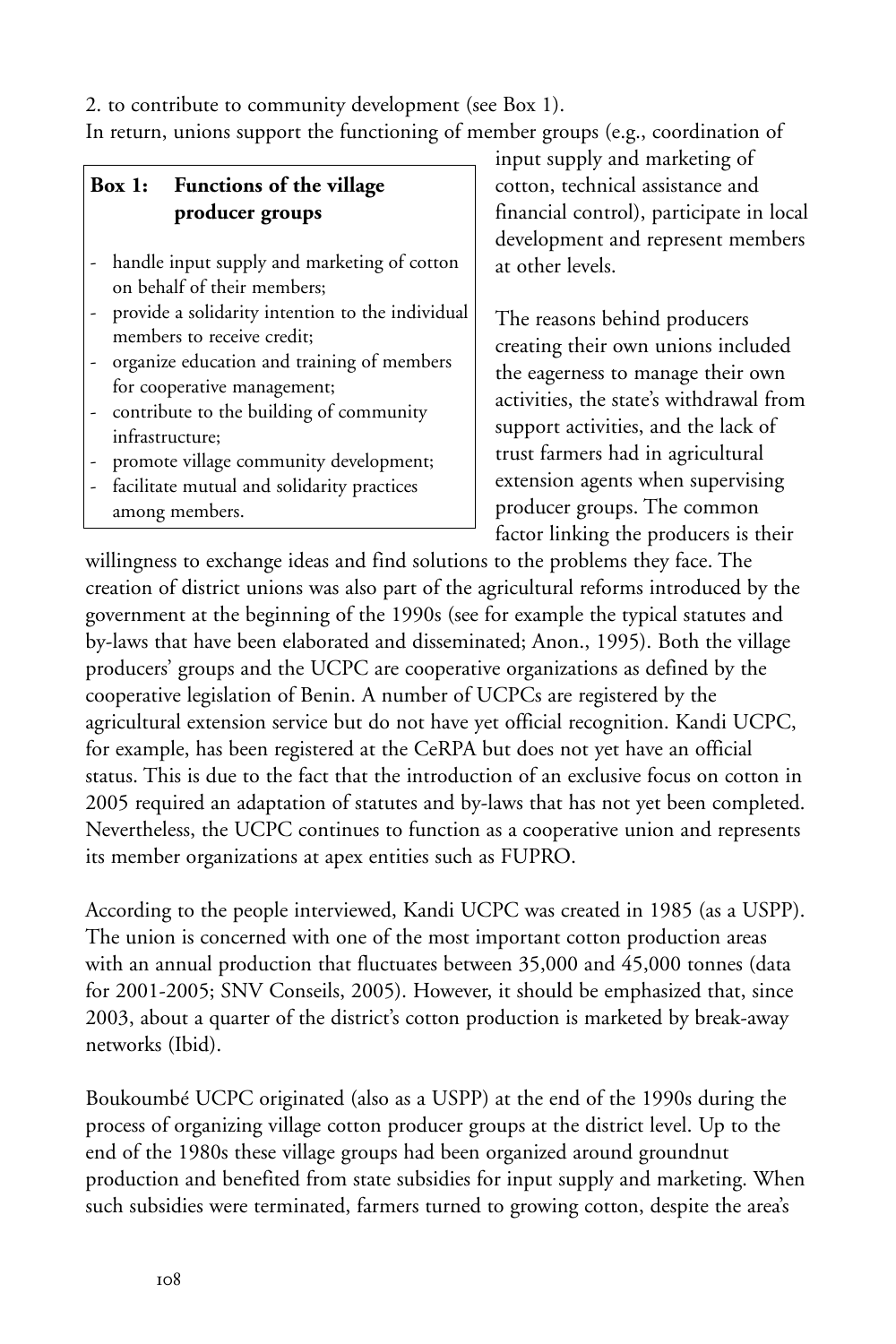relatively unfavourable rainfall and soil conditions, which also explains the relative low volume of cotton produced in this district, not exceeding 600 tonnes per year (Wennink and Dotia, 2004: p. 4).

Although the Djidja UCPC has existed since 1985 (as a USPP), cotton production is recent in Djidja district and never reached more than 14,000 tonnes per year; this has stagnated at around 8,000 tonnes per year (data for 2001-2005; SNV Conseils, 2006). Two main reasons are forwarded by Djidja union members for this decline: 1. the lack of rainfall; and,

2. the resignation of group member producers who no longer want to be obliged to pay for debts contracted by other cotton producers (Ibid).

The amount of cotton produced is important when considering the financial resources of an UCPC. Cotton levies are by far the most crucial income source and are used to reward the village groups and the district unions for handling operations in the cotton chain.<sup>3</sup> Furthermore, village groups receive rebates *(ristournes)*<sup>4</sup> when final prices of cotton that has been sold turn out to be higher than what was expected and agreed at the start of the planting season. Other financial resources for a UCPC include:

- 1. 'social shares'5 *(part social)* paid by member groups;
- 2. membership fees; and,
- 3. income-generating activities such as renting trucks to transport cotton.

The level of both the social share and membership fees is decided by the UCPC's general assembly.

UCPCs are governed by 'Boards' *(conseil d'administration)* whose members (up to 20) are elected by the general assembly *(assemblée générale)* of representatives from the union's member organizations. The Board comprises a core executive board *(bureau exécutif)*, which in turn is monitored by an auditing committee *(comité de contrôle)*. According to the by-laws each member GVPC of a union appoints three representatives to attend the annual general assembly with a mandate to elect board members. All UCPCs have a salaried technical staff consisting of an executive director, an accountant and a secretary, and some support staff (e.g., drivers), though this varies from one union to another.

# **Membership of the UCPC**

Village cotton producer groups (not individual farmers) are the UCPC members. Before splitting up village producer groups (GV) into cotton producer groups (GVPC) and other groups, every producer, whether man or woman, could become a group member as long as he/she operated within the area of activities as defined in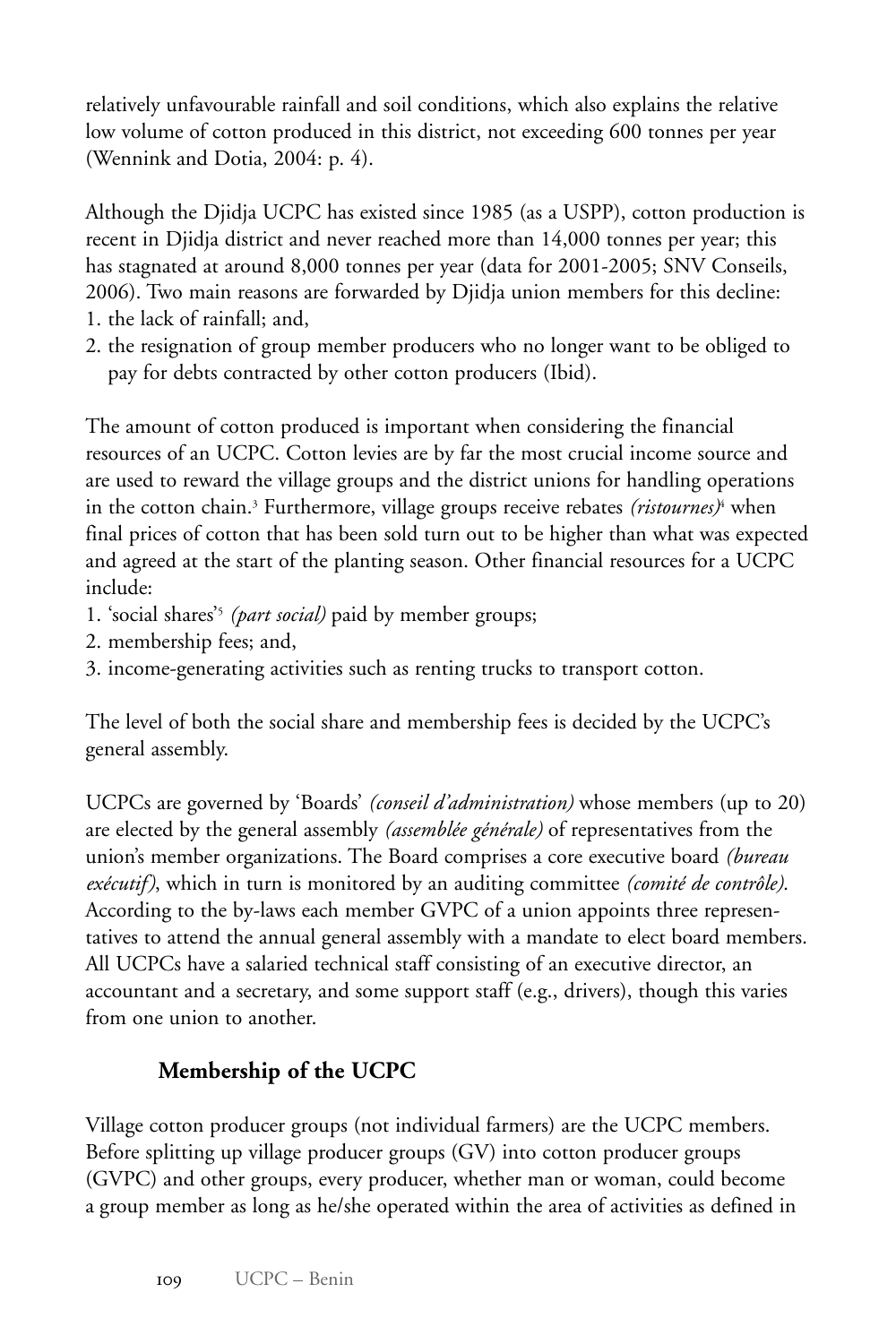the group's statute, and paid the requested fees. Therefore, at that time, members of a village producer group included livestock owners, fishermen, producers of different crops such as cashew growers, and even women involved in processing activities. Some of these groups, including women's groups, created their own village organizations and registered as such with the agricultural extension service. They could also become a member organization of the district producers union UCP (without the C).

Today, in order to become an individual member of a village cotton producer group (GVPC), a farmer needs to grow cotton, and membership of the UCPC is exclusively reserved for these cotton producer groups. This has an impact on the membership base, particularly in those regions that are less appropriate for growing cotton, such as the Boukoumbé and Djidja districts (see Table 2). In these districts, the membership base of the UCPCs has significantly narrowed and, more importantly, decisionmaking concerning the utilization of funds generated through cotton production is now formally being made exclusively by the cotton producers. In Kandi district a very large majority of smallholders grows cotton, in combination with other crops and activities. As a result of these developments, in all districts, membership of women's groups has probably diminished, since men traditionally dominate cotton production, and women's processing groups can no longer belong to the UCPC.

|                 | <b>UCPC Kandi</b> | UCPC Boukoumbé | UCPC Djidja |
|-----------------|-------------------|----------------|-------------|
| Inhabitants     | n.a.              | n.a.           | n.a.        |
| Villages        | 42                | n.a.           | n.a.        |
| <b>GVPCs</b>    | 91-97             | 52             | 84          |
| <b>Members</b>  | 13,400            | 3,700          | n.a.        |
| Members – men   | 10,390            | n.a.           | n.a.        |
| Members - women | 2,960             | n.a.           | n.a.        |

**Table 2: Overview of the membership base of the UCPCs**

n.a.: not available.

Formal criteria for a village cotton producers' group to become a member of a UCPC include:

- 1. paying a social share and membership fees;
- 2. providing a written statement to agree to the UCPC rules and regulations; and,
- 3. being registered with the extension service.

However, different players negotiate informal rules concerning, for example, procedures to be adhered to and the fees to be paid. A village cotton producers group submits a written request to join the union's general assembly; in order to be admitted, the group has to be judged 'functional and viable' (e.g., organize regular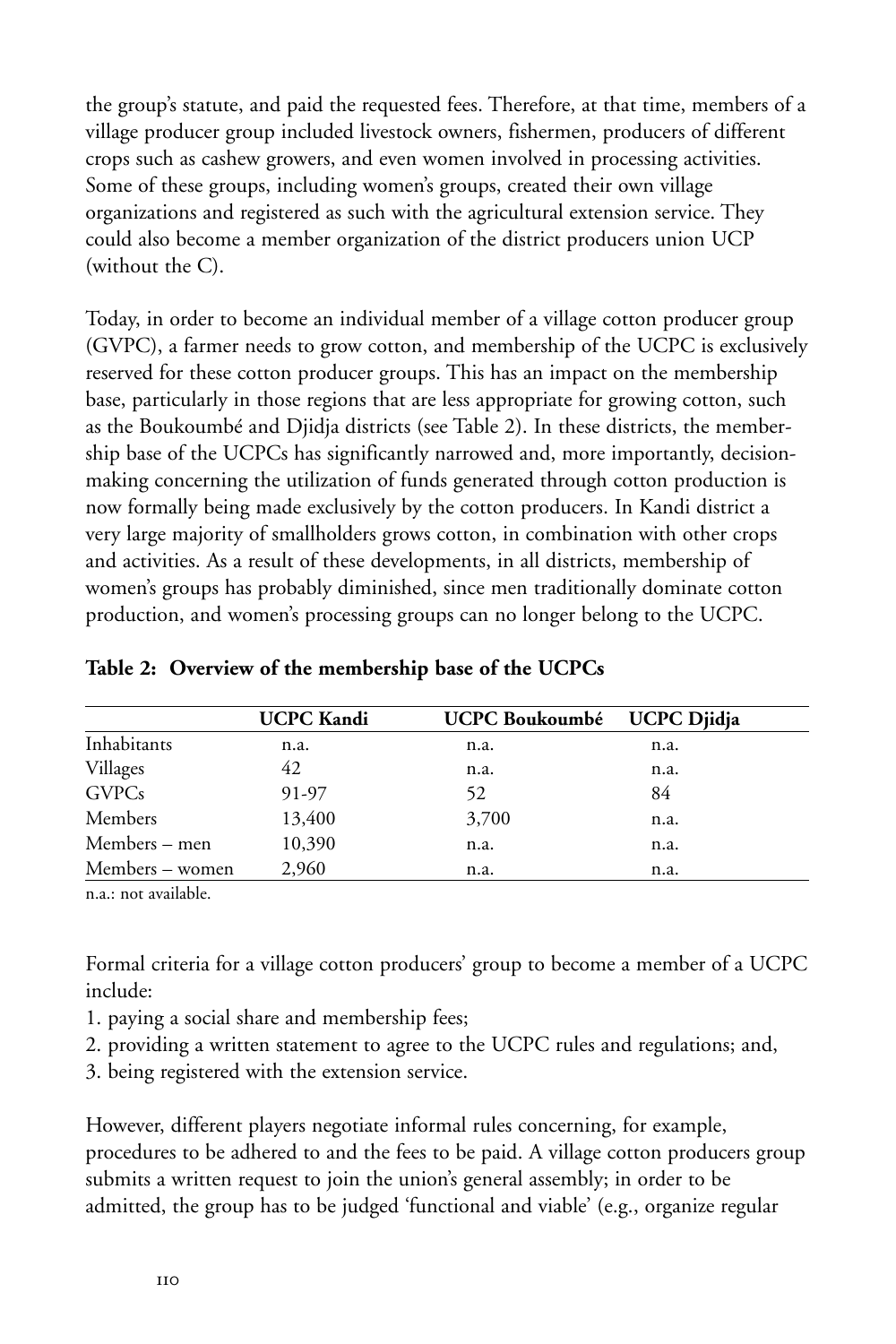meetings, keep proper accounts, manage in a transparent way, and conduct profitable activities).

Although UCPCs do not have records on individual members, interviewees mention the volume of cotton produced and ethnic groups as criteria used for distinguishing between different village groups and members with regard to qualifications for leadership. Table 3 presents an overview of the main ethnic groups in the three districts. As one interviewee stated: 'During board meetings, one can easily identify which ethnic group members come from, if through nothing else than the way they talk or behave'.

| <b>UCPC Kandi</b>  |                    | <b>UCPC Boukoumbé</b> |              | <b>UCPC</b> Djida |              |
|--------------------|--------------------|-----------------------|--------------|-------------------|--------------|
| Ethnicity in       | Ethnicity in       | Ethnicity in          | Ethnicity in | Ethnicity in      | Ethnicity in |
| villages           | <b>UCPC</b>        | villages              | <b>UCPC</b>  | villages          | <b>UCPC</b>  |
| Bariba*            | Bariba*            | Ditamari              | Ditamari*    | Fon               | $Fon^*$      |
| Mokolé*            | Mokolé*            | Yandé                 | Yandé*       | Nagot             |              |
| Dendi <sup>*</sup> | Dendi <sup>*</sup> | Lamba                 | Lamba        | Adja              |              |
| Boo                | Boo                | Lokpa                 |              | Yoruba            |              |
| Fulani             | Fulani/Gando       | Fon                   |              |                   |              |
| Migrants           |                    | Yoruba                |              |                   |              |
| (Atacora)          |                    |                       |              |                   |              |
| Fons               |                    | Djerma                |              |                   |              |
| Yoruba             |                    | Fulani                |              |                   |              |
| Dierma             |                    |                       |              |                   |              |

## **Table 3: Representation of ethnicity in the UCPCs**

NB: The ethnic groups that are represented on the UCPC Boards are indicated with a star.

In Kandi district, three ethnic groups dominate the membership, with one (the *Bariba*) being the majority group. Members are not only distinguished according to ethnicity but also according to their spatial position within the district: those living in the centre (Kandi town) or at the periphery (villages). According to the interviewees this last criterion has its origin in the struggle for political power in the district.

Several ethnic groups inhabit the villages in the Boukoumbé district. However, they are not all represented by the UCPC for the simple reason that only a few ethnic groups (the *Ditamari*, *Yandé* and *Lamba*) are involved in growing cotton (mostly because only specific parts of the district are appropriate for cotton cultivation. In Boukoumbé the UCPC has an explicit policy of combating financial mismanagement: UCPC supports GVPCs to identify 'bad payers' (producers who do not reimburse their credit) by sending an inquiry team that 'forces' such farmers to pay.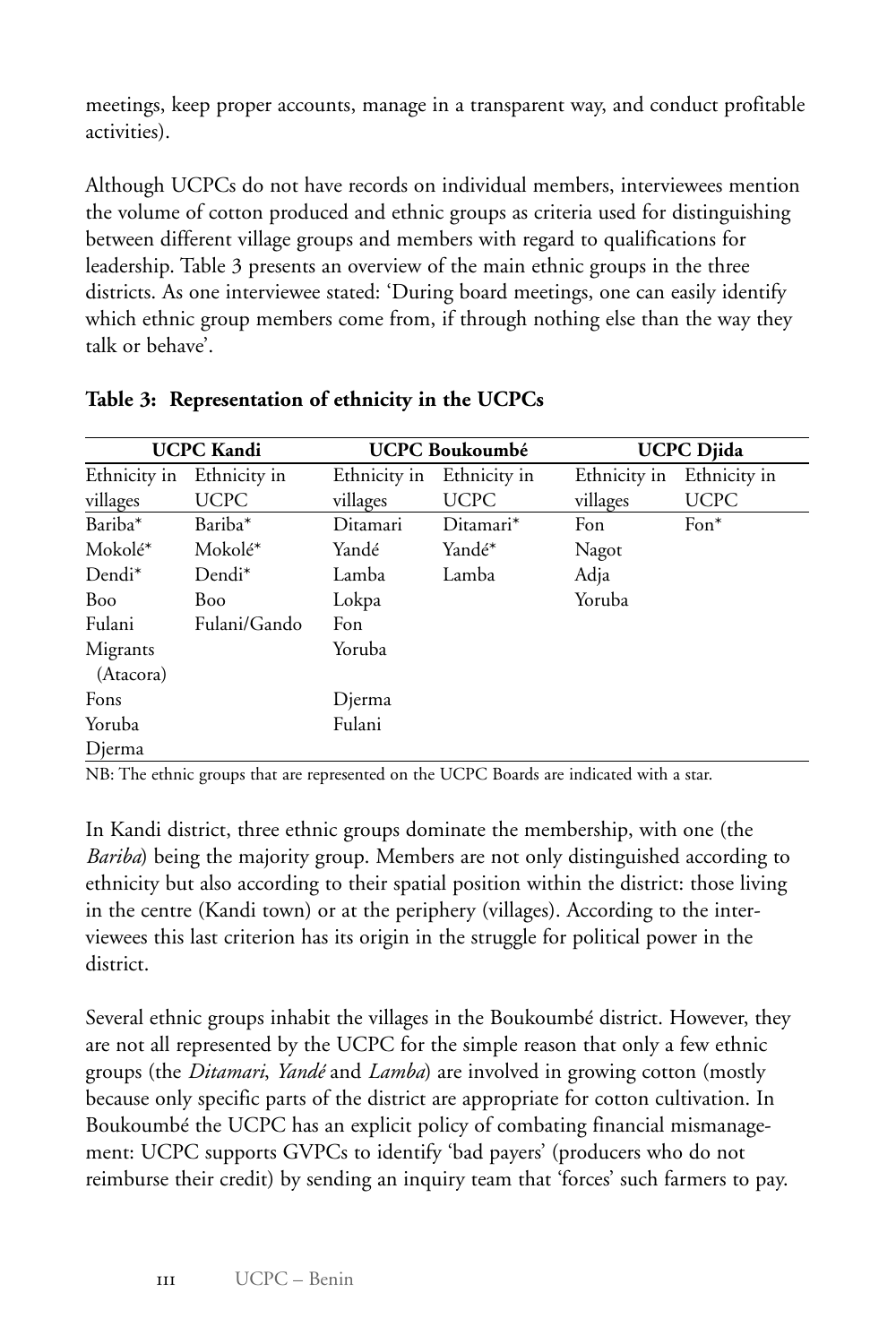Only three ethnic groups are present in the Djidja district UCPC, with one being the majority group (the *Fon*). In this district, there also seems to be an antagonism between the centre and the periphery. Until recently, cotton producers residing in Djidja town held all posts on the Board. The other members contested this and, during an important meeting, it was decided that the Djidja district would be divided in three sections, which would be individually represented during the elections of board members.

#### **Gender dimensions**

Although cotton production is seen by many as a 'man's business', women are also participating. Women heads of farmer households produce cotton on land that they bought or inherited from their husbands. They are registered as such under their own name with the village groups (GVPCs). This group of female-headed households is rather small since inheritance of land by women is rare, and 'free' (not married) women are culturally not well-accepted. However, most women in the districts concerned are workers in cotton production who operate under the authority of their husbands and they are not individually registered with the village groups (Kamminga, 2005).

The national federation of cotton producers' unions (FUPRO) has an informal policy to allot 25% of the elected representative positions to women. FUPRO's general assembly consists of 48 members (eight from each departmental union) including 13 women; however, the FUPRO Board of Directors includes 12 men and only one woman (2005). The quota system has neither been formalized nor been accompanied by adequate capacity building programmes for women members to enhance skills such as leadership or managing group dynamics. Women's groups that undertake economic activities collectively (other than in cotton production and marketing) are considered by FUPRO staff to provide an excellent learning opportunity for voicing women's needs and defending their interests (Ibid). However, such opportunities diminished considerably after the decision to focus membership criteria of unions on cotton production. Lack of women candidates and opposition by men are forwarded as the main reasons for the poor representation of women on Boards and this is confirmed by the situation in the three UCPCs studied.

Women in Kandi and Djidja are not represented on the UCPC's Board of Directors. The Kandi UCPC has never had a woman board member, despite the fact that the FUPRO quota system was recommended to voters during elections. Reasons brought forward include the fact that husbands do not allow their wives to join and the perception that women do not have the required knowledge and skills for this type of work. In addition, an informal rule excluding women from being on the Board is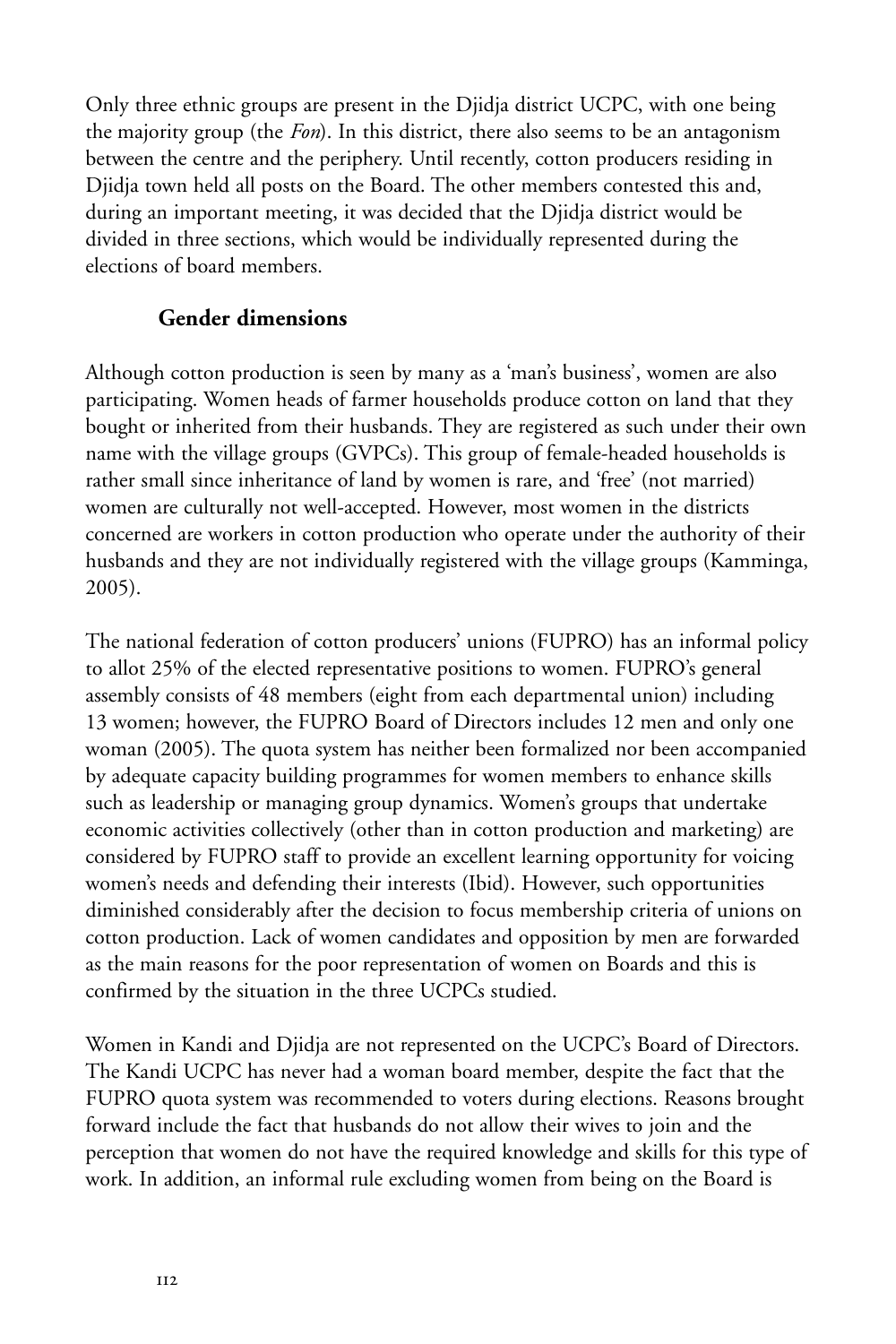that to become a board member you have to be a large producer of cotton (several tons); women usually grow only small areas of cotton.

Only Boukoumbé has women members of the UCPC Board. In this district, board members other than those on the executive board have a specific task within the Board (see above), such as information and communications manager, input manager, marketing manager, training manager, advisor, etc. The two women board members are the deputy treasurer and the social affairs manager. One interviewee explains that 'the deputy treasurer can be counted amongst the men: she is a literate person, a large cotton producer, and appreciated being made responsible for her GVPC'. Also, she operates in a (donor-supported) group that strives to enhance women's voices in governance institutions in rural areas. Another interviewee explains that: 'women are board members because development partners have advised them to do so and we want to keep them (the donors) happy'.

# **Building social capital**

Since the creation of village producers groups (GVs) was a national policy, these groups are found all over Benin in almost all villages. They were created independently from cotton production but this cash crop turned out to be the 'lifeline' for most GVs. Membership criteria of the former village groups were rather flexible since one needed to just be a 'producer', and the levels of fees were defined by the group's general assembly. With the transformation from GVs to village cotton producers groups (GVPCs), 'producing cotton' became a more stringent membership criterion and encouraged other (cash crop) producers to form their own groups. However, particularly in those areas that are suited to cotton production, the majority of farmers grow cotton in addition to other crops.

Farmers are keen to produce cotton because it is a cash crop providing them with liquidity and because it facilitates access to inputs and credit that are also used for crops other than cotton. Whatever the size of the cotton plantation, as long as a person pays the fees and subscribes to the collective repayment obligation, then they can become a member. Nevertheless, social cohesion of village cotton producers groups is seriously threatened by the growing debts, because there are members who sell inputs or use them on other crops and therefore are not able to repay their debts. This phenomenon is expanding because of the decreasing prices of cotton. Conflicts within member village groups are therefore by far the most recurrent issue during UCPC Board meetings.

All cotton producer groups are community-based with ordinary members, as well as board members, coming from the same village. Until now, these village groups (GVPCs) were still the privileged farmers representatives for the agricultural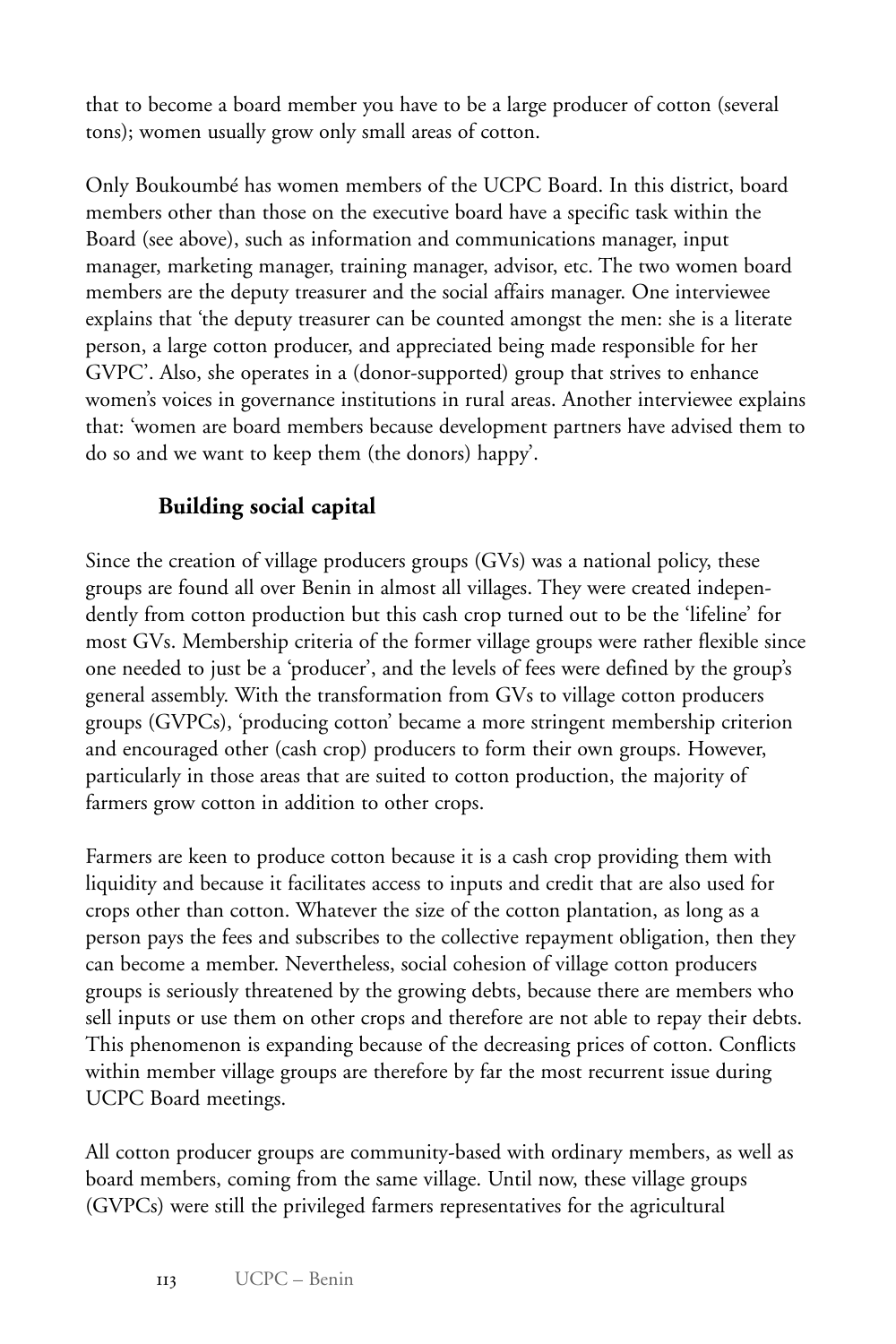extension service, since the groups were mostly formed at the initiative of (and with support from) the extension service. The splitting up of village groups, as well as the growing support for agricultural diversification by donor-funded projects (e.g., concerning rice, cassava, yam, and Irish potatoes), has resulted in the emergence of other village producers groups who in turn are the privileged farmer representatives for these new projects (Kouton *et al.*, 2006). However, village cotton producers groups continue to play a central role in the life of their villages. A guaranteed price for cotton and rebates (related to favourable world market prices and high quality cotton) provide them with important financial resources that are being used for developing community infrastructure, such as schools and health centres. Furthermore, village producers groups (mainly involved with cotton) have benefited for years from literacy training and management support, which means that former board members of these groups are often solicited to lead other community-based groups.

Under the former state governance of the cotton sector, relationships between cotton producers' organizations and other stakeholders in the sector were rather limited, since all cotton production and processing-related activities were managed and controlled by the parastatals. Since the liberalization and privatization of the cotton sector, cotton producer organizations (and particularly the UCPCs), are increasingly responsible for managing relations with:

- Private input supply firms, cotton transporters and ginners.
- The national agency (CSPR) that monitors cash flows for input procurement, payment of cotton and reimbursements.
- Agricultural services such as the district extension services (CeCPA), local credit providers (CLCAM), and local development projects.

UCPCs also represent cotton producers:

- Vis-à-vis district authorities and services.
- In platforms at the sub-national level through UDPCs (e.g., in priority setting for agricultural research; see Gotoechan-Hodonou *et al.*, 2005; Kouton *et al.*, 2006).
- In the national cooperative (CAGIA), through FUPRO, for input procurement.
- At the AIC level, through FUPRO, for negotiating cotton prices, funding of cotton research and agricultural extension, and planning of production and marketing.

Input providers are currently actively courting unions to gain a share of the input market because procurement of fertilizers and pesticides is handled by a cotton producer-led cooperative (CAGIA); see Table 1. Input providers also promote their products through their commercial representatives, who advise farmers and organize training sessions for cotton producers. Some UCPCs are also being approached by ginners to sell their cotton to them directly, despite AIC agreements about allocation of the planned production to private ginners. This is due to the fact that overall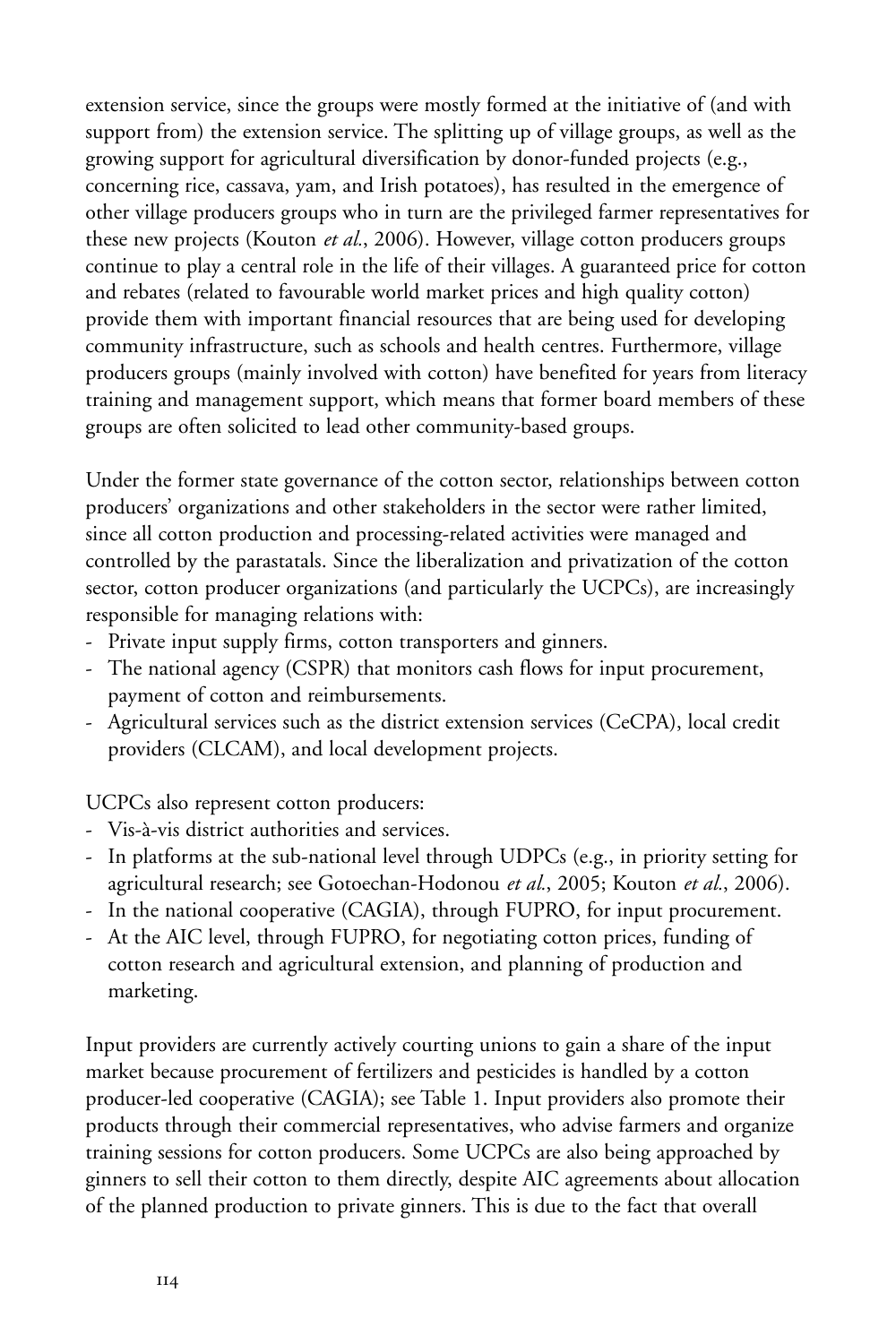ginning capacity is greater than the production capacity, which leads to underexploitation of ginning mills (Sogbohossou *et al.*, 2005: p. 92). As a result of these recent developments, cotton producers unions face many other problems beyond their own organizational capacities, such as: producers receiving their inputs from one network and selling their cotton to another; producers selling the inputs they received at reduced prices for short-term financial gain; provision of bad quality inputs; delay in both input provision and payment of cotton provided; transport irregularities, etc. This puts an enormous strain on the relationships between the different cotton producers' organizations, as demonstrated by the emergence of the 'break-away' networks.

In 2003 the Benin decentralization policy became effective, by devolving decisionmaking on local development to elected district authorities. However, the resources needed for the growing number of tasks did not keep pace with the increasing assignment of decision-making powers. This strengthened the already crucial role of UCPCs in district development. On the one hand the unions further developed their relationships with the district agricultural extension services, which now had the formal mission to contribute to local, economic development. Client-provider relations are also enhanced through (partial) funding of extension services by AIC through cotton levies (Sogbohossou *et al.*, 2006). On the other hand, UCPCs are submitted to growing political pressure by local authorities to contribute to local development that goes beyond the usual funding of community infrastructure. This is particularly the case in the heart of the cotton producing areas of Benin, such as the Kandi district.

Unions also look beyond the boundaries of the district, as in Kandi. The Kandi UCPC provides scholarships to members' children and contributes to building residences for students in the university campuses in Parakou and Cotonou. It considers this to be an important investment in the capacity of future staff of public and private sector organizations on which they will someday rely. Similar to the development at the village level (GVPC), UCPC board members are also elected in district community organizations because of their skills and network contacts. Several UCPC board members in Boukoumbé are also heads of sub-districts *(arrondissements)*.

## **Representativeness of the UCPC**

Each GVPC member organization has three representatives in the general assembly that elects UCPC board members. Candidates must comply with criteria that relate to issues such as being a cotton producer and being of good 'moral' conduct (see Box 2). In most cases the Board has up to 20 members with a core Executive Board of five members: the president, the vice president, the secretary, the deputy secretary and the treasurer. The first criterion to become an executive board member seems to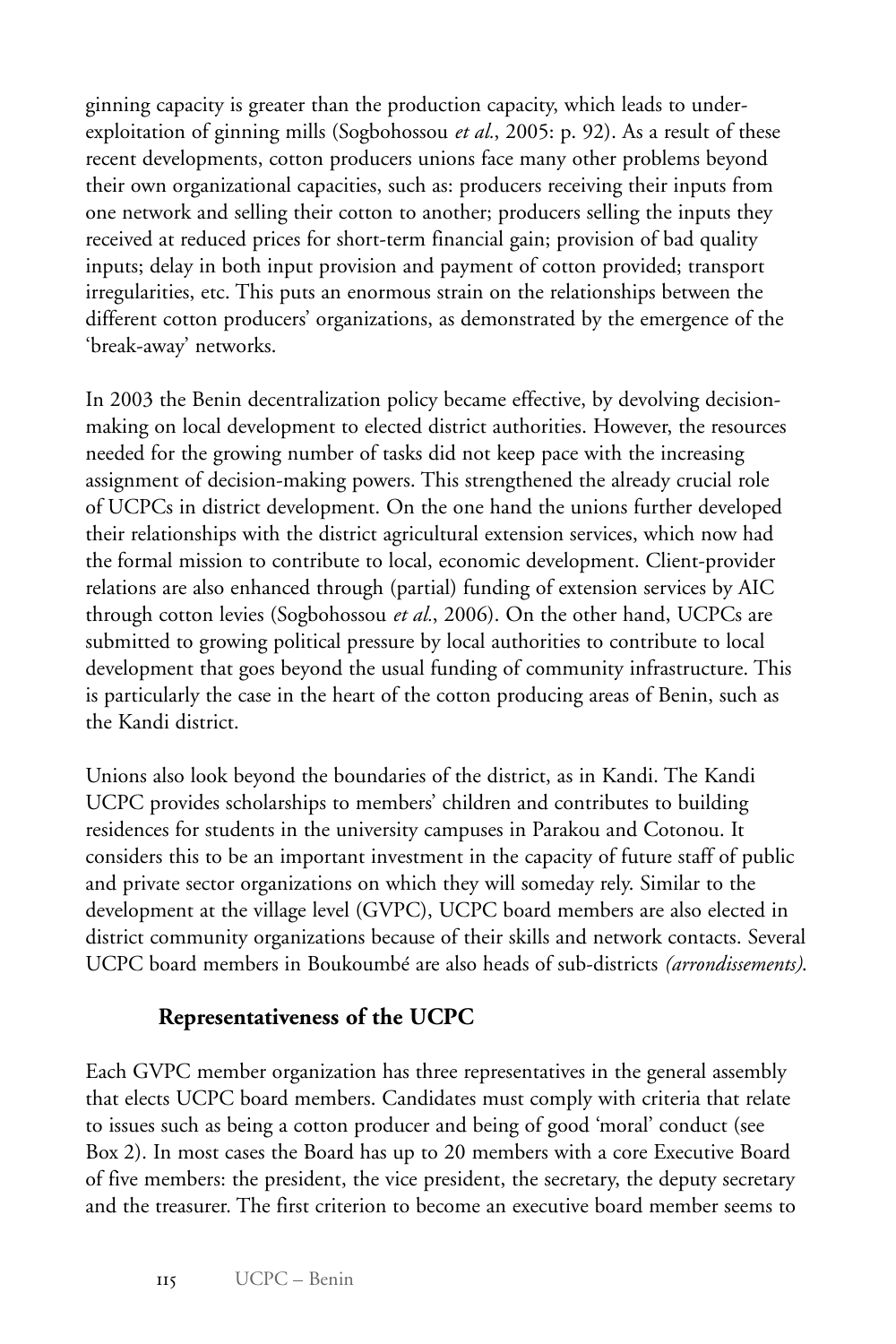relate to the level of production, the most important cotton producer usually becomes the president: 'To become president, you have be an important producer, who knows

#### **Box 2: Official criteria for becoming a UCPC board member**

- Beninese nationality
- not being convicted of any crime
- not participating in any activity competing with UCPC objectives
- being recognized as a settled cotton producer at the grass-roots level
- being engaged in cotton production for at least two years and staying in cotton production during mandate
- being of good morality and being available
- not participated in theft, embezzlement, etc.

what it is to grow cotton and the problems that are encountered. It's a question of practice and not a diploma'. A reason behind the major cotton producer becoming the president is also that members seem to hope that this person will then be able to pre-finance some of the UCPC's activities: 'Our president pre-funds some of our trainings. He is rich. How could we do this otherwise without such a possibility?'. Therefore a second, but linked, criterion is related to the producer's financial assets.

In general, reading and writing in French are other important criteria to becoming an executive board member, not only for the secretary but also for the president. 'Political capital' also seems to play a role. In addition, proof of honesty and trustworthiness during past assignments (as sub-district chief or on a GVPC Board) is important. Social relations and control seem to play a major role in the elections: 'We know each other and each others' relatives and history, so we also know who can do the job'.

In Kandi the five posts on the UCPC Executive Board are divided amongst three dominant ethnic groups (see Table 2). Reasons for their dominance are, according to the interviewees, the fact that the others are not traditional residents and are considered 'strangers', are a minority, spatially dispersed, and 'barely educated'. Another type of differentiation is amongst 'those from the centre' and those from the 'periphery'. The Fulani, semi-nomad livestock holders, who rarely received any formal training, revolted against this type of division, but were told that they could identify themselves with some of the other ethnic groups. Furthermore, the three dominant groups decided upon a rotational leadership to be followed: two groups alternate as president (a *Bariba* or *Mokolé*) and the vice presidency is always from the third group (a Dendi). The other three posts are occupied by representatives from the other two groups (either a *Dendi* or a *Bariba*).

In Boukoumbé the two major ethnical groups (the *Ditamari* and *Yandé*) divide the Board positions between themselves because they are greater in number and originate from the Boukoumbé district (see Table 2). These two majority groups also understand the same language *(Ditamari)*. The Boukoumbé Board is a mixture of illiterate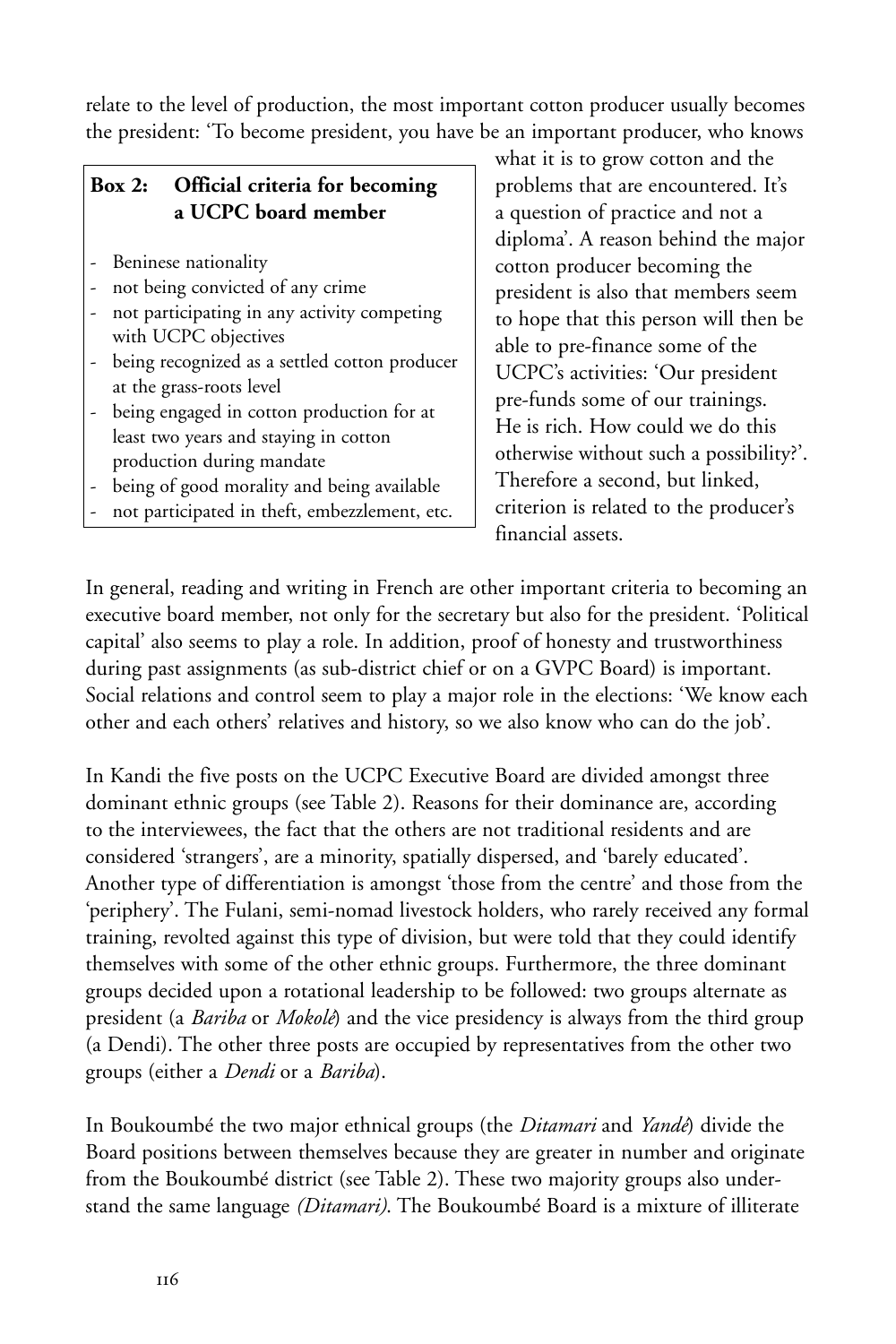and literate members as well as persons with other 'higher' positions, such as subdistrict chiefs and retired extension agents. Furthermore, the UCPC does not have its own office building and holds its meetings in the offices of the district agricultural extension service.

In Djidja a sole ethnic group (the *Fon*) occupies all posts on the UCPC Board (see Table 2). Members consider the president to be a rich man: he is an 'agricultural entrepreneur who owns a large farm and employs salaried workers'. The history of the Djdidja UCPC Board is characterized by cases of financial mismanagement and embezzlement of funds *('malversations')* by both elected officials and staff members, and as a result, several board members have been forced to resign and the others now combine different posts.

Although election procedures and eligibility criteria are formalized in statutes and by-laws, other mechanisms have gradually been institutionalized in all three cases. First of all, the number of representatives from GVPC member organizations is being rectified on the basis of the volume of cotton produced by a village group. This criterion is also considered when electing individual executive board members. Secondly, the three GVPC representatives are not always simply elected; they are often restricted to three self-designated representatives: the president, secretary and treasurer of the GVPC. Finally, added considerations, such as ethnicity and residency mean that, strictly speaking, free democratic elections are not being held. Ethnicity in itself is not the issue, but minority groups are often less well-trained (e.g., seminomadic livestock holders) or don't have secure land rights (e.g., migrants from other areas). All UCPCs have introduced rotational board memberships in order to strike a balance between different areas and groups within the district.

# **Role of farmers in the UCPC**

UCPCs have a key position in the management design of the cotton sector in Benin: they are considered the 'hinge' between the national level (where decisions are taken on input supply, cotton prices and marketing schemes), and the local level (where logistics are organized). Therefore, the UCPC remains the main platform where producers can voice their interests and express their needs. Village cotton producers group (GVPC) members are satisfied with union services if the cotton sold and the rebates are paid on time, as well as being adequately and timely informed on the results of the negotiations with market partners, which in turn allow them to plan their cotton production. According to members several factors hamper unions in playing these roles fully and effectively.

In general the village group representatives refer any problems encountered or issues to be resolved to the UCPC. However, when only a minority within the village group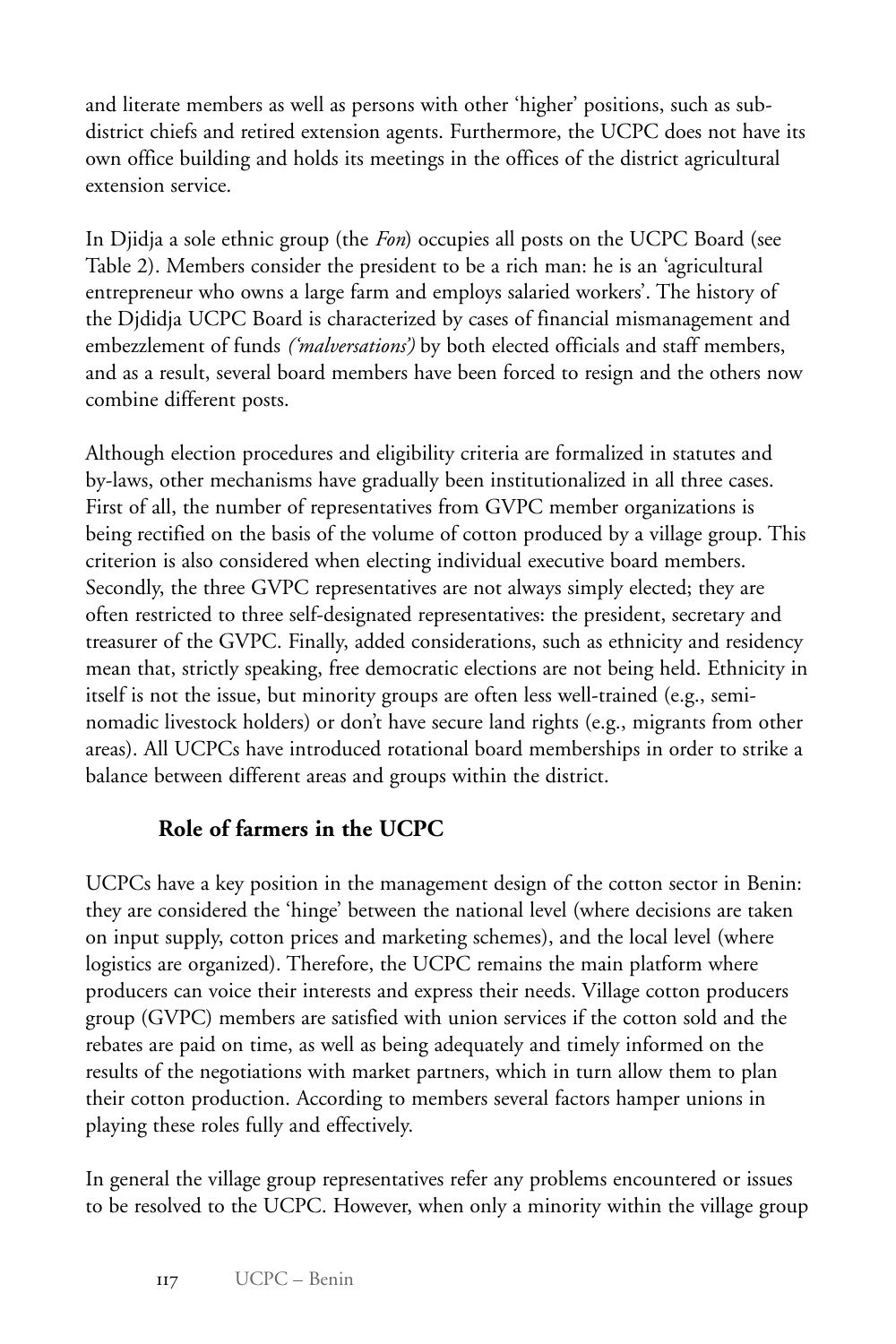has a particular problem and the person representing the group is not part of that minority, it is unlikely that the problem will ever reach UCPC level. Even if the problem or issue is communicated, the majority of board members have to agree before submitting them to the next higher levels. The Boukoumbé UCPC therefore applies a 'subsidiarity principle': problems that can be solved by a GVPC should be solved at this level. This measure is also prompted by the financial situation of this union, which does not allow for frequent travel. Sometimes cotton producers communicate their problems to the UCPC technical staff in the field rather than through their group's representatives, because they feel the staff will communicate their problems to the UCPC more effectively than their board members. In the same vein, agricultural extension agents can, and do, also communicate producers' problems to the union.

Mechanisms exist through which the executive board members report back to the other UCPC board members. However, this process does not always function properly and other board members often feel reluctant to exercise their rights. A key factor is the financial resource base of the UCPC, which largely depends on the volume of cotton produced in the district. It determines the possibilities for representing the union in meetings at other levels (e.g., through daily allowances for board members while travelling) or visiting member village groups (e.g., availability of transport for technical staff). This seems to be one of the main reasons why members are frequently not well-informed about the cotton market, the effectiveness of chain mechanisms and the availability and/or quality of contracted services with third parties, and therefore fail to exercise well-argued influence on decision-making concerning these issues.

From the interviews conducted, it becomes clear that producers at grass-roots level and village group members do not always feel well-represented by the UCPC. They perceive that board members are increasingly becoming part of closed networks and are just looking for their own 'piece of the pie'. Furthermore, interference of local politics with unions also seems to be increasing, with some board members linking up with the political powers.

## **SWOT analysis**

Table 2 summarizes the strengths, weaknesses, opportunities and threats that the three unions face; these have been identified during interviews and through a review of literature and documents. Interviewees and other sources emphasize the overall governance crisis both within the sector, where the AIC and other actors have difficulties enforcing contracts and rules, and in cotton producers organizations, which are increasingly becoming objects of rent-seeking.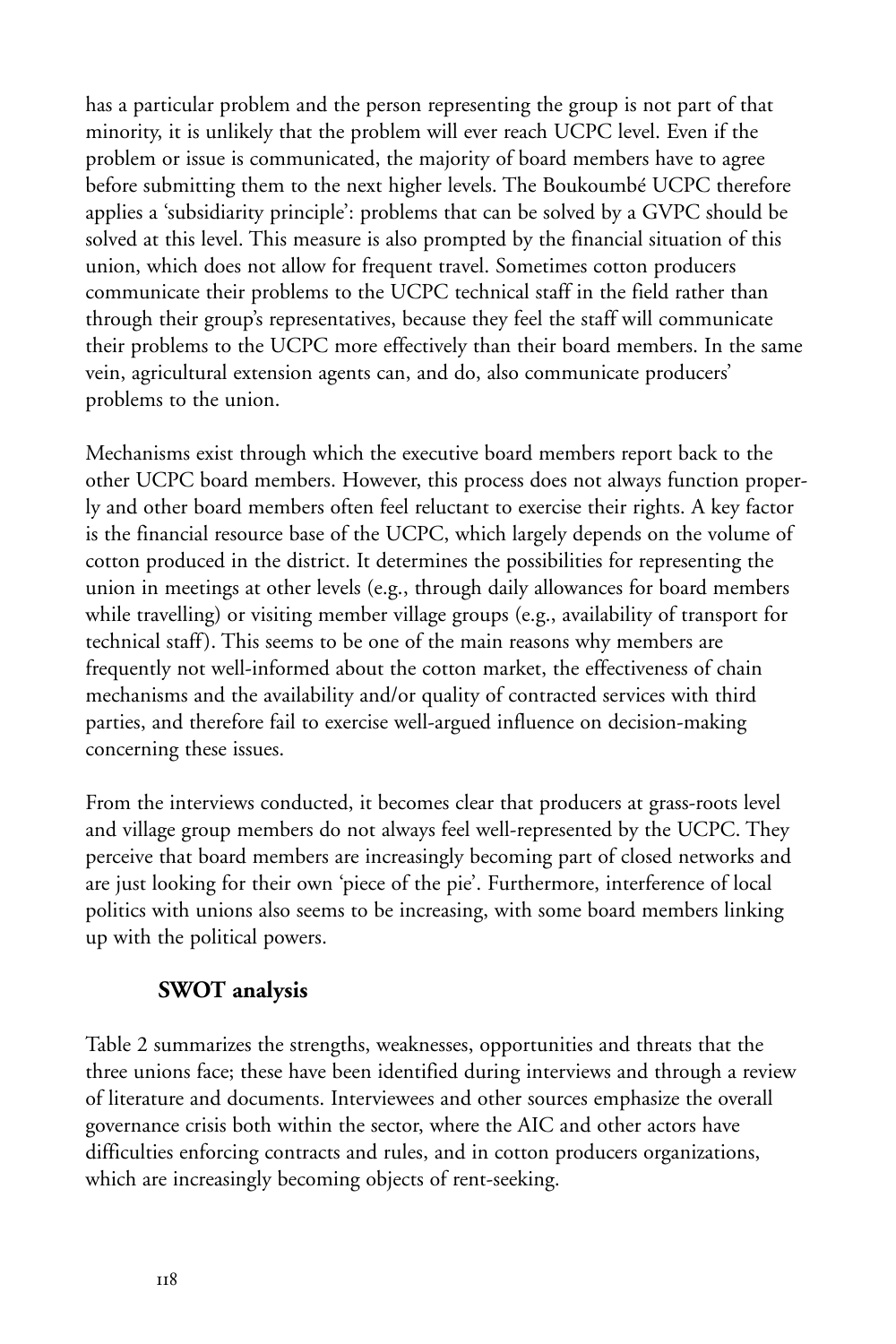| Strengths                                                 | Weaknesses                                           |
|-----------------------------------------------------------|------------------------------------------------------|
| All cotton producers can become members.                  | Focus only on cotton production and less             |
| Broad membership-base covering all villages. <sup>K</sup> | attention for agricultural diversification.          |
| Clearly defined and disseminated statutes and             | Illiteracy among members; especially women.          |
| by-laws for elections.                                    | No member registration and up-to-date                |
| Consolidated mechanisms for funding of                    | records.                                             |
| organizational functioning.                               | Institutionalization of informal eligibility         |
| Equipment and infrastructure. <sup>KD</sup>               | criteria.                                            |
| Well-trained technical staff. <sup>KD</sup>               | Lack of transparency in resource allocation          |
| Database on cotton production (cotton                     | (e.g., embezzlement of funds). <sup>D</sup>          |
| statistics).                                              | Failing management of collective                     |
|                                                           | repayment obligation.                                |
|                                                           | Little understanding of the relationship with        |
|                                                           | the district extension service (funding              |
|                                                           | through cotton levies).                              |
|                                                           | Weak communication flows between unions              |
|                                                           | and village groups.                                  |
| Opportunities                                             | <b>Threats</b>                                       |
| Reforms foreseeing an increasing role for                 | Declining cotton prices on the world market.         |
| producer organizations.                                   | Contract clauses not respected by partners           |
| National policy of agricultural diversification           | (e.g., delay in input procurement and                |
| (diversification-oriented projects).                      | cotton payments).                                    |
| Guaranteed floor/basic prices for cotton.                 | Lack of quality control of inputs.                   |
| Member of a national network of unions.                   | Declining yields and quality of cotton. <sup>D</sup> |
| Related to a network of rural banks. <sup>K</sup>         | District collective repayment obligation,            |
| Being solicited for contributions to local                | which has been imposed.                              |
| development.                                              | Multiplicity of 'cotton taxes'.                      |
|                                                           | Politicization.                                      |
|                                                           | Land tenure (pressure on land). <sup>B</sup>         |

## **Table 4: UCPCs SWOT analysis for social inclusion**

 $B =$  Boukoumbé;  $D =$  Djidja; and  $K =$  Kandi; factors that are particularly relevant for these UCPCs. Sources: Tama-Imorou (2006) and SNV Conseils (2005 and 2006).

# **Role of UCPC in access to services**

UCPCs provide a variety of services to their member organizations (GVPCs) and to their individual members:

- Management support for input supply (e.g., centralizing orders for inputs), marketing of cotton (e.g., planning transport of cotton to ginning mills), and payment of fees and rebates.
- Training of board members of village groups on handling of management documents, as well as management of cooperative groups (e.g., information on rules and regulations in force).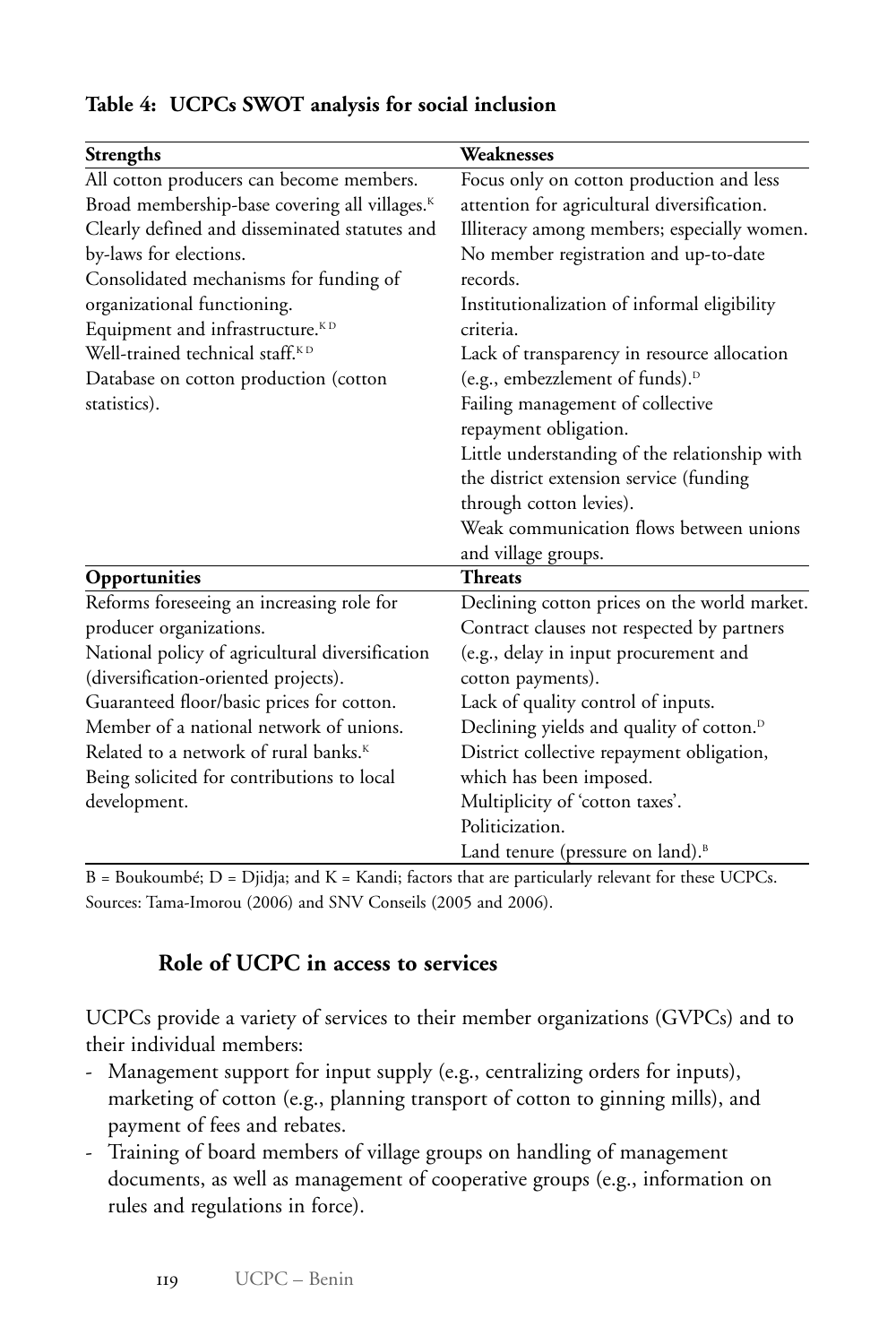- Information and training of cotton producers on new production technologies for pest management in collaboration with the district extension service (CeRPA) and private input suppliers.
- Support to village groups when registering with local authorities (e.g., adapting statutes and by-laws).
- Financial assistance when village groups lose cotton through bush fires or during transport.
- Mediation in conflicts between cotton producers and livestock holders when roaming cattle destroy crops.

Members cite the three first services as the core business of a UCPC. Cotton producers consider information and training on the use of new inputs as crucial for the quality of cotton fibre, since prices are fixed according to grading classes. As a FUPRO staff member declared: 'Our producer organizations work for all members, without any distinction' (Kamminga, 2005). In other words, everybody producing cotton, whether he or she is a small or large farmer, has equal access to the union's training services. However, the way training needs are communicated to the union level (see above), and the manner in which trainees are selected, influence who will benefit from training. Training is being organized through a 'cascade' or 'training of trainers' (ToT) approach: trainees are selected from village cotton producers groups and these trainees in return have to train other group members. In practice, board members from village groups (often the president and secretary) are selected without considering their individual training and communication skills.

Each union has also appointed an information officer *(chargé de vulgarisation)* among its board members who is responsible for coordinating training sessions that are organized by third parties, such as the district agricultural extension service. Djidja UCPC reinforced its information officers' role as liaison officer by appointing three information officers for each of its three sections instead of one for the entire union. This allowed for better organization of information flows and member training.

Training services provided by third parties have changed considerably by introducing more demand-driven approaches and enhanced involvement of the private sector. The district extension agents identify information and training needs at the village level in a participatory way. They may even distinguish several sub-groups, such as women and young farmers. A synthesis of village needs is made at the district level and may lead to a joint training programme with the UCPC that is implemented on a cost-sharing basis, as in Kandi. Over the last few years, private input supply firms have also started funding and organizing training sessions on cotton crop protection techniques; notably in districts where they handle a substantial share of the input market (Sogbohossou *et al.*, 2005; Dotia *et al.*, 2006).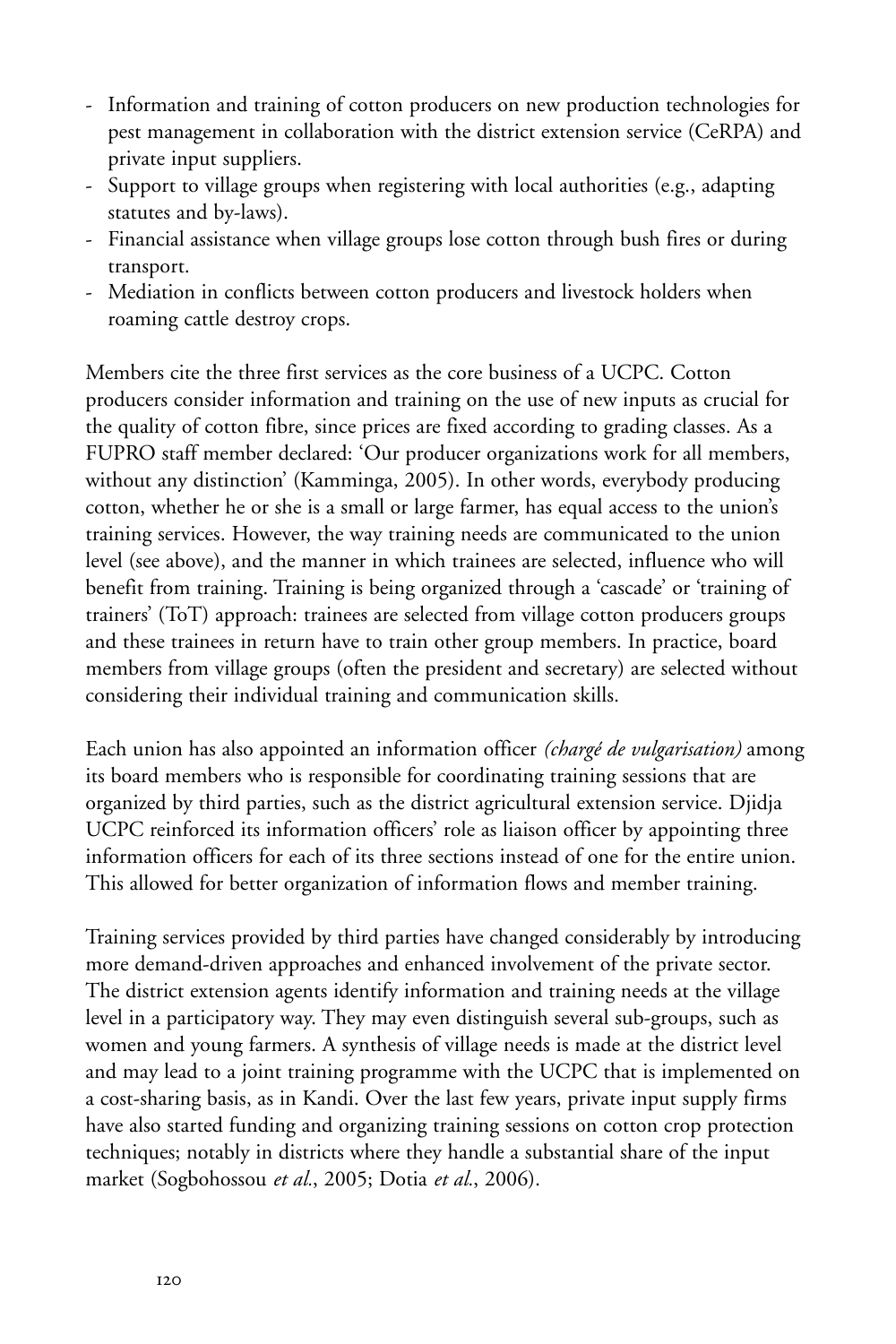Since 2000, the district extension service operates under a framework agreement between the Ministry of Agriculture and AIC, whereby extension is partially funded through cotton levies (e.g., for recruiting extra field officers and by supporting operational costs). The agreement defines outcome and impact indicators such as: number of village group representatives that have been trained in participatory needs assessment; adoption rates of improved cotton production techniques; and increases in cotton yields. The national extension service even provided UCPCs with a list of criteria to assess the performance of extension agents. This offers cotton producer organizations a tool with which to monitor the quality and impact of extension services. However, few unions and even fewer village groups are informed about these mechanisms, since decisions are taken at AIC level. It is also worthwhile noting that efforts to reach the agreed outcome and impact targets have made extension services pay more attention to the more important cotton producing areas and the larger cotton holdings. (For a more detailed description, see also Sogbohossou *et al.*, 2005.)

Notwithstanding the intention of the 2005 reforms for the unions to focus exclusively on cotton production and marketing, the UCPC participation in local development has been maintained (see Box 3). The UCPCs continue to provide

# **Box 3: Participation in 'local development' by UCPCs**

Contribution to funding community infrastructure such as schools, health centres and rural radio stations (Kandi and Djidja); Financial assistance by local authorities (Kandi, Boukoumbé and Djidja), in particular the municipal authorities (Mairie), and civil society organizations (Kandi); Scholarships for promising pupils of local high schools (Kandi and Djidja) and students at the national university (Kandi); Sponsoring of local football teams (Kandi); Financial assistance to persons facing problems such as illness or death; beneficiaries are usually local opinion leaders (Kandi).

services that reach beyond their membership base. Members complain that the allocation of funds for these purposes lacks transparency and contains risks of politicizing the union. Financial contributions from the union are more often the result of social pressures than properly planned and well-argued investments; as some said: 'When you say no because it hasn't been budgeted, they say they will destroy you. They will set up the community against us'. Local authorities increasingly establish 'cotton taxes' to mobilize resources for the municipality (Baltissen and Hilhorst, 2005: p. 39).

# **Concluding remarks**

The ongoing liberalization and privatization of the Benin cotton sector has led to a rather complex and elaborate system that requires close cooperation between stakeholders and an effective enforcement of rules and contracts (see Table 1).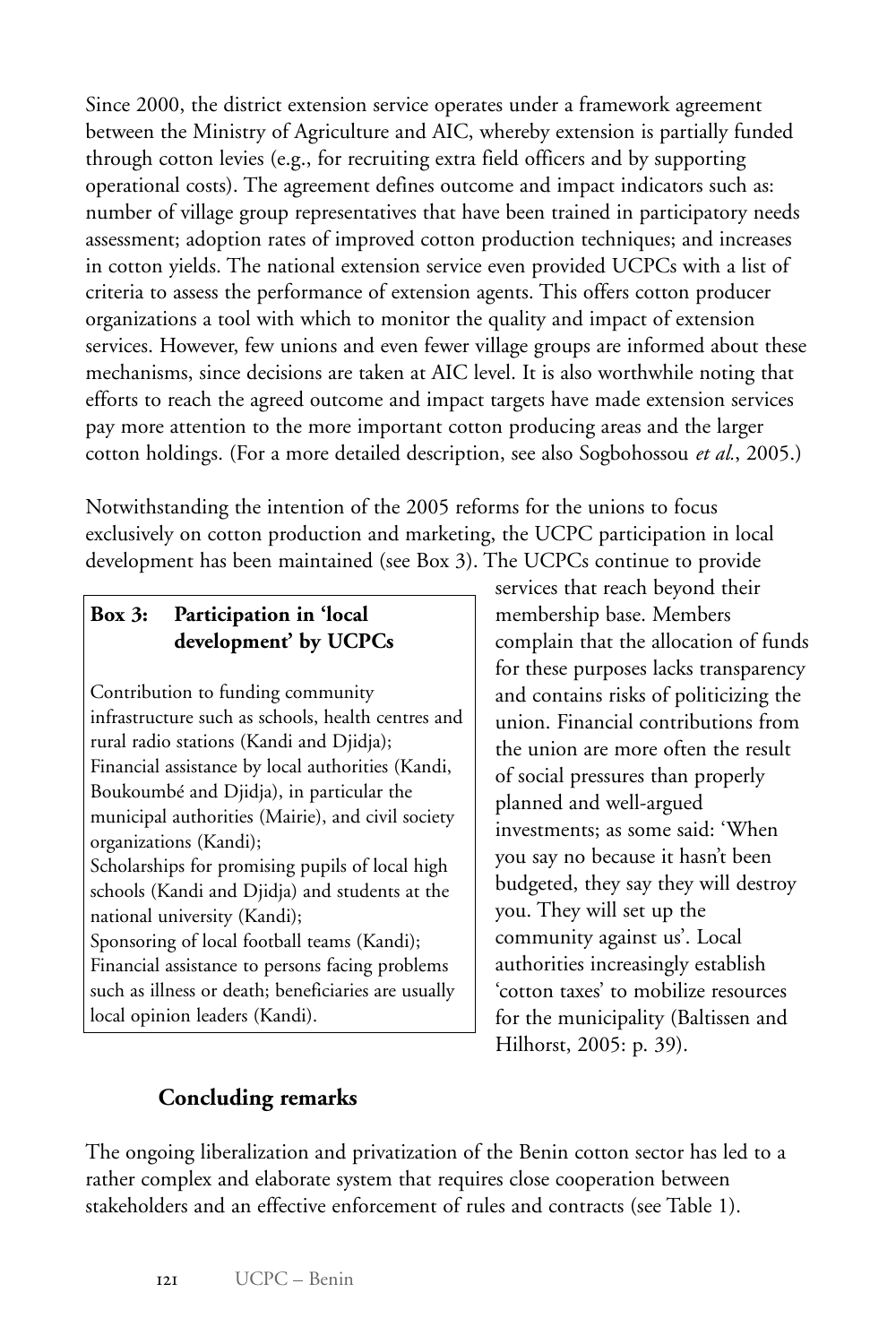Difficulties when implementing reforms, in combination with declining world markets prices, have led to violations of the rules at the expense of cotton producers. In addition, producers' organizations, such as the UCPCs, have a long way to go in their intended transformation: from standard supply organizations under the supervision of state services, to more tailor-made, member-led organizations that represent and defend cotton producers' interests vis-a-vis cotton chain operators, service providers and district authorities.

The latest UCPC reform included a quasi-unique focusing on cotton, which had a narrowing effect on the membership basis of the organization. This probably has more consequences for women than men, because women agricultural processing groups could be member of the old unions; these now seem to be excluded. Even when they are UCPC members, women face other barriers in exercising influence, such as land tenure, traditional culture and their 'perceived' lack of capacities. These factors explain the rather small impact of the informal women quota system for union boards, which is promoted by FUPRO but without adequate capacity strengthening activities for women. Skill development, ranging from literacy training to managing groups, seems to be an appropriate way for women to gain recognition and become leaders.

Crop (cotton) and gender (women) are two factors that aggravate social exclusion within UCPCs. Even when it has been officially declared that all cotton producers have an equal opportunity to become board members and should receive equal access to services, the reality is quite different. Although diversity and up-to-date membership records are not an issue for union membership, the volume of cotton produced, as an indicator for financial assets, is a well-known and determining factor. The formal rule of 'one member group, one vote' is gradually being abandoned to the benefit of weighing the production capacity of a group when electing representatives. Other excluding factors are: belonging to a minority group whose language is not spoken during union meetings or who have insecure land rights; and living at the periphery of district capitals that are increasingly becoming the decision-making centres for local development. The result is a rather closed network of union leaders who increasingly adopt rent-seeking behaviour. Despite detailed statutes and by-laws, UCPCs lack effective countervailing mechanisms against exclusion on which members can rely. The overall effect is that ordinary members, who are less wealthy, risk feeling excluded and this threatens the entire social cohesion of unions.

Governance problems within the cotton sector have put the bonding and bridging social capital of the UCPC member organizations (GVPCs) under enormous strain: farmers abandon cotton growing because of delays in payment and 'break-away' producer networks appear. However, linking social capital remains a major asset: unions cover all districts of Benin, which are the decentralized administrative entities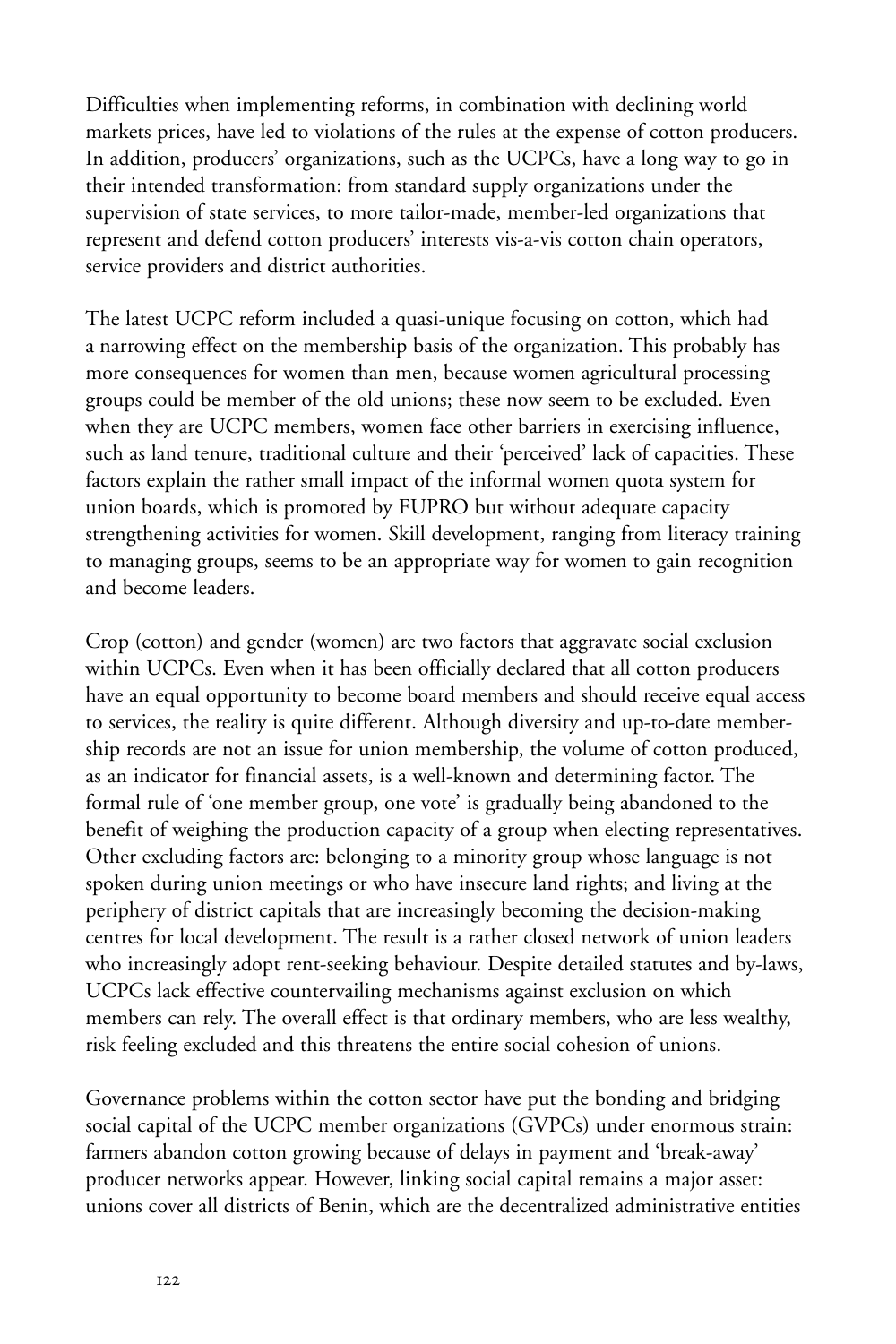par excellence, and are part of a national federation (FUPRO). UCPCs also continue to play a key role in district development through direct funding of community services, which underscores the potential role of cash crops in supporting local economic development, and indirect funding (through cotton levies) of agricultural services. The contribution to district development may have an inclusive effect beyond the reach of mere cotton growers but is threatened by declining cotton prices, risks of politicization, and failing budgeting and accountability mechanisms within UCPCs. Funding of agricultural services by the AIC, of which cotton producers are members, through performance contracts with service providers that are held accountable, also offer opportunities to make services more inclusive. This is particularly important, since agricultural diversification is a national policy priority (NCDFP, 2002: pp. 23-28). Basic conditions to enhance the role of UCPCs in diversifying agriculture for livelihoods include: membership diversity is known and taken into account by unions; investments are well-argued, transparent and accounted for by the union's board; and decision-making of funding of services is delegated to district level.

#### **References**

- Anon., 1995. *Statuts et Règlements Intérieurs Types des Groupements Villageois de Producteurs (GV) et des Unions Sous-Préfectorales de Producteurs (USPP)*. Parakou, Benin.
- Baltissen, G., and T. Hilhorst (eds), 2005. *Les premiers pas des Communes au Bénin. Enseignements du processus de la décentralisation*. CEDA/KIT, Bulletin 371, KIT. Amsterdam, The Netherlands.
- Gotoechan-Hodonou, H., M. Adomou, and B. Wennink, 2005. Competitive funds for zonal research programmes in Benin. Chapter 4.4 in: Heemskerk, W., and B. Wennink (eds). 2005. *Stakeholder-driven funding mechanisms for agricultural innovation. Case studies from Sub-Saharan Africa*, pp. 72-81. Bulletin 373, KIT. Amsterdam, The Netherlands.
- Kamminga, E., 2005. *Reconnaissance visit to FUPRO Benin*. 15-18 February 2005. KIT Working Document. KIT Amsterdam, The Netherlands.
- Kouton, T., G. Yorou, G. Nouatin, and B. Wennink, 2006. Orienting research and development for cotton production. The national federation of producers' unions (FUPRO) in Benin. In: Wennink, B. and W. Heemskerk (eds), 2006. *Farmers' organizations and agricultural innovation. Case studies from Benin, Rwanda and Tanzania*, pp. 47-54. Bulletin 374, KIT. Amsterdam, The Netherlands.
- Minot, N., and L. Daniels, 2002. *Impact of global cotton markets on rural poverty in Benin*. IFPRI, Washington, USA.
- Sinzogan, A.A.C., J. Jiggins, S. Voudouhé, D.K. Kossou, E. Totin, and A. Van Huis, 2006. An analysis of the organizational linkages in the cotton industry in Benin. Chapter 3 in: A.A.C. Sinzogan. 2006. *Facilitating learning toward sustainable cotton pest management in Benin: the interactive design of research for development*,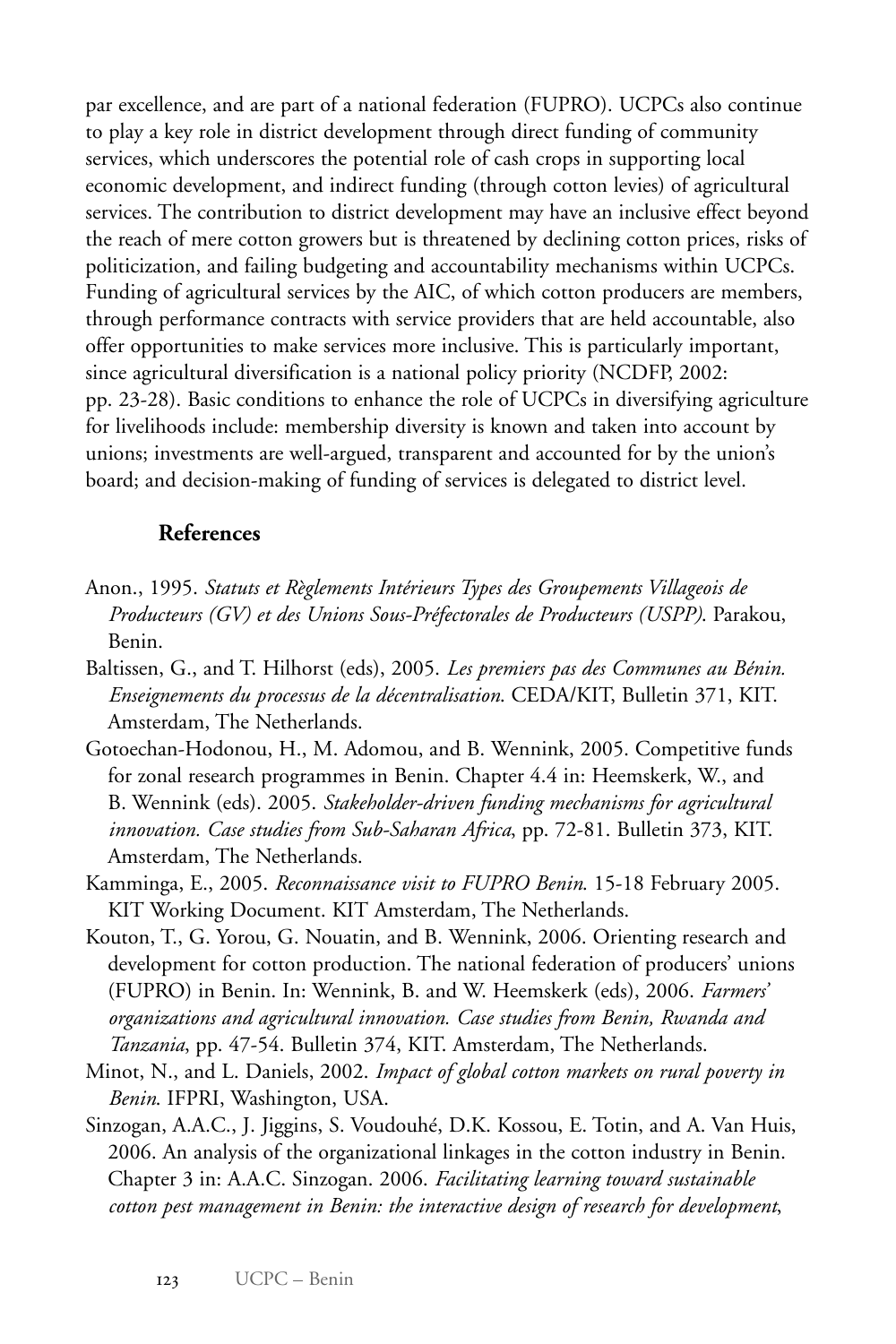pp. 35-59. Tropical Resource Management Paper No. 82, Wageningen University, Wageningen, The Netherlands.

- NCDFP, 2002. *Benin poverty reduction strategy paper*. 2003-2005. Translated from French. Republic of Benin, Cotonou, Benin.
- SNV Conseils, 2005. *Avant-projet d'élaboration des plans d'action pour le renforcement des capacités des Unions Communales des Producteurs de Coton (UCPC). Rapport du diagnostic de l'UCPC de Kandi*. SNV, Parakou, Benin.
- SNV Conseils, 2006. *Avant-projet d'élaboration des plans d'action pour le renforcement des capacités des Unions Communales des Producteurs de Coton (UCPC). Rapport du diagnostic de l'UCPC de Djidja*. SNV, Parakou, Benin.
- Sogbohossou, C.A., R. Fassassi, and B. Wennink, 2005. Public and private funding of agricultural extension in Benin. Chapter 5.2 in: Heemskerk, W., and B. Wennink (eds). 2005. *Stakeholder-driven funding mechanisms for agricultural innovation. Case studies from Sub-Saharan Africa*, pp. 72-81. Bulletin 373, KIT. Amsterdam, The Netherlands.
- Wennink, B., and O.D. Dotia, 2004. *Le rôle des organisations paysannes dans le système de recherche et de vulgarisation agricoles. Les cas des UCP de Kalalé et Boukoumbé et de l'ACooBéPA de Tchaourou/Ouèssè au Bénin*. Working Document. KIT/FUPRO, Amsterdam/Bohicon, The Netherlands.
- World Bank, 2005. Benin. *Diagnostic Trade Integration Study*. Volume 1. Draft. World Bank, Washington, USA.

#### **Notes**

- 1 A 'floor price' *(prix plancher)* is a prefixed basic price that is valid for all cotton producers in Benin.
- 2 *Union Sous-Préfectorale des Producteurs*; the *Sous-Préfectures* became *Communes* (districts) under the decentralization laws that became effective in 2003.
- 3 The entire levy collected on cotton for financing producer organizations is divided as follows among the different levels: about 60% for GVPCs, 35% for UCPCs, and 5% for UDPCs and FUPRO.
- 4 A price to be paid at the farm gate is defined before marketing the product. However, when actual selling on the world market takes places, prices may turn out to be higher. This allows for paying a separate, supplementary amount – the rebate – to producers.
- 5 The social share *(part sociale)* is a pre-defined amount of money that every member pays when becoming a member. It allows for constituting a fund (i.e., working capital) for the farmer group. This fund can be used to procure equipment or construct infrastructure, which then becomes collective, group property.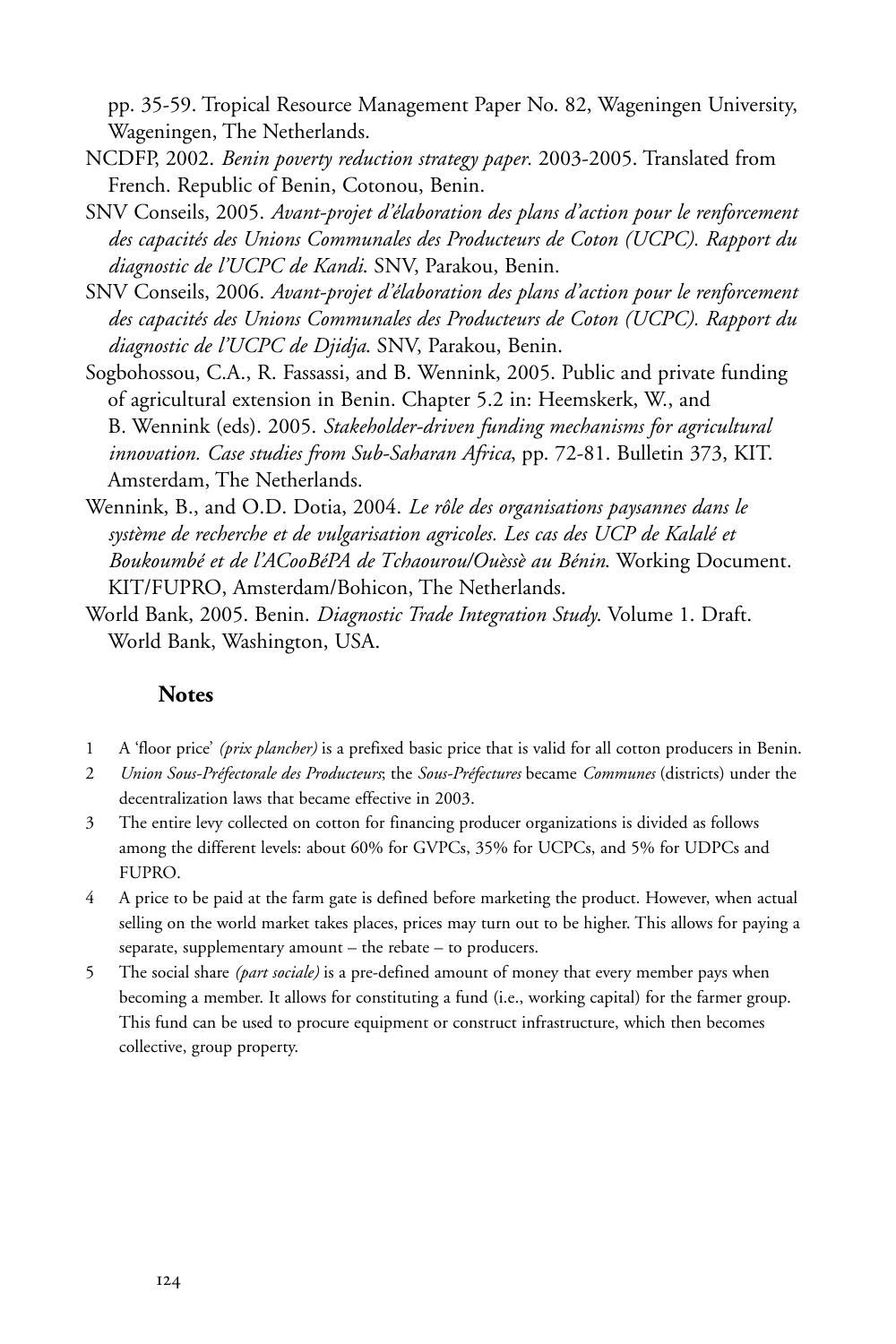# **IV** KILICAFE's role in pro-poor service provision in Tanzania

**Adolph Kumburu and Willem Heemskerk**

#### **Introduction**

Coffee is Tanzania's largest export crop. In 2003, Tanzania produced about 800,000 of the 60-kg bags, or 48,000 Metric Tons (MT), which is approximately 0.7% of the total world output (about 117 million bags). In that year coffee contributed approximately USD 115 million to Tanzania's export earnings. The crop provides employment to some 400,000 families and benefits to 2.12 million family members. Smallholders on average holdings of 1-2 hectares grow about 95% of coffee, intercropped with food crops, and about 5% is grown on estates. An estimated 50% of coffee smallholders use purchased inputs. In 2004, coffee production fell to 38,683 MT, with a value of only USD 50 million, due to climatic variation and lower world market prices. About two-thirds of the coffee grown in Tanzania is mild Arabica (Arusha and Kilimanjaro regions of the north and the Mbeya and Ruvuma regions of the south); Robustas are produced in the Kagera region of the Lake Zone. Mild Arabicas are wet-processed, while Robustas are dry-processed (Parrish *et al.*, 2005; Technoserve, 2006).

Coffee is Tanzania's largest export crop but small-scale farmers have not reaped the potential benefits because of policies that have restricted their direct access to the international coffee market. Unions, traders and farmers are obliged to sell their export coffee through the government-run Moshi Coffee Auction with a minimum transaction of 10,000 kg of green coffee', effectively barring small farmers from participating as individuals. Farmers have long complained about the inefficiency of the Moshi Coffee Auction and the fact that it causes unnecessary delays and prevents them from benefiting from the full potential of coffee product sales. The cooperative movement in Tanzania has always played a major role in marketing and price formation, also in coffee. The KNCU (The Kilimanjaro Native Cooperative Union) was one of the first cooperative unions to be registered in 1931 (Heemskerk and Wennink, 2003). Since 1991 coffee unions operate as private entities and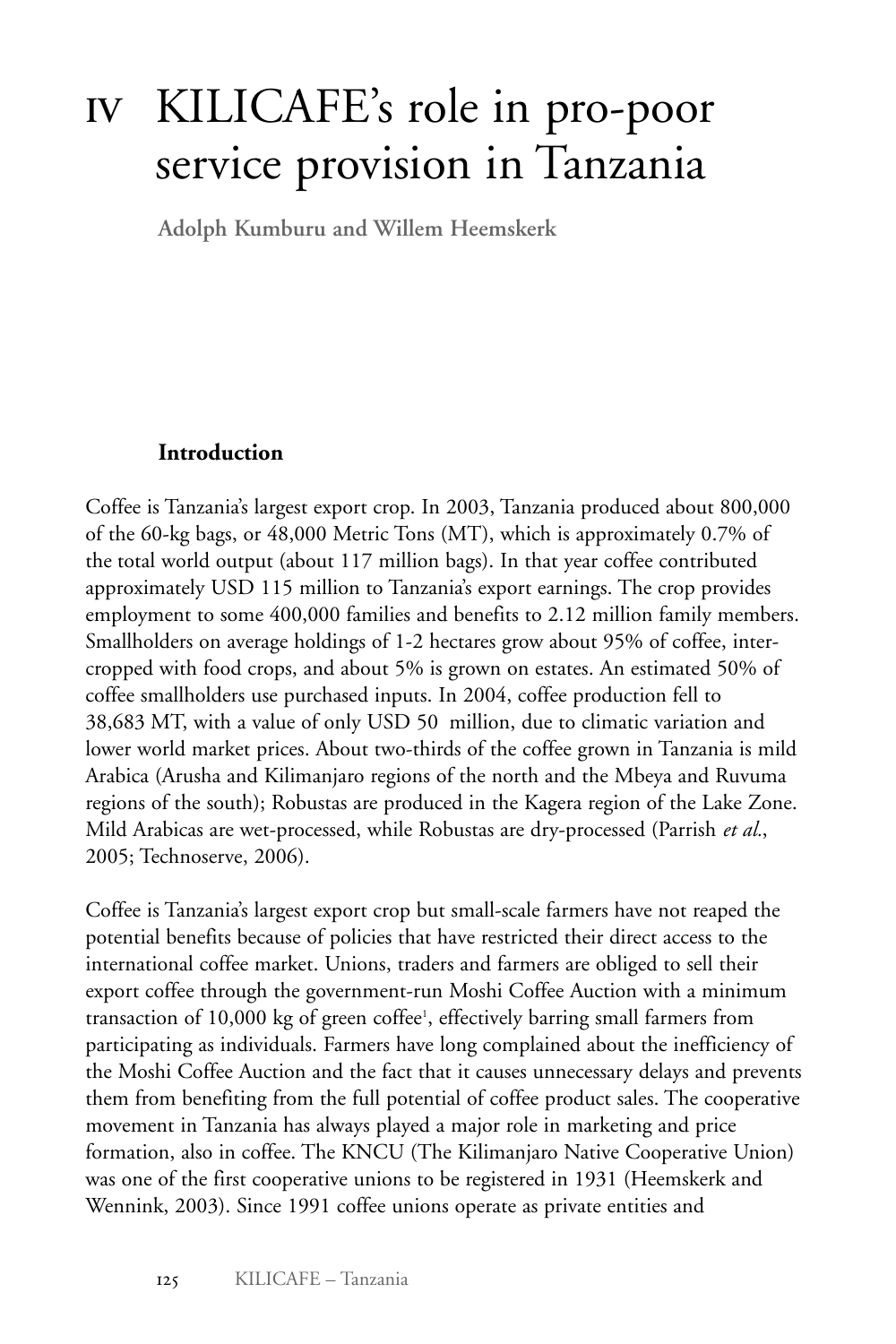membership is no longer compulsory. KNCU presently collects, stores and processes coffee from over 150,000 small-scale farmers, through their village level primary cooperative societies. The Tanzania Coffee Growers Association (TCGA), established in 1945, promotes the interests of large coffee farmers and estate producers. The Tanganyika Farmers Association, which was established in 1955 and currently has some 4,000 small and 1,000 large farm members, also includes coffee farmers (Heemskerk and Wenink, 2003). New smallholder coffee organizations are currently emerging, in response to large overhead costs of the old organizations, resulting in lower prices for the farmers, but also in making use of speciality coffee opportunities in the market. KILICAFE is one such organization, which works specifically for smallholders. KILICAFE is a commodity-based farmers' organization, in contrast to the intermediate network organization MVIWAMO, which is part of MVIWATA.

Coffee research and advisory services have been privatized, partly due to the dissatisfaction of the levy-paying coffee sector with the level of progress through innovation in the sector. Since most coffee producers are smallholders with a great diversity in cropping and farming systems as well as levels of income, special attention is required for socially inclusive service provision in the coffee sector. KILICAFE conducted a study on agricultural service provision in 2005, to identify the constituency and the membership, and the direct or indirect relationships with coffee sector service provision. The study was conducted at three levels: the Farmer Business Group (FBG), Chapter (i.e., intermediate level) and KILICAFE National Management level. A total of 93 individual farmers (FBG members) were interviewed, as well as 12 FBG management committee members. Primary data was collected through interviews using a similar questionnaire for all three levels. Secondary data was collected from various head office documents, previous case studies and the organization's website (www.kilicafe.com), as well as general information from the management. A SWOT analysis was conducted using all the existing information, which was validated in a workshop at national level.

#### **Presenting KILICAFE**

Trade liberalization in Tanzania opened the doors for agricultural groups to participate fully in marketing the crops that they produce. 'Technoserve' (TNS) Tanzania, an American-based NGO, started supporting coffee producing groups in 1999. TNS promoted and encouraged independent Farmer Business Groups (FBGs) and assisted them in organizational structure improvement; this in turn led to the formation in 2001 of an apex association: 'the Association of Kilimanjaro Specialty Coffee Growers', later known as KILICAFE2 . Apart from governance problems in the 'old' farmers' organizations (see earlier) KILICAFE is also a response by farmers to the low coffee prices and the desire to provide quality coffee through a value chain with a stronger role of the farmers' organization in the chain through value-adding activities.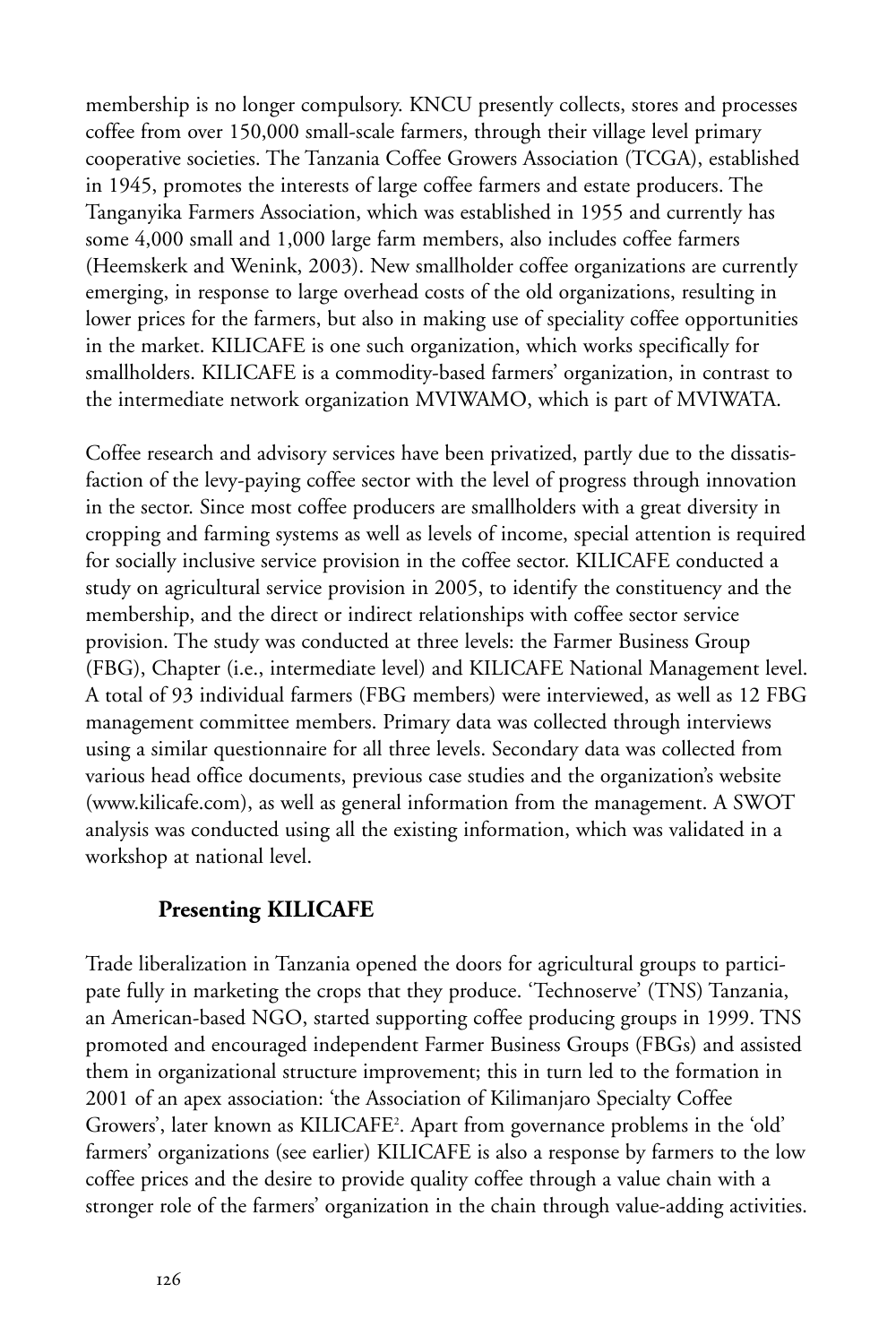Unions pay a uniform price regardless of the quality of the coffee. KILICAFE's policy is to reward quality by paying differentials in order to create competition to raise the quality of coffee from its member farmers. KILICAFE aims to improve the incomes of its members by earning higher coffee prices, and hence improve their living standards through product quality improvements e.g., use of better processing methods (central pulping units) and aggressive marketing strategies e.g., through direct exports and branding. KILICAFE's sustainability strategy is based on internal 'company standards' and international certification schemes, which both observe: 1. enhanced business practices;

- 2. processing and production practices;
- 3. attention for environmental care; and
- 4. social responsibility, for which it scores 87%, 48%, 54% and 72% respectively (Kumburu, 2006).

KILICAFE is a membership-based organization registered as a Limited Company under the Company Ordinance (Cap. 212), composed of three intermediate-level networks, chapters or KILICAFE branches of registered FBGs. All FBGs are independent organizations formed by smallholder coffee growers and chaired by elected committees. Chapters do not exist as independent legal entities, but operate under KILICAFE as branch offices, with administrative committees formed by members elected from among FBG leaders. A chapter is formed once it consists of atleast ten FBGs and has a potential to produce a minimum of a 100 MTs of parchment coffee in a season. Most of the FBGs were formed after the demise (due to a loss of trust) of the primary cooperative societies. FBGs can have two types of legal status: either being registered as cooperatives under the Trustees Incorporation Act (Cap. 318) or as 'partnerships or associations' under the Business Names Registration Ordinance (Cap. 213) under the Company Ordinance. Of the groups surveyed, all northern groups hold registration certificates under Cap. 318, and all southern groups have registrations from Cap. 213. No actual differences are observed as a result of the two types of registration, apart from the fact that those registered under Cap. 318 have a broader area of operation in terms of mandated activities than partnerships, which are limited to the few activities stated in the registration form. KILICAFE mainly operates in the Arabica-growing areas of the country through the three referred chapters. The distribution of average coffee production per chapter (over the past three years) is as follows: 40% Mbeya, 40% Mbinga and 20% North. The low volumes for the north are attributed to lower acreage under coffee and old coffee trees; 50% of the trees are over 50 years old, according to the Tanzania Coffee Board (TCB) census of 2001 (Kumburu, 2006; Technoserve, 2006). KILICAFE purchased 2,100 tons of coffee in 2005 and had a turnover of USD 3 million in sales at the local auctions and 'Direct Export', which amounts to around 5% of the total national coffee production (See Table 1). Specialty coffee marketed through the national auction yielded a 65% premium, compared to the lower quality blended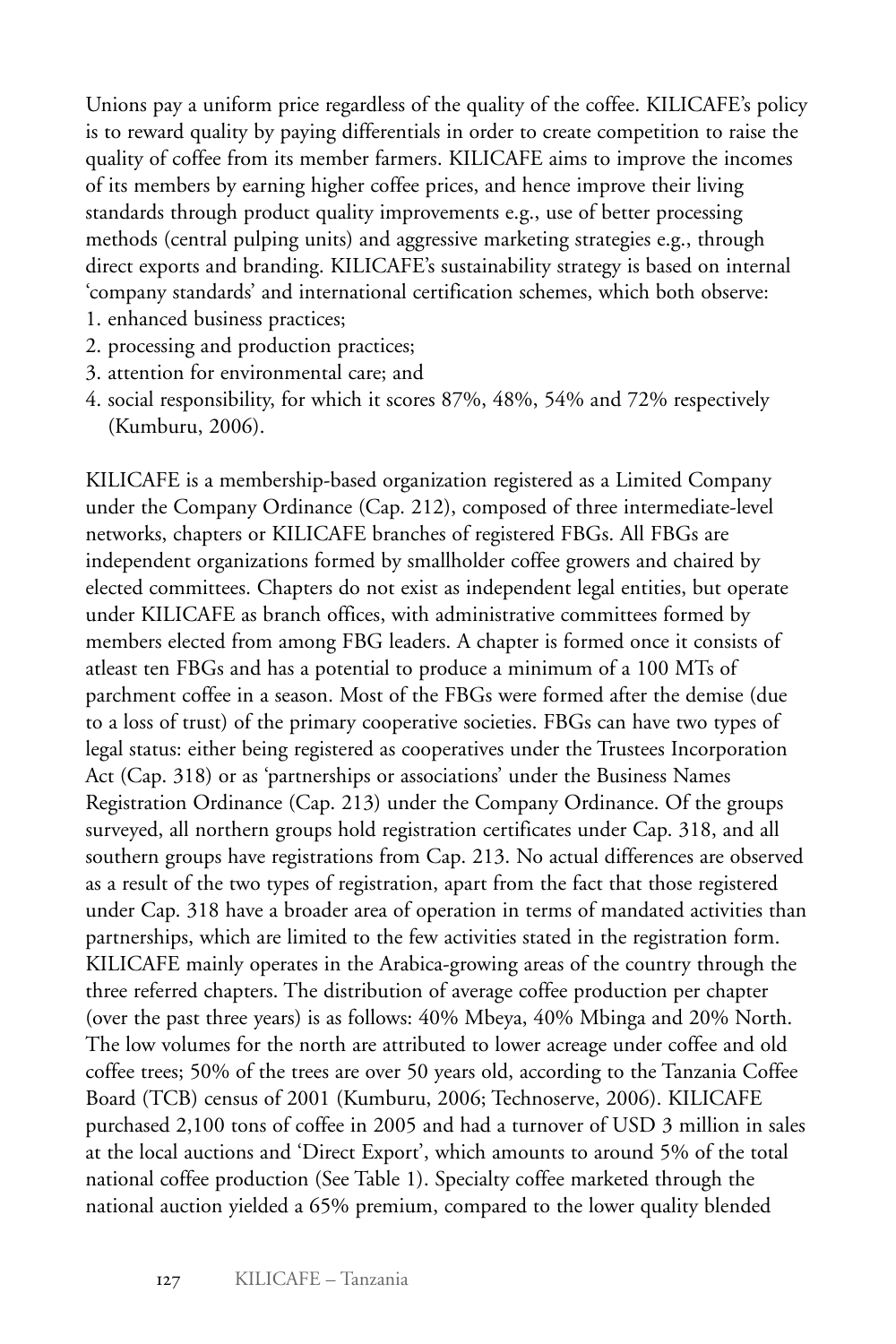coffee over the past two years (Parrish *et al.*, 2005; TNS, 2006). Direct exports yielded 150% price premiums for smallholder suppliers (coffee processed in central pulping units, or CPUs). The KILICAFE coffee turnover is expected to reach USD 4.5 million within the next three years.

| Chapter      | 2004      | 2005      | 2005/06-Est.             |
|--------------|-----------|-----------|--------------------------|
| North        | 255,561   | 456,845   | 271,858                  |
| Mbinga       | 593,600   | 796,589   | 641,979                  |
| Mbeya        | 288,289   | 809,305   | 356,017                  |
| <b>Total</b> | 1,107,450 | 2,052,739 | $1,269,854$ <sup>3</sup> |

#### **Table 1: Coffee production from each KILICAFE chapter in kg of green coffee**

Source: TNS, 2006.

The KILICAFE organization finances its activities through:

1. coffee sales (3% of the gross sales is used to run the association);

2. the FBG membership fee is the equivalent of USD 25;

3. bank loans for advance payments and marketing expenses;

4. donations and grants from international organizations and business partners; and,

5. a Fair Trade sales premium.

The activities at FBG level are financed by fixed fees, which are charged from the sales proceeds of the FBGs; these range from Tshs 10-20 per kg of parchment coffee. The amount is fixed at the FBG Annual General Meeting (AGM). KILICAFE also raises funds from donors by submitting proposals for specific activities that focus on benefiting the producer community and members through solving specific problems. As an umbrella organization KILICAFE possesses equipment and rents offices, while the FBG main assets are the Central Pulping Units<sup>4</sup> (a total of 29 FBGs owned central pulping units in 2005, which rose to 55 in 2006) and coffee storage houses, all acquired through TNS credit facilities.

# **The KILICAFE membership base**

FBGs are the 'first level' organization at the grass-roots level of the KILICAFE structure. FBG membership conditions are shown below. A member must:

- 1. own a coffee farm;
- 2. be a local resident and member of the community;
- 3. agree to be trained in ways to improve the quality of coffee;
- 4. pay an FBG membership fee ranging between Tshs 2,000 to 5,000, which is fixed by the FBG Annual General Meeting;
- 5. deliver coffee to the FBG for joint processing and/or marketing;
- 6. accept the FBG constitution;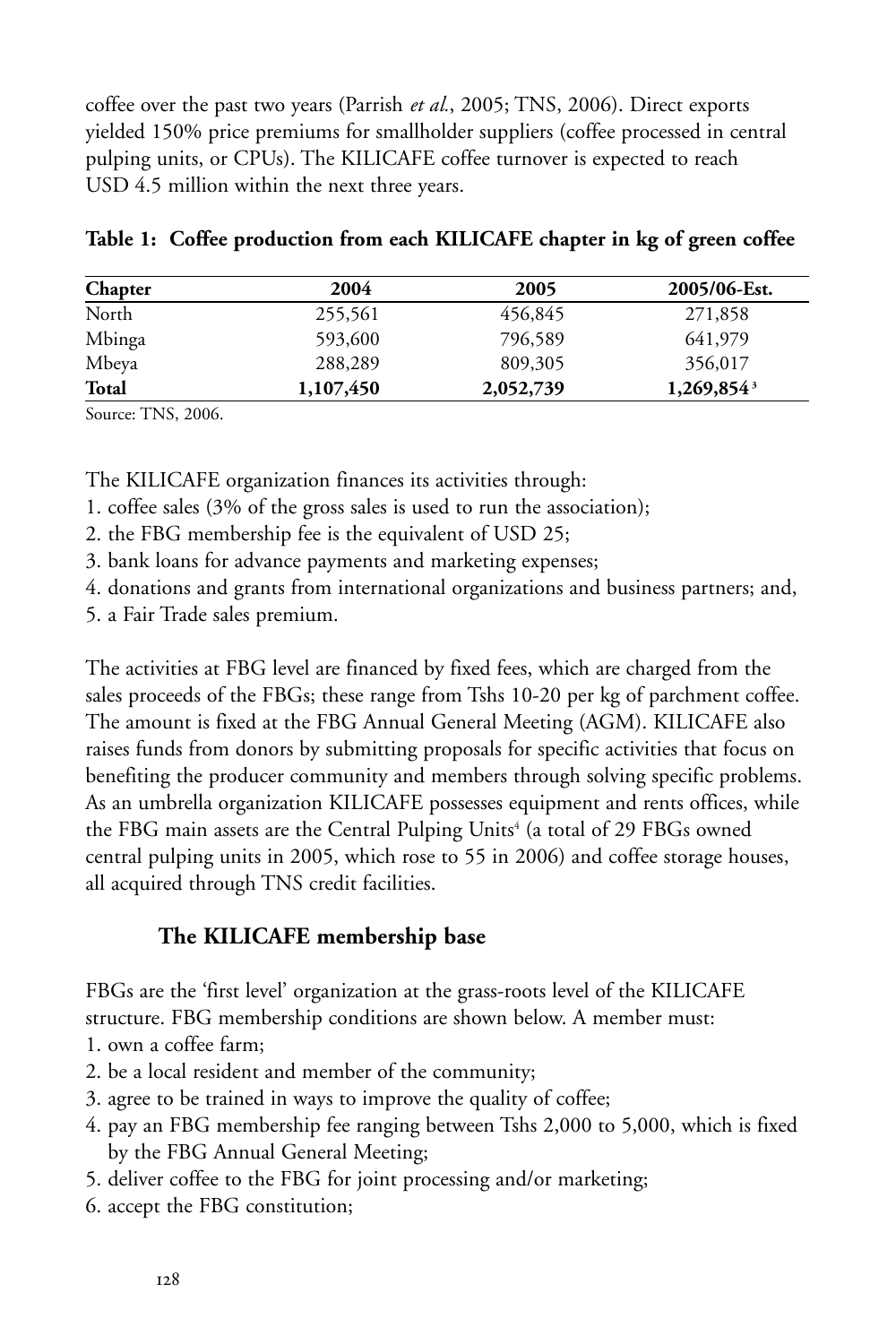- 7. promote the FBG and KILICAFE as a whole; and,
- 8. cooperate with fellow members to improve the economic and social welfare of the group.

FBG members are individual coffee farmers who own small farms ranging in size from 0.5-2 acres in the north, 1-7 acres in Mbinga and 1-12 acres in Mbeya. Most members of FBGs are producers from the same village or ward, who deliver their produce to the group for marketing. FBG members have membership cards and are registered in the FBG ledger; they are different from non-member farmers in the common ownership of FBG assets such as coffee stores, processing equipment at the CPU, and other infrastructure such as a clean water supply system, etc. A member may be disqualified if he/she does not deliver any coffee during the season, but no minimum amount of coffee to be delivered has been established. The only essential requirement is that the individual has a coffee plot and that he/she intends to improve his/her coffee quality. Even very small coffee producers have become members of KILICAFE FBGs. The number of farmer members in FBGs ranges from 25-250, depending on individual groups and demographical conditions in the area, though groups in the north are usually largest. KILICAFE membership is open, and in the recent past has been growing rapidly, both in terms of groups and in the number of members per group (see Table 2). The expansion from the 10 founding groups in 2001 to the present 102 FBGs in 2006 amounts to a total of over 10,000 smallholder members. However, the KILICAFE Board is concerned that uncontrolled growth in membership may affect the quality of services rendered; hence the 2006 AGM issued a temporary freeze on FBG establishment until it can be certain that the association can accommodate more members with quality services. No evident social distinction is identifiable in the KILICAFE FBG memberships.

| 2001 | 2002 | 2003 | 2004 | 2005 | 2006 |  |
|------|------|------|------|------|------|--|

**Table 2: The increase in the number of KILICAFE FBGs over the years**

11 37 47 75 93 102 Source: TNS, 2006.

#### **Gender dimensions**

The KILICAFE constitution clearly states that member FBGs must state in their respective constitutions that they do not discriminate on the basis of gender, age, religion, race or tribe, as a condition for joining KILICAFE. However, a gender imbalance does exist in FBG membership; although it can be argued that households are members of the FBGs, it is mostly men that are actually registered as members and less than 10% are women, most of these are from female-headed households. Fewer than 10% of FBGs have women on the committees. Out of the 12 FBGs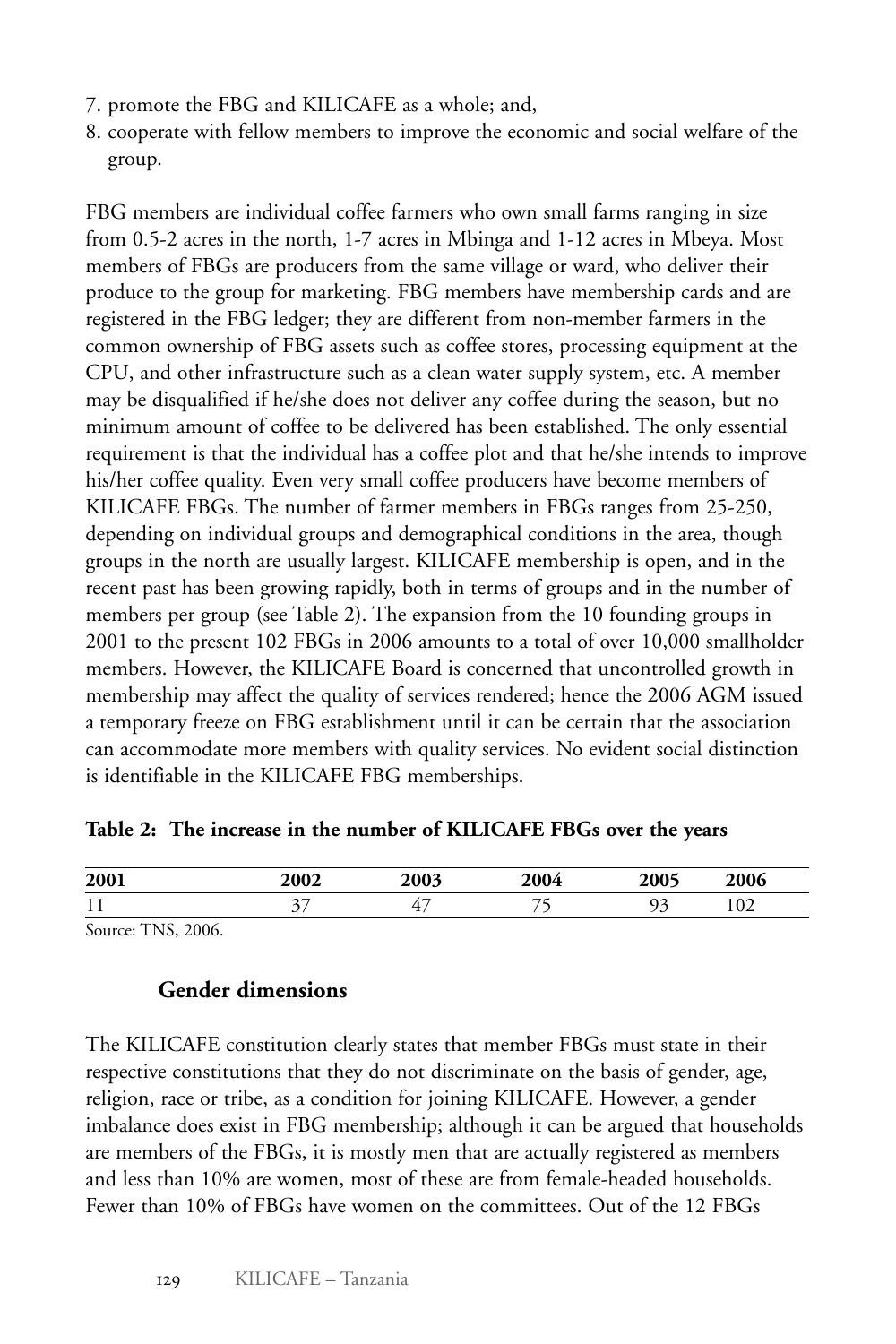surveyed, only Makisomila in Mbinga Chapter had a woman on the management committee. Traditionally it is the men who are head of the household, own the coffee trees and control the earnings from this important cash crop, but women contribute a significant portion of the required labour, particularly for picking and drying the coffee beans (TNS, 2006). Although the KILICAFE Board is aware of the need to be gender-sensitive, there is as yet no deliberate policy to achieve a reasonable gender balance. However, KILICAFE is convinced that cultural values can be modified and changed over time and is working towards this goal through intensive education efforts. Some changes have started to occur in chapters at several locations, e.g., the chairperson of the North chapter is a lady.

# **Building social capital**

KILICAFE supports the strengthening of FBGs (i.e., 'bonding' social capital, see Box 1), the reinforcement of chapters (i.e., 'bridging' social capital, see Box 2), as well as enhancing the capacity to interact with other stakeholders (i.e., 'linking' social

# **Box 1: Main activities related to the strengthening of bonding social capital supported by KILICAFE**

- Recruiting member farmers by promoting FBG results and services.
- Maintaining membership register records.
- Maintaining members' coffee-delivery records, Ledger Cards and Control Sheets.
- Collecting membership fees and other contributions from members.
- Collecting coffee from members and delivering coffee to mills.
- Paying sales proceeds to FBG members according to coffee weight notes.
- Collecting inputs requirements and distributing inputs to members.
- Maintaining business records and acounts.

capital) (for details on this terminology see Heemskerk and Wennink, 2003). The planning of KILICAFE activities is carried out by management and approved by the Board of Directors. Overall monitoring is vested in the Executive Director, assisted by Heads of Departments as well as Chapter chairpersons.

KILICAFE also facilitates links with other stakeholders and, as such, strengthens the linking component of social capital. KILICAFE is a member of the regional organization EAFCA (The Eastern Africa Fine Coffees Association), which is a regional coffee promotion initiative

formed by 10 countries, with its head office in Kampala, Uganda (Kumburu, 2006). Nationally KILICAFE is a member of the Tanzania Coffee Association, involving a cross-section of industry stakeholders from the private and public sector, as well as the privatized Tanzania Coffee Research Institute (TaCRI). KILICAFE has a reputable relationship with the Tanzania Coffee Board (TCB), which supervises the coffee sector and issued the KILICAFE's export licence. KILICAFE hopes to convince the TCB Board to reduce or abolish particular charges such as license fees,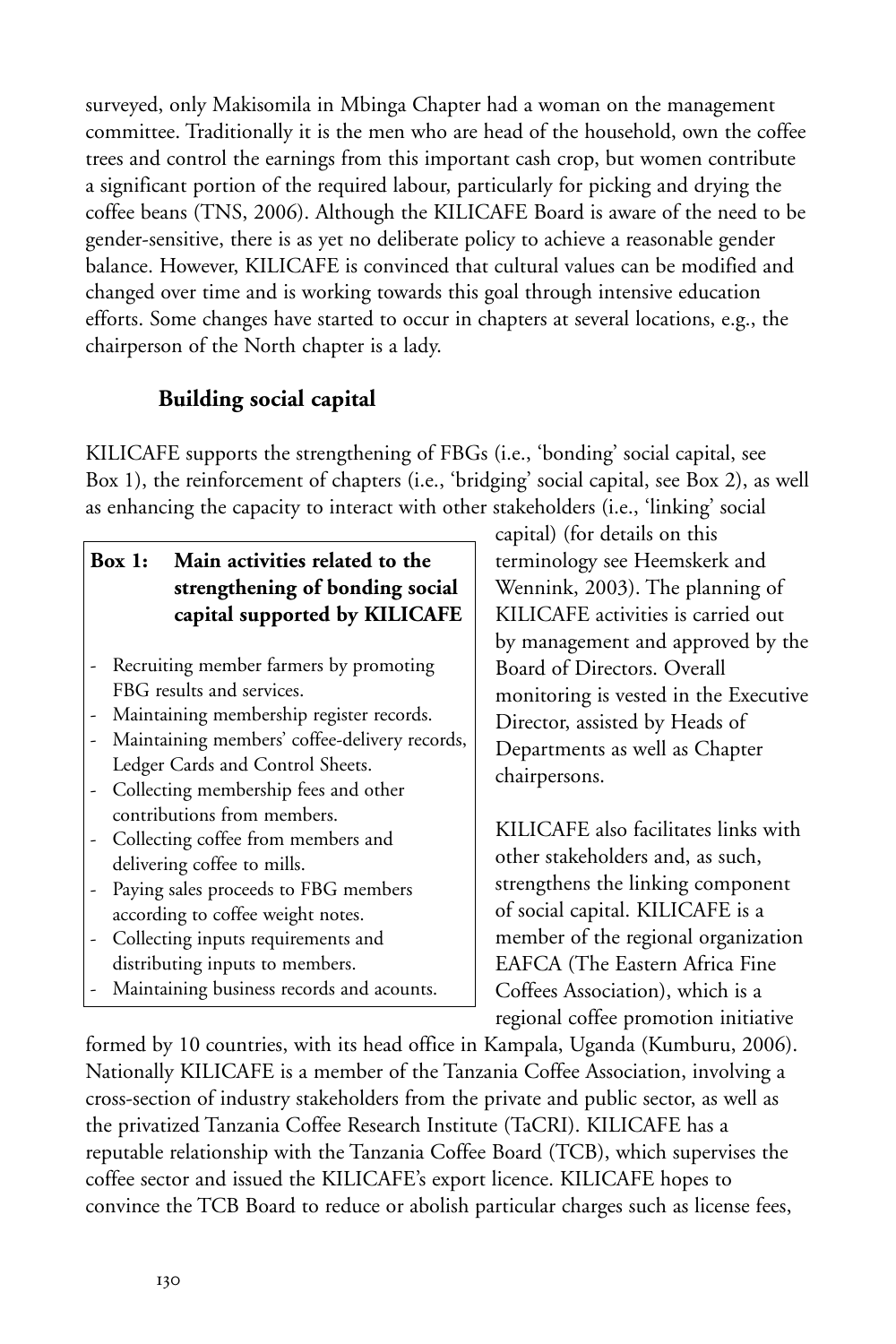## **Box 2: Main activities for strengthening of bridging social capital supported by KILICAFE:**

- New FBG formation and membership growth. Committee members receive applications from aspiring groups and KILICAFE staff visit to evaluate the group before it is accepted as a member.
- Assistance to KILICAFE office at chapter level on day-to-day running activities, and to ensure that KILICAFE policies are followed by FBGs.
- Assisting KILICAFE chapters to identify and appoint input suppliers for their FBGs.
- Distributing payments to FBGs and farmers (advance, interim, and final) remitted from KILICAFE Head Office.
- Promotion and publicity of KILICAFE activities in the chapter through meetings conducted in FBGs.
- Facilitating the conduct of Chapter AGMs as well as quarterly chapter committee meetings.
- Mediating between members' conflicts and problems arising within FBGs.

coffee cess, etc. and hopes to convince the TCB, plus central and local governments, to reduce various taxes on coffee.

KILICAFE is an authorized seller of member FBG coffees at the National Auctions market and in direct exports. KILICAFE has contractual arrangements with TNS for technical assistance and advice on coffeerelated activities and business management<sup>5</sup>. Similarly, through a memorandum of understanding with Taylor Winch Tanzania Ltd (TWT), a private coffee trader, KILICAFE receives support in export handling $\delta$ . As an independent association KILICAFE has no formal relationships with traditional authorities or civil society organizations, except in such areas where collaboration provides greater benefit to its members.

# **Representativeness of KILICAFE**

KILICAFE plays an active role in alleviating poverty of its members by increasing their incomes from coffee sales through quality improvement and higher market access. This is demonstrated by the premium prices members receive, as compared to non-member coffee producers in the same growing regions (see Box 3).

FBG Committee members, as well as the KILICAFE Chapter Committees and KILICAFE Board, do not think social exclusion is a threat to the survival of the association. All players at all levels strongly believe that KILICAFE is an equal opportunity organization and is non-discriminatory in all its dealings. The members gave KILICAFE a high rating for its social responsibility (72%) compared to international standards (Kumburu, 2006). The phenomenal growth in membership is a testimony not only to the quality of the services supplied but also to the association's social responsibility towards coffee growers. KILICAFE excludes non-coffee-growing households, while excluding farmers in the Robusta coffee growing areas, as the main focus is on Arabica speciality coffee. Although KILICAFE is not a member of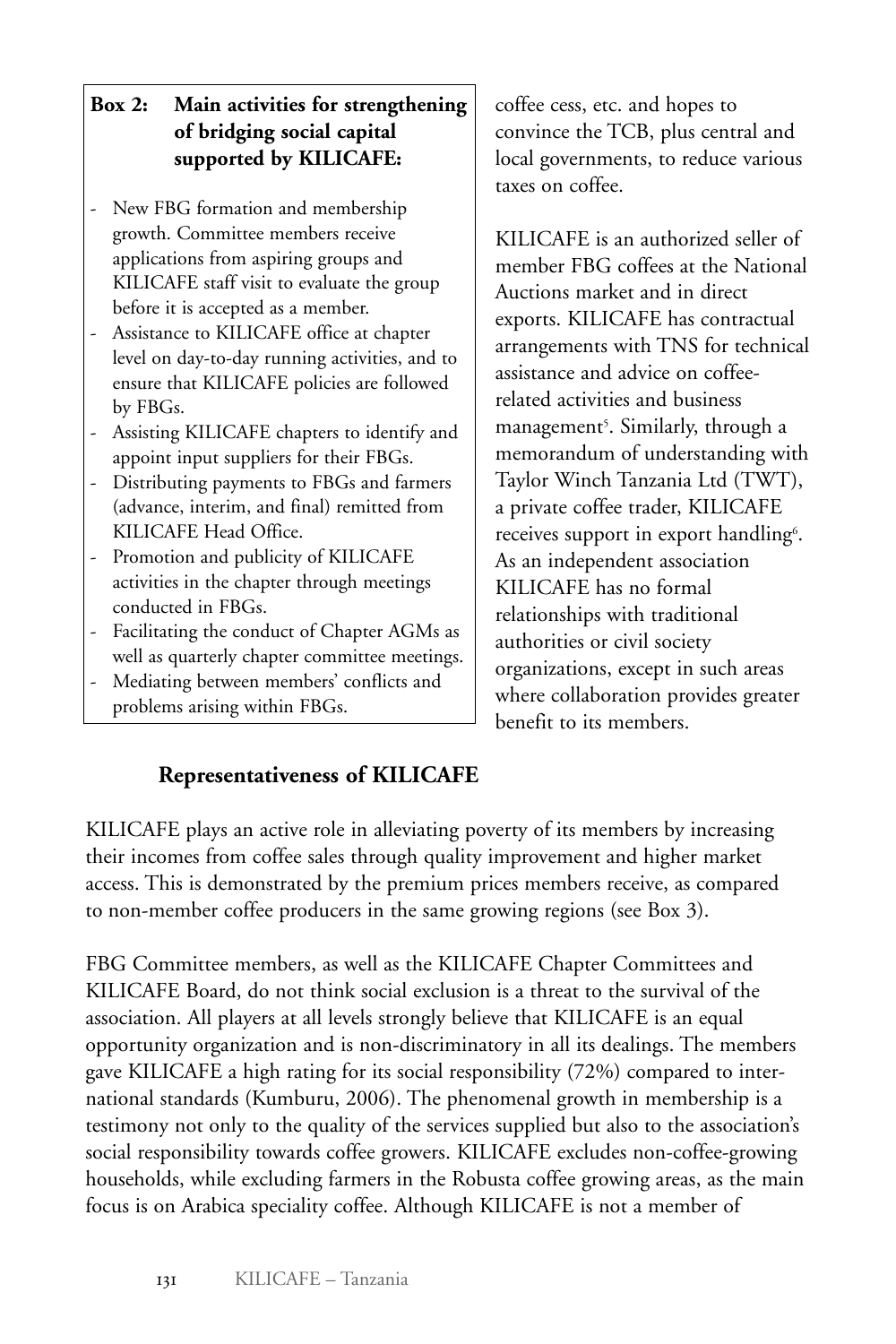MVIWATA, efforts are underway to strengthen relationships between the two organizations, while coffee FBGs can already become members of the MVIWATA network.

## **Role of farmers in KILICAFE**

FBGs have individual constitutions endorsed by all members at the FBG Annual General Meetings. These meetings: elect the FBG Management Committee (seven members, including chairperson, secretary and treasury); provide guidance for

## **Box 3: KILICAFE's record in raising coffee prices. A TNS statement quoted in a press release from TNS in April 2004**

'KILICAFE has consistently earned higher prices for its members by providing efficient services, including providing credit and marketing support. In the 2002 and 2003 seasons, the prices KILICAFE members obtained represented over 65% premiums above the average price paid in Mbinga, with some farmers receiving much higher premiums. KILICAFE's performance this past year has been outstanding and I commend KILICAFE's directors and management for their professionalism and hard work,' commented Paul Stewart, Technoserve's Coffee Marketing and Finance Coordinator. Stewart added, 'I am confident that many more smallholder farmers will achieve these high prices in the future, as Tanzania retakes its rightful position as one of the world's leading specialty coffee origins'.

operations, and set membership fees. At the chapter level the AGM is open to all individual farmer members to attend as observers. The chapter AGM receives, discusses and approves the annual business plans submitted by the chapter committee, which is a management committee of seven members drawn from leaders of the participating FBGs. The chapters' main responsibility is to provide a link between the FBG and the KILICAFE Governing Board, representing the interests of farmers from the respective regions. The highest authority at KILICAFE national level is the AGM, which sets policies to guide the head office and the activities of the chapters'. The AGM appoints the Board of Directors, which is drawn from the chapter committee members and elected every three years at the

national AGM. The Board meets quarterly, but the KILICAFE management team, headed by the Executive Director who is appointed by the Board and who is secretary at all board meetings, handles the daily activities. The AGM decides on the costs of the contracted services to be provided by KILICAFE to the FBGs. A member can be elected to any of the decision-making bodies, if he/she is:

- 1. a coffee farmer;
- 2. a member of an FBG; and,
- 3. a leader in one of the FBGs.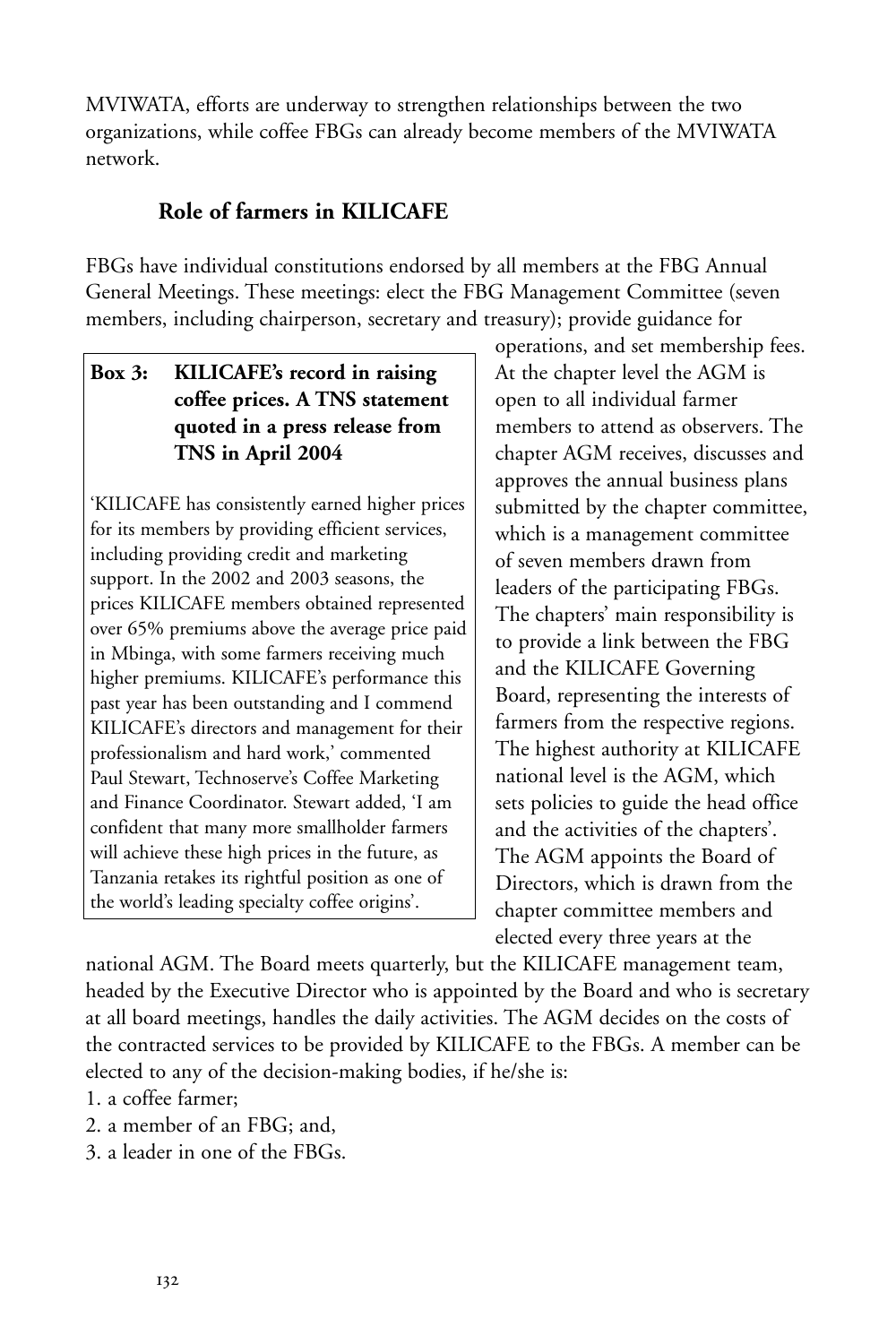The management and the decision-making bodies in KILICAFE are accountable to KILICAFE members (the FBGs). The latter are informed about the operations and financial affairs of their association through periodic meeting reports, from headquarters to chapter committees and finally to members through the FBG committees. These include coffee sales accounts, which are discussed at FBG meetings before payments are made to individual farmers. The KILICAFE and FBG Constitutions state that government officials and political party leaders cannot be appointed to governing bodies or to the management of the association; this makes it impossible for the political party leaders to hijack the organization. All chapter offices are run by qualified KILICAFE staff who manage chapter operations and finances; two per chapter (a qualified accountant and an operations officer). The total KILICAFE workforce comprises 11 employees. KILICAFE has yet to set aside a budget for training its leaders and staff. Currently the little training KILICAFE staff receive is paid for by the donor organizations such as TNS.

# **SWOT analysis**

KILICAFE analyzed its main strengths and weaknesses through a self-assessment or SWOT analysis; the results have been summarized in Table 3. The main focal point of the analysis is on social inclusion, but not particularly focusing on agricultural innovation.

# **Role of KILICAFE in access to services and service quality**

KILICAFE plays a major role in the development of the linking component of social capital (see chapter 2, figure 3). This includes the interactions with agricultural service providers, such as research and advisory services, financial and input services as well as links to markets, traders and millers. Apart from such facilitation, KILICAFE itself has become a service provider for its members at both FBG level (e.g., pulping services), at chapter level (FBG strengthening) and at national level (e.g., marketing and financial services).

KILICAFE core activities at national level include representing its members at national and international forums, such as policy dialogues with government bodies, coffee industry organizations and participation in marketing exhibitions and conferences (Specialty Coffee Association of America, SCAA). Services provided include credit links and financial management of loans for working capital and CPU establishment. KILICAFE sources finance from donors and/or financial institutions to purchase CPUs and issues repayments from coffee sales to the FBG on 4-year-term loans. Input credits are organized at chapter level, whereby the chapter AGM sets limits on how much to spend on inputs per kilogram. These credits are non-cash loans; they are mere guarantees to input suppliers for future payments. Marketing is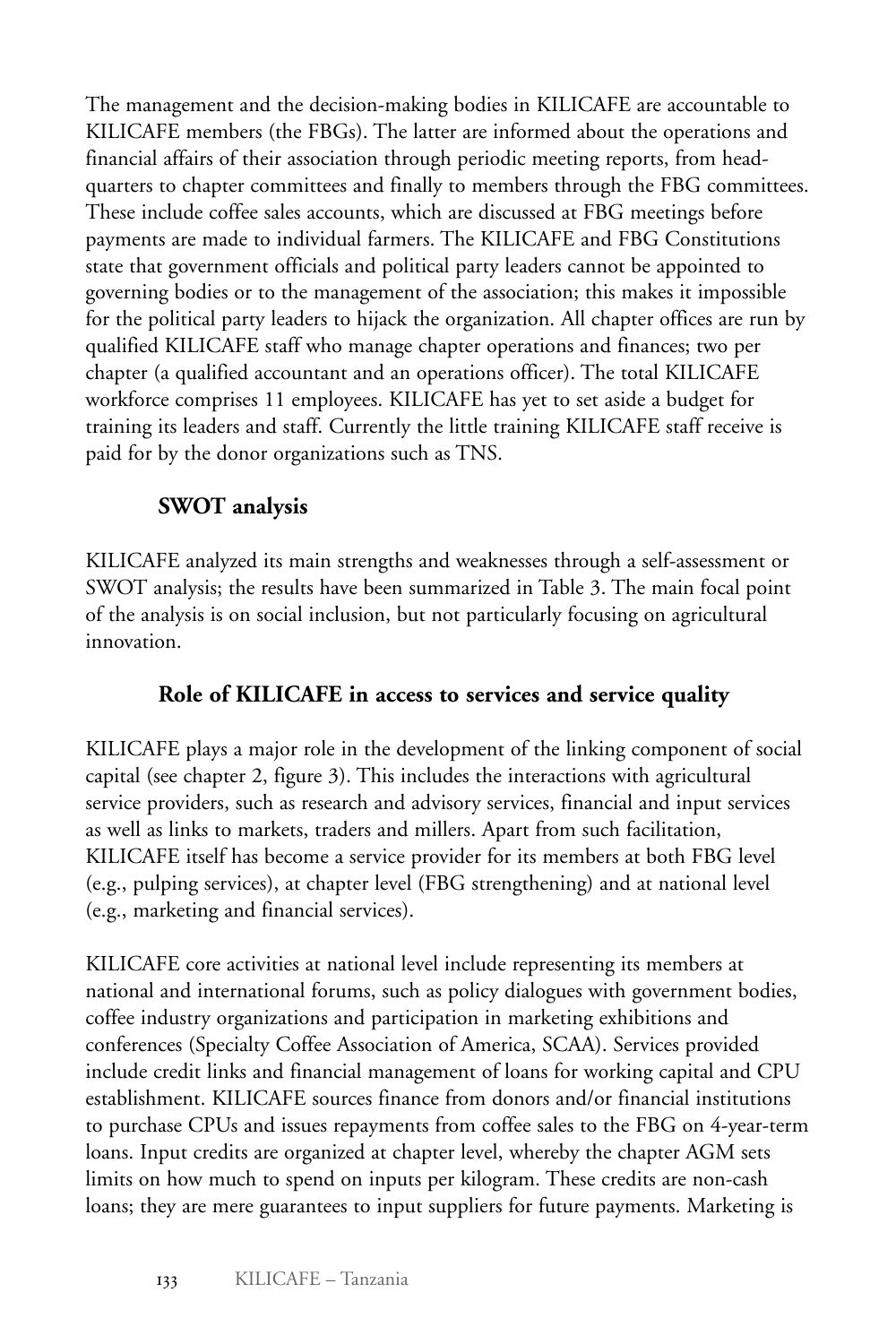**Table 3: KILICAFE SWOT analysis through self-assessment**

| <b>SWOT</b>   | Description                                                                                                                          |  |  |
|---------------|--------------------------------------------------------------------------------------------------------------------------------------|--|--|
| Strengths     | Non-discriminatory constitutional policies.                                                                                          |  |  |
|               | Leadership is adequately knowledgeable and competent and originates                                                                  |  |  |
|               | from stakeholders.                                                                                                                   |  |  |
|               | The management is qualified, skilled, kind, honest and motivated.<br>KILICAFE is a legal entity registered under Companies Ordinance |  |  |
|               | (Cap. 212)                                                                                                                           |  |  |
|               | The Board of Directors is elected on a rotational basis and is<br>accountable to the members.                                        |  |  |
|               | Participatory planning activities move from FBG to KILICAFE and<br>vice versa.                                                       |  |  |
|               | Selling certified specialty coffee processed by CPUs.                                                                                |  |  |
|               | Transparency in all transactions and activities carried out by                                                                       |  |  |
|               | KILICAFE, thus enabling items to be traced.                                                                                          |  |  |
|               | A set code of ethics to account for money and stocks.                                                                                |  |  |
|               | KILICAFE has a good reputation amongst sector stakeholders.                                                                          |  |  |
| Weaknesses    | Inadequate funding for investments.                                                                                                  |  |  |
|               | Limited number of female members.                                                                                                    |  |  |
|               | Lack of means of transport at headquarters and branch offices.                                                                       |  |  |
|               | Lack of owned office/residential premises.                                                                                           |  |  |
|               | Inadequate communication facilities e.g., telephone, Internet.                                                                       |  |  |
| Opportunities | Access to international specialty coffee buyers.                                                                                     |  |  |
|               | Collaboration with national regulatory bodies.                                                                                       |  |  |
|               | Liaison with international institutions.                                                                                             |  |  |
|               | Growing market for specialty coffee around the world.                                                                                |  |  |
|               | International recognition status.                                                                                                    |  |  |
|               | Exposure through internal and international fora and symposia.                                                                       |  |  |
| Threats       | Volatile commodity prices in international markets.                                                                                  |  |  |
|               | Changes in government policies for the industry.                                                                                     |  |  |
|               | Drought.                                                                                                                             |  |  |
|               | HIV/AIDS and malaria have become major threats because they                                                                          |  |  |
|               | deplete the labour force.                                                                                                            |  |  |
|               | Rural/urban migration. The youth migrate from villages to towns                                                                      |  |  |
|               | leaving FBGs with only elderly residents.                                                                                            |  |  |
|               | Lack of financial sustainability, dependence on donor and bank                                                                       |  |  |
|               | guarantees.                                                                                                                          |  |  |

done by sending green coffee samples to the Coffee Board (for buyers at local auctions) and direct posting to overseas coffee roasters (for direct exports). KILICAFE provides technical advisory services and training, such as training farmers on quality production methods, training in CPU operations and business management, provided at FBG level by conducting seminars that are open to all members.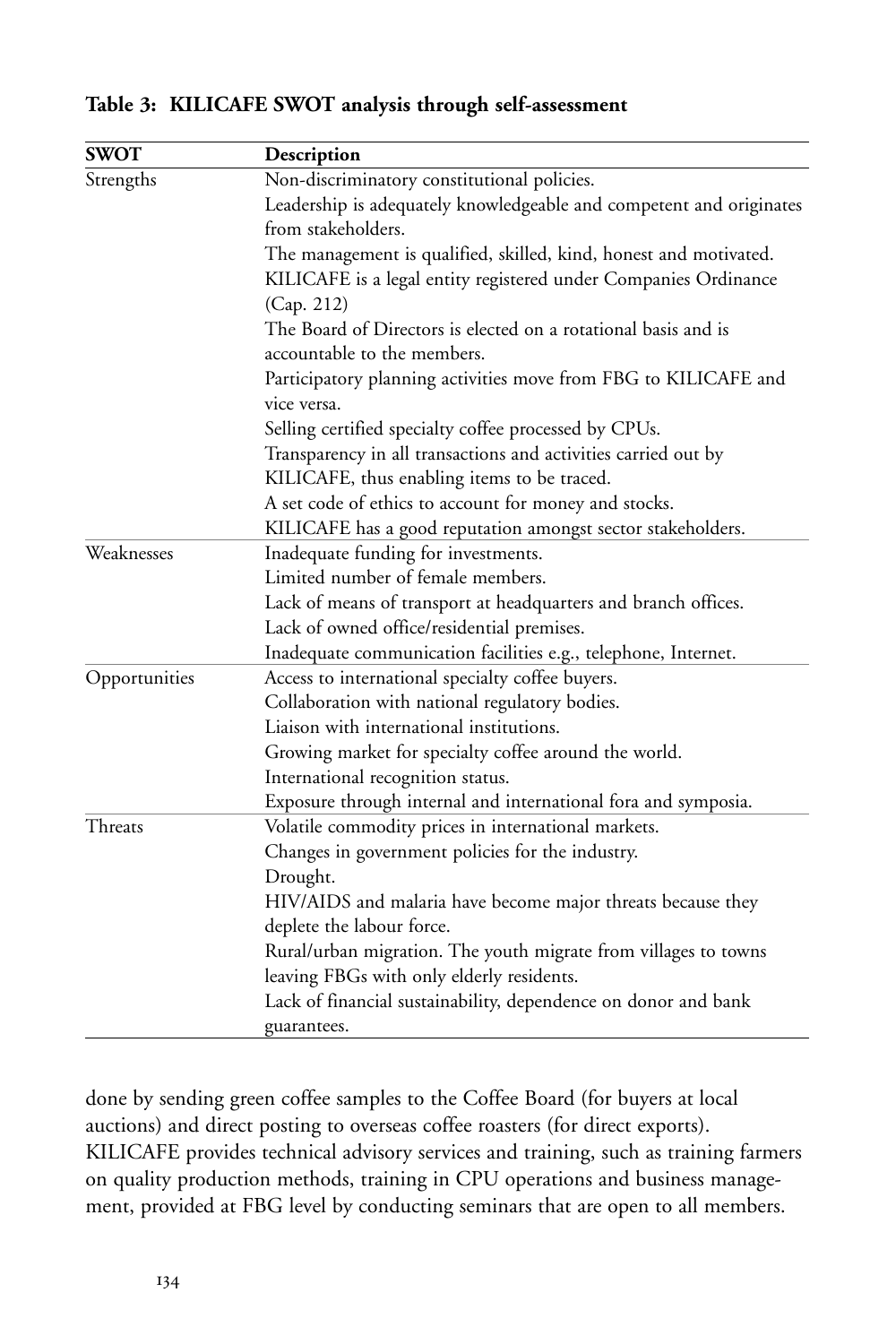In addition, leadership training is conducted at chapter level to all FBG Management Committee members (chairpersons, secretaries and treasurers)<sup>7</sup>, empowering smallholder farmers to own fixed assets, which can be used as collateral for bank loans. KILICAFE also provides communication services such as a quarterly newsletter, radio broadcasts, as well as a website (www.kilicafe.com), all containing information on coffee market price trends, a farm activities calendar, association events and activities, and other new developments.

FBG members also demand other services. Some want KILICAFE to clearly specify coffee processing quality standards and ensure adherence by all FBGs. There is a need to use only recommended technologies to achieve uniformity in quality and thereby premium coffee prices, although low prices also influence the adherence to qualityenhancing standards. FBG members want KILICAFE to make proper arrangements for agro-input supply well in advance. KILICAFE members want the government's and institution's dealings with health matters to increase capacity and invest more in the fight against malaria, HIV/AIDS and other diseases. Malaria, HIV/AIDS and other epidemics in village communities pose a serious threat due to the loss of labour for farm activities at household, community and national levels (Source: this study).

# **Concluding remarks**

One of KILICAFE's key achievements is that (through the FBGs) it has been able to reach the minimum supply threshold of 10,000 kg of green coffee necessary to access the Moshi Auction, as well as obtaining a direct export licence outside the Moshi Auction. The CPUs were an important innovation in attaining these outcomes, and provide a significant contribution to enhanced incomes at smallholder level. KILICAFE's main achievements for its members concern the fact that the prices received by KILICAFE members (over the course of the last three years) have been significantly higher than those reached by comparable coffee marketing groups in their areas of operation. This factor alone will ensure growth in membership, whether in the number of FBGs, individual membership or both.

Complementary services that have been provided by KILICAFE include access to coffee inputs, advance and final payments, training in best farm practices, exchange visits between chapter committee members, facilitation of farmers to attend industry coffee trade exhibitions, etc., giving members added advantages over non-members. KILICAFE maintains regularly audited books of accounts for each FBG transaction, through a centralized computer-based accounting system. The accountability of FBG committees to members, of chapter committees to FBGs, of KILICAFE staff to the Board, and of the Board to the AGM, ensures accountability at all levels of the association, and gives members confidence in good governance.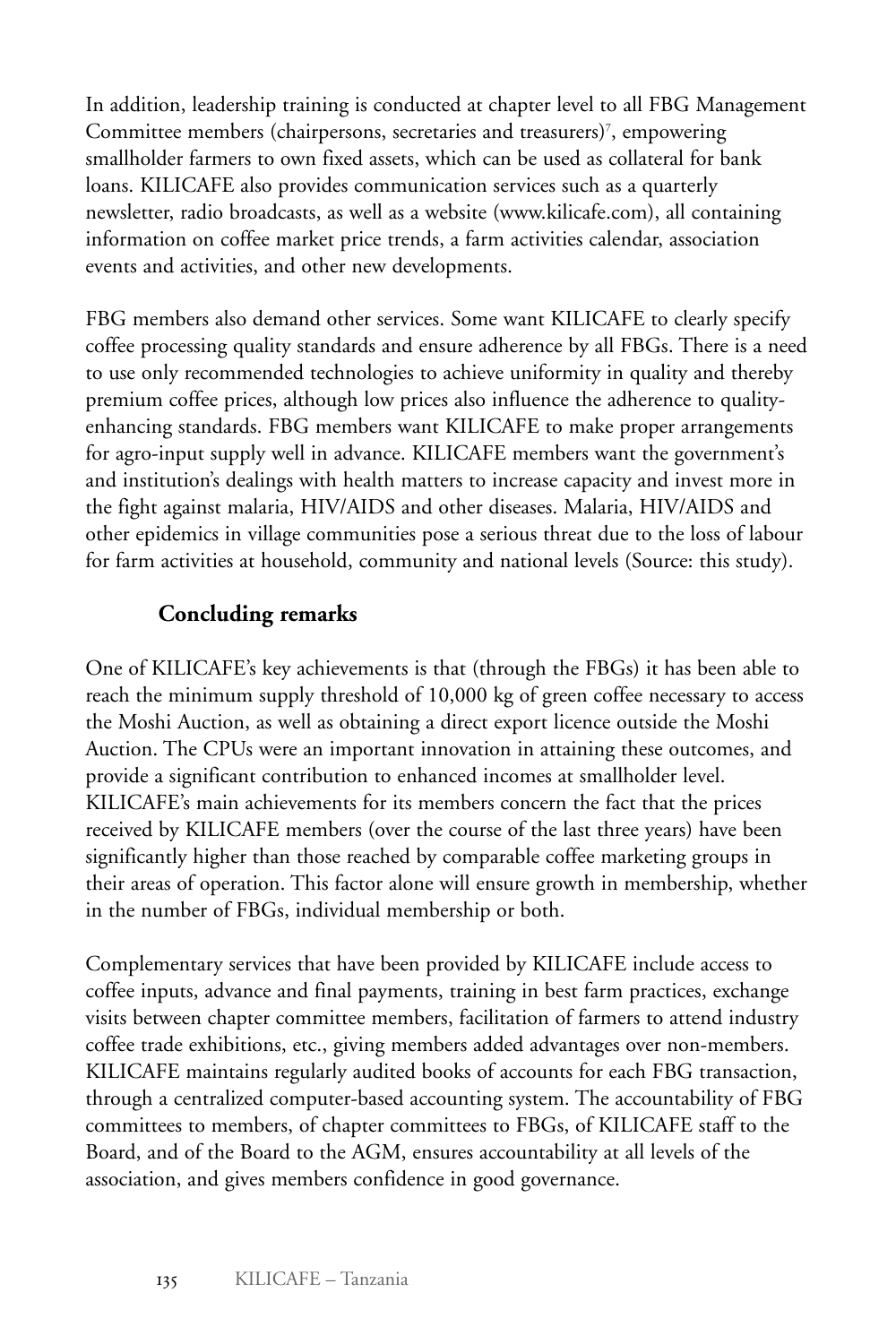Monitoring, especially of the accounting and procurement functions, is carried out regularly by the KILICAFE Head Office through scheduled and random visits and checks. KILICAFE, in collaboration with her partner, TNS, has continued to provide technical services such as the introduction of alternative crops to coffee (e.g., the *Artemisia annua* for production of anti-malaria drugs in the north), credit to purchase CPUs and FBG training in business skills. Employment has been boosted in rural communities through CPUs, as each CPU employs a minimum five persons for at least three months to run the CPU on a salary paid by FBG from working capital (often received through a KILICAFE loan). The use of CPUs means that farmers have more time for other economic activities, which were previously tied to processing coffee at home. They can now just pick coffee berries, deliver them to the CPU and get paid an advance based on cherry weight.

Farmers' organizations such as KILICAFE play an important role in supporting the rural Tanzanian economy. Such organizations can also contribute to improving the standards of living for rural families if they are well supported by the public sector in terms of regulations. To some extent farmers' organizations have replaced the roles of the now defunct cooperative unions and their primary societies. KILICAFE will consider itself successful once all its member FBGs are able to improve the quality of their produce through adequate supply of farm inputs and central processing.

From the above analysis it can be concluded that smallholder coffee farmers are wellrepresented by KILICAFE and that the association's focus on smallholders has resulted in pro-poor technology such as CPUs, which result in premium prices being received. On the other hand, KILICAFE was not found to have a special programme for vulnerable groups in the coffee-producing areas, such as in relation to gender and HIV//AIDS. Farmer members are committed to coffee production and FBG membership. The planning and budgeting cycle is understood by members of the FBGs and is sufficiently transparent. The organizational resources and capacity at FBG level are low, since most FBG Management Committee members have a low level of education and skills, but they do have knowledge of coffee production management, as illustrated by the expressed need for, and use of, farm implements and agro-inputs. However, KILICAFE's development is hampered by insufficient training facilities and lack of budget, further aggravated by poor communication infrastructure in rural areas, which increases the operational costs of the FBGs (including for their own capacity development). Coffee farmers are generally not the poorest of farmers, as even smallholder coffee producers receive a cash income. KILICAFE does not directly represent those farmers in coffee-growing areas that do not grow coffee but have focused instead on food production such as maize or bananas. Concerning new technology, KILICAFE has no special agenda to influence research and extension other than for coffee production<sup>8</sup>.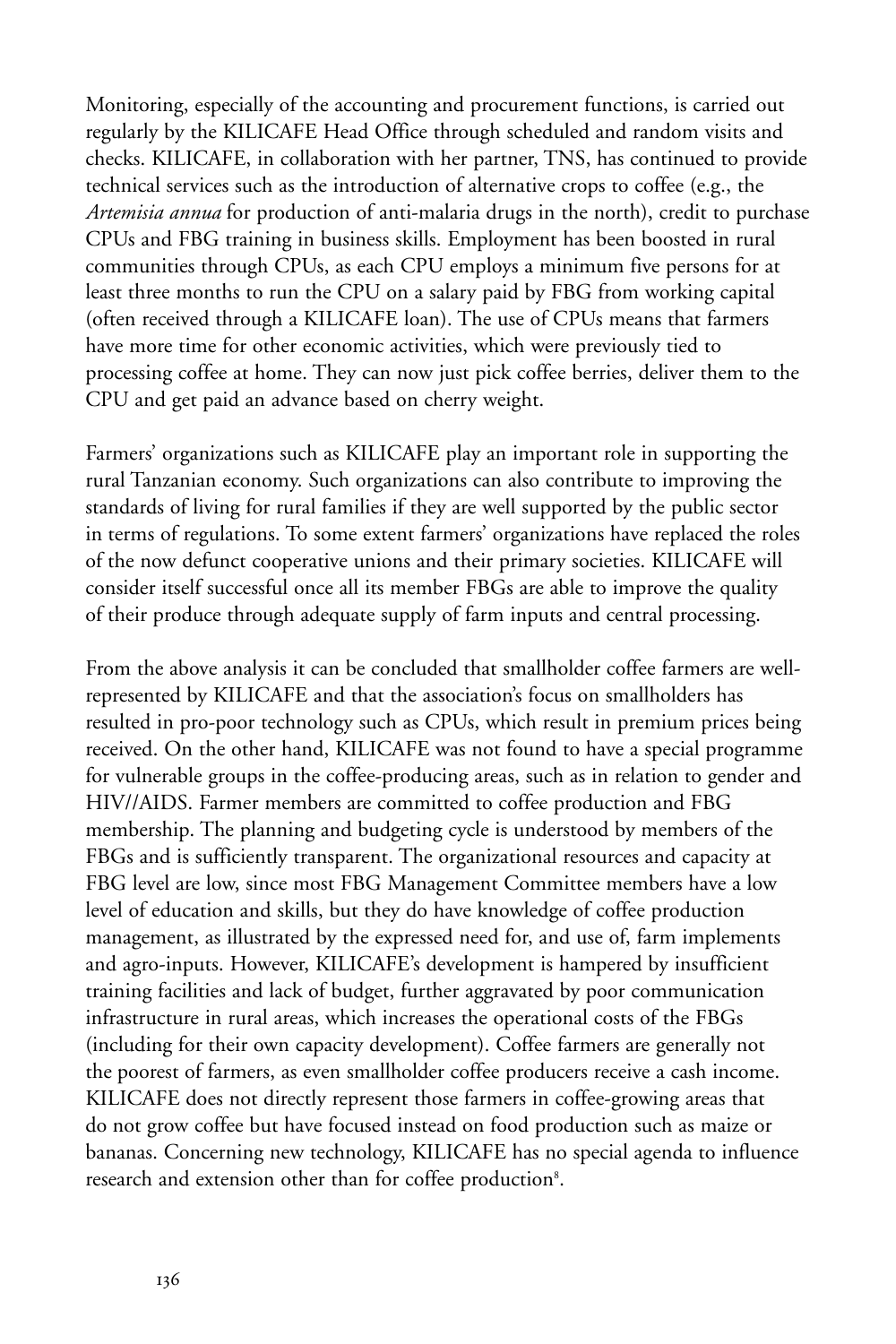#### **References**

- Heemskerk, W., and B. Wennink, 2003. *Farmers' organizations in agricultural innovation development. Review and cases from Tanzania and Benin*. Position paper, December 2003.
- Kumburu, Adolph, 2006. *Sustainability Strategy. Association of Kilimanjaro Specialty Coffee Growers*. EAFCA 3rd WWC Conference, 18th February 2006. Available online at URL: www.eafca.org/wwc/presentations/WWC/Saturday/Meru/0900- 1000/Adolph%20Kumburu\_KilicafeSustainability.pdf
- Parrish, Bradley, D. Valerie, A. Luzadis, and William R. Bentley, 2005. *What Tanzania's Coffee Farmers Can Teach the World: A Performance-Based Look at the Fair Trade-Free Trade Debate*. Sust.Dev. 13, 177-189(2005). Published online in Wiley InterScience.
- Schouten, Chira, and Willem Heemskerk (Eds.), 2004. *Farmers' organizations in agricultural innovation. Case study from Tanzania*. Mviwata, Mviwamo, AKSCG, KIT, DRD.
- Steenhuijsen Piters, B. de, W. Heemskerk, and F. van der Pol, 2005. The public and private agricultural research discourse in Sub-Saharan Africa: A case of Romeo and Juliet?. In: Ruben, R. and B. de Steenhuijsen Piters (eds), 2005. *Rural Development in Sub-Saharan Africa. Policy Perspectives for Agriculture, Sustainable Resource Management, and Poverty Reduction*, pp. 43-62. Bulletin 370, KIT. Amsterdam, The Netherlands.
- Technoserve, 2006. *Case study on Coffee in Tanzania. Realizing Rights, The Ethical Globalization Initiative*. Available online at URL: www.realizingrights.org/trade/ Aid\_for\_Trade\_Tanzania\_May06.pdf
- Technoserve/USAID, 2006. *Building a competitive Coffee Industry in Tanzania*. Available online at URL: www.africanhunger.org/uploads/articles/ 4f40ec901cdfc0860654c5faf8816bbf.pdf

## **Notes**

- 1 Picked cherry coffee is converted into parchment coffee by removing the outer skin (pulp) and drying, while parchment coffee is processed into an exportable green coffee (or clean coffee) through curing (or milling).
- 2 www.kilicafe.com
- 3 Expected to reach 2,500 MT.
- 4 CPUs are where 'cherry coffee' is converted into 'parchment coffee'. The process includes selecting ripe cherry coffee, removing pulp, fermentation, washing and drying.
- 5 There is a nominal fee of 1% of the annual net sales paid by KILICAFE to TNS for services rendered.
- 6 TWT provides a fee-based service based on the quantity of coffee directly exported.
- 7 Outsource experts from academic institutions and/or TNS are used to provide the training sessions.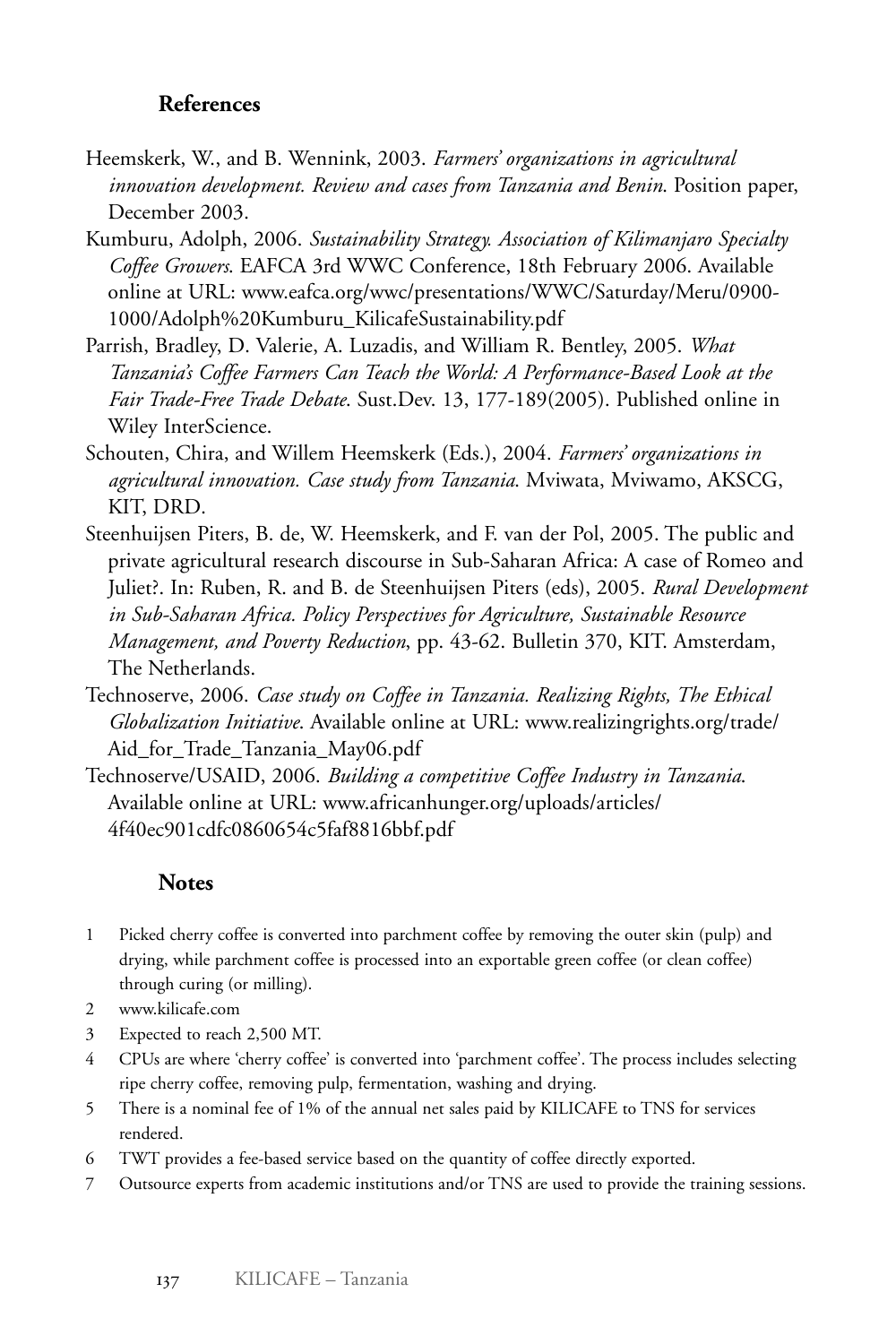8 The privatized Tanzanian Coffee Research Institute where KILICAFE is represented on the Board is no longer focusing on coffee farming systems, as was the case in the public research period, but on coffee production as such (Steenhuijsen Piters *et al.*, 2005).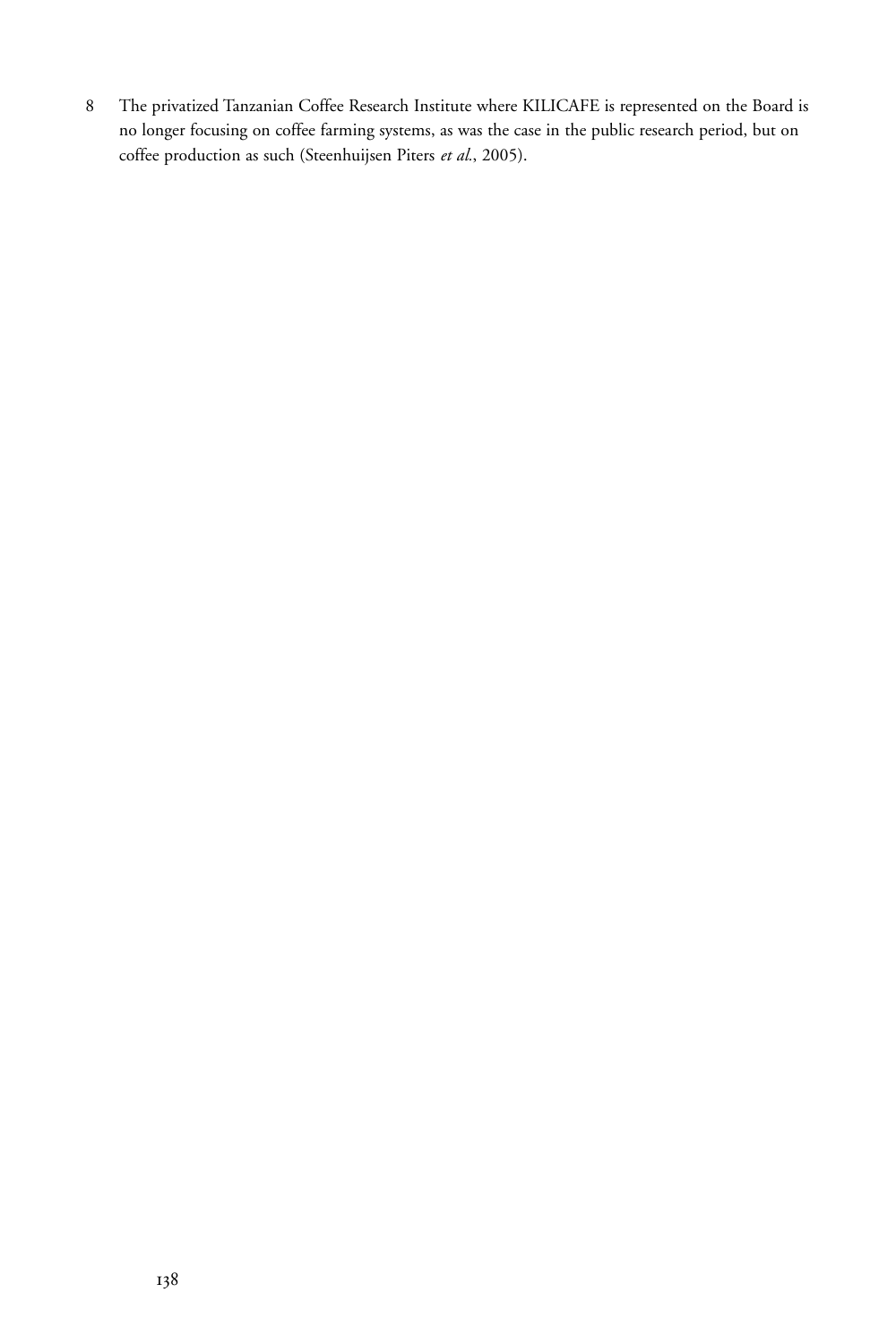# **V** ACooBéPA's role in pro-poor service provision in Benin

**Clarisse Tama-Imorou and Bertus Wennink**

#### **Introduction**

Cashew trees are grown in central and northern Benin as a cash crop on both largescale plantations that were installed by state services and are now being leased to private firms for exploitation, and on smallholder farms (Sedjro and Sanni-Agata, 2002: p. 9). Cashew is considered an alternative to cotton, to diversify livelihood systems for small-holders in this area. Because of declining cotton yields in southern and central Benin, frequent delays in payments to producers for their marketed cotton, and growing support for alternative product value chains, cashew production has risen rapidly over the last few years. Also, cashew as a cash crop is less dependent on imported inputs than cotton (Matthess *et al.*, 2005: pp. 48 and 174). As a result of these developments, member organizations from the national federation of agricultural producers' unions (FUPRO), which still mainly depends on cotton revenues to fund its operations, has started organizing members into local village cashew growers groups for cashew production and marketing in the Donga and Atacora regions, northwest of the Ouèssè and Tchaourou districts (see for example UDP Atacora/Domga, 2004: pp. 8 and 12).

Another initiative besides the ones supported by FUPRO has been the establishment of the *Association des Coopératives Béninoises de Planteurs d'Anacardier* (ACooBéPA), which is an association of cashew growers from the Ouèssè and Tchaourou districts in central Benin. Ouèssè and Tchaourou are two districts where the area used to cultivate cashew is increasing at a fast pace, in part because climate and soil conditions are favourable for a variety of crops, especially cashew. Furthermore, relative low land pressure attracts farmers from the northern regions to establish new farms and plant cashew trees. ACooBéPA only covers the aforementioned two districts and it is difficult to localize its headquarters, since the association does not have an office building of its own. ACooBéPA has been created with support from the NGO DEDRAS-ONG. The establishment of an umbrella association was the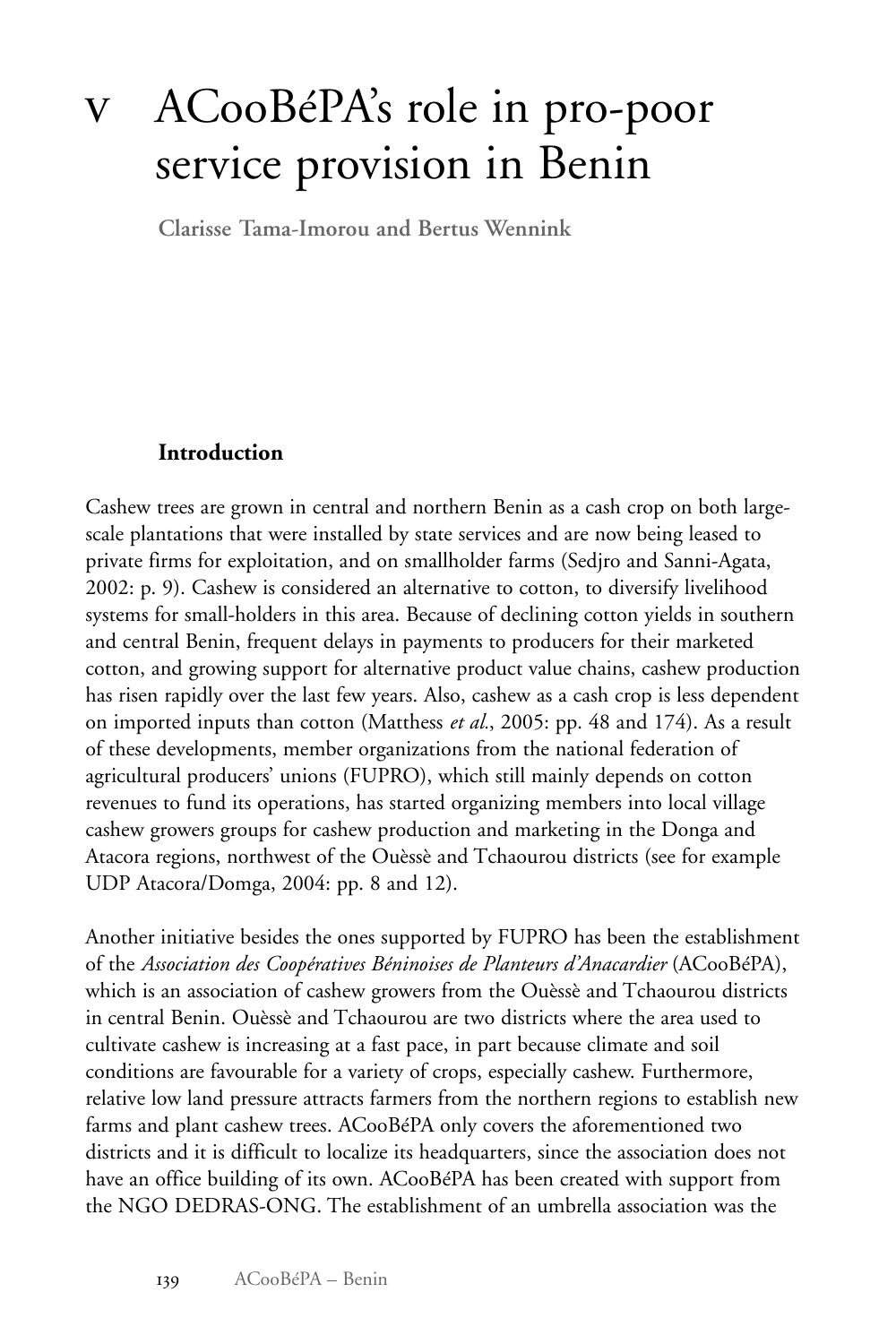logical follow-up to organizing cashew growers into cooperative-type village groups, which was facilitated by an earlier project that aimed to develop the cashew value chain.1 During implementation of this project, DEDRAS-ONG was also the lead organization in organizing cashew growers for supplying cashew to markets. Another, second project that aimed to support the development of the cashew chain in turn contracted DEDRAS-ONG to support these village groups and particularly to help strengthen the capacity of the newly formed association.<sup>2</sup>

Both development projects referred to above are examples of numerous so-called 'agricultural diversification and marketing' projects that have been implemented in Benin over the last five years. These projects provide support for improving production, processing (new technologies) and marketing of targeted cash crops, and for organizing village producer groups through intermediate organizations, alongside the national agricultural extension service (CeRPA). The national agricultural extension service operates in all districts in Benin and works closely with the existing district producers' unions in Benin that are member of FUPRO. In order to actually provide such support, local NGOs, such as DEDRAS-ONG, are often being contracted through the development projects to provide and manage advisory services staff and other field personnel (Dotia *et al.*, 2006: p. 56). The second support project (PADSE), for cashew growing and marketing, which contracted DEDRAS-ONG, also contracted the national agricultural research institute (INRAB3) to provide certified planting material (or seeds) and develop improved planting techniques. Project funding thereby gave a new impulse to innovating cashew growing. Until then this was rather limited to sensitizing and informing smallholders on cashew planting, rather than marketing through the district extension service. Agricultural research produces technical fact sheets that are to be used by DEDRAS-ONG extension agents and trainers.

ACooBéPA is therefore an example of a farmers' association that is being used by a project to improve and target service provision for cashew growers, alongside the 'usual' agricultural extension service. The association's level of inclusiveness and its role in service provision to its members were evaluated on the basis of interviews with individual ACooBéPA members and focus groups in 2005, as well as a review of available documentation.

## **Presenting ACooBéPA**

The main reason for creating ACooBéPA was to reduce the number of intermediaries involved in the cashew supply chain and provide a more direct interface between producers and buyers so that producers, most of them smallholders, can influence price setting. Cashew producers are organized into producer groups at the village level (GPA), which function as cooperative groups and more or less follow the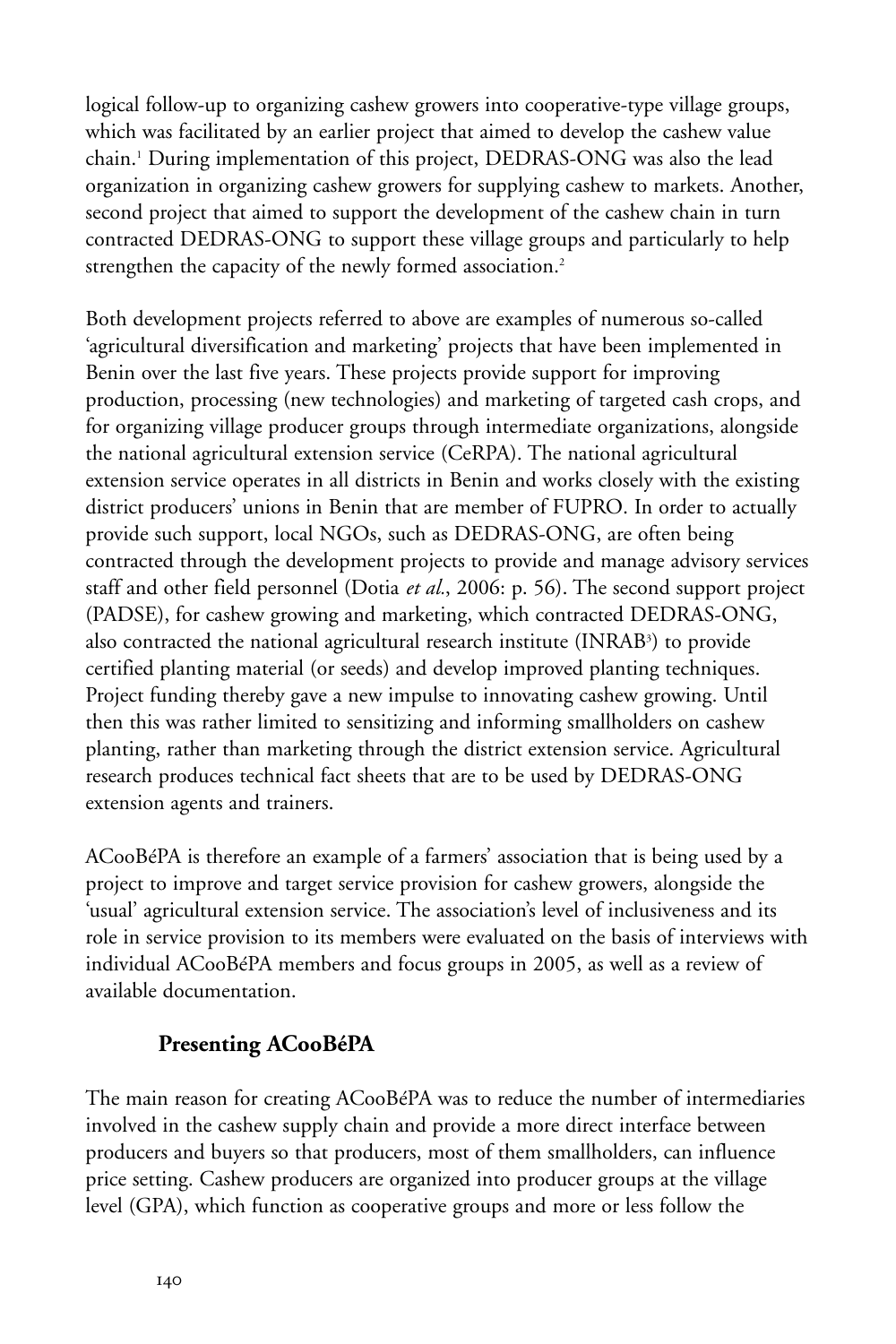statutes and by-laws of the cotton producers' groups<sup>4</sup>. Most village-level cashew growers' groups are registered (since 2001) as cooperative groups with the extension service. These village groups then form a local union at the sub-district level (ULGPA), which also has a cooperative status, and those from both the Ouèssè and Tchaourou districts are organized under the ACooBéPA. The association seeks to function as a cooperative union.

Members present different reasons for creating ACooBéPA. Some seek the origin in experiences of members abroad, for example in the Ivory Coast and Ghana, where smallholder cashew growers have been successfully organized. Others relate its creation to a group of buyers who expressed their desire to be able to meet with a representative of the producers as an intermediary. This was certainly the case for association developments during the first project (ANFANI) mentioned earlier, involving an enterprise that was funded through a public-private partnership. The enterprise was established as an alternative to the mainly Indian cashew buyers; it facilitated the export of raw cashew nuts and the participation of producers in managing the company through holding shares (Verhagen, 2004: p. 16).<sup>5</sup>

Since the production of sound planting material and appropriate management of cashew plantations were considered to be key factors in providing quality cashew nuts, the second project (PADSE) focused on training of nursery gardeners and planters and on providing certified planting material (Dotia *et al.*, 2006: p. 56). According to the information provided, DEDRAS-ONG was involved in, and paid for, facilitating the organization of producers; the NGO maintained this key position during the second project that provided support to ACooBéPA.

ACooBéPA has an elected board of directors *(bureau)* including: a president, a secretary general, a deputy secretary general, and a treasurer; four appointed managers (communication, training, organization and social affairs); and two special counsellors. ACooBéPA is entirely run by members on a voluntary basis, since the association doesn't have the financial resources to employ staff. However, for practical reasons, ACooBéPA often relies on supporting organizations such as DEDRAS-ONG to train its members (e.g., providing trainers and classrooms) or represent its members at meetings with local authorities and services (e.g., organizing transport facilities for ACooBéPA members).

ACooBéPA pursues several aims that include:

- 1. supplying improved planting materials and planting techniques to producers;
- 2. organizing the marketing of cashew nuts at remunerative prices;
- 3. establishing long-term relationships with buyers;
- 4. facilitating access to credit for its members;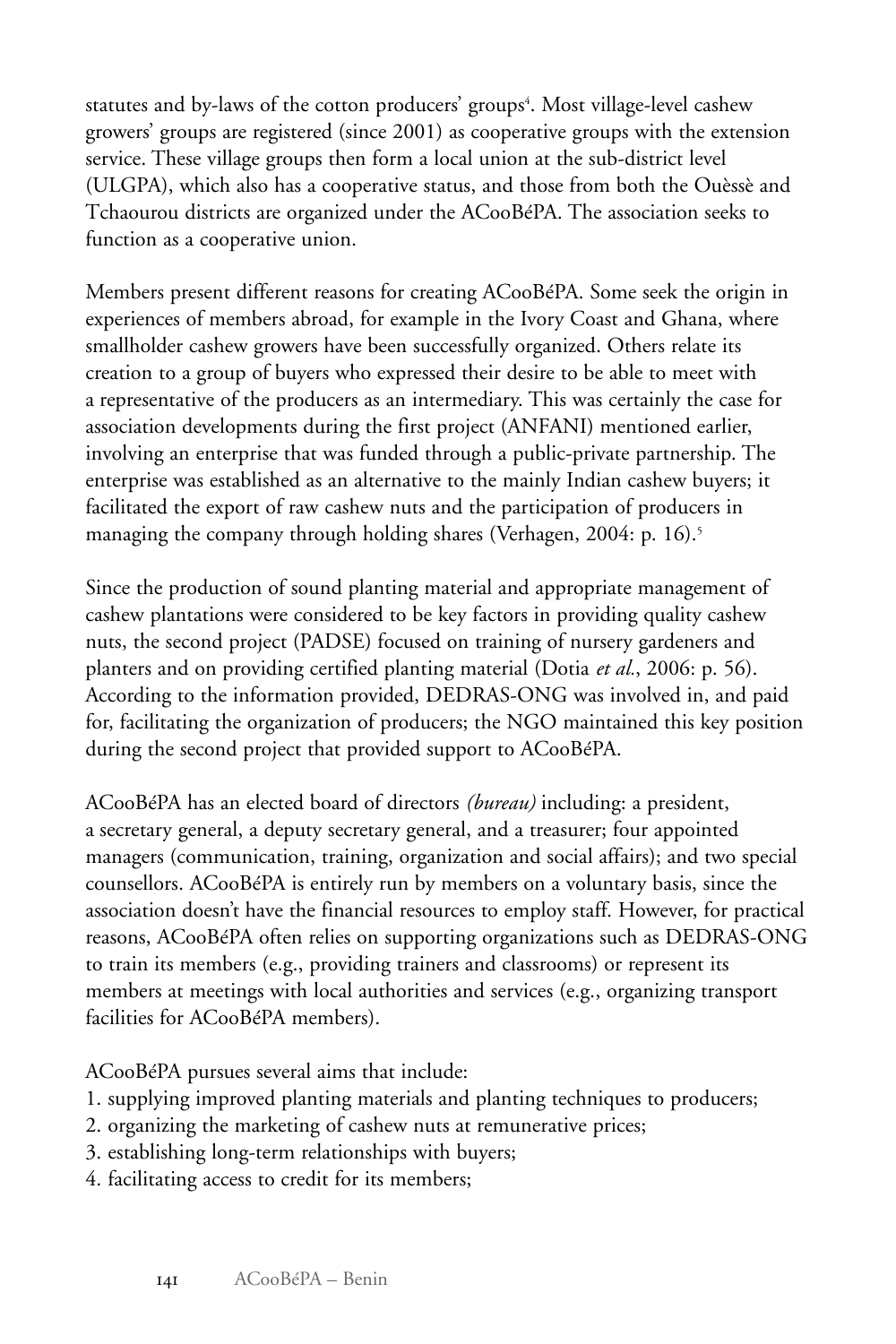- 5. exchanging experiences and information among producers; and,
- 6. representing members at different levels.

However, according to interviewees, there seems to be no overall consensus among members about the mission and objectives of the association. This impression is further reinforced by the fact that the association's statutes and by-laws have not yet been approved by the local authorities. However, marketing cashew nuts at rewarding prices is one objective with which all association members agree.

The variety of objectives that are being put forward by members are clearly related to and influenced by the projects that support the organization. Outside support is crucial for ACooBéPA: members cite the lack of donors and partners, other than DEDRAS-ONG, among the association's most pertinent problems. ACooBéPA has to survive on 'social shares'<sup>6</sup> and membership fees. Levies on the cashew nuts marketed are another financial source for the association but supply few resources due to the lack of difficulties in organizing collective marketing. This limited level of support poses particular challenges to the association's functioning, since it does not permit it to realize the aspirations of its members in the short term.

The initial lack of financial resources also caused DEDRAS-ONG to finance ACooBéPA's creation and the necessary training. So far, many ACooBéPA meetings have been held at the DEDRAS-ONG offices. Some interviewees doubt whether ACooBéPA still functions and thus really exists, since producers have been increasingly selling their cashew nuts on an individual basis for the past three years. As one cashew grower said: 'We have finished with ACooBéPA for three years now. Our Board is still supported by DEDRAS and we hold our meetings there. However, we, cashew growers from the village groups of Tchaourou, continue to work together and sell our cashew nuts to traders'. Furthermore, ACooBéPA has not yet registered with the district agricultural extension service, which acknowledges and registers agricultural cooperatives on behalf of the Ministry of Agriculture.

## **Membership of ACooBéPA**

Members of ACooBéPA are all smallholders who operate cashew plantations and state their commitment to market raw cashew nuts through the association's member organizations. There are two groups of members: those who grow cashew and own plantations *(planteurs)*, and those who are only involved in collecting and marketing raw cashew nuts *(collecteurs)*. Most women members seem to belong to the second group. In order to be a member of a village group (GPA) one first needs to be a cashew producer, which supposes that one owns (or rents) a plantation. It is not clear how strictly this criterion is being applied when considering the aforementioned presence of 'collectors' and 'marketers' among the membership. Secondly, one needs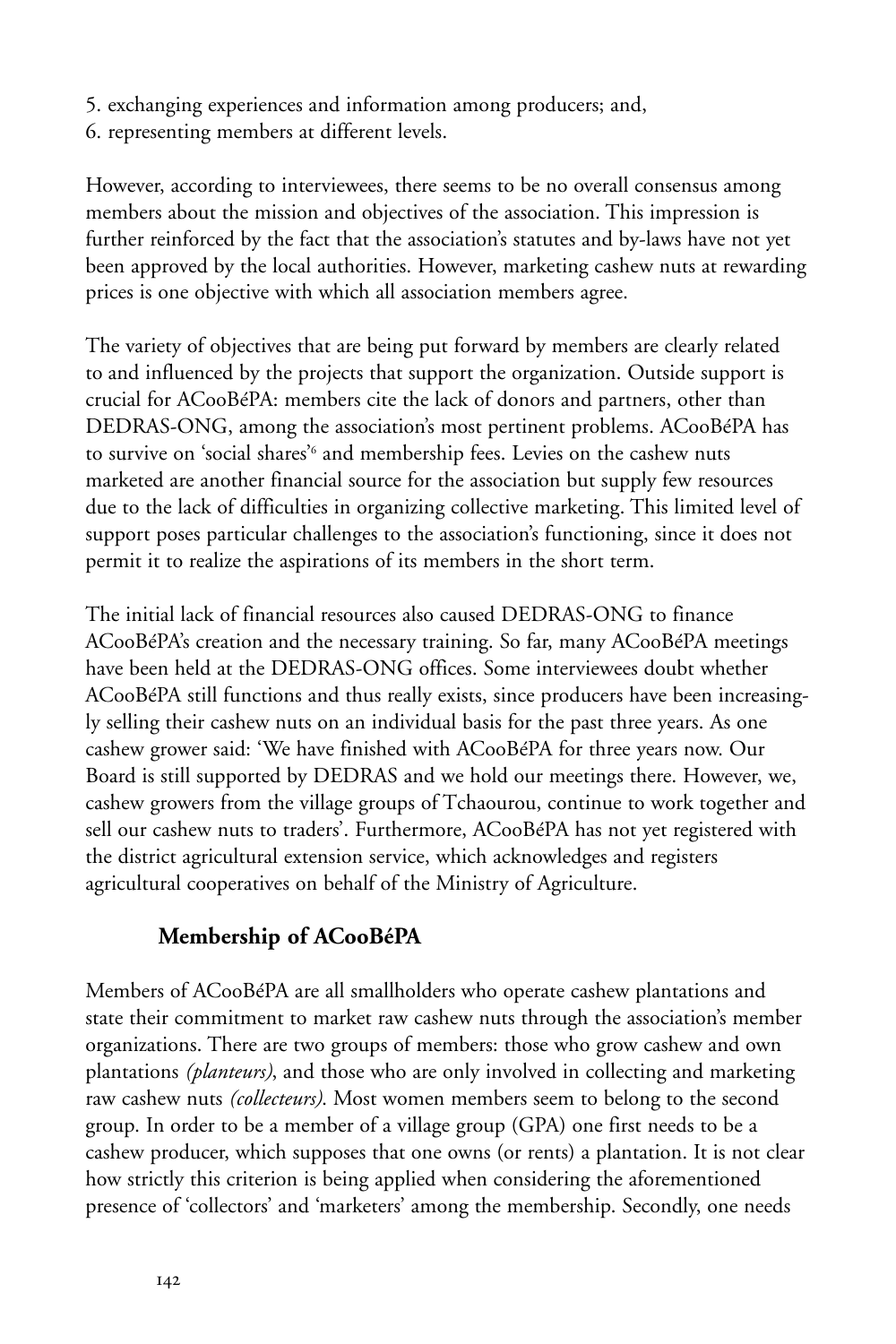to pay an entry fee (500 francs CFA7 ) and the 'social share' (2,000 francs CFA). Membership of a local union (ULGPA) is also linked to paying an entry fee (500 francs CFA) and a social share (500 francs CFA) per person. Each member also pays an annual membership fee (1,000 francs CFA) that is divided among the different organizational entities.<sup>8</sup> Village groups are rather large and may have up to 100 members. In some villages all household heads are members of the village cashew growers' group.

At the end of 2004, ACooBéPA had about 550 registered members, with a majority of these coming from the Ouèssè district (see Table 1).

| Localities | Individual members    | Village groups Local unions |  |
|------------|-----------------------|-----------------------------|--|
|            | (GPA)                 | (ULGPA)                     |  |
| Ouèssè     | 546 members of which  | 1 ()                        |  |
| Tchaourou  | 445 men and 101 women |                             |  |

#### **Table 1: Membership of ACooBéPA in 2004**

Source: Wennink and Dotia (2004).

There are no formal criteria for membership, simply because the agricultural extension service (CeRPA) has not yet accepted and defined the required rules (2002). This may seem surprising, but the district extension service (being the sole local authority to approve such applications by farmer groups), still retains the right to do this, and uses standard statutes and by-laws for cooperative organizations such as ACooBéPA.

Although ACooBéPA does not maintain records on its members (e.g., information about areas under cashew), interviewees feel that the association adequately represents the smallholder cashew growers of the two districts, which distinguish themselves from other smallholders only by having a cashew plantation. It presumably replaces some of their cotton income or is their main source of income. This is the particularly the case of cashew growers that have large cashew plantations, up to 30 hectares, which were part of plantations previously installed by state services.

The majority of the ACooBéPA members belong to the *Nagot*, <sup>9</sup> which is the dominant ethnic group in the region. Other ethnic groups that are member of ACooBéPA include the *Bariba* and the Lokpa, who are mainly immigrants from the northwestern Atacora region, and the *Fulani*, who were originally livestock holders from the more Sahelian regions of Benin and neighbouring countries. The *Nagot* maintain a 'joking relationship'10 with the *Bariba*. Officially, ACooBéPA strives to integrate and represent all ethnic groups in the area. However, members feel that there is an incompatibility between ACooBéPA's professed goals and the situation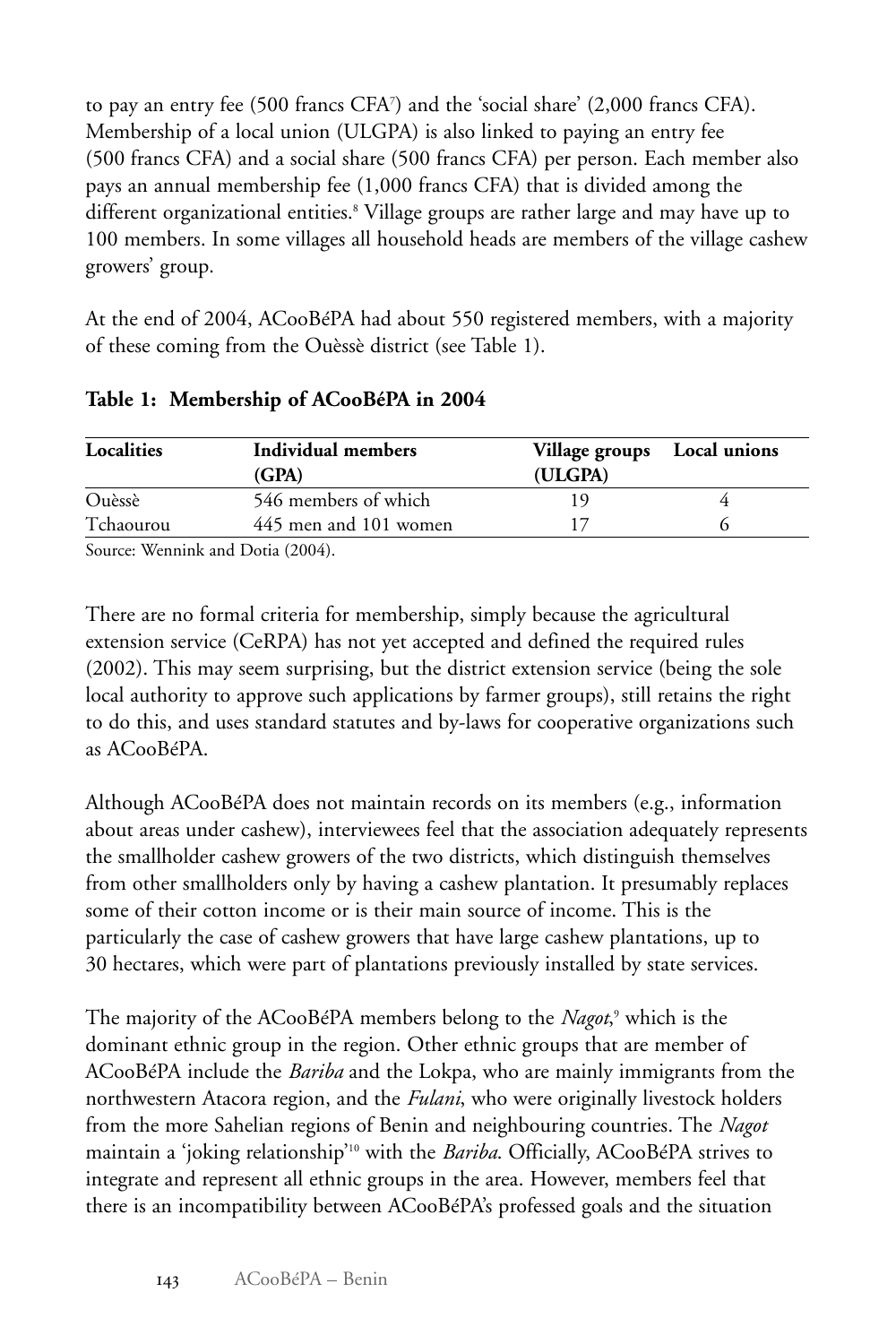on the ground, where non-*Nagot* sometimes feel excluded: 'It is the Nagot who dominate. They don't even speak French in the association's meeting. If you don't speak Nagot, you don't understand a thing'. An explanation brought forward by the association's members for the dominance of the *Nagot*, is that district services and other support organizations also mainly consist of members from the *Nagot* community.

## **Gender dimensions**

Producing cashew basically means having land, which is a family household asset, and planting cashew trees. In this part of Benin, heritage of family-owned land is traditionally organized along the lines of male descent. However, in *Nagot* society women can 'possess' land through heritage or buying. Moreover, because of growing land pressure and the overall monetarization of rural economies, women are now increasingly become landowners, by buying land with revenues from their own income-generating activities (see also Sohinto, 2001). According to ACooBéPA members, women usually have small cashew plantations, less than one hectare, but there are some who have two or three hectares.

The ACooBéPA membership criterion of 'producing cashew' therefore means that both women 'land borrowers' and landowners can be members.<sup>11</sup> According to membership records (see Table 1), about 20% of the ACooBéPA membership are female cashew producers. However, the majority of female members seem to be collectors and marketers. Membership also makes it formally possible for a woman to become a Member of the Board. Out of the 14 board members, five are women (2005), one of which is deputy secretary general. As observed during group sessions with members of ACooBéPA, women speak out freely in front of men during the meetings. Female members of the board explained that their participation goes beyond 'window dressing' and that their participation is neither donor-driven nor the result of a particular ACooBéPA strategy. They state that producing cashew is now considered to be a viable, alternative source of income, which gives you social esteem. Increasing their financial autonomy through marketing cashew nuts also means they are perceived as respected entrepreneurs. Once you own land and have planted cashew trees on it, you can gain and maintain your position. Other assets for a woman, besides land, are skills such as reading and writing, which also help women gain a position on the Board.

# **Building social capital**

The village groups (GPA) and local unions (ULGPA) of cashew growers are community-based groups and are well-anchored in the rural communities. According to the members, the strength of the relationships between village groups and local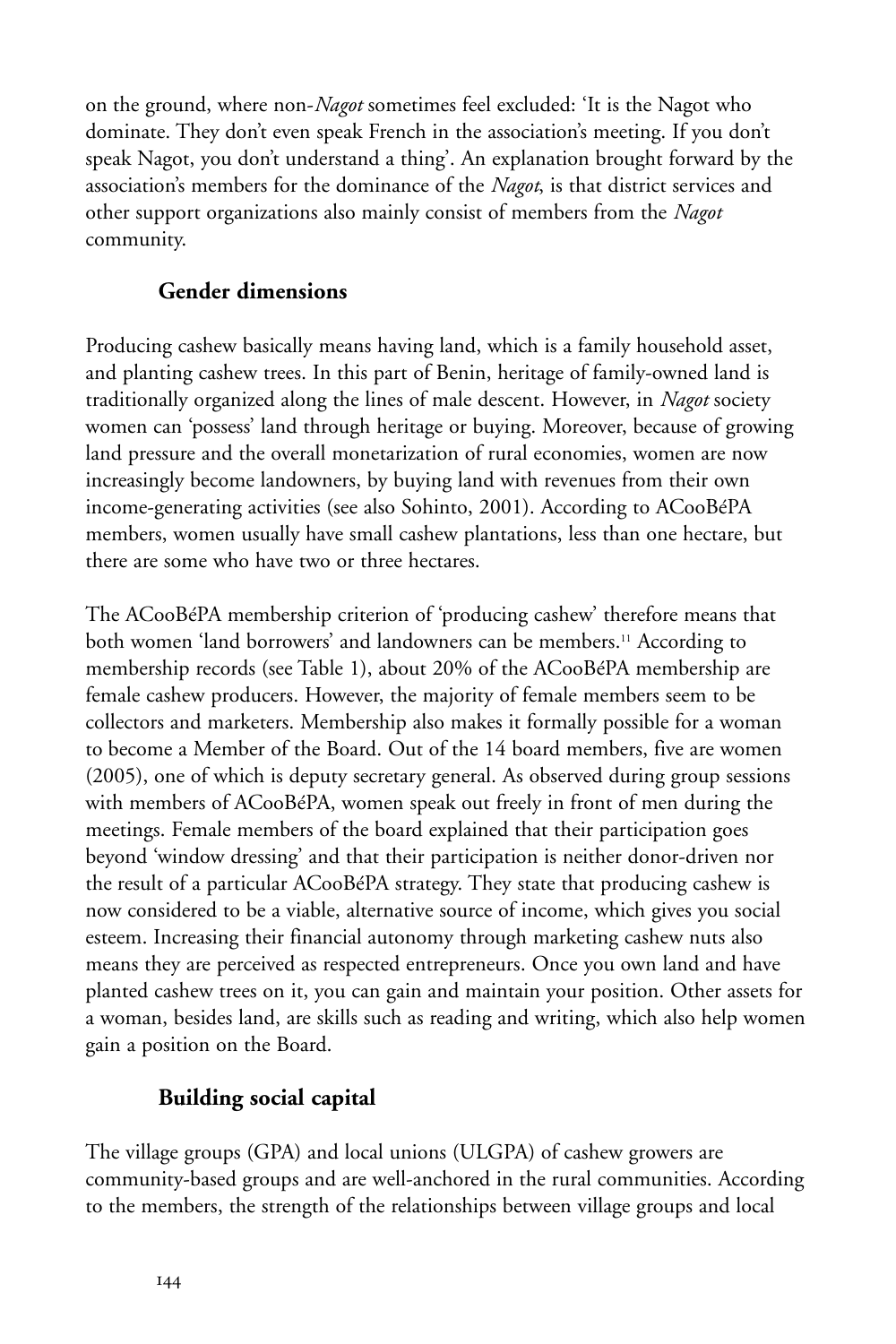unions as the building blocks of ACooBéPA depends primarily on the soundness of the financial status of village groups. This is because the association largely depends on the financial resources generated by the village groups as the basis for its functioning and the provision of services to its members. However, firm cooperative functioning remains problematic for two main reasons, at least according to interviewees. Firstly, 'cooperative discipline' among members remains weak, because they sell the harvest as soon as possible in order to gain access to cash. Negotiating largequantity contracts and keeping collective stocks of cashew nuts should result in better prices for cashew growers. However, members feel that credit facilities in the area (also for pre-funding the clearing of cashew tree plantations to protect against bush fires) are not well adapted to the 'business' of producing and marketing cashew and that they lack appropriate stocking facilities. Some cashew growers continue to receive pre-funding from small private traders, in turn for selling them their cashew harvest. This is considered by many interviewees as 'private sector exploitation'. Secondly, ACooBéPA does not manage to establish marketing contracts with buyers that allow the sale of sizable quantities of raw nuts.

In order to reinforce marketing of cashew nuts on a more cooperative-like basis, ACooBéPA has taken the initiative to reorganize the initial, large village groups into smaller entities (*'cellules'* of about 10 persons). They are expected to be formed on the basis of 'affinity' and foster 'trust', and thereby facilitate collective marketing of raw cashew nuts. ACooBéPA also decided that each village group member should market 100-150 kg of cashew nuts through the group's mechanism and provide 25 kg that are to be sold separately to fund the functioning of the association (Wennink and Dotia, 2004).

Relationships that were established between ACooBéPA (as a producer representative) and private sector buyers of raw cashew nuts during the first-phase project have almost ceased to exist. The association now seeks new buyers outside the 'project setting' with whom it can develop relationships on a more sustainable basis. Therefore the association recently undertook a new initiative aimed at getting around NGOs and other such intermediaries and relying on more traditional networks: community members, whether they are cashew growers or not, who are well-known for their negotiation skills and/or have relatives among buyers or brokers *(courtiers)* were recently solicited by ACooBéPA to negotiate on behalf of its members.

At one time, 'rebates' *(ristournes)*<sup>12</sup> – inspired by the manner in which cotton marketing is organized – were also seen as a possible financial source to be paid by DEDRAS-ONG. According to interviewees, this idea never worked out because there was no clarity about how this would be organized and who would be responsible: ACooBéPA, private traders, the 'project' or DEDRAS-ONG. It is important to note that as a result of all this, ACooBéPA has developed an almost dependency-like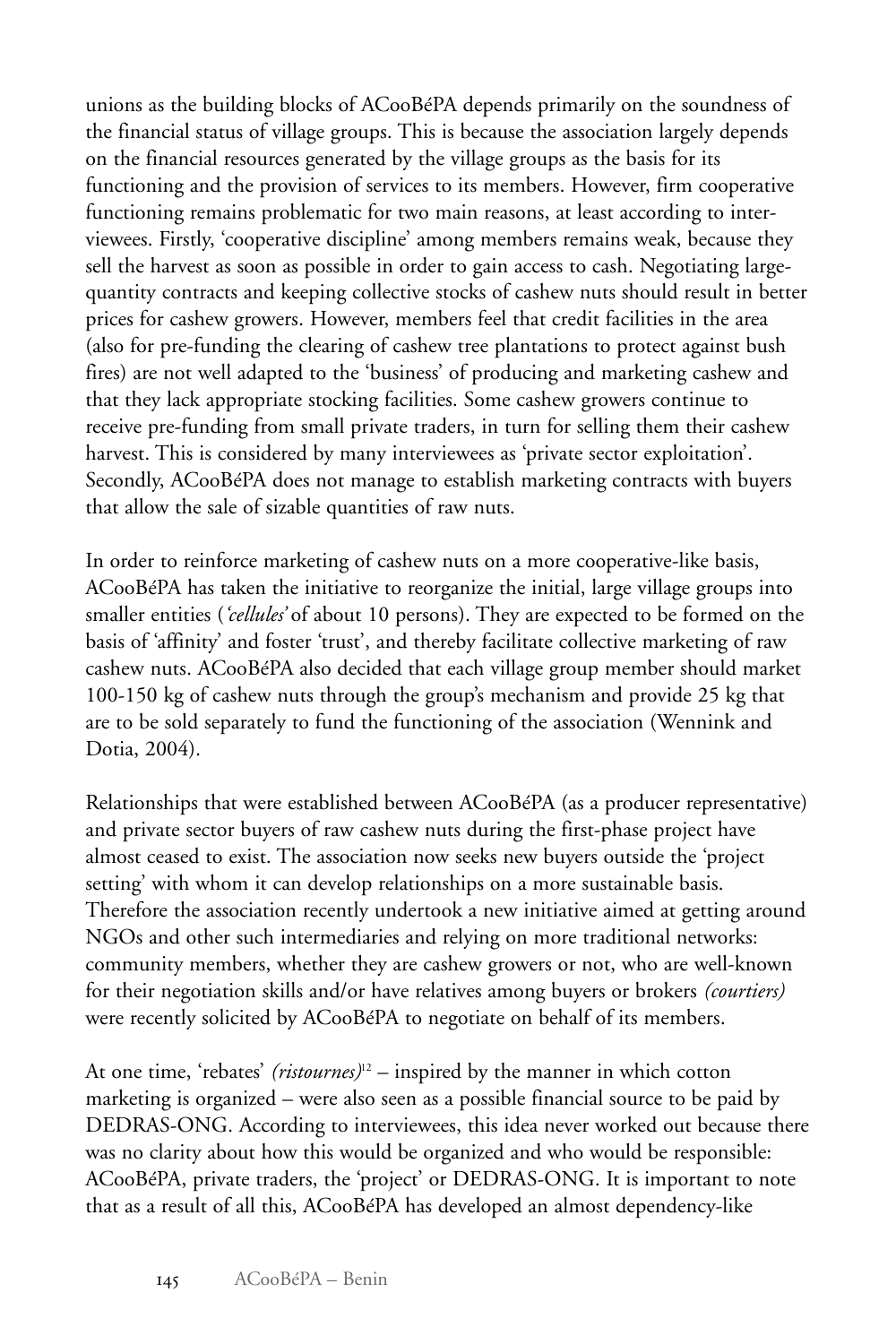relationship with projects and related organizations, for chain operations as well as support services. However, as ACooBéPA's own initiative for negotiating contracts with buyers indicates, the association is exploring new ways to develop relationships with chain stakeholders.

Contrary to the cotton producers' organizations, which are relatively wealthy, ACooBéPA member organizations are rarely approached by village communities when mobilizing resources for village infrastructure. However, ACooBéPA may be contacted by local authorities when soliciting specific support from DEDRAS-ONG, which intermediates with specific donors to obtain funding for village infrastructure, such as community health centres.<sup>13</sup>

## **Representativeness of ACooBéPA**

For the past three years ACooBéPA has faced serious problems due to decreasing market prices (see also: African Cashew Alliance, 2006) and a lack of market outlets. Individual producers or local groups find their own outlets to sell cashew nuts with the aim of receiving ready cash. Until now ACooBéPA has had enormous difficulties in pre-funding labour-intensive operations involved in the maintenance and operation of cashew tree plantations, which seriously hampers the association's abilities to perform as a cooperative that stores and sells raw cashew nuts on a collective basis. ACooBéPA also seems to continue to count on 'projects' in the hope of receiving external financial and technical support to access markets. Lack of sufficient financial autonomy, as well as ('farmer-led') ownership, is the main drive behind this strategy.

Both the individual cashew farmers' search for markets and ACooBéPA's ties with DEDRAS-ONG have consequences for the representativeness and strength of the organization. Collective decision-making is increasingly being broken up and is reverting back into the hands of the district-based cashew growers unions (i.e., bridging social capital), which seems to be enhanced by the way DEDRAS-ONG agents work with producer groups. Although ACooBéPA is a community-based farmers' organization with a majority of smallholders among its membership, the cashew growers' organizations have to 'compete' with the omnipresent village cotton producers' groups  $(GV<sup>14</sup>)$  that were created by the extension services. These groups are by far the most important community-based organizations in the area. They organize logistics at the village level for input supply and marketing of products, mainly cotton, and in turn receive cotton levies and discounts to finance their operations. In addition, cotton producers groups are unified in apex organizations at the district, provincial and national levels, which makes them important players at all levels. Both these apex organizations and the district extension service also support the cotton producers in managing their groups.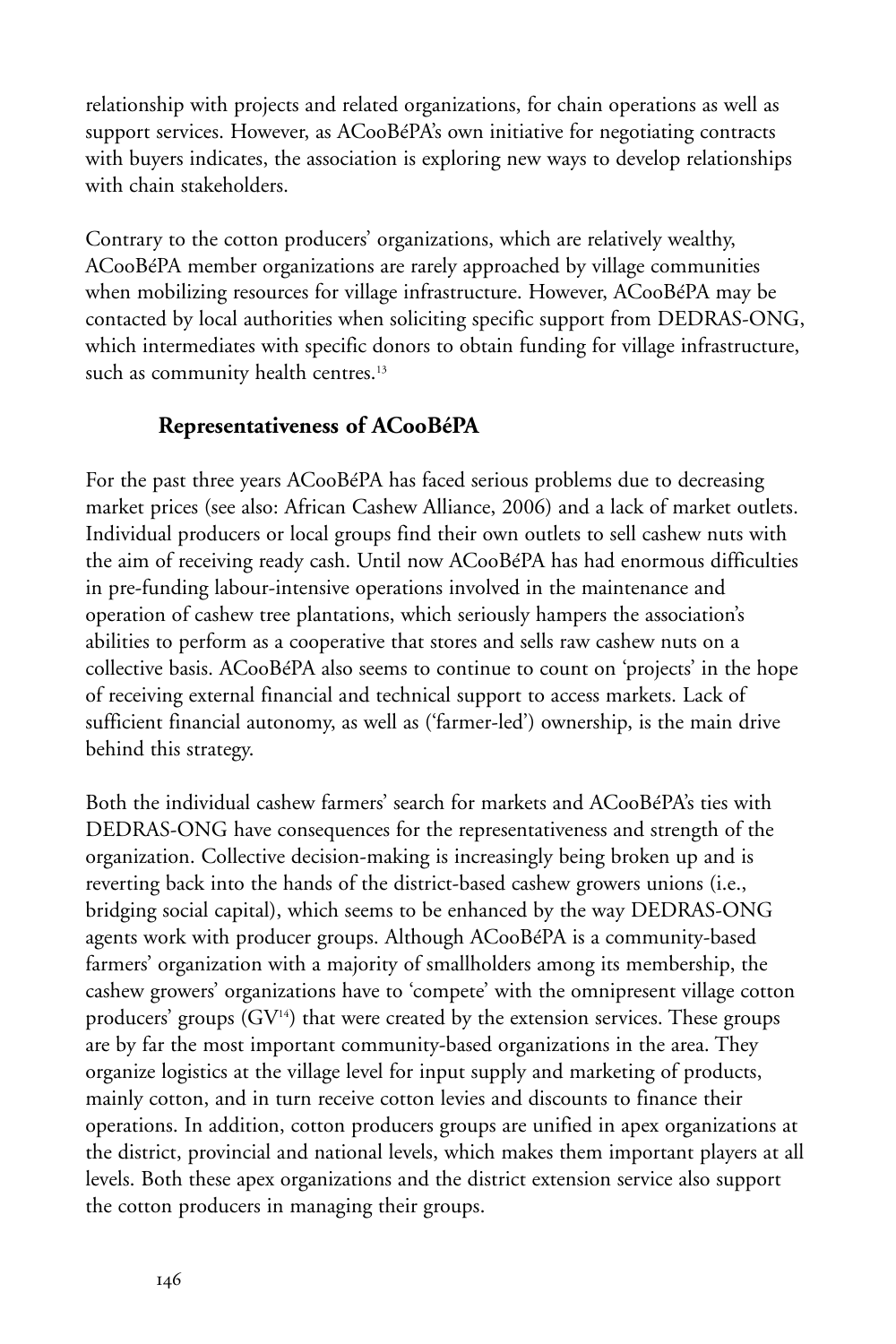## **Roles of farmers in ACooBéPA**

According to the interviewees, in order to become a member of ACooBéPA's Board, candidates must be:

- 1. a cashew producer;
- 2. a member of the board of a village group (GPA) and of a local union (ULGPA);
- 3. a designated representative (one of two) for the sub-district; and,
- 4. be of 'good morality'.

An informal criterion also states that candidates need to be a member of a village group that generates 'sizeable revenue', which has not been quantified. The president also has to comply with informal criteria, such as being devoted to his/her work, being a good speaker and a good negotiator. Additional advantages when it comes to being elected are good knowledge of the French language and being a spokesman for the dominant ethnic group in the region, the *Nagot*. The dominance of *Nagot* on the ACooBéPA Board (9 out of 14 members) makes *Nagot* the language used when the Board meets, and makes others feel excluded. In addition, the ethnic groups (*Bariba*, *Lokpa* and *Fulani*) claiming to be at risk of being excluded are well-represented in only one district, namely Tchaourou. This may also explain the increasingly independent functioning of district entities.

These criteria were mentioned by members but have not yet been formalized into bylaws and written statutes. Members do not currently perceive this as a weakness, since it allows for 'elasticity' (or flexibility) when organizing elections. However, these (non-existent) rules are sometimes used to explain certain practices (without written evidence). ACooBéPA tries to counteract discontent among members about election results by applying a rotation mechanism that allows all villages and sub-districts (and ethnic groups) to be represented on the Board in turn.

Lack of funds is the main reason forwarded for not organizing the necessary statutory meetings of ACooBéPA since the selection of the current Board of Directors in 2002. Extraordinary meetings are sometimes organized to discuss urgent problems during which board members are designated to solicit support with other organizations. Village groups therefore increasingly turn to DEDRAS-ONG agents to request training and other support. In addition, the village groups continue to negotiate with buyers and sell raw cashew nuts. Interviews with members observed criticism of the apparent strong accountability of the Board to projects and related NGOs, and the lack of downward accountability toward its members.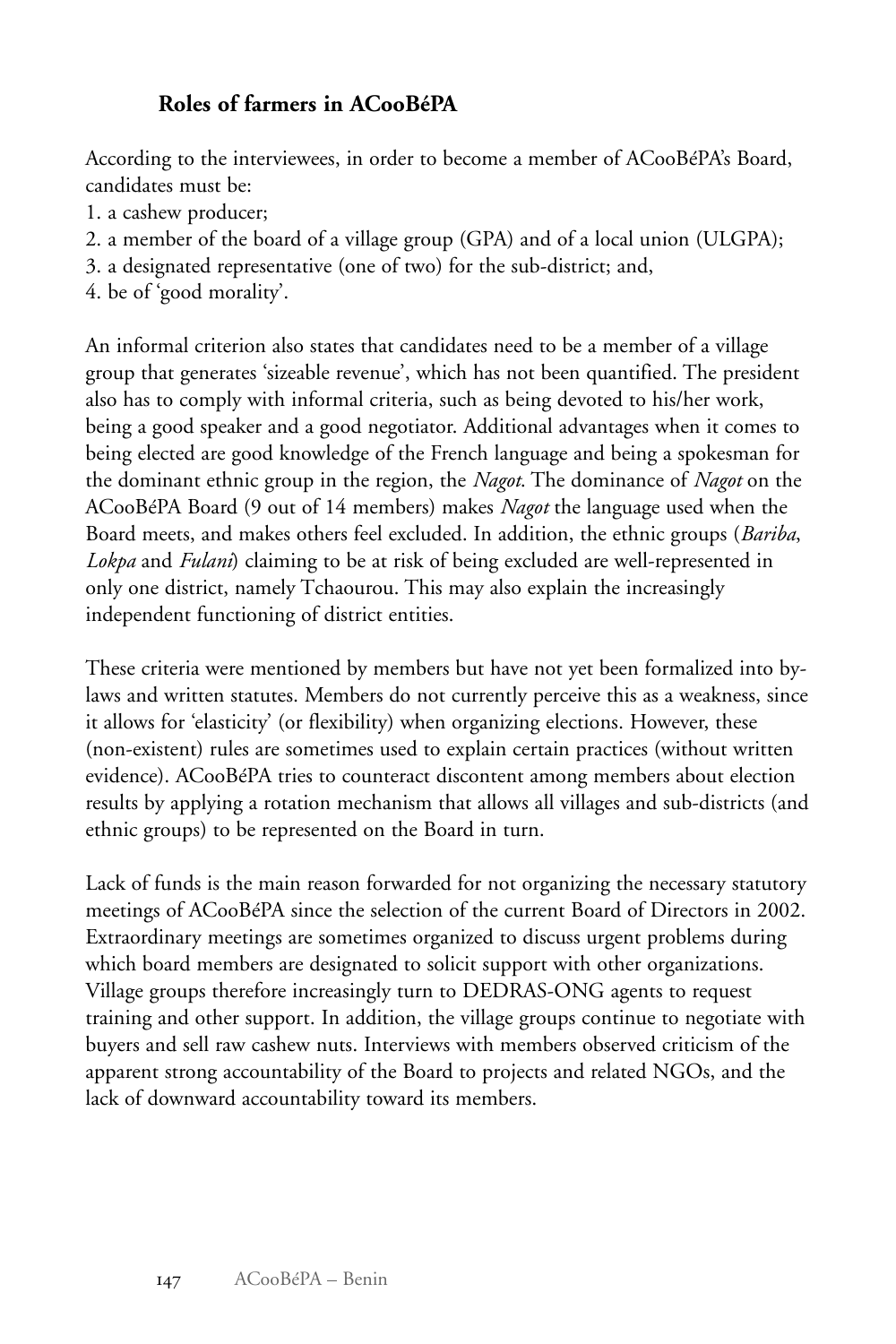## **SWOT analysis**

Table 2 summarizes the strengths, weaknesses, opportunities and threats that ACooBéPA faces that were mentioned by members and leaders during the interviews.

| Strengths                                       | Weaknesses                                     |
|-------------------------------------------------|------------------------------------------------|
| Geographic coverage of two districts with       | Lack of official and approved rules that       |
| important cashew yields.                        | leave few possibilities for members' appeal.   |
| Well-trained membership, with increasing        | Little respect for cooperative principles and  |
| adoption of improved seed materials and         | weak impact of association on household        |
| plantation techniques.                          | incomes.                                       |
| Small village groups for enhancing trust and    | Weak collective negotiation capacities.        |
| affinity.                                       | Lack of information circulation at all levels. |
|                                                 | No storage facilities.                         |
| Opportunities                                   | <b>Threats</b>                                 |
| Willingness to organize in an associative form. | Facing buyers who are better informed          |
| National policy commitment for diversification  | about markets.                                 |
| of cash crops.                                  | Lack of appropriate credit facilities          |
| Prices are related to quality of cashew nuts    | (no pre-funding of stocks).                    |
| (grading and quality classes).                  | Weak autonomy of the association whose         |
| Existence of support services to achieve legal  | relationships are developed and managed        |
| recognition and adopt statuary texts.           | through an NGO.                                |
| Increased interest in the transformation of     | Lack of management training service.           |
| cashew.                                         |                                                |

### **Table 2: SWOT analysis for social inclusion**

The central problem faced by ACooBéPA is its malfunctioning as a cooperative organization that markets raw cashew nuts on behalf of its members who share in the dividends. This is still the main incentive for farmers to become members, but until now a positive impact on farmers' incomes has probably been lacking. Therefore members are no longer committed and look for other opportunities to sell or even quit. Sustainable relationships with other chain operators (i.e., buyers) and appropriate pre-financing modalities (i.e., credits) are key factors for the association's success that are not adequately organized by ACooBéPA and its partners. Developing these facilities is still seen as the sole responsibility of donors and accessing donor-financed project support becomes a struggle between interest groups, with the risks of excluding some of the members of the village communities.

## **Role of ACooBéPA in access to services**

Services directly provided by ACooBéPA to its members are limited to contacting buyers for cashew nuts, negotiating prices and contracting, and informing cashew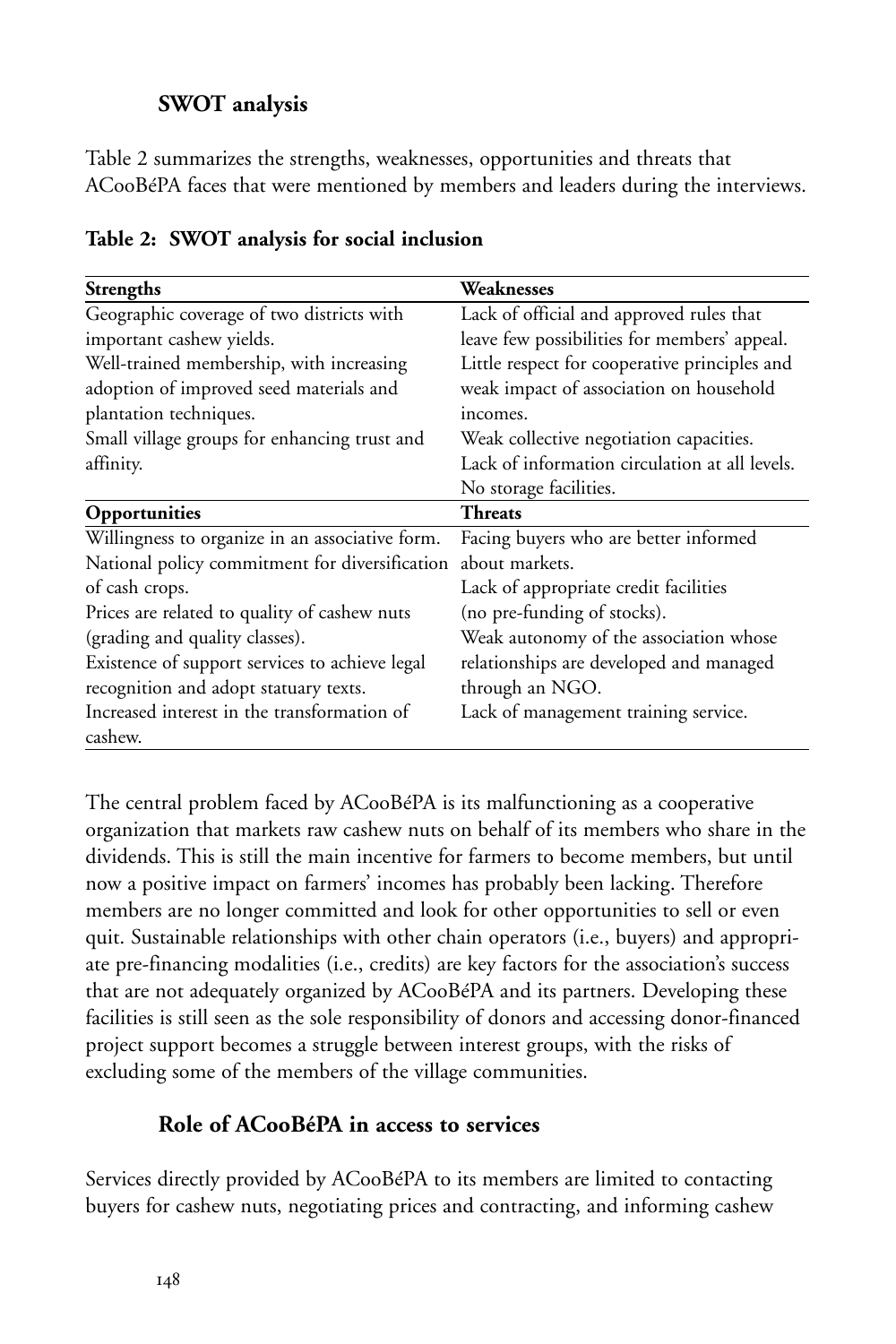growers on the periods when bush burning is officially allowed by the local authorities. Bush fires devastate cashew tree plantations and are a nightmare for farmers. They protect their plantations through establishing firewalls, which is a rather labourintensive measure and requires paid labour from outside family households. Since ACooBéPA has few financial resources and is currently restructuring itself, even these direct services (i.e., any services of just bush fire services) are rarely offered anymore.

The relationships with the main agricultural service provider, the district agricultural extension service (CeRPA), are quite limited. The district extension service has a team of technical experts that provides support to field agents working with all village communities of the district, particularly with the cotton producers' groups that were once created by the extension service (Dotia *et al.*, 2006: p. 58). However, CePRA does not always have specialized knowledge on planting cashew trees and managing plantations.

The training and advisory services on managing cashew plantations are organized by DEDRAS-ONG in close collaboration with the agricultural research institute (INRAB). Its field agents work directly with the village groups when assessing training needs, training cashew growers and private tree nursery gardeners. Each agent supports about 10 local village groups (GPA) and trains them in newly developed techniques. The field agents, in consultation with the group's president, select the trainees without any formal criteria (as far as interviewees know). One criterion is explicitly mentioned: being able to disseminate knowledge and information to other group members during farmer training sessions that are organized by the village group. In order to facilitate coordination and organization of training sessions, ACooBéPA appointed a 'training manager' to its Board. However, interviewees state that, too often, agents only report to the NGO's office without involving ACooBéPA. This makes ACooBéPA's members question the services that the association could effectively offer to its members.

Agricultural research is another knowledge service that is being provided to cashew growers. The agricultural diversification support project (PADSE), provides certified planting material (or seeds) and develops improved planting techniques through agricultural research (INRAB). These services are being outsourced (or 'insourced' from the point of view of the public service) through a contract that defines research priorities identified during the preparatory phase (diagnostic survey) of the project.

Annual assessments of services offered by agricultural research, as well as planning services to be provided, is essentially a matter of discussion between the project management unit and the agricultural research institute. ACooBéPA does not always participate in these discussions and negotiations, while cotton producers' organizations are frequently invited to participate in similar (multi-stakeholder) meetings for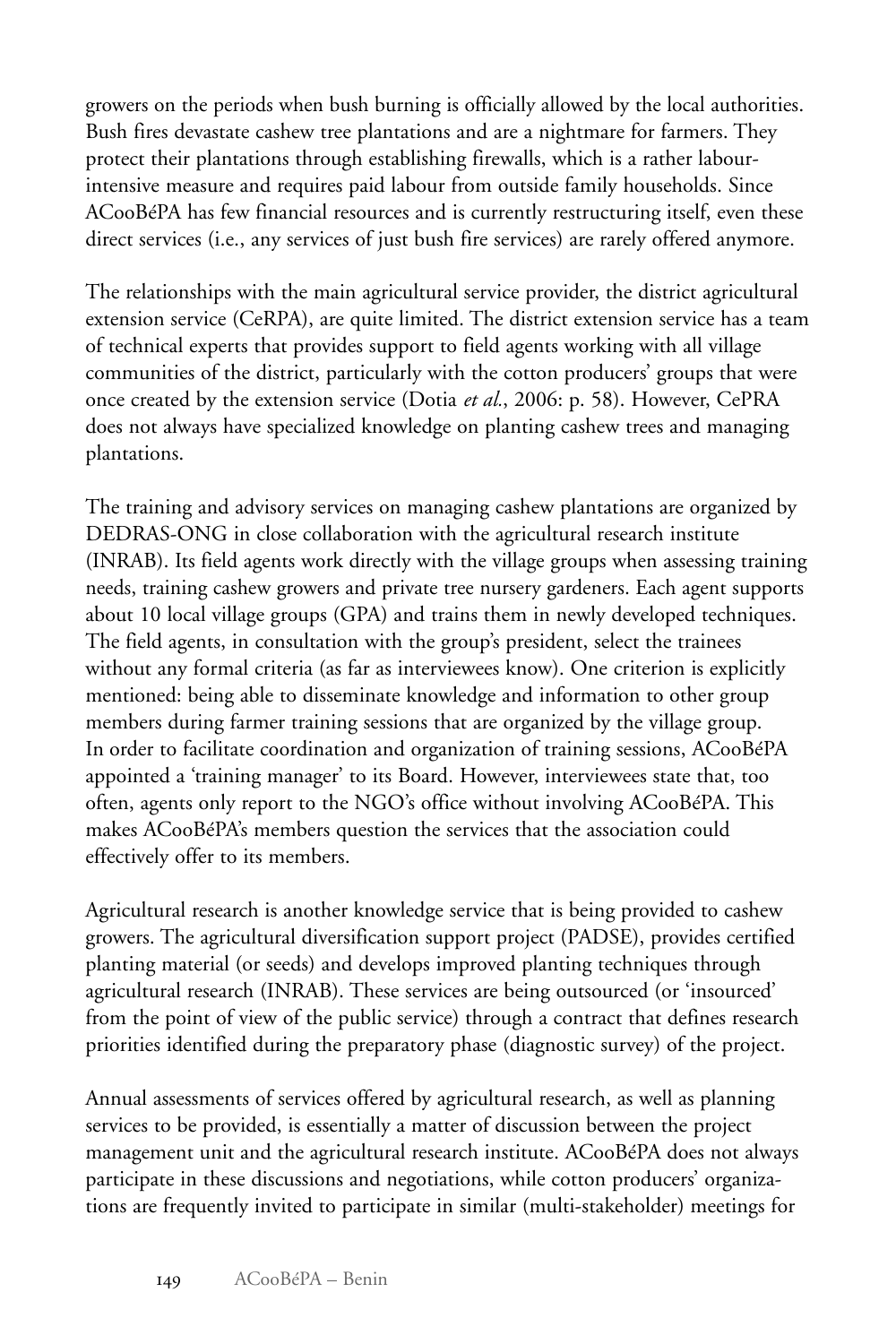assessing research results and identifying research priorities, even for crops other than cotton (Dotia *et al.*, 2006: pp. 58-61). Inviting ACooBéPA members to meetings on

## **Box 1: ACooBéPA members explain the impact of newly developed technologies because of:**

- the multi-year funding of the research programme;
- the clear focus (techniques) and target (smallholder cashew growers);
- the output of research through performance contracts;
- the relay function of village group members in training and information;
- the use of appropriate information supports, such as drawings and radio programmes in the local language.

research priority setting is often done at the sole initiative of donors or projects. Still, ACooBéPA members appreciate services provided by research that allow for innovating and improving cashew production (see Box 1). Cashew growers feel that after years of neglect, researchers are finally paying attention to their crop. Until recently they relied much more on their own innovative capacities and exchange of experiences, communicated mostly during the association's meetings (Wennink and Dotia, 2004).

Working relationships between ACooBéPA's entities (GPA and ULGPA) and the agricultural extension service (CeRPA) are therefore rather limited. The extension service considers that cashew growers' organizations already 'benefit' from privileged support provided by DEDRAS-ONG. CeRPA realizes that the NGO is being paid for its services by a donor-funded project, while extension services are in a more or less permanent financial crisis due to lack of government funds (Sogbohossou *et al.*, 2006).

## **Concluding remarks**

Although member opinions differ about the origin of ACooBéPA, its membership base is firmly anchored at the village level through the cooperative producer groups. As a rather young and small organization, ACooBéPA still has a relatively inclusive character. Women's representation among its membership, and their participation in governing the association, illustrate the inclusive character.

Another important feature of ACooBéPA is its close links with donor-funded projects; this strongly shapes the association's relationships with partners in both the cashew chain and service networks. These projects derived their objectives from an overall analysis of the agricultural sector and the cashew chain in particular, and seem to consider the association as a means to achieve development goals. This had two major consequences for ACooBéPA as a member-based and member-led organization:

1. project-supported activities were not always primarily aimed at institutional development (e.g., linking with credit facilities and contracting raw cashew nut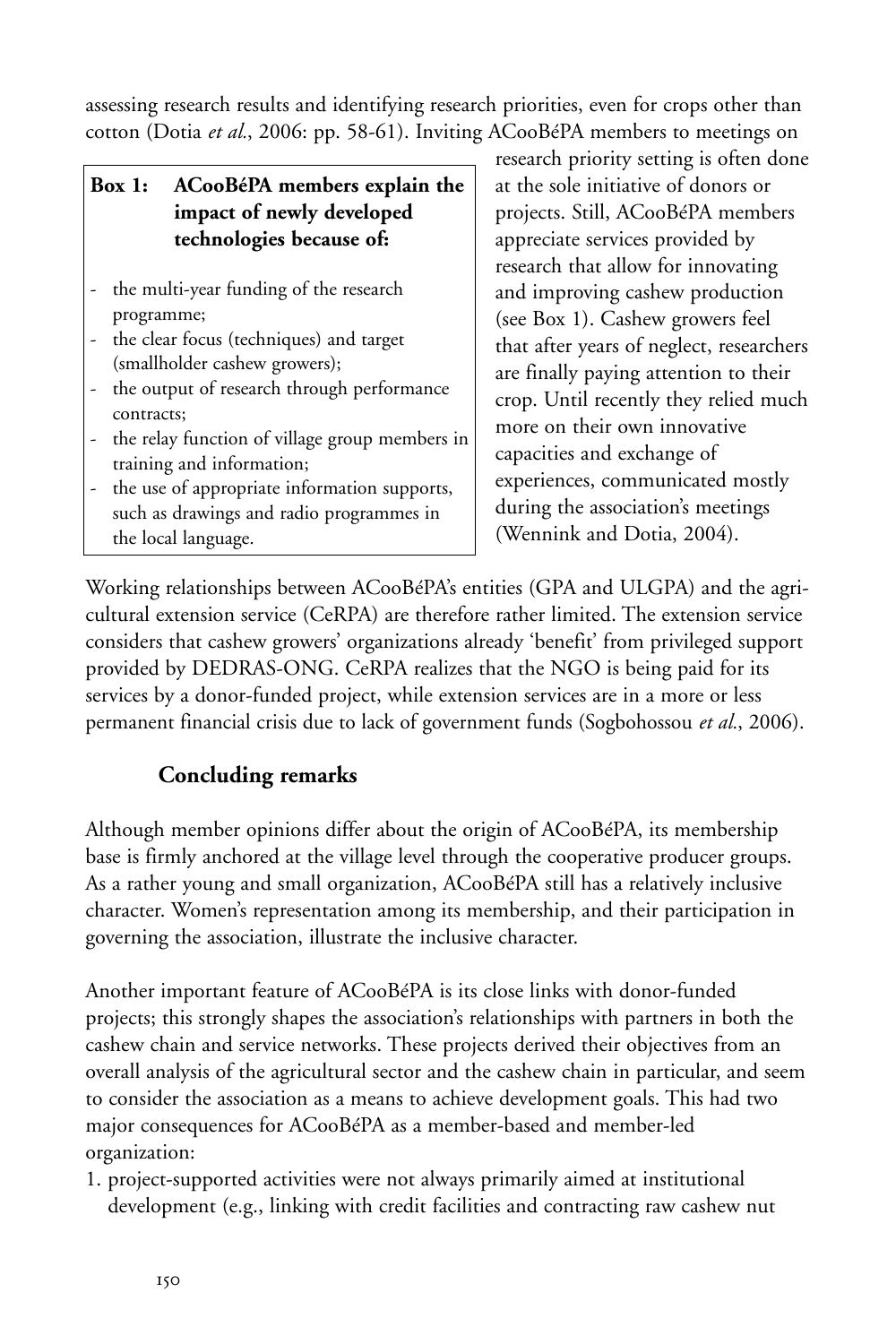buyers), and organizational strengthening (e.g., facilitating official approval of statutes and by-laws and training in management capacities); and,

2. the association was more or less 'shielded' from relating with other stakeholders within the chain and sector, which hampered 'learning-by-doing' and building social capital.

As a cooperative union ACooBéPA therefore lacks a sound financial basis, which threatens its existence; the association also plays a relatively small role in service provision to its own members. Interviewees even questioned the *raison d'être* of the association. In addition, the lack of funds limits member meetings and affects the flow of information on new technologies and markets to members who are often illiterate. More importantly, it deprives them of information about markets and the skills needed to increase their market share. The demand for financial means has also resulted in some local, farmer-led initiatives, which put the village producer groups at the centre and rely on existing social capital (e.g., by engaging local brokers to negotiate contracts with buyers). However, at the central level of the organization, the quest for access to financial support, which is almost exclusively provided by an ongoing project and an NGO, has an excluding effect on members who seek board membership but do not belong to the dominant village groups. The exclusion of certain groups from governance structures may in the future further weaken the inclusive character of services. While some ACooBéPA members perceive exclusion in the context of 'ethnicity', the underlying reasons are clearly related to proper functioning and performance of the cooperative. Neither ACooBéPA nor its partner organizations have formal documents (i.e., the association's statutes and by-laws) or monitoring mechanisms that provide a starting point for discussing greater levels of inclusion.

To end on a more positive note: ACooBéPA members appreciate research and extension services provided that allow for innovating and improving cashew production. Impact is felt in better yields and is due to the clear focus and targeting of research plus the use of training and disseminating capacities within the network of village cashew groups. Enhancing the involvement in providing knowledge services (e.g., setting priorities and assessing research results) could increase the impact of these services, since the quality of cashew nuts is the determining factor for price setting and an acknowledged competitive asset of the Benin cashew sector (Assouma and Koloboe, 1999: Section 4.1.3.1).

## **References**

AFD, 2005. *Mission EVA. Evaluation rétrospective*. Available at URL: www.afd.fr/jahia/webdav/site/myjahiasite/users/administrateur/public/plaquettes/ EVA-2003-2004.pdf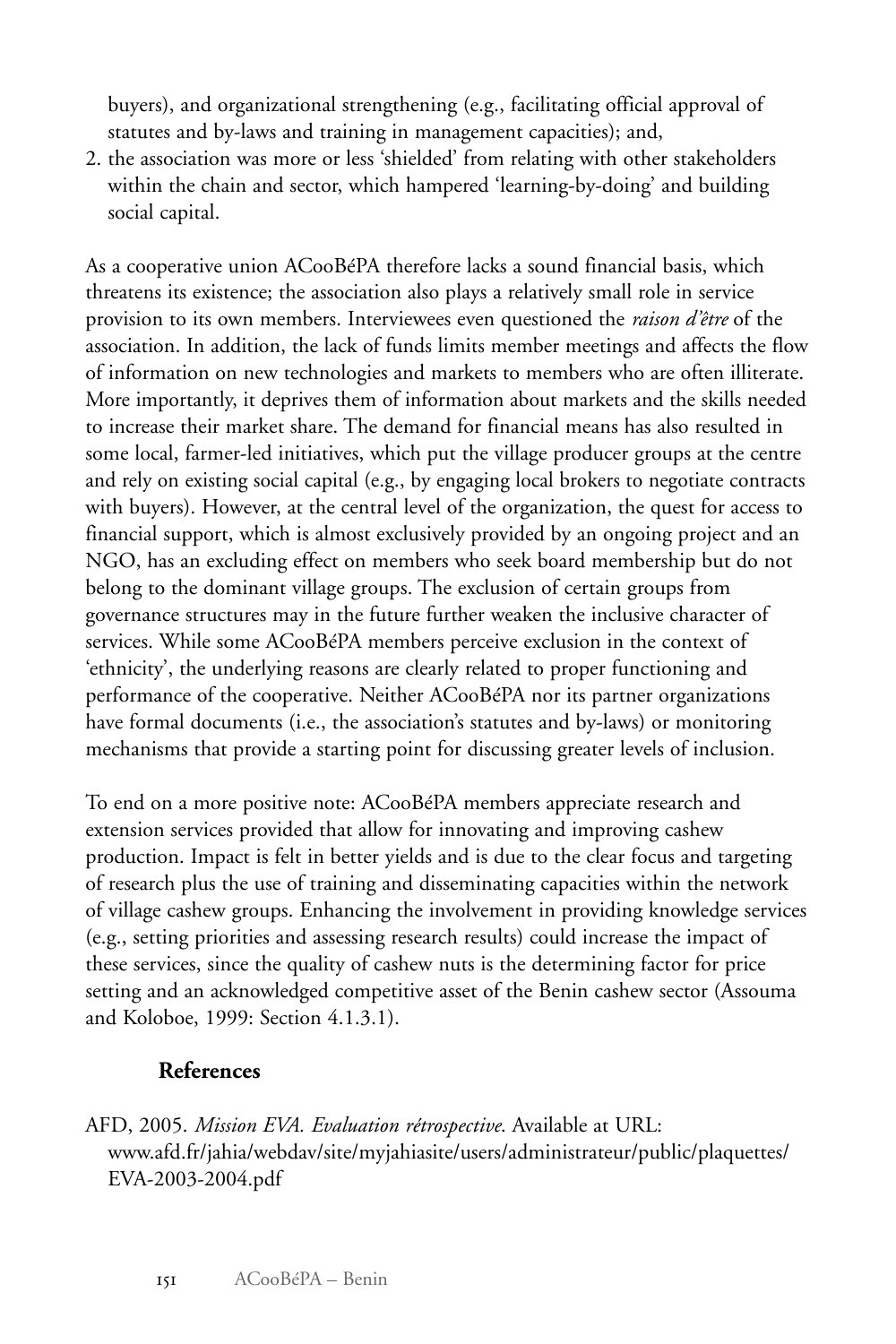- African Cashew Alliance, 2006. *African Cashew Com. An online resource for the African cashew industry*. Available at URL: http://africancashew.com/countries/ facts.php?id=3
- Assouma, A.B., and A. Koloboe, 1999. *La filière anacarde dans l'Atacora et la Dongha*. CARDER Atacora/ONS, Natitingou/Cotonou. Available at URL: www.runetwork. de/html/en/articles/document.html?Action=displayDocument&id=1379
- Dotia, O.D., T. Kouton, and B. Wennink, 2006. Cooperating with agricultural service providers for research and development. Three district producers' unions in Northern and Central Benin. Chapter 5 in: Wennink, B. and W. Heemskerk, 2006. *Farmers' organizations and agricultural innovation. Case studies from Benin, Rwanda and Tanzania*, pp. 55-62. Bulletin 374. KIT Development Policy and Practice, Amsterdam, The Netherlands.
- Matthess, A., E. Van den Akker, D. Chougourou, and S. Midingoyi, 2005. *Le cotton au Bénin. Compétivité et durabilité de cinq systèmes culturaux cotonniers dans le cadre de la filière*. BMZ-GTZ/MAEP, Cotonou.
- Sedjro, M.A, and L. Sanni-Agata, 2002. *Analyse du secteur de l'anacarde. Situation actuelle et perspective de développement*. CNUCED/OMC/ICC, Cotonou.
- Sogbohoussou, C.A., R. Fassassi, and B. Wennink, 2006. Public and private funding of agricultural extension in Benin. Chapter 5.1 in: Heemskerk, W. and B. Wennink, 2006. *Stakeholder-driven funding mechanisms for agricultural innovation. Case studies from Sub-Saharan Africa*, pp. 83-97. Bulletin 373. KIT Development Policy and Practice, Amsterdam, The Netherlands.
- Sohinto, D., 2001. Questions du genre liées aux conflits fonciers: impact sur la production durable des vivriers au Sud-Bénin. In: *Afrique et développement*, Vol. XXVI, Nos 3 and 4, 2001, pp. 67-88, Conseil pour le développement de la recherché en sciences sociales en Afrique, Dakar, Senegal.
- UDP Atacora/Donga, 2004. *Réflexion paysanne sur un modèle de commercialisation collective d'anacarde au Bénin*. Forum "Accès au marché des produits agricoles". Travaux realises avec l'appui d'Inter-réseaux Développement Rural et le CTA. Available at URL: www.inter-reseaux.org/IMG/doc/Benin\_Commercialisation\_ Anacarde\_UDP\_IR\_CTA\_2004-2.doc
- Verhagen, H., 2004. *International sustainable chain development. Lessons from the Netherlands, Benin, Bhutan and Costa Rica*. Bulletin 364. KIT Development Policy and Practice, Amsterdam, The Netherlands.
- Wennink, B., and O.D. Dotia, 2004. *Le rôle des organisations paysannes dans le système de recherche et de vulgarisation agricoles. Le cas des UCP de Kalalé et Boukoumbé et de l'ACooBéPA de Tchaourou/Ouèssè au Bénin*. Working Document KIT/FUPRO, Amsterdam/Bohicon, The Netherlands/Benin.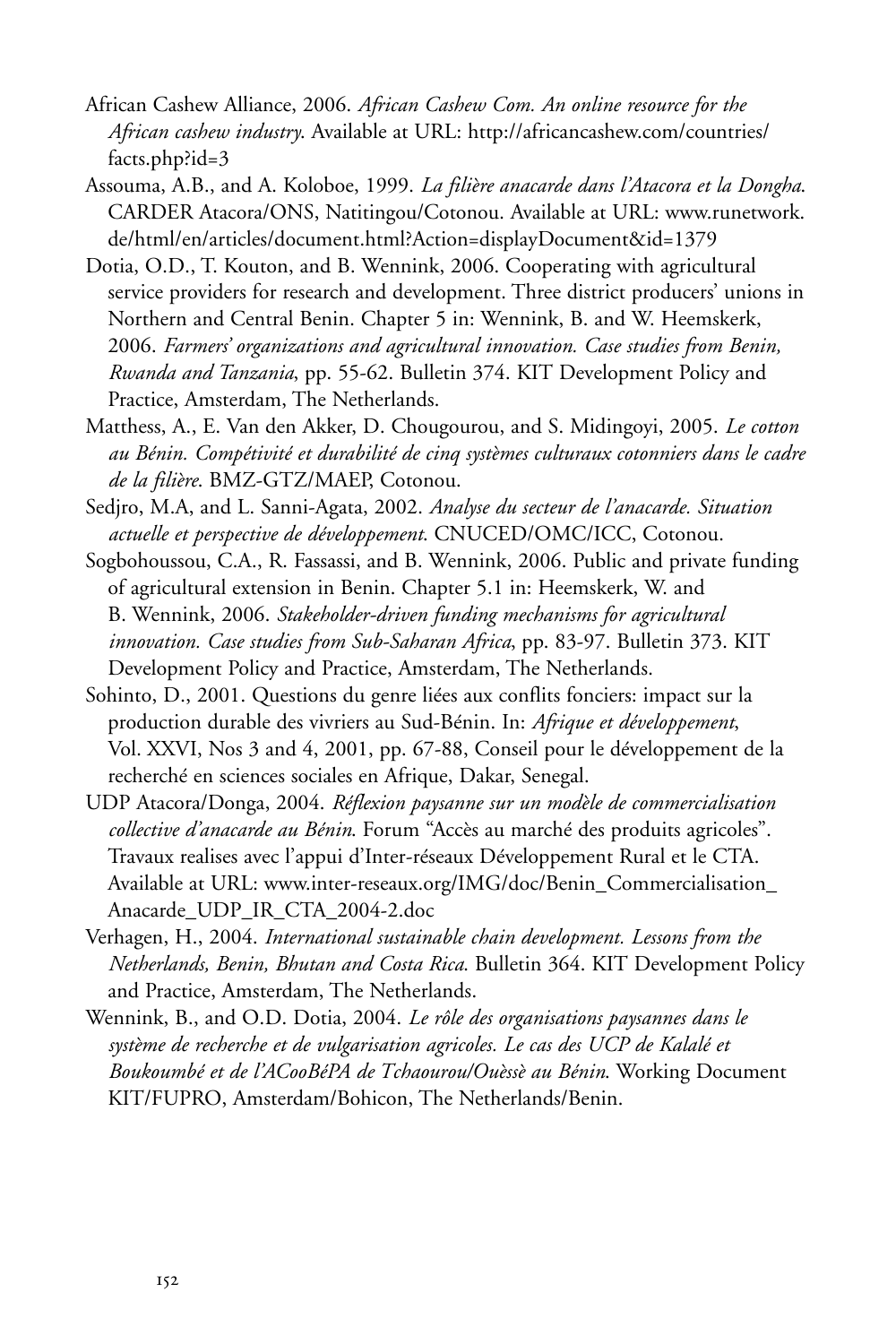## **Notes**

- 1 The ANFANI project (1998-2000), funded by The Netherlands Directorate General for International Cooperation (DGIS) within the framework of the Agreement for Sustainable Development.
- 2 The *Projet d'Amélioration et de Diversification des Systèmes d'Exploitation* (PADSE, 2000-2004), funded by the French Development Agency (AFD); see also AFD (2005: pp. 68-85).
- 3 INRAB has a regional research centre in Central Benin that manages the forestry research programme.
- 4 See the case study on UCPC Benin elsewhere in this publication.
- 5 The enterprise Anfani Garbi SARL was involved in the ANFANI project. Opinions differ about the actual reasons why this project didn't succeed.
- 6 The social share *(part sociale)* is a pre-defined amount of money that every member pays when becoming a member. It allows for constituting a fund (i.e., working capital) for the farmer group. This fund can be used to procure equipment or construct infrastructure, which then becomes collective, group property.
- $7 \quad 1$  USD = 545 francs CFA
- 8 50% for the Association and 25% for the ULGPA and GPA each.
- 9 The *Nagot* are related to the *Yoruba* through migration from Nigeria.
- 10 A joking relationship is an interaction between two social groups whereby one group is allowed to make fun of the other, and where the latter is not permitted to take offence. It is an institutionalized mechanism that allows for criticizing each other and resolving conflicts.
- 11 The principal author of this case study didn't meet any female members who borrow or rent cashew plantations.
- 12 A price to be paid at the farm gate is defined before marketing the product. However, when actual selling on the world market takes places, prices may turn out to be higher. This allows for paying a separate, supplementary amount – the rebate – to producers.
- 13 For example the ICCO-funded *Programme de Développement Intégré* 2004-2005. See also: www.icco.eu/delivery/projectenboek/2004/continenten\_projecten/BJ001101.html
- 14 *Groupements Villageois*; see case study on UCPC Benin elsewhere in this publication.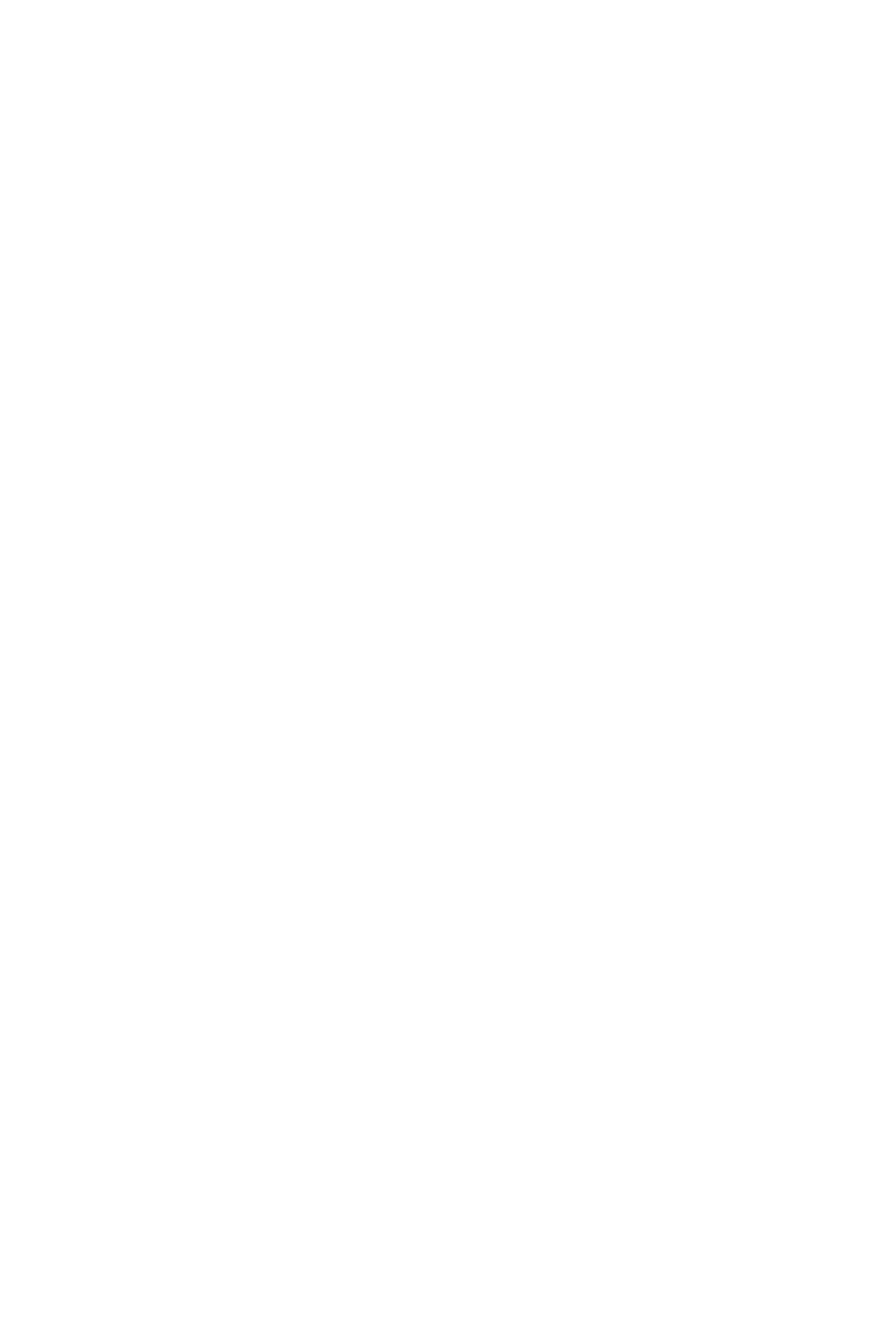# About the authors

**Willem Heemskerk** is a research and development management and organization specialist with 25 years of experience. His specific experience is in the field of facilitating demand-driven and client-oriented research and development with a systems perspective, both at national and sub-national level. He has worked for organizations such as DGIS, FAO and KIT, for national research and development organizations in Sao Tome and Principe, Mozambique, Zambia and Tanzania. His short-term assignments have been to Anglophone and Portuguese speaking countries in Sub-Saharan Africa, as well as to Brazil, Bolivia, Philippines and India. He is currently based in Amsterdam at the Royal Tropical Institute (KIT), Department of Development Policy and Practice (DEV), and undertakes short-term assignments in the fields of client empowerment and rural service provision. *E-mail*: w.heemskerk@kit.nl Website: www.kit.nl

**Adolph Aloyce Kumburu** is a registered professional process engineer, with additional training in management, agri-marketing and advanced business planning. He has a background of thirteen years experience in coffee industry as director of operations at Mbinga Coffee Mill, Tanzania, involved in milling, buying and selling coffee in auctions, and installation and operating coffee wet processing stations. He is also a coffee grower with approximately 6 hectares of coffee under cultivation and has served on numerous committees of the coffee industry in Tanzania. He is the Executive Director of KILICAFE since 2002. He is the spokesman of the farmers' association. Since 2002, he was a coffee business advisor of Technoserve Tanzania, managing the coffee programme in Ruvuma, Mbeya and Iringa Regions in Southern Tanzania. Currently he is the Coffee Programme Manager of Technoserve Tanzania, managing their national coffee program.

*E-mail*: adolph.kumburu@tnstanzania.org or edirector@kilicafe.com Website: www.kilicafe.com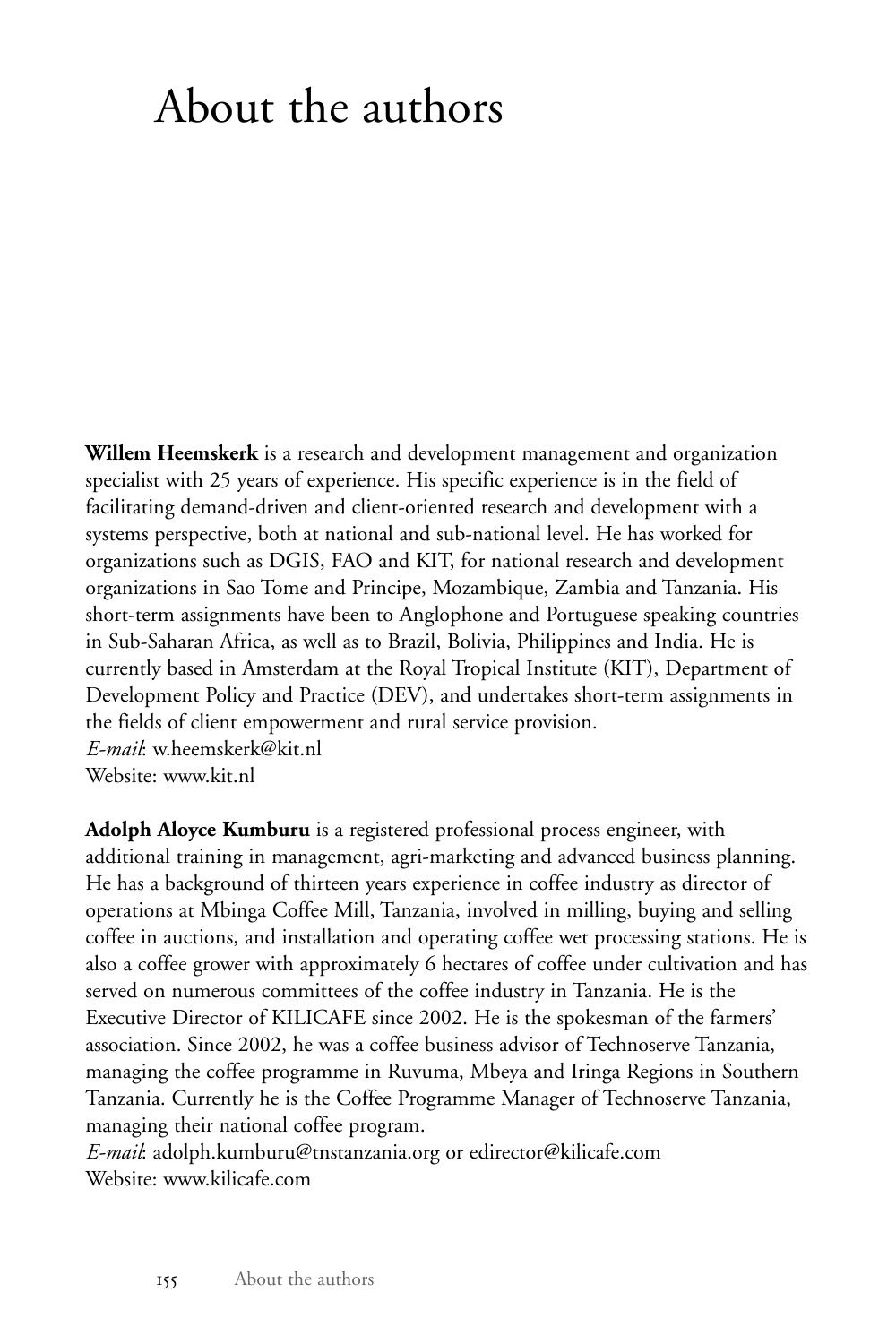**Richard Masandika** is the network coordinator of *Mtandao wa Vikundi vya Wakulima wa Wilaya ya Monduli*, MVIWAMO (the Network of Farmer Groups in Monduli District), a middle network of MVIWATA. In this position, he is responsible for the overall coordination of support to member farmer groups of MVIWAMO. He has extensive experience with capacity reinforcement of farmer groups and institutional development for demand-driven service provision. *E-mail*: mviwata-monduli@habari.co.tz

**Suzanne Nederlof** is rural development sociologist with experience in platform building, experiential learning, innovation systems, farmer-based organizations and agricultural research and extension. She has more than 9 years of working experience in Sub Saharan Africa where she worked in Burkina Faso for an outreach station of the Wageningen University in the Netherlands, the International Center for Soil Fertility and Agricultural Development (IFDC) in Togo, and the United Nations Food and Agricultural Organisation (FAO) in Ghana. She holds a PhD in Communication and Innovation Studies. During the period of her PhD she worked with the Convergence of Sciences Programme and did research on how agricultural research could become more beneficial to resource-poor farmers in Sub Saharan Africa. She is presently employed as an advisor in sustainable economic development at the KIT Department of Development Policy and Practice in Amsterdam. *E-mail*: s.nederlof@kit.nl Website: www.kit.nl

**Jean Damascène Nyamwasa** is an agronomist by training who started his professional career in 1988 with management positions in services for rural development in Rwanda. From 1991 till 1996 he occupied several positions in the training and advisory department of the Centre IWACU, which is a Centre for training and co-operative services in both the agricultural and non-agricultural sector. From 1997 untill now he operates as a free lance consultant in rural development and cooperative management. He did numerous consultancy, training and facilitation assignments for donors, national and international NGOs and development cooperation agencies with a focus on farmers' organizations and rural services for farmers. Since 2000 he is also a technical advisor for the Dutch Agriterra foundation and as such responsible for technical back-up of their support programme of farmers' organizations in Rwanda.

*E-mail*: planeef@rwanda1.com or nyamwasa2@yahoo.fr

**Stephen Ruvuga** is a rural development specialist who trained in agronomy and ecological agriculture. He has sixteen years experience in rural development. He worked as development specialist at the SADC-ICRAF Agroforestry Research and Development Project in Tanzania, as a senior trainer at the INADES Formation Tanzania, and as agricultural reseach officer at the Farming Systems Research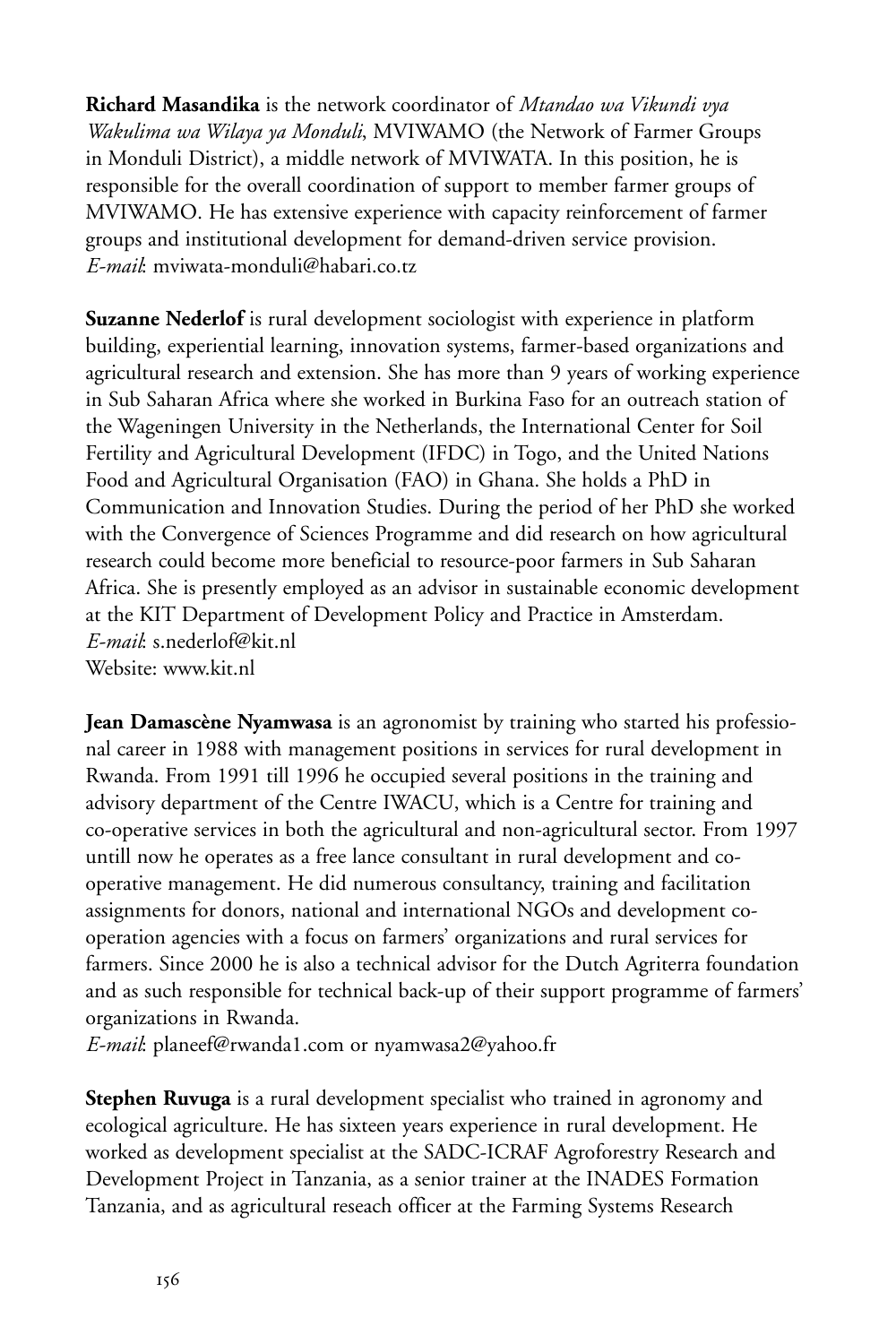Programme at Ilonga Agricultural Reseach Institute. Currently he is the National Coordinator of *Mtandao wa Vikundi vya Wakulima Tanzania*, MVIWATA (the National Network of Farmers Groups in Tanzania). *Email*: mviwata@africaonline.co.tz

**Clarisse Tama-Imorou** is a rural sociologist and anthropologist from Benin and member of the European and African association for anthropology of social change and development (APAD). Since the start of her professional career in 2000, she worked as a free-lance consultant for a community-driven development project and a support project for farmers and women farmers in Northern Benin. She is also an experienced trainer and facilitator who worked with women processors groups and on gender issues. In addition, she continued to conduct action-research on farmers' strategies and impact of rural development projects. In 2004 she was a laureate for the small grants programme of the Council for the Development for Social Science Research in Africa (CODESRIA) for her work on social differentiation in Northern Benin. She is currently involved in PhD research on primary education through the German Academic Exchange Service (DAAD). *E-mail*: clartama@yahoo.fr

**Bertus Wennink** is a specialist in multi-stakeholder approaches for institutional development, management of demand-driven agricultural services, capacity strengthening of farmer organizations, community driven development, and natural resource management. He is an experienced advisor on institutional and organizational development for enhancing demand-driven services for pro-poor development. He joined KIT in 1994 and now has 18 years of experience, mainly through longterm assignments for SNV and KIT in Mali and Benin and short-term expert missions in West and Central Africa for donors, government organizations, including National Agricultural Research Institutes and Farmer Unions. Since 2003, he is based at the KIT Department of Development Policy and Practice in Amsterdam as a senior researcher, advisor and trainer. *E-mail*: b.wennink@kit.nl Website: www.kit.nl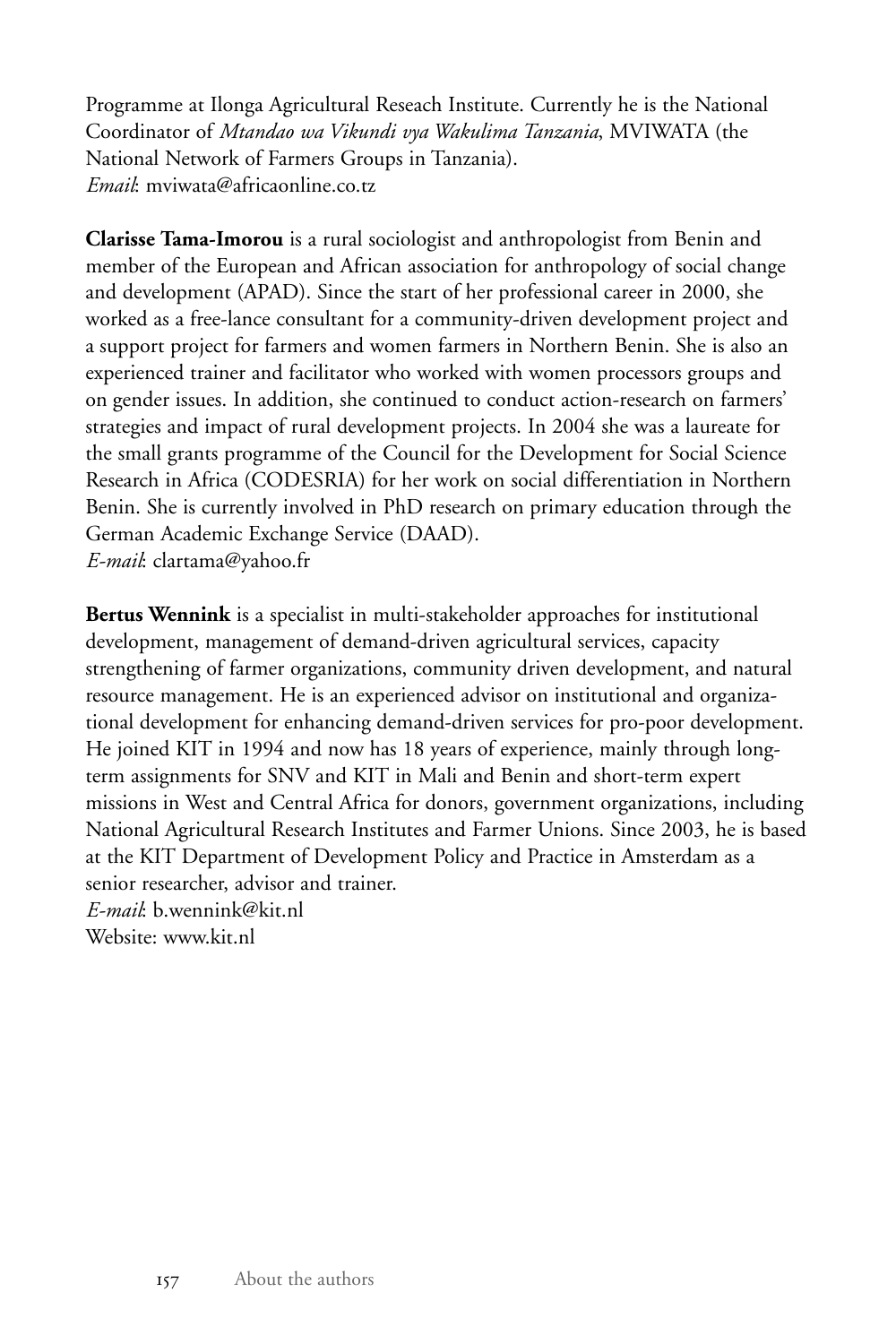# Colofon

### **Bulletins of the Royal Tropical Institute (KIT)**

The KIT Bulletin Series deals with current themes in international development. It is a multi-disciplinary forum for scientists, policy makers, managers and development advisors in agriculture, natural resource managements, health, culture, history and anthropology to present their work. These fields reflect the broad scope of KIT's activities.

### **KIT Development Policy & Practice**

KIT Development Policy & Practice is the Royal Tropical Institute's main department for international development. Our aim is to contribute to reducing poverty and inequality in the world and to support sustainable development. We carry out research and provide advisory services and training in order to build and share knowledge on a wide range of development issues. We work in partnership with higher education, knowledge and research institutes, non-governmental and civil society organizations, and responsible private enterprises in countries around the world.

*Edited by* Barbara Shapland *Cover and design* Studio Berry Slok, Amsterdam, The Netherlands *Cover photo* Roel Burgler *Printing* High Trade NV, Zwolle, The Netherlands

### **Correct citation**

Wennink, B., S. Nederlof and W. Heemskerk (eds.) (2007) *Access of the poor to agricultural services: the role of farmers' organizations in social inclusion.* Bulletin 376. Amsterdam: KIT Publishers.

### **Keywords**

Agricultural development, Farmers' organizations, Innovation, Rural innovation, Rural livelihoods, Service delivery, Sub-Saharan Africa



Royal Tropical Institute (KIT) KIT Development Policy & Practice KIT Publishers PO Box 95001 1090 HA Amsterdam The Netherlands Telephone: +31 (0)20 568 8458 Fax: +31 (0)20 568 8444 Email: b.wennink@kit.nl Website: www.kit.nl/development

© 2007 KIT, Amsterdam, The Netherlands

ISBN: 978 906832 642 0 ISSN: 0922-7911 NUR: 600/940



**Attribution-NonCommercial-ShareAlike 2.5** 

**You are free to** copy, distribute, display, and perform the work and to make derivative works **under the following conditions:**



**Attribution**. You must attribute the work in the manner specified by the author or licensor. **Noncommercial**. You may not use this work for commercial purposes.

**Share Alike**. If you alter, transform, or build upon this work, you may distribute the resulting work only under a license identical to this one.

For any reuse or distribution, you must make clear to others the license terms of this work. Any of these conditions can be waived if you get permission from the copyright holder.

Your fair use and other rights are in no way affected by the above. This is a human-readable summary of the Legal Code (the full license).